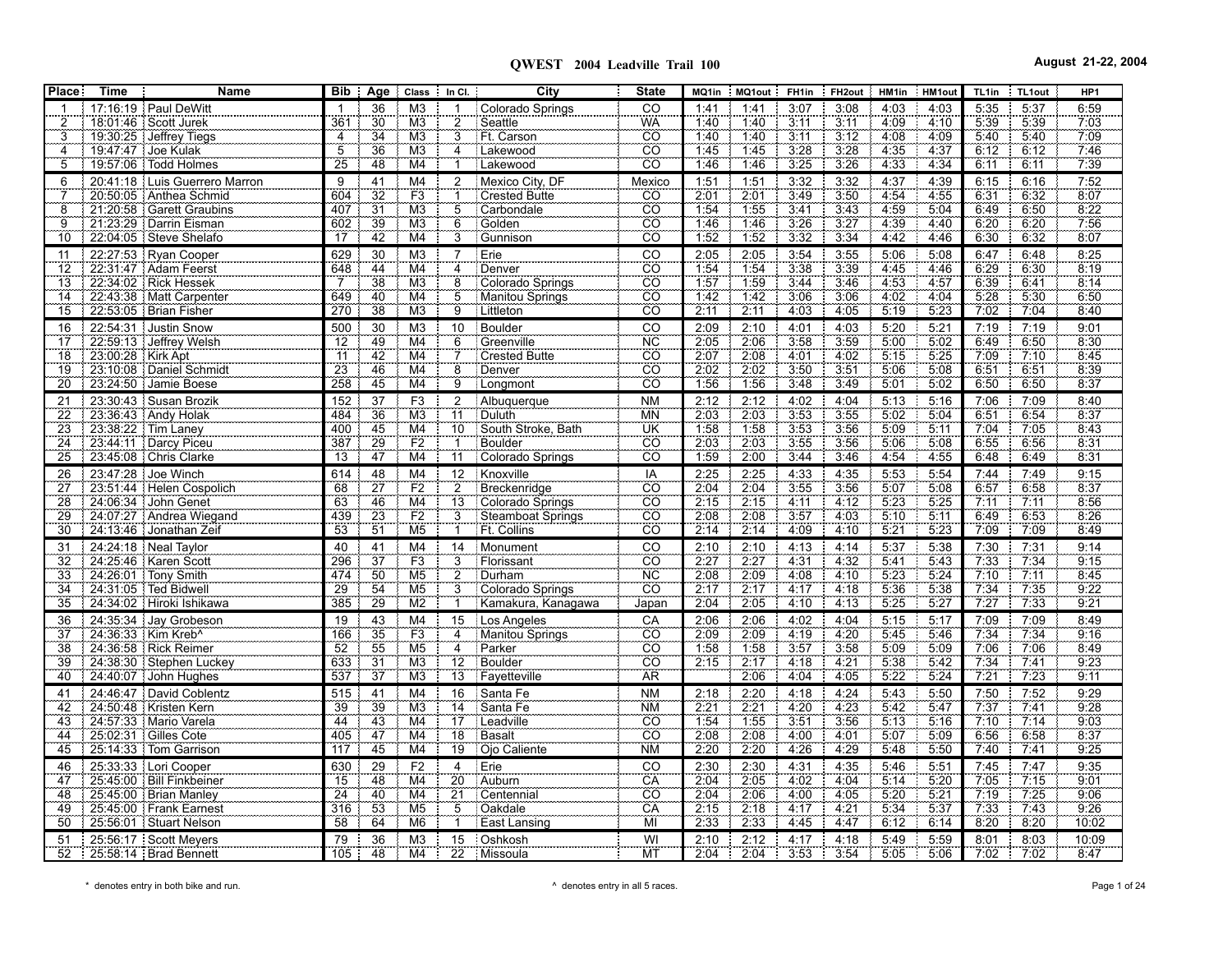| <b>Place</b>               | <b>Time</b>       | Name                                                 | <b>Bib</b>             | Age                                | Class In Cl.                      |                                  | City                         | <b>State</b>                                  | Win In         | Win Out        | HP <sub>2</sub> | TL2in             | TL <sub>2out</sub> | HM2in          | HM2out         |
|----------------------------|-------------------|------------------------------------------------------|------------------------|------------------------------------|-----------------------------------|----------------------------------|------------------------------|-----------------------------------------------|----------------|----------------|-----------------|-------------------|--------------------|----------------|----------------|
|                            |                   | 17:16:19   Paul DeWitt                               | $\mathbf{1}$           | 36                                 | M <sub>3</sub>                    |                                  | Colorado Springs             | CO                                            | 8:06           | 8:10           | 9:36            | 10:22             | 10:22              | 11:59          | 12:00          |
| $\frac{2}{3}$              |                   | 18:01:46 Scott Jurek                                 | 361                    | $\overline{30}$                    | M <sub>3</sub>                    | $\overline{2}$                   | Seattle                      | <b>WA</b>                                     | 8:06           | 8.06           | 9.36            | 10:24             | 10.25              | 12:11          | 12:12          |
|                            |                   | 19:30:25 Jeffrey Tiegs                               | $\overline{4}$         | 34                                 | M <sub>3</sub>                    | $\overline{3}$                   | Ft. Carson                   | $\overline{CO}$                               | 8.23           | 8.25           | 10:07           | 11:05             | 11:05              | 13:08          | 13:11          |
| $\overline{4}$             |                   | 19:47:47 Joe Kulak                                   | $\overline{5}$         | $\overline{36}$                    | M <sub>3</sub>                    | $\overline{\mathbf{4}}$          | Lakewood                     | CO                                            | 9:07           | 9.08           | 10:51           | 11:46             | 11:47              | 13:44          | 13:45          |
| 5                          |                   | 19.57:06   Todd Holmes                               | 25                     | 48                                 | M4                                |                                  | Lakewood                     | <u>co</u>                                     | 9:01           | 9:02           | 10:46           | 11:52             | 11:52              | 13:54          | 13.55          |
| 6                          |                   | 20:41:18 Luis Guerrero Marron                        | 9                      | 41                                 | M <sub>4</sub>                    | $\overline{\mathbf{c}}$          | Mexico City, DF              | Mexico                                        | 9:14           | 9:18           | 10:59           | 11:59             | 12:06              | 14:06          | 14:12          |
| $\overline{7}$             |                   | 20:50:05 Anthea Schmid                               | 604                    | $\overline{32}$                    | F3                                |                                  | <b>Crested Butte</b>         | $\overline{CO}$                               | 9:24           | 9:26           | 11:08           | 12:01             | 12:02              | 13:57          | 13:58          |
| 8                          |                   | 21:20:58   Garett Graubins                           | 407                    | $\overline{31}$                    | M <sub>3</sub>                    | $\overline{5}$                   | Carbondale                   | CO                                            | 9.43           | 9:53           | 11:34           | 12:32             | 12.34              | 14.34          | 14:35          |
| 9                          |                   | 21:23:29   Darrin Eisman                             | 602                    | 39                                 | M3                                | $\overline{6}$                   | Golden                       | $\overline{CO}$                               | 9.22           | 9:22           | 11:04           | 12:16             | 12:16              | 14.25          | 14:25          |
| 10                         |                   | 22:04:05 Steve Shelafo                               | 17                     | 42                                 | M4                                | $\overline{3}$                   | Gunnison                     | $\overline{CO}$                               | 9.29           | 9:40           | 11:27           | 12:30             | 12:34              | 14:38          | 14:42          |
| 11                         |                   | 22:27:53 Ryan Cooper                                 | 629                    | 30                                 | M <sub>3</sub>                    | $\overline{7}$                   | Erie                         | CO                                            | 9:45           | 9:50           | 11:22           | 12:14             | 12:15              | 14:20          | 14:29          |
| 12                         |                   | 22:31:47   Adam Feerst                               | 648                    | $\overline{44}$                    | M <sub>4</sub>                    | 4                                | Denver                       | $\overline{CO}$                               | 9.41           | 9.42           | 11:33           | 12.34             | 12.35              | 14:50          | 14.51          |
| 13<br>$\overline{14}$      |                   | 22:34:02   Rick Hessek<br>22:43:38   Matt Carpenter  | $\overline{7}$<br>649  | 38<br>40                           | M <sub>3</sub><br>$\overline{M4}$ | $\overline{8}$<br>$\overline{5}$ | Colorado Springs             | $\overline{CO}$<br>$\overline{c}\overline{o}$ | 9.37<br>7.53   | 9.42<br>7.52   | 11.42<br>9.15   | 12:54<br>10:12    | 13:01<br>10:13     | 15:16<br>12:04 | 15:19<br>12:04 |
|                            |                   | 22:53:05   Brian Fisher                              | 270                    | 38                                 | M <sub>3</sub>                    | $\overline{9}$                   | Manitou Springs<br>Littleton | <b>CO</b>                                     | 10:01          | 10:15          | 12:02           | 13:09             | 13:10              | 15:07          | 15:17          |
| 15                         |                   |                                                      |                        |                                    |                                   |                                  |                              |                                               |                |                |                 |                   |                    |                |                |
| 16                         |                   | 22:54:31 Justin Snow<br>22:59:13 Jeffrey Welsh       | 500<br>$\overline{12}$ | 30<br>49                           | M <sub>3</sub><br>M4              | 10<br>÷<br>6                     | <b>Boulder</b><br>Greenville | CO<br><b>NC</b>                               | 10:23<br>957   | 10:36<br>9.59  | 12:26<br>11.43  | 13:37<br>12:57    | 13:38<br>13:00     | 15:43<br>15.21 | 15:46<br>15:23 |
| 17<br>18                   | 23:00:28 Kirk Apt |                                                      | $\overline{11}$        | 42                                 | M4                                | 7                                | Crested Butte                | cö                                            | 10:15          | 10.21          | 12:23           | 13:33             | 13:34              | 15:43          | 15:48          |
| 19                         |                   | 23:10:08 Daniel Schmidt                              | 23                     | 46                                 | M4                                |                                  | Denver                       | $\overline{c}\overline{o}$                    | 10:03          | 10:08          | 12:08           | 13:17             | 13:17              | 15:29          | 15:31          |
| 20                         |                   | 23:24:50 Jamie Boese                                 | 258                    | 45                                 | M <sub>4</sub>                    | $\frac{8}{9}$                    | Longmont                     | $\overline{CO}$                               | 10:05          | 10:24          | 12.25           | 73.35             | 13:36              | 15.44          | 15:45          |
| 21                         |                   | 23:30:43 Susan Brozik                                | 152                    | 37                                 | F3                                | $\overline{2}$                   | Albuquerque                  | <b>NM</b>                                     | 10:15          | 10:24          | 12:13           | 13:32             | 13:38              | 15:46          | 15:52          |
| 22                         |                   | 23:36:43 Andy Holak                                  | 484                    | 36                                 | M <sub>3</sub>                    | 11                               | Duluth                       | <b>MN</b>                                     | 10:10          | 10:20          | 12:09           | 13:20             | 13:28              | 15:35          | 15:43          |
| 23                         |                   | 23:38:22   Tim Laney                                 | 400                    | 45                                 | $\overline{\mathsf{M}}$ 4         | $\overline{10}$                  | South Stroke, Bath           | ÜΚ                                            | 10:09          | 10:14          | 12:09           | 13:22             | 13:24              | 15.43          | 15:47          |
| 24                         |                   | 23:44:11   Darcy Piceu                               | 387                    | 29                                 | F2                                | $\mathbf{1}$                     | Boulder                      | $\overline{CO}$                               | 9:56           | 10:01          | 11:50           |                   | 13:07              | 15:32          | 15:36          |
| 25                         |                   | 23:45:08 Chris Clarke                                | 13                     | 47                                 | M4                                | 11                               | Colorado Springs             | $\overline{CO}$                               | 10:00          | 10:12          | 12:07           | 13:23             | 13:25              | 15:43          | 15:48          |
| 26                         |                   | 23:47:28 Joe Winch                                   | 614                    | 48                                 | M4                                | 12                               | Knoxville                    | $\overline{IA}$                               | 10:40          | 10:44          | 12:29           | 13:39             | 13:40              | 16:04          | 16:04          |
| $\overline{27}$            |                   | 23.51.44   Helen Cospolich                           | 68                     | $\overline{27}$                    | F <sub>2</sub>                    | $\overline{2}$                   | Breckenridge                 | $\overline{co}$                               | 10:03          | 10:13          | 11:58           | 13:19             | 13.20              | 15.46          | 15.47          |
| 28                         |                   | 24:06:34 John Genet                                  | 63                     | 46                                 | $\overline{\mathsf{M4}}$          | 13                               | Colorado Springs             | $\overline{CO}$                               | 10:27          | 10:31          | 12:34           | 13:56             | 13.57              | 16:21          | 16:23          |
| 29                         |                   | 24:07:27 Andrea Wiegand                              | 439                    | 23                                 | F2                                | $\overline{3}$                   | Steamboat Springs            | $\overline{CO}$                               | 944            | 9:51           | 11:33           | 12:38             | 12:39              | 14:58          | 15:08          |
| 30                         |                   | 24:13:46 Jonathan Zeif                               | 53                     | $\overline{51}$                    | M <sub>5</sub>                    |                                  | <b>Ft. Collins</b>           | $\overline{c}\overline{o}$                    | 10:18          | 10:21          | 12:18           | 13:33             | 13:33              | 15:56          | 15:58          |
| 31                         |                   | 24:24:18 Neal Taylor                                 | 40                     | 41                                 | M4                                | 14                               | Monument                     | $rac{1}{100}$                                 | 10:45          | 10:54          | 12:52           | 14:02             | 14:02              | 16:16          | 16:21          |
| $\overline{3}\overline{2}$ |                   | 24:25:46   Karen Scott                               | 296                    | $\overline{37}$                    | F <sub>3</sub>                    | $\overline{3}$                   | Florissant                   |                                               | 10.47          | 10:53          | 12.45           | 14:09             | 14:10              | 16:17          | 16:21          |
| 33                         |                   | 24:26:01   Tony Smith                                | 474                    | 50                                 | M <sub>5</sub>                    | $\overline{2}$                   | Durham                       | <b>NC</b>                                     | 10:14          | 10.27          | 12.21           | 13:30             | 13:33              | 15.45          | 15:48          |
| 34                         |                   | 24:31:05 Ted Bidwell                                 | 29                     | 54                                 | M <sub>5</sub>                    | $\overline{3}$                   | Colorado Springs             | $\overline{CO}$                               | 10.59          | 11.04          | 13:03           | $\frac{1}{14.13}$ | 14:14              | 16:50          | 16:56          |
| 35                         |                   | 24:34:02 Hiroki Ishikawa                             | 385                    | 29                                 | M2                                |                                  | Kamakura, Kanagawa           | Japan                                         | 10:55          | 11.08          | 13:14           | 14.28             | 14:34              | 17.08          | 17:14          |
| 36                         |                   | 24:35:34 Jay Grobeson                                | 19                     | $\frac{43}{35}$                    | M4                                | 15                               | Los Angeles                  | CA                                            | 10:20          | 10:23          | 12:23           | 13:34             | 13:34              | 15:57          | 16:00          |
| 37                         |                   | 24.36.33   Kim Kreb^                                 | 166                    |                                    | F3                                | $\overline{4}$                   | Manitou Springs              | $\overline{CO}$                               | 10:43          | 10:44          | 12:39           | 13:56             | 13:57              | 16.14          | 16:17          |
| 38                         |                   | 24:36:58 Rick Reimer                                 | 52                     | 55                                 | M <sub>5</sub>                    | 4                                | <b>Parker</b>                | $\overline{CO}$<br>CO <sup>T</sup>            | 10:28          | 10:29          | 12:34           | 13:53             | 13:54              | 16:16          | 16:16          |
| 39                         |                   | 24:38:30 Stephen Luckey                              | 633<br>537             | $\overline{31}$<br>$\overline{37}$ | M <sub>3</sub><br>M3              | 12                               | Boulder                      | A <sub>R</sub>                                | 10.52<br>10:38 | 11:08<br>10:50 | 12.57           | 13:59<br>13:59    | 14:11              | 16:32<br>16:23 | 16:39          |
| 40                         |                   | 24:40:07 John Hughes                                 |                        |                                    |                                   | 13                               | Fayetteville                 |                                               |                |                | 12:52           |                   | 14:01              |                | 16.26          |
| 41<br>42                   |                   | 24:46:47   David Coblentz<br>24:50:48   Kristen Kern | 515<br>$\overline{39}$ | 41<br>39                           | M4<br>M <sub>3</sub>              | 16<br>14                         | Santa Fe<br>Santa Fe         | <b>NM</b><br><b>NM</b>                        | 11:06<br>11.05 | 11:14<br>11:14 | 13:10<br>13:16  | 14:16<br>14:20    | 14:29<br>14:33     | 16:55<br>16:50 | 17:09<br>17:00 |
| 43                         |                   | 24.57.33 Mario Varela                                | 44                     | 43                                 | M4                                |                                  | Leadville                    | CO                                            | 10:30          | 10:39          | 12.42           | 13:55             | 14:05              | 16:30          | 16:37          |
| 44                         |                   | 25.02.31   Gilles Cote                               | 405                    | 47                                 | $\overline{\mathsf{M4}}$          | $\overline{18}$                  | Basalt                       | $\overline{\text{CO}}$                        | 10:11          | 10:13          | 12:08           | 13:32             | 13:35              | 16:07          | 16:11          |
| 45                         |                   | 25:14:33   Tom Garrison                              | 117                    | 45                                 | M4                                | 19                               | Ojo Caliente                 | <b>NM</b>                                     | 10.57          | 11:03          | 13:08           | 14:16             | 14:30              | 16:54          | 16:57          |
| 46                         |                   | 25:33:33 Lori Cooper                                 | 630                    | $\overline{29}$                    | F2                                | $\overline{4}$                   | Erie                         | CO                                            | 11:04          | 11:12          | 13:00           | 14:01             | 14:05              | 16:19          | 16:26          |
| 47                         |                   | 25:45:00   Bill Finkbeiner                           | 15                     | 48                                 | M <sub>4</sub>                    | 20                               | Auburn                       | CÄ                                            | 10:36          | 10:42          | 12.52           | 14:02             | 14:14              | 16:46          | 16:57          |
| 48                         |                   | 25:45:00   Brian Manley                              | $\overline{24}$        | 40                                 | M4                                | $\overline{21}$                  | Centennial                   | cö                                            | 10:44          | 11:00          | 12:58           | 14:15             | 14:29              | 16:46          | 16:57          |
| 49                         |                   | 25:45:00   Frank Earnest                             | 316                    | 53                                 | M <sub>5</sub>                    | $\overline{5}$                   | Oakdale                      | CA                                            | 11:06          | 11.21          | 13:31           | 14:42             | 14:53              | 17:26          | 17:30          |
| 50                         |                   | 25:56:01   Stuart Nelson                             | 58                     | 64                                 | M <sub>6</sub>                    | $\mathbf{1}$                     | East Lansing                 | MI                                            | 11.42          | 11.44          | 13:42           | 15:08             | 15:08              | 17:42          | 17:45          |
| 51                         |                   | 25:56:17 Scott Meyers                                | 79                     | 36                                 | M <sub>3</sub>                    | 15                               | Oshkosh                      | WI                                            | 11:44          | 11:50          | 14:01           | 15:12             | 15:24              | 17:54          | 17:55          |
| 52                         |                   | 25:58:14   Brad Bennett                              | 105                    | 48                                 | M <sub>4</sub><br>÷               |                                  | 22 Missoula                  | <b>MT</b>                                     | 10:20          | 10:22          | 12:35           | 13:49             | 13:51              | 16:25          | 16:26          |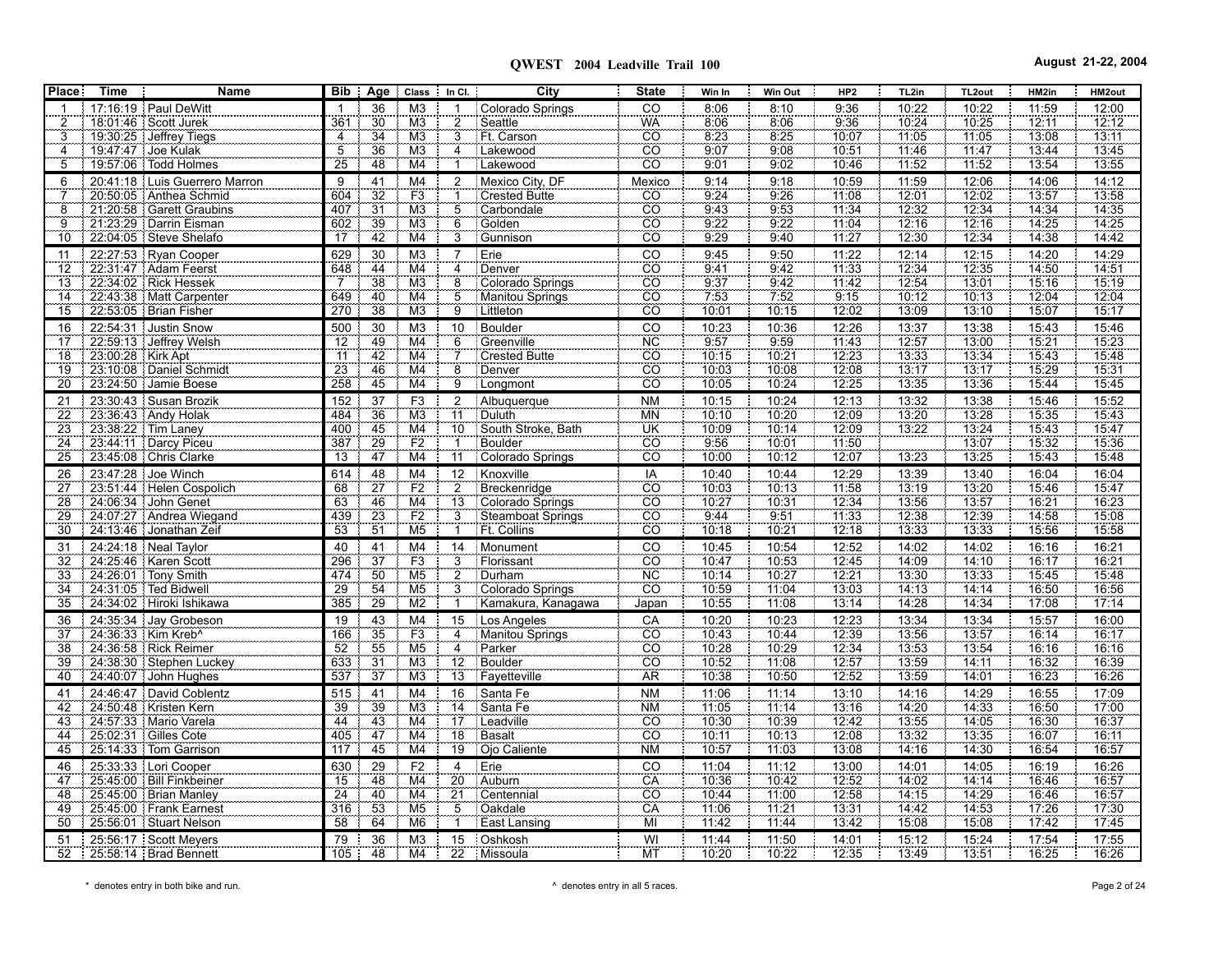| <b>Place</b>          | <b>Time</b>         | <b>Name</b>                                     |                  |                      | Bib   Age   Class   In Cl.   |                                                  | City                             | <b>State</b>                                                                                                      | FH <sub>2in</sub>     | FH <sub>2out</sub>             | MQ2in                      | MQ2out                |
|-----------------------|---------------------|-------------------------------------------------|------------------|----------------------|------------------------------|--------------------------------------------------|----------------------------------|-------------------------------------------------------------------------------------------------------------------|-----------------------|--------------------------------|----------------------------|-----------------------|
| 1                     |                     | 17:16:19   Paul DeWitt                          |                  | 36                   | M <sub>3</sub>               | 1                                                | Colorado Springs                 | $\overline{co}$                                                                                                   | 12:59                 | 12:59                          | 14:56                      | 14:57                 |
| $\frac{2}{3}$         |                     | 18:01:46   Scott Jurek                          | 361              | $\overline{30}$      | M <sub>3</sub>               |                                                  | Seattle                          | $\begin{array}{c}\n\hline\n\text{WA} \\ \hline\n\text{CO} \\ \hline\n\text{CO} \\ \hline\n\text{CO}\n\end{array}$ | $\frac{13.16}{2}$     | $\frac{13.17}{2}$              | 15:34                      | 15.34                 |
|                       |                     | 19:30:25   Jeffrey Tiegs                        | $\frac{4}{5}$    | $\frac{34}{36}$      | M3                           | $\frac{2}{3}$                                    | Ft. Carson                       |                                                                                                                   | 14:15                 | 14.17                          | 16:35                      | 16:37                 |
| $\frac{4}{5}$         |                     | 19.47.47 Joe Kulak                              |                  |                      | M <sub>3</sub>               | $\frac{4}{1}$                                    | Lakewood                         |                                                                                                                   | 14:53                 | 14.54                          | 17:13                      | 17:14                 |
|                       |                     | 19:57:06   Todd Holmes                          | 25               | 48                   | M4                           |                                                  | Lakewood                         | <u>co</u>                                                                                                         | 15:06                 | 15.08                          | 17:25                      | 17:26                 |
| 6                     |                     | 20:41:18 Luis Guerrero Marron                   | 9                | 41                   | M4                           | $\overline{\mathbf{c}}$                          | Mexico City, DF                  | Mexico                                                                                                            | 15:24                 | 15:31                          | 17:58                      | 18:02                 |
|                       |                     | 20:50:05   Anthea Schmid                        | 604              | $\overline{32}$      | F3                           | 1                                                | <b>Crested Butte</b>             | $\overline{CO}$                                                                                                   | 15.10                 | 15.13                          | 17.48                      | 17:53                 |
| $\frac{7}{9}$         |                     | 21:20:58 Garett Graubins                        | 407              | $\overline{31}$      | M <sub>3</sub>               | $\frac{5}{6}$                                    | Carbondale                       | $\overline{co}$                                                                                                   | 15.47                 | 15.55                          | 18.24                      | 18:27                 |
|                       |                     | 21:23:29   Darrin Eisman                        | 602              | 39                   | M3                           |                                                  | Golden                           | $\overline{c}\overline{o}$                                                                                        | 15:56                 | 15:57                          | 18:17                      | 18:18                 |
| 10                    |                     | 22:04:05 Steve Shelafo                          | 17               | 42                   | M4                           |                                                  | Gunnison                         | $\overline{CO}$                                                                                                   | 16:05                 | 16:06                          | 18.52                      | 18.55                 |
| 11                    |                     | 22:27:53 Ryan Cooper                            | 629              | 30                   | M <sub>3</sub>               | $\overline{7}$                                   | Erie                             | CO                                                                                                                | 15:54                 | 15:55                          | 18:44                      | 18:47                 |
| $\overline{12}$       |                     | 22.31.47   Adam Feerst                          | 648              | $\overline{44}$      | $\overline{\mathsf{M4}}$     | 4                                                | Denver                           | $rac{1}{100}$                                                                                                     | 16.24                 | 16:34                          | 19:25                      | 19:27                 |
| $\overline{13}$       |                     | 22:34:02   Rick Hessek                          | $\frac{7}{649}$  | $\overline{38}$      | $\overline{\mathsf{M}3}$     | $\begin{array}{c}\n 8 \\  5 \\  9\n \end{array}$ | Colorado Springs                 |                                                                                                                   | 16.37                 | 16.42                          | 19:30                      | 19:33                 |
| $\overline{14}$       |                     | 22:43:38   Matt Carpenter                       |                  | $\frac{1}{40}$       | $\overline{\mathsf{M}}$ 4    |                                                  | Manitou Springs                  | cö                                                                                                                | 14:08                 | 14.09                          | 17.46                      | 17:59                 |
| 15                    |                     | 22:53:05   Brian Fisher                         | 270              | 38                   | M3                           |                                                  | Littleton                        | CÖ.                                                                                                               | 16:34                 | 16.44                          | 19:33                      | 19:43                 |
| 16                    |                     | 22:54:31 Justin Snow                            | 500              | 30                   | M <sub>3</sub>               | 10                                               | Boulder                          | CO                                                                                                                | 17:14                 | 17:16                          | 19:45                      | 19:46                 |
| 17                    |                     | 22.59.13 Jeffrey Welsh                          | $\overline{12}$  | 49                   | $\overline{\mathsf{M4}}$     | 6                                                | Greenville<br>Crested Butte      |                                                                                                                   | 16:36                 | 16.40                          | 19:31                      | 19:33                 |
| $\overline{18}$       | 23:00:28   Kirk Apt |                                                 | $\overline{11}$  | 42                   | M4                           |                                                  |                                  |                                                                                                                   | 17.07                 | 17.20                          | 19.55                      | 20:02                 |
| 19                    |                     | 23.10.08   Daniel Schmidt                       | $\frac{23}{258}$ | 46                   | $\overline{\mathsf{M}}$ 4    | $\frac{7}{9}$                                    | Denver                           | $\frac{\overline{\text{NC}}}{\overline{\text{CO}}}$ $\frac{\overline{\text{CO}}}{\overline{\text{CO}}}$           | 16:53                 | 16:57<br>17:01                 | 19.46                      | 19.47                 |
| 20                    |                     | 23:24:50 Jamie Boese                            |                  | 45                   | M4                           |                                                  | Longmont                         |                                                                                                                   | 16.59                 |                                | 19:56                      | 19.59                 |
| 21                    |                     | 23:30:43 Susan Brozik                           | 152              | 37                   | F <sub>3</sub>               | $\frac{2}{11}$                                   | Albuquerque                      | <b>NM</b>                                                                                                         | 17:14                 | 17:21                          | 20:15                      | 20:17                 |
| $\overline{22}$       |                     | 23.36.43 Andy Holak                             | 484              | 36                   | M <sub>3</sub>               |                                                  | Duluth                           | <b>MN</b>                                                                                                         | 16.57                 | 17:08                          | 20:02                      | 20:22                 |
| 23                    |                     | 23:38:22   Tim Laney                            | 400              | 45                   | $\overline{\mathsf{M}}$ 4    | $\overline{10}$                                  | South Stroke, Bath               | UK                                                                                                                | 17:16                 | 17.22                          | 20:06                      | 20:11                 |
| 24                    |                     | 23:44:11 Darcy Piceu                            | 387              | 29                   | F2                           | $\frac{1}{11}$                                   | <b>Boulder</b>                   | CO                                                                                                                | 17:06                 | 17:13<br>$\frac{1}{17.14}$     | 20:17                      | 20:23                 |
| 25                    |                     | 23.45.08 Chris Clarke                           | $\overline{13}$  | $\overline{47}$      | M4                           |                                                  | Colorado Springs                 | $\overline{c}$ o                                                                                                  | 17:11                 |                                | 20:45                      | 20:50                 |
| 26                    |                     | 23.47.28 Joe Winch                              | 614              | 48                   | M <sub>4</sub>               | 12                                               | Knoxville                        | $rac{IA}{CO}$                                                                                                     | 17:36                 | 17:41                          | 20:36                      | 20:39                 |
| $\overline{27}$       |                     | 23:51:44   Helen Cospolich                      | 68               | $\overline{27}$      | F2                           | $\overline{2}$                                   | Breckenridge                     |                                                                                                                   | 17.27<br>17.48        | 17.30                          | $\frac{1}{20.51}$<br>20.41 | 20:59                 |
| $\overline{28}$<br>29 |                     | 24:06:34 John Genet<br>24.07.27 Andrea Wiegand  | 63<br>439        | $\frac{46}{23}$      | $\overline{\text{M4}}$<br>F2 | $\frac{13}{3}$                                   | Colorado Springs                 | $\frac{100}{100}$                                                                                                 |                       |                                | 19.48                      | 20.47<br>19:51        |
| $\overline{30}$       |                     | 24:13:46 Jonathan Zeif                          | $\overline{53}$  | $\overline{51}$      | M <sub>5</sub>               | 1                                                | Steamboat Springs<br>Ft. Collins | $\overline{c}\overline{o}$                                                                                        | 16.41<br>17:29        | $\frac{17.51}{16.53}$<br>17.32 | 20:29                      | 20:31                 |
|                       |                     |                                                 |                  |                      |                              |                                                  |                                  |                                                                                                                   |                       |                                |                            |                       |
| 31                    |                     | 24:24:18 Neal Taylor                            | 40<br>296        | 41<br>$\frac{1}{37}$ | M <sub>4</sub>               | 14                                               | Monument                         | $rac{\text{CO}}{\text{NO}}$<br>$rac{\text{NO}}{\text{CO}}$                                                        | $\frac{17:52}{17:46}$ | 17:53<br>17.50                 | 20:52                      | 20:55<br>20:57        |
| 32<br>33              |                     | 24.25.46   Karen Scott<br>24:26:01   Tony Smith | 474              | 50                   | $\frac{F3}{M5}$              |                                                  | Florissant<br>Durham             |                                                                                                                   | 17.19                 | 17.28                          | 20:53                      |                       |
| $\overline{34}$       |                     | 24:31:05 Ted Bidwell                            | $\frac{29}{29}$  | 54                   | M <sub>5</sub>               | $\frac{3}{2}$                                    | Colorado Springs                 |                                                                                                                   | 18.22                 | $\frac{1}{18.24}$              | $\frac{20.34}{21.16}$      | $\frac{20.36}{21.18}$ |
| 35                    |                     | 24:34:02 Hiroki Ishikawa                        | 385              | 29                   | M2                           | $\mathbf{1}$                                     | Kamakura, Kanagawa               | Japan                                                                                                             | 18.41                 | 19:00                          | 21:55                      | 22.06                 |
| 36                    |                     | 24:35:34 Jay Grobeson                           | 19               |                      | M4                           | 15                                               | Los Angeles                      |                                                                                                                   | 17:36                 | 17:44                          | 20:59                      |                       |
| $\overline{37}$       |                     | 24:36:33   Kim Kreb^                            | 166              | $\frac{43}{35}$      | F <sub>3</sub>               |                                                  | Manitou Springs                  | $\frac{CA}{CO}$                                                                                                   | 17.41                 | 1743                           | 21:14                      | $\frac{21.02}{21.15}$ |
| 38                    |                     | 24:36:58 Rick Reimer                            | 52               | 55                   | M <sub>5</sub>               | $\frac{4}{12}$                                   | Parker                           | $\overline{c}\overline{o}$                                                                                        | 17.51                 | 17:52                          | 20.52                      | 20:56                 |
| 39                    |                     | 24:38:30 Stephen Luckey                         | 633              | 31                   | M3                           |                                                  | Boulder                          | $\overline{CO}$                                                                                                   | 18:02                 | 18:04                          | 21:08                      | 21.15                 |
| 40                    |                     | 24:40:07 : John Hughes                          | 537              | $\overline{37}$      | M <sub>3</sub>               | $\overline{13}$                                  | Fayetteville                     | <b>AR</b>                                                                                                         | 18:06                 | 18:15                          | 21:11                      | 21:15                 |
| 41                    |                     | 24:46:47   David Coblentz                       | 515              | 41                   | M <sub>4</sub>               | 16                                               | Santa Fe                         | <b>NM</b>                                                                                                         | 18:36                 | 18:46                          | 21:35                      | 21:41                 |
| 42                    |                     | 24.50.48   Kristen Kern                         |                  | $\frac{1}{39}$       | M <sub>3</sub>               |                                                  | Santa Fe                         | <b>NM</b>                                                                                                         | 18.26                 | $\frac{1}{18.36}$              | 21:40                      | 21:44                 |
| 43                    |                     | 24.57.33 Mario Varela                           | $\frac{39}{44}$  |                      | $\overline{M4}$              | $\frac{14}{17}$                                  | Leadville                        | CO                                                                                                                | 18.12                 | 18.18                          | 21.19                      | 21.25                 |
| 44                    |                     | 25:02:31   Gilles Cote                          | $\frac{1}{405}$  | $\frac{43}{47}$      | M <sub>4</sub>               | $\overline{18}$                                  | Basalt                           | $\overline{CO}$                                                                                                   | 17.59                 | 18.03                          | 21:20                      | 21.24                 |
| 45                    |                     | 25.14.33 Tom Garrison                           | 117              | 45                   | $\overline{\mathsf{M4}}$     | 19                                               | Ojo Caliente                     | <b>NM</b>                                                                                                         | 18:36                 | 18:55                          | 21:45                      | 21:46                 |
| 46                    |                     | 25:33:33 Lori Cooper                            | 630              | 29                   | F <sub>2</sub>               | $\overline{4}$                                   | Erie                             | $\overline{c}$                                                                                                    | 18:00                 | 18:17                          | 21:24                      | 21:38                 |
| 47                    |                     | 25:45:00   Bill Finkbeiner                      |                  | 48                   | $\overline{\text{M4}}$       | 20                                               | Auburn                           |                                                                                                                   | 18.28                 |                                | 21.43                      |                       |
| 48                    |                     | 25.45.00 Brian Manley                           | $\frac{15}{24}$  | 40                   | $\overline{M4}$              | $\overline{21}$                                  | Centennial                       | $rac{\overline{CA}}{\overline{CO}}$                                                                               | 18.28                 | $\frac{18.36}{18.36}$          | 21.42                      | $\frac{21.45}{21.56}$ |
| 49                    |                     | 25:45:00 Frank Earnest                          | 316              | 53                   | M <sub>5</sub>               |                                                  | Oakdale                          | CA                                                                                                                | 18:54                 | 19:01                          | 21.58                      |                       |
| 50                    |                     | 25:56:01   Stuart Nelson                        | 58               | 64                   | M <sub>6</sub>               | $\frac{5}{1}$                                    | <b>East Lansing</b>              | ΪŴ                                                                                                                | 19.26                 | 19.29                          | 22.32                      | $\frac{22.08}{22.35}$ |
| 51                    |                     | 25.56.17 Scott Meyers                           | 79               | 36                   | M <sub>3</sub>               | 15                                               | Oshkosh                          | $\overline{\mathsf{W}}$                                                                                           | 19:25                 | 19:28                          | 22:24                      | 22:32                 |
| 52                    |                     | 25:58:14   Brad Bennett                         | 105              | 48                   | M4                           |                                                  | 22 Missoula                      | ΜT                                                                                                                | 18:21                 | 18:24                          | 22:00                      | 22:03                 |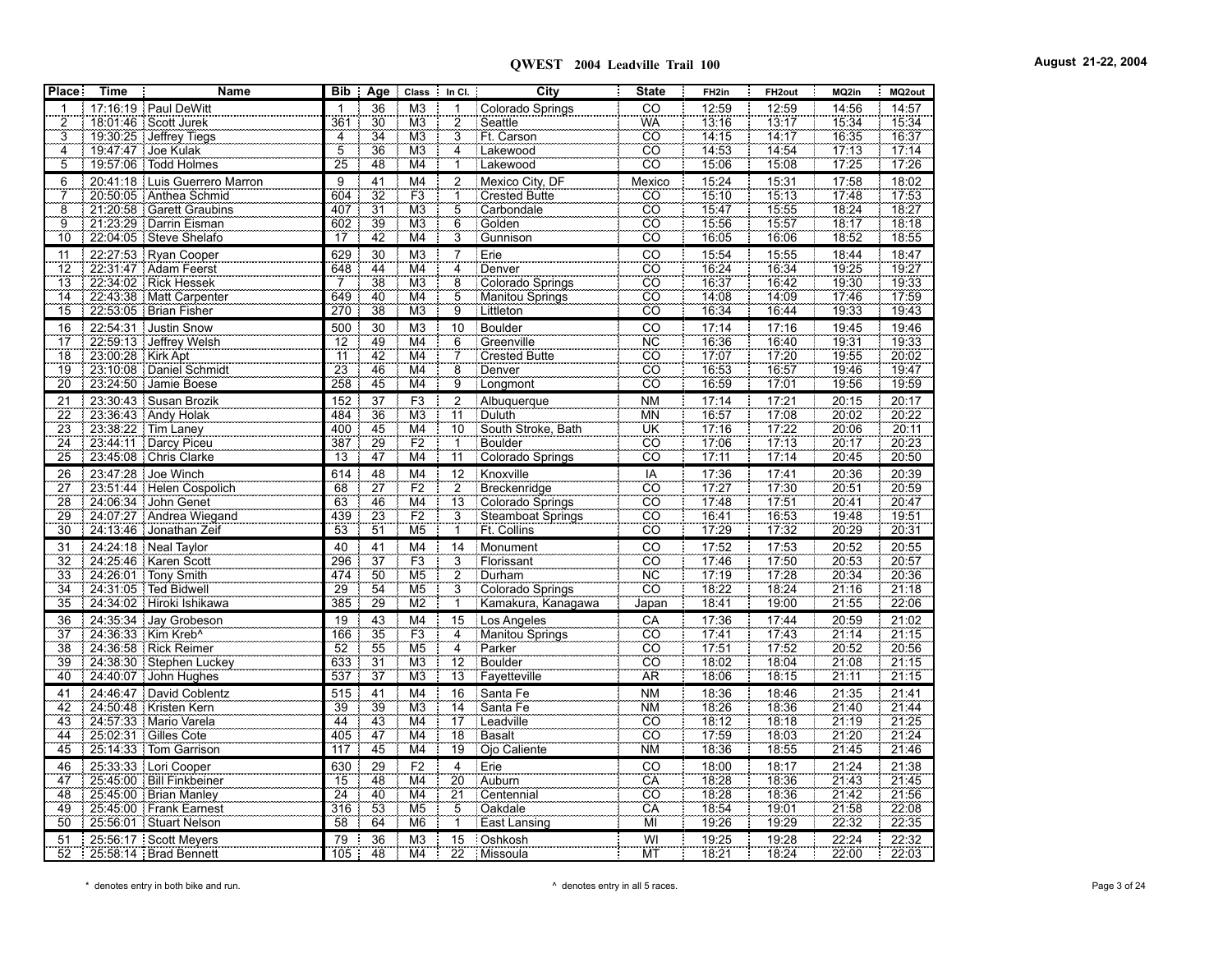| Place:   | Time                  | Name                                                     | Bib             | Age Class                                                                       | $\parallel$ In CI.                 | City                          | <b>State</b>          | MQ1in                    | MQ1out       | FH1in        | FH <sub>2</sub> out | HM1in        | HM1out       | TL <sub>1in</sub> | TL1out       | HP1           |
|----------|-----------------------|----------------------------------------------------------|-----------------|---------------------------------------------------------------------------------|------------------------------------|-------------------------------|-----------------------|--------------------------|--------------|--------------|---------------------|--------------|--------------|-------------------|--------------|---------------|
| 53       |                       | 25.59.40 Scott Klopfenstein                              | 69              | 33<br>M <sub>3</sub>                                                            | 16                                 | Colorado Springs              | CO                    | 2:17                     | 2:17         | 4:18         | 4:19                | 5:32         | 5:33         | 7:30              | 7:30         | 9:23          |
| 54       |                       | 26.08:13   Gina Harcrow                                  | 541             | $\overline{32}$<br>F <sub>3</sub>                                               | $\overline{5}$                     | Woodland Park                 | CÔ                    | 2:24                     | 2:24         | 4.29         | 4.31                | 6:00         | 6:04         | 8:01              | 8:01         | 9:47          |
| 55       |                       | 26:27:00 Paul Holovnia                                   | 377             | 42<br>M4                                                                        | 23                                 | Chanhassen                    | <b>MN</b>             | 2:14                     | 2:15         | 4:20         | 4.23                | 5:47         | 5:51         | 7:41              |              | 9:31          |
| 56       |                       | 26:31:09 Edwin Heller                                    | 42              | 42<br>M <sub>4</sub>                                                            |                                    | 24 Albuquerque                | <b>NM</b>             | 2:06                     | 2:08         | 4:06         | 4:09                | 5:17         | 5:21         | 7:09              | 7:14         | 9:04          |
| 57       |                       | 26:39:26   Perry Edinger                                 | 454             | 43<br>M4                                                                        | 25                                 | Chandler                      | AZ                    | 1:53                     | 1:53         | 3:41         | 3:43                | 4:57         | 4:58         | 6:39              | 6:45         | 8.29          |
| 58       |                       | 26:43:27 Danny Teodoru                                   | 145             | 34<br>M <sub>3</sub>                                                            |                                    | 17 Breckenridge               | $\overline{CO}$       | 2:12                     | 2:16         | 4:17         | 4:17                | 5.46         | 5.51         | 7:53              | 7:54         | 9.58          |
| 59       |                       | 26:44:51   Michael Davenport                             | 295             | 45<br>M4                                                                        |                                    | 26 Arlington Heights          | IL                    | 2:06                     | 2:06         | 4:12         | 4:14                | 5:30         | 5:33         | 7:32              | 7:33         | 9:31          |
| 60       |                       | 26:47:23 Julie Arter                                     | 322             | 43<br>F4                                                                        | $\overline{\mathbf{1}}$            | : Tucson                      | AZ                    | 2:08                     | 2:11         | 4:09         | 4:10                | 5:25         | 5:28         | 7:25              | 7:25         | 9:16          |
| 61       |                       | 26:48:06 Raul Flores                                     | 20              | 48<br>M4                                                                        |                                    | 27   Mission Hills            | KS                    | 1:58                     | 1:58         | 3:49         | 3:51                | 5:01         | 5:02         | 6:55              | 6:55         | 8:44          |
| 62       |                       | 26:48:07 Paul Schoenlaub                                 | 61              | 45<br>$\overline{M4}$                                                           | 28                                 | St. Joseph                    | MÖ <sup>1</sup>       | 1.58                     | 1.58         | 3.49         | 3:52                | 5.03         | 5.04         | 6.54              | 6:58         | 8.40          |
| 63       |                       | 26.56.27   Stuart Kern                                   | 589             | 42<br>M <sub>4</sub>                                                            | 29                                 | Washington                    | <b>DC</b>             | 2:18                     | 2.18         | 4:17         | 4:23                |              | 5:47         | 7:36              | 7:45         | 9:28          |
| 64       |                       | 26:56:27 Bobby Keogh                                     | 55              | $\overline{55}$<br>M <sub>5</sub>                                               | 6                                  | <b>Tijeras</b>                | <b>NM</b>             | 2:18                     | 2:18         | 4.25         | 4:27                | 5:47         | 5:49         | 7:43              | 7:43         | 9:35          |
| 65       |                       | 27:05:57   Marc Sanderson                                | 291             | 33<br>M <sub>3</sub>                                                            | 18                                 | Pleasant Grove                | ΪÜΤ                   | 2:13                     | 2:13         | 4:16         | 4:17                | 5.33         | 5:34         | 7:31              | 7:32         | 9:18          |
| 66       |                       | 27:13:49 Paul Smith                                      | 408             | 48<br>M <sub>4</sub>                                                            | 30                                 | Colorado Springs              | CO                    | 2:15                     | 2:16         | 4:21         | 4:23                | 5:43         | 5:46         | 7:48              | 7:55         | 9:48          |
| 67       |                       | 27.25.38   Dana Bandy                                    | 402             | 50<br>M <sub>5</sub>                                                            | $\overline{7}$                     | Ashland                       | ÖR                    | 2:23                     | 2:23         | 4.27         | 4:28                | 5:48         | 5:51         | 7:50              | 7:52         | 9:55          |
| 68       |                       | 27:34:42   Eric Pence                                    | 46              | 38<br>M <sub>3</sub>                                                            | 19                                 | Leadville                     | $\overline{CO}$       | 2.20                     | 2.23         | 4.31         | 4.32                | 601          | 6:03         | 8:11              | 8:11         | 10:14         |
| 69       |                       | 27:37:47   Hans-Dieter Weisshaar                         | 179             | 64<br>M <sub>6</sub>                                                            | 2                                  | Landwehrhagen                 | Germany               | 2:26                     | 2.27         | 4:32         | 4:34                | 5.55         | 5:58         | 7:54              | 7.55         | 9.59          |
| 70       |                       | 27:38:11 Richard Szekeresh                               | 456             | 43<br>M4                                                                        | 31                                 | Cincinnati                    | OH                    | 2:04                     | 2:06         | 4:02         | 4:07                | 5:19         | 5:22         | 7:26              | 7:31         | 9:26          |
| 71       |                       | 27:38:55   Brett Bassham                                 | 546             | 44<br>M <sub>4</sub>                                                            | 32                                 | Sulphur Springs               | <b>TX</b>             | 2:27                     | 2:28         | 4:48         | 4:51                |              | 6:21         |                   | 8:27         | 10:14         |
| 72       |                       | 27:39:39   Miles Frye-Krier                              | 36              | 52<br>M <sub>5</sub>                                                            | $\overline{8}$                     | Leadville                     | CO                    | 2:18                     | 2:18         | 4.23         | 4:27                | 5.45         | 5.47         | 7.43              | 7.43         | 9:36          |
| 73       |                       | 27.44.08 Scott Gordon                                    | $\overline{27}$ | 43<br>M4                                                                        | 33                                 | Albuquerque                   | <b>NM</b>             | 2:10                     | 2:11         | 4:07         | 4:08                | 5.27         | 5:30         | 7:24              | 7:25         | 9:15          |
| 74       |                       | 27:45:37 Henry Guzman                                    | 645             | 40<br>M <sub>4</sub>                                                            | 34                                 | Boulder                       | $\overline{CO}$       | 2:20                     | 2:20         | 4:32         | 4:33                | 5:56         | 5:58         | 8:07              | 8:07         | 10:16         |
| 75       |                       | 27.53:24 : Dean Tucker                                   | 563             | 43<br>M4                                                                        |                                    | 35 Lyons                      | CÔ                    | 2:04                     | 2:04         | 4:08         | 4:09                | 5:28         | 5:31         | 7:30              | 7:34         | 9:25          |
| 76       |                       | 28:02:12 Dan Brenden                                     | 300             | 53<br>M <sub>5</sub>                                                            | 9                                  | Phoenix                       | <b>AZ</b>             | 2:25                     | 2:26         | 4:37         | 4:47                | 6:21         | 6:23         | 8:39              | 8:53         | 10:49         |
| 77       |                       | 28.02.46 Laura Mitchell                                  | 314<br>313      | $\overline{41}$<br>F4<br>$\overline{\overline{\mathsf{M4}}}$<br>$\overline{44}$ | 2                                  | Colorado Springs              | CÖ.                   | 2:15<br>$\frac{1}{2.15}$ | 2:15         | 4.16         | 4:17<br>4:17        | 5:44<br>5.44 | 5:47         | 7:44              | 7:44         | 9:37          |
| 78<br>79 |                       | 28.02:46   Stephen Mitchell<br>28:02:46   David Goldberg | 519             | $\overline{44}$<br>M <sub>4</sub>                                               | $\overline{36}$<br>$\overline{37}$ | Colorado Springs<br>Flagstaff | $\overline{CO}$<br>AZ | 2:14                     | 2:15<br>2:16 | 4:16         | 4:17                | 5:32         | 5.47         | 7.44<br>7.32      | 7:44<br>7:39 | 9:36<br>9:32  |
| 80       |                       | 28:03:23   Craig Roertson                                | 287             | 44<br>$\overline{\mathsf{M4}}$                                                  | 38                                 | Helotes                       | $\overline{TX}$       | 2:09                     | 2:11         | 4:13<br>4:09 | 4:10                | 5:21         | 5:34<br>5:24 | 7:19              | 7:23         | 9:06          |
|          |                       |                                                          |                 |                                                                                 |                                    |                               |                       |                          |              |              |                     |              |              |                   |              |               |
| 81<br>82 |                       | 28:03:52 Emily May<br>28.06.37   Amber DeBoer            | 86<br>360       | 36<br>F <sub>3</sub><br>F <sub>2</sub>                                          | 6                                  | Leadville<br>Bailey           | $\overline{C}$<br>ĈÖ  | 2:38                     | 2:38<br>2.34 | 5:02<br>4:46 | 5:02<br>4:47        | 6:41<br>6:07 | 6:43<br>6:08 | 8:54<br>8:00      | 8:54<br>8:00 | 10:54<br>9.53 |
| 83       |                       | 28:06:37   Bill Laster                                   | 65              | $\frac{26}{55}$<br>M <sub>5</sub>                                               | $\overline{5}$<br>10               | Bailey                        | CO                    | 2.34<br>2:34             | 2:34         | 4:46         | 4:47                | 6:07         | 6:08         | 8:00              | 8:00         | 9:53          |
| 84       |                       | 28:07:10 Keith Grimes                                    | 423             | 45<br>M <sub>4</sub>                                                            | 39 <sup>2</sup>                    | Colorado Springs              | CÔ                    | 2:15                     | 2:15         | 4:13         | 4:15                | 5:31         | 5:32         | 7:17              | 7:18         | 9.04          |
| 85       |                       | 28:07:58   Steve Chaffee                                 | 651             | 39<br>M <sub>3</sub>                                                            |                                    | 20 Colorado Springs           | ĈÖ.                   | 2:08                     | 2:09         | 4:07         | 4:11                | 5:23         | 5.25         | 7:19              | 7:25         | 9:05          |
| 86       |                       | 28:08:09 Richard Muzzy                                   | 609             | 38<br>M <sub>3</sub>                                                            | 21                                 | Colorado Springs              | CO                    | 2:17                     | 2:19         | 4:24         | 4:25                | 5:57         | 6:00         | 8:02              | 8:04         | 9:57          |
| 87       |                       | 28:08:16   Chisholm Deupree                              | 82              | 38<br>M3                                                                        | $\overline{22}$                    | Edmond                        | ÖK                    | 2:07                     | 2:07         | 4:16         | 4:18                | 5:50         | 5.53         | 7.46              | 7.47         | 9.35          |
| 88       |                       | 28:09:09   Joel Arellano                                 | 640             | $\overline{33}$<br>M <sub>3</sub>                                               | 23                                 | Grand Junction                | $\overline{CO}$       | 2:37                     | 2:39         | 5:05         | 5:06                | 6:39         | 6:41         | 8:54              | 8:54         | 10:53         |
| 89       |                       | 28:11:15 Jamshid Khajavi                                 | 327             | 51<br>M <sub>5</sub>                                                            | 11                                 | <b>Kirkland</b>               | <b>WA</b>             | 2:24                     | 2:25         | 4.39         | 4:41                | 6:04         | 6:04         | 8:10              | 8:10         | 10:20         |
| 90       | 28:12:07   Larry Hall |                                                          | 143             | 50<br>M <sub>5</sub>                                                            |                                    | 12 Lake Bluff                 | IL.                   | 2:09                     | 2:13         | 4:12         | 4:15                | 5:32         | 5:36         | 7:42              | 7:48         | 9:36          |
| 91       |                       | 28:12:58 Dan Keefe                                       | 545             | 39<br>M <sub>3</sub>                                                            | 24                                 | Oklahoma City                 | OK                    | 2:30                     | 2:30         | 4:43         | 4:45                | 6:11         | 6:17         | 8:20              | 8:23         | 10:30         |
| 92       |                       | 28.21.49 Eric Seremet                                    | 466             | $\overline{33}$<br>M <sub>3</sub>                                               | 25                                 | Colorado Springs              | CÖ                    | 2:20                     | 2:20         | 4:30         | 4:32                | 5:48         | 5:50         | 7:43              | 7.45         | 9:38          |
| 93       |                       | 28:23:46   Norman Richardson                             | 424             | 49<br>$\overline{M4}$                                                           | 40                                 | Newton                        | <b>MA</b>             | 2:27                     | 2:29         | 4:41         | 4:47                | 6.06         | 6:10         | 8:12              | 8:22         | 10:10         |
| 94       |                       | 28:24:01 Matthew Watts                                   | 78              | 47<br>$\overline{M4}$                                                           | 41                                 | Broomfield                    | CÖ.                   | 2.38                     | 2:39         | 4.57         | 4.59                | 6:29         | 6:32         | 8:48              | 8:52         | 11:01         |
| 95       |                       | 28.24:17   Kevin Hartnett                                | 174             | 42<br>M4                                                                        |                                    | 42 Boulder                    | CÖ.                   | 2:15                     | 2:15         | 4:23         | 4.24                | 5.53         | 5:55         | 7:57              | 7:57         | 9.58          |
| 96       |                       | 28:30:05 Jody Aslett                                     | 635             | F3<br>36                                                                        | $\overline{7}$                     | St. Anthony                   | ID                    | 2:27                     | 2:29         | 4:43         | 4:49                | 6:16         | 6:22         | 8:31              | 8:43         | 10:44         |
| 97       |                       | 28:30:30   Charles Hansberry                             | 374             | M <sub>3</sub><br>35                                                            | $\overline{26}$                    | Billings                      | MT                    | 2:10                     | 2:10         | 4.07         | 4:11                | 5:21         | 5:24         | 7:22              | 7:36         | 9.26          |
| 98       |                       | 28:32:37 Ron Cunningham                                  | 263             | 55<br>M <sub>5</sub>                                                            | 13                                 | Klamath Falls                 | ÖŘ                    | 2:31                     | 2.33         | 4:44         | 4:57                | 6:14         | 6.22         | 8:30              |              | 10:40         |
| 99       |                       | 28:33:21   Kent Hinsey                                   | 188             | 48<br>M <sub>4</sub>                                                            |                                    | 43 Lakewood                   | co.                   | 2:18                     | 2:21         | 4:28         | 4:31                | 5:49         | 5:51         | 7:50              | 7:59         | 9:57          |
| 100      |                       | 28:34:40   Bill Monken                                   | 429             | 44<br>M4                                                                        | 44                                 | Brampton, Ont.                | Canada                | 2.24                     | 2:24         | 4:34         | 4:35                | 5 5 9        | 6:00         | 8:00              | 8:01         | 10:01         |
| 101      |                       | 28:34:47 Johnny Sandoval                                 | 97              | 46<br>M <sub>4</sub>                                                            | 45                                 | Gypsum                        | CO                    | 2:03                     | 2:03         | 4:00         | 4:03                | 5:23         | 5:25         | 7:18              | 7:19         | 9:24          |
| 102      |                       | 28:36:45 Buddy Teaster                                   | 378             | 40<br>M <sub>4</sub>                                                            | 46                                 | <b>Dallas</b>                 | ŦХ                    | 2:36                     | 2:36         | 4:57         | 4.59                |              | 6:37         | 8:39              | 8:41         | 10:51         |
| 103      |                       | 28:36:47 R. Matthew Crownover                            | 549             | 31<br>M <sub>3</sub>                                                            | $\overline{27}$                    | Garland                       | ТŸ                    | 2:47                     | 2:50         | 5:05         | 5:06                | 6:34         | 6.37         | 8.39              | 8:41         | 10:50         |
| 104      |                       | 28:37:08   Rickie Redland                                | 646             | 50<br>F <sub>5</sub>                                                            | $\mathbf{1}$                       | Salida                        | CO <sup>-</sup>       | 2:28                     | 2:28         | 4:36         | 4:39                | 6:04         | 6:07         | 8:12<br>-8        | 8:17         | 10:14         |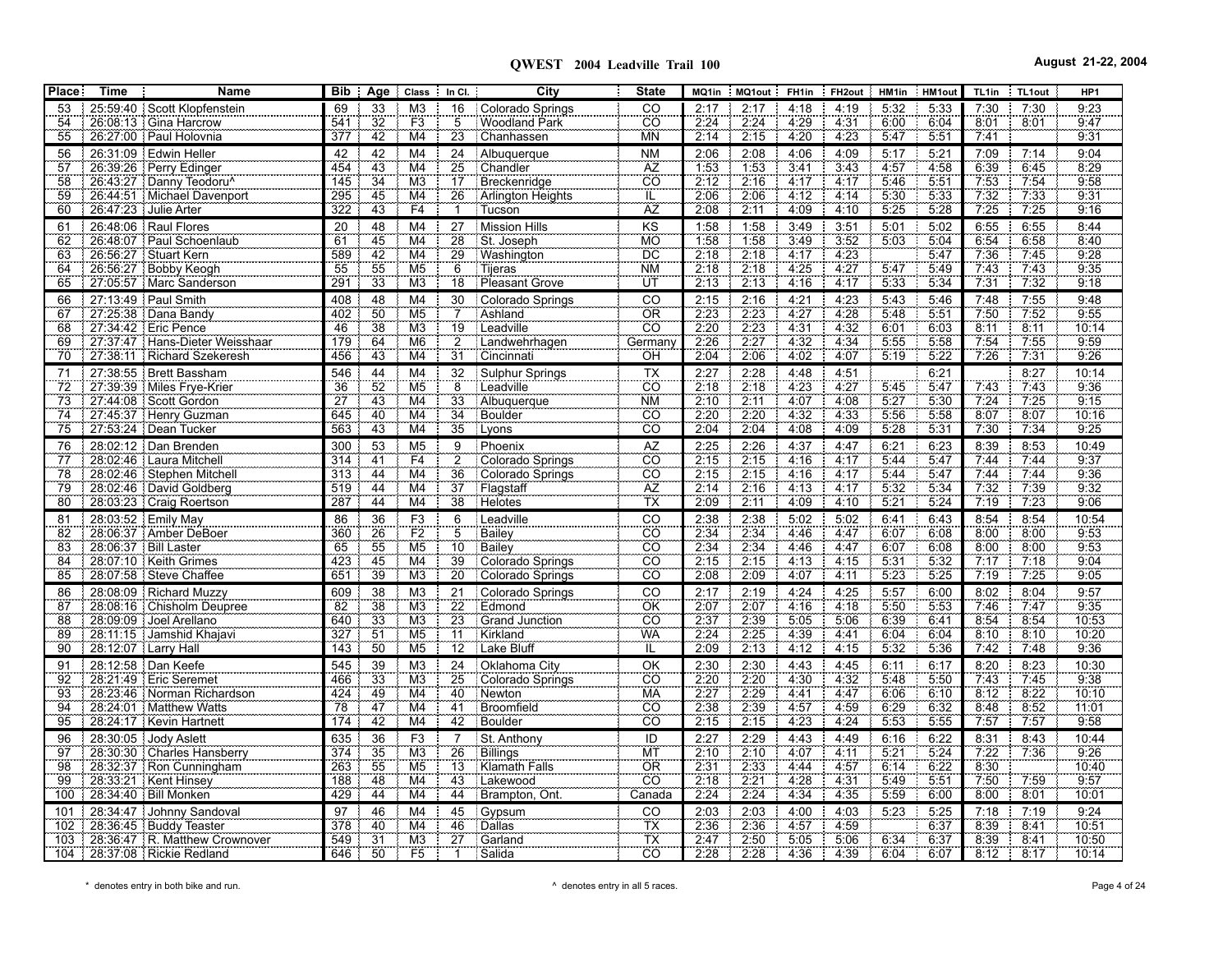| <b>Place</b> | <b>Time</b>         | Name                                                | Bib             | Age Class In Cl.                   |                                            |                       | City                   | <b>State</b>                        | Win In         | Win Out        | HP <sub>2</sub> | TL2in          | TL <sub>2out</sub> | HM2in          | HM2out         |
|--------------|---------------------|-----------------------------------------------------|-----------------|------------------------------------|--------------------------------------------|-----------------------|------------------------|-------------------------------------|----------------|----------------|-----------------|----------------|--------------------|----------------|----------------|
|              |                     | 25:59:40   Scott Klopfenstein                       | 69              | 33                                 | M <sub>3</sub>                             | 16                    | Colorado Springs       | CO                                  | 11:07          | 11:08          | 13:32           | 15:01          | 15:01              | 17:25          | 17:38          |
| 54           |                     | 26:08:13 Gina Harcrow                               | 541<br>377      | $\frac{1}{32}$<br>42               | F3<br>M <sub>4</sub>                       | $\overline{5}$<br>23  | Woodland Park          | cō<br><b>MN</b>                     | 71.31<br>11:17 | 71.35<br>11:20 | 13:36           | 14.53          | 14 54              | 17.25          | 17.31<br>17:59 |
| 55           |                     | 26:27:00 Paul Holovnia                              |                 |                                    |                                            |                       | Chanhassen             |                                     |                |                | 13:48           | 15:11          | 15:12              | 17:50          |                |
| 56           |                     | 26:31:09 Edwin Heller                               | 42              | 42                                 | M4                                         | 24                    | Albuquerque            | <b>NM</b>                           | 10:41          | 10:58          | 13:07           | 14:26          | 14:36              | 17:22          | 17:36          |
| 57           |                     | 26:39:26   Perry Edinger                            | 454             | $\overline{43}$                    | M4                                         | 25                    | Chandler               | ÄŻ                                  | 9 54           | 9:56           | 11:57           | 13:37          |                    | 16:27          | 16:34          |
| 58           |                     | 26:43:27 Danny Teodoru^                             | 145             | $\overline{34}$                    | $\overline{\mathsf{M}3}$<br>M <sub>4</sub> | $\overline{17}$       | Breckenridge           | $\overline{CO}$                     | 11.37          | 11.41          | 13:35           | 15:03          | 15:04              | 17.23          | 17:28          |
| 59           |                     | 26.44.51 Michael Davenport<br>26:47:23 Julie Arter  | 295<br>322      | 45<br>43                           | F4                                         | 26<br>$\mathbf{1}$    | Arlington Heights      | $\frac{1}{1}$                       | 11:13<br>10:45 | 11:16<br>10:55 | 13.23<br>13:03  | 14:46<br>14:34 | 14:48              | 17.37<br>17:10 | 17.42<br>17:20 |
| 60           |                     |                                                     |                 |                                    |                                            |                       | <b>Tucson</b>          |                                     |                |                |                 |                | 14:34              |                |                |
| 61           |                     | 26:48:06   Raul Flores                              | 20<br>61        | $\frac{48}{45}$                    | M <sub>4</sub>                             | 27                    | Mission Hills          | KS<br>MO                            | 10:24          | 10:26          | 12:47           | 14:17          | 14:19              | 17:05          | 17:09          |
| 62           |                     | 26:48:07 Paul Schoenlaub                            |                 | 42                                 | M4                                         | 28                    | St. Joseph             | ΪÖ                                  | 10:18          | 10:38          | 13:01           | 14.18          | 14:39<br>14 41     | 17:08          | 17:14          |
| 63           |                     | 26.56.27 : Stuart Kern                              | 589<br>55       |                                    | M <sub>4</sub><br>M <sub>5</sub>           | 29                    | Washington             | <b>NM</b>                           | 11:05<br>71:16 | 11:15          | 13:24           | 14.27          |                    | 17.02          | 17:13          |
| 64           |                     | 26:56:27   Bobby Keogh                              | 291             | 55<br>33                           | M <sub>3</sub>                             | 6<br>$\overline{18}$  | Tijeras                | ΪÜΤ                                 | 11.03          | 11.18          | 13:32<br>13:16  | 14.57<br>14:42 | 14:57              | 17:32<br>17:10 | 17:36<br>17.17 |
| 65           |                     | 27:05:57   Marc Sanderson                           |                 |                                    |                                            |                       | Pleasant Grove         |                                     |                |                |                 |                | 14:44              |                |                |
| 66           |                     | 27:13:49 Paul Smith                                 | 408             | 48                                 | M4                                         | 30                    | Colorado Springs       | $rac{CO}{OR}$                       | 11:28          | 11:38          | 14:09           | 15:49          | 15:50              | 18:38          | 18:43          |
| 67           |                     | 27:25:38   Dana Bandy                               | 402             | 50<br>$\frac{55}{38}$              | M <sub>5</sub>                             | $\overline{7}$        | Ashland                | $\overline{c}$                      | 11.47          | 11.55          | 14:11           | 15:23          | 15:40              | 18.30          | 18:38          |
| 68           |                     | 27:34:42   Eric Pence                               | 46              |                                    | M3                                         | 19                    | Leadville              |                                     | 72.01          | 12:06          | 14:16           | 15:58          | 15:58              | 18.29          | 18:30          |
| 69           |                     | 27.37.47   Hans-Dieter Weisshaar                    | 179             | 64<br>43                           | M <sub>6</sub><br>$\overline{\mathsf{M4}}$ | $\overline{2}$        | Landwehrhagen          | Germany                             | 11.41<br>71:13 | 11:43<br>11.27 | 14:05<br>13.41  | 15:30          | 15:41              | 18:31<br>18.19 | 18:38<br>18.34 |
| 70           |                     | 27:38:11   Richard Szekeresh                        | 456             |                                    |                                            | 31                    | Cincinnati             | OH                                  |                |                |                 | 15:07          | 15:28              |                |                |
| 71           |                     | 27:38:55   Brett Bassham                            | 546             | 44                                 | M4                                         | 32                    | Sulphur Springs        | <b>TX</b>                           | 11:57          | 12:00          | 14:02           | 15:20          | 15:32              | 18:07          | 18:11          |
| 72           |                     | 27:39:39   Miles Frye-Krier                         | 36              | 52                                 | M <sub>5</sub>                             | $\overline{8}$        | Leadville              | CO                                  | 11:24          | 11:31          | 13:52           | 15:16          | 15:17              | 17.49          | 17:58          |
| 73           |                     | 27.44.08 Scott Gordon                               | $\overline{27}$ | 43                                 | M4                                         | 33                    | Albuquerque            | <b>NM</b>                           | 10:50          | 10:57          | 13:01           | 14:30          | 14:31              | 17:28          | 17.37          |
| 74           |                     | 27:45:37 Henry Guzman                               | 645             | 40                                 | M4                                         | $\overline{34}$       | Boulder                | CO<br>CO                            | 12:07          | 12:13          | 14:34           | 15:55          | 15:56              | 19:06<br>18:14 | 19:10          |
| 75           |                     | 27:53:24   Dean Tucker                              | 563             | 43                                 | M4                                         | 35                    | Lyons                  |                                     | 11:13          | 11:28          | 13:49           | 15:26          | 15:26              |                | 18:19          |
| 76           |                     | 28:02:12 Dan Brenden                                | 300             | 53                                 | M <sub>5</sub>                             | 9                     | Phoenix                | <b>AZ</b>                           | 12:36          | 12:47          | 14:47           | 16:07          | 16:12              | 19:01          | 19:04          |
| 77           |                     | <u>28.02.46</u> : Laura Mitchell                    | 314             | $\overline{41}$                    | F4                                         | $\frac{2}{36}$        | Colorado Springs       | $\overline{c}\overline{o}$          | 11:39          | 11:40          | 13:37           | 15:07          | 15.08              | 18:00          | 18:09          |
| 78           |                     | 28:02:46   Stephen Mitchell                         | 313             | $\overline{44}$                    | M4                                         |                       | Colorado Springs       | co                                  | 11:39          | 11:39          | 13:34           | 15:07          | 15:08              | 18:00          | 18:09          |
| 79           |                     | 28.02.46   David Goldberg                           | 519             | 44                                 | $\overline{M4}$                            | $\overline{37}$       | Flagstaff              | AZ<br>ΪĀ                            | 11:09          | 11:14          | 13:33           | 14.52          | 15.09              | 18:06<br>17.27 | 18.25          |
| 80           |                     | 28:03:23   Craig Roertson                           | 287             | 44                                 | $\overline{\mathsf{M4}}$                   | 38                    | Helotes                |                                     | 10:46          | 10:57          | 13:07           | 14:26          | 14:41              |                | 17:28          |
| 81           |                     | 28:03:52 Emily May                                  | 86              | 36                                 | F <sub>3</sub>                             | 6                     | Leadville              | CO                                  | 12:36          | 12:38          | 14:46           | 16:08          | 16:08              | 18:47          | 18:51          |
| 82           |                     | 28:06:37   Amber DeBoer                             | 360             | 26                                 | $\frac{F2}{M5}$                            | $\overline{5}$        | Bailey                 | cō                                  | 11.36          | 11:41          | 13.45           | 15:23          | 15:24              | 18.07          | 18.14          |
| 83           |                     | 28:06:37   Bill Laster                              | 65              | 55<br>$\frac{55}{45}$              |                                            | 10                    | Bailey                 | $\overline{c}$<br>$\overline{CO}$   | 11.35          | 11:41          | 13:46           | 15.24          | 15:25              | 18:07          | 18:15          |
| 84           |                     | 28:07:10 Keith Grimes                               | 423             | 39                                 | M4                                         | 39 <sup>2</sup>       | Colorado Springs       |                                     | 10:38          | 10:41          | 12:49           | 13:54          | 13:54              | 16:11          | 16:13          |
| 85           |                     | 28.07.58 Steve Chaffee                              | 651             |                                    | M3                                         | $\overline{20}$       | Colorado Springs       | cö                                  | 10.38          | 11:10          | 13:13           | 14:45          | 15:05              | 17:33          | 17:45          |
| 86           |                     | 28.08.09 Richard Muzzy                              | 609             | 38                                 | M <sub>3</sub>                             | 21                    | Colorado Springs       | CO                                  | 11:39          | 11:40          | 13:59           | 15:38          | 15:39              | 18:36          | 18:40          |
| 87           |                     | 28:08:16   Chisholm Deupree                         | 82              | $\frac{38}{33}$                    | M3                                         | 22                    | Edmond                 | $rac{\overline{OK}}{\overline{CO}}$ | 11.16          | 11:37          | 13:46           | 15:19          | 15:20              | 17:45          | 17:46          |
| 88           |                     | 28:09:09 Joel Arellano                              | 640             |                                    | M <sub>3</sub><br>M <sub>5</sub>           | 23                    | Grand Junction         | WA                                  | 12:34<br>12:17 | 12:45<br>12.24 | 14:43<br>14:42  | 16:13          | 16:15              | 19:08<br>19:18 | 19:18          |
| 89           |                     | 28:11:15   Jamshid Khajavi                          | 327             | 51<br>50                           |                                            | 11                    | Kirkland<br>Lake Bluff |                                     |                |                |                 | 16:05          |                    |                | 19:24          |
| 90           | 28:12:07 Larry Hall |                                                     | 143             |                                    | M5                                         | 12 <sup>7</sup>       |                        | ĨΕ                                  | 11:31          | 11:41          | 13:47           | 15:06          | 15:22              | 18:08          | 18:23          |
| 91           |                     | 28:12:58 Dan Keefe                                  | 545             | 39                                 | M <sub>3</sub>                             | 24                    | Oklahoma City          | OK                                  | 12:29          | 12:49          | 14:46           | 16:24          | 16:30              | 19:18          |                |
| 92           |                     | 28.21.49   Eric Seremet                             | 466             | $\overline{33}$<br>$\overline{49}$ | M <sub>3</sub><br>$\overline{\mathsf{M4}}$ | 25                    | Colorado Springs       | $\overline{CO}$<br><b>MA</b>        | 11:15<br>11:59 | 11:21          | 13:35           | 14 57          | 14:58              | 17.47          | 17:53          |
| 93           |                     | 28:23:46   Norman Richardson                        | 424<br>78       |                                    |                                            | 40<br>$\overline{41}$ | Newton                 | CO                                  | 12:40          | 12:07          | 14:16           | 15:44          | 15.59              | 18:50          | 19:01<br>19:35 |
| 94<br>95     |                     | 28:24:01 Matthew Watts<br>28:24:17   Kevin Hartnett | 174             | 47<br>42                           | $\overline{M4}$<br>M4                      | 42                    | Broomfield<br>Boulder  | <b>CO</b>                           | 11:51          | 12:45<br>12.18 | 15:03<br>14.27  | 16:32<br>15:59 | 16:36<br>16:01     | 19:33<br>19:03 | 19:13          |
|              |                     |                                                     |                 |                                    |                                            |                       |                        |                                     |                |                |                 |                |                    |                |                |
| 96           |                     | 28:30:05 Jody Aslett                                | 635             | 36                                 | F3                                         | $\overline{7}$        | St. Anthony            | ID                                  | 12:32          | 12:55          | 15:04           | 16:31          | 16:40              | 19:33          | 19:41          |
| 97           |                     | 28:30:30   Charles Hansberry                        | 374             | 35                                 | M <sub>3</sub>                             | 26                    | Billings               | MT                                  | 71.02          | 71.11          | 13:15           | 14.24          | 14:36              | 17.05          | 17.13          |
| 98           |                     | 28:32:37 Ron Cunningham                             | 263             | $\frac{55}{55}$                    | M <sub>5</sub>                             | 13                    | Klamath Falls          | OR<br>$\overline{c}\overline{o}$    | 12.19          | 12.39          | 14:45           | 16:02          | 16:23              | 19:04          | 19.18          |
| 99           |                     | 28:33:21   Kent Hinsey<br>28:34:40   Bill Monken    | 188<br>429      | 48                                 | M <sub>4</sub>                             | 43<br>44              | Lakewood               |                                     | 11:53          | 11:59          | 14:14           | 16:02          | 16:03              | 19:09          | 19:22          |
| 100          |                     |                                                     |                 | 44                                 | M <sub>4</sub>                             |                       | Brampton, Ont.         | Canada                              | 11:50          | 11:54          | 14:13           | 15:42          | 15:44              | 18:33          | 18:36          |
| 101          |                     | 28:34:47 Johnny Sandoval                            | 97              | 46                                 | M <sub>4</sub>                             | 45                    | Gypsum                 | CO                                  | 11:11          | 11:47          | 13:42           | 15:43          |                    | 18:21          | 18:23          |
| 102          |                     | 28:36:45 Buddy Teaster                              | 378             | 40                                 | M4                                         | 46                    | Dallas                 | TX<br>ΤΧ                            | 12:40          | 12.42          | 14:50           | 16:05          | 16:06              | 19:13          | 19:17          |
| 103          |                     | 28:36:47 R. Matthew Crownover                       | 549             | $\overline{31}$                    | M3                                         | $\overline{27}$       | Garland                | CO                                  | 12:37          | 12:39          | 14:44           | 15:57          | 15:57              | 19:01          | 19:07          |
|              |                     | 104 28:37:08   Rickie Redland                       | 646             | 50                                 | F <sub>5</sub>                             | $\mathbf{1}$          | Salida                 |                                     | 12:04          | 12:07          | 14:25           | 15:55          | 15:56              | 19:01          | 19:06          |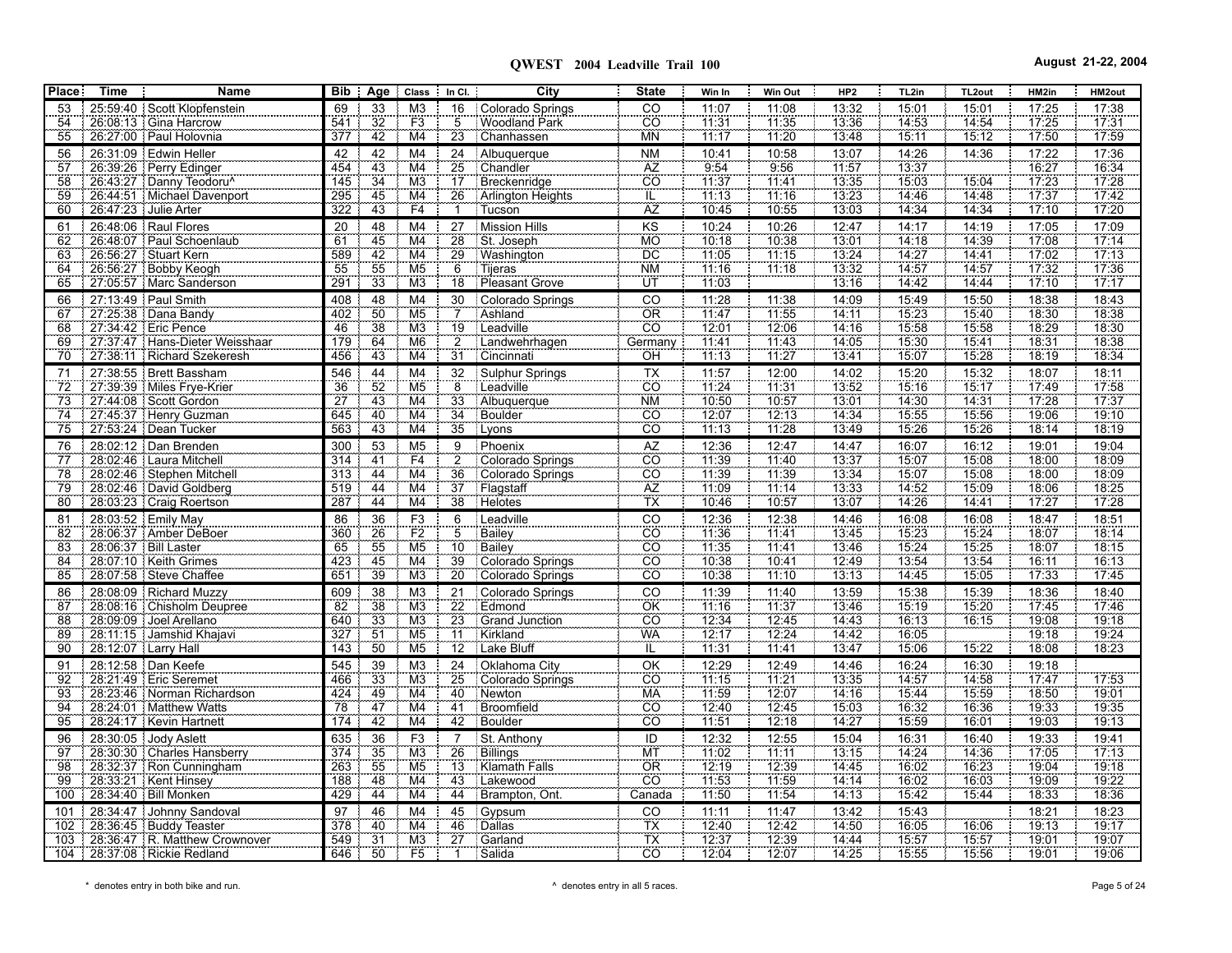| <b>Place</b>    | <b>Time</b> | Name                             |                 |                       | Bib Age Class            | $In Cl.$        | City                | <b>State</b>                                      | FH <sub>2in</sub>     | FH <sub>2out</sub>    | MQ2in                            | MQ2out            |
|-----------------|-------------|----------------------------------|-----------------|-----------------------|--------------------------|-----------------|---------------------|---------------------------------------------------|-----------------------|-----------------------|----------------------------------|-------------------|
| 53              |             | 25.59.40 Scott Klopfenstein      | 69              | 33                    | M <sub>3</sub>           | 16              | Colorado Springs    | CO                                                | 19:13                 | 19:22                 | 22:31                            | 22:41             |
| 54              |             | 26:08:13   Gina Harcrow          | 541             | 32                    | F3                       | 5               | Woodland Park       | $\overline{co}$                                   | 19:10                 | 19:17                 | 22.36                            | 22:39             |
| 55              |             | 26:27:00 Paul Holovnia           | 377             | 42                    | M4                       | 23              | Chanhassen          | <b>MN</b>                                         | 19:36                 | 19.44                 | 22.40                            | 22:50             |
| 56              |             | 26:31:09 Edwin Heller            | 42              | 42                    | M4                       | 24              | Albuquerque         | N <sub>M</sub>                                    |                       | 19:32                 | 22:47                            | 22:57             |
| 57              |             | 26:39:26   Perry Edinger         | 454             | 43                    | M4                       | $\overline{25}$ | Chandler            |                                                   | 18:34                 | 18:45                 | 22:04                            | 22:18             |
| 58              |             | 26:43:27 Danny Teodoru^          | 145             | $\overline{34}$       | M <sub>3</sub>           | $\overline{17}$ | Breckenridge        | $rac{AZ}{CO}$                                     | 18:58                 | 19:12                 | 22:26                            | 22:56             |
| 59              |             | 26:44:51 Michael Davenport       | 295             | 45                    | M4                       | 26              | Arlington Heights   |                                                   | 19:33                 | 19:42                 | 23:02                            | 23.09             |
| 60              |             | 26:47:23 Julie Arter             | 322             | 43                    | F4                       | ĩ               | <b>Tucson</b>       | $rac{1}{AZ}$                                      | 19:03                 | 19:07                 | 22:53                            | 23:00             |
| 61              |             | 26:48:06   Raul Flores           | $\overline{20}$ | 48                    | M4                       | $\overline{27}$ | Mission Hills       | KS                                                | 19:00                 | 19:09                 | 22:45                            | 22:55             |
| 62              |             | 26:48:07 Paul Schoenlaub         | 61              | 45                    | $\overline{\mathsf{M4}}$ | 28              | St. Joseph          | MO                                                | 19.01                 | 19:15                 | 22.46                            | 22.55             |
| 63              |             | 26:56:27   Stuart Kern           | 589             | $\frac{18}{42}$<br>55 | $\frac{1}{100}$          | 29              | Washington          | <b>DC</b>                                         | 19:04                 | 19:31                 | $\frac{22.58}{22.46}$            | 23:07             |
| 64              |             | 26:56:27 Bobby Keogh             | 55              |                       | M <sub>5</sub>           | $\overline{6}$  | Tijeras             | <b>NM</b>                                         | 19:25                 | 19.27                 |                                  | 23.08             |
| 65              |             | 27.05.57 Marc Sanderson          | 291             | 33                    | M <sub>3</sub>           | $\overline{18}$ | Pleasant Grove      | ΪÜΤ                                               | 19:18                 | 19:21                 | 22.46                            | 22:48             |
| 66              |             | 27:13:49   Paul Smith            | 408             | 48                    | M4                       | 30              | Colorado Springs    |                                                   | 20:21                 |                       | 23:46                            | 23:51             |
| 67              |             | 27:25:38   Dana Bandy            | 402             | 50                    | M <sub>5</sub>           | $\overline{7}$  | Ashland             | $rac{CO}{OR}$                                     | $\frac{1}{20.30}$     | $\frac{20.32}{20.35}$ | 23.40                            | $\frac{1}{23.49}$ |
| 68              |             | 27:34:42   Eric Pence            | 46              | 38                    | M <sub>3</sub>           | 19              | Leadville           | $\overline{co}$                                   | $\frac{20.11}{20.11}$ | 20.12                 | 23.41                            | 23:59             |
| 69              |             | 27:37:47   Hans-Dieter Weisshaar | 179             | 64                    | M <sub>6</sub>           | $\overline{2}$  | Landwehrhagen       | Germany                                           |                       | 20:33                 | 23.53                            | 24.05             |
| 70              |             | 27:38:11   Richard Szekeresh     | 456             | 43                    | M4                       | 31              | Cincinnati          | OH                                                | 20:09                 | 20:22                 | 23.49                            | 24:05             |
| 71              |             | 27:38:55   Brett Bassham         | 546             | 44                    | M4                       | 32              | Sulphur Springs     | $\overline{TX}$                                   | 19:57                 | 20:02                 | 23:29                            | 23:34             |
| 72              |             | 27:39:39 Miles Frye-Krier        | 36              | 52                    | M <sub>5</sub>           | $\overline{8}$  | Leadville           | $\overline{c}$                                    | 19:42                 | 19:55                 | 23:19                            | 23:27             |
| 73              |             | 27:44:08 Scott Gordon            | $\frac{55}{27}$ | 43                    | M4                       | 33              | Albuquerque         | <b>NM</b>                                         | 19:39                 | 20:01                 | 23.41                            | 23.59             |
| $\overline{74}$ |             | 27:45:37 Henry Guzman            | 645             | 40                    | M4                       | $\overline{34}$ | Boulder             | CO                                                | 20:49                 | 20.54                 | 24.21                            | 24.28             |
| 75              |             | 27:53:24   Dean Tucker           | 563             | 43                    | $\overline{\mathsf{M4}}$ | 35              | Lyons               | $\overline{co}$                                   | 20:11                 | 20:22                 | $\frac{1}{23.51}$                |                   |
| 76              |             | 28.02.12 Dan Brenden             | 300             | 53                    | M <sub>5</sub>           | 9               | Phoenix             | AZ<br>CO                                          | 20:42                 | 20:48                 | 24:00<br>23:52<br>23:52<br>23:39 | 24:05             |
| 77<br>78        |             | 28:02:46 : Laura Mitchell        | 314             | $\frac{41}{44}$       | $\frac{F4}{M4}$          | $\frac{5}{2}$   | Colorado Springs    |                                                   | 20:04                 | 20.17                 |                                  | 24.05             |
|                 |             | 28:02:46   Stephen Mitchell      | 313             |                       |                          | $\overline{36}$ | Colorado Springs    | $rac{CO}{AZ}$                                     | 20:04                 | 20:17                 |                                  | 24:05             |
| 79              |             | 28:02:46   David Goldberg        | 519             | $\overline{44}$       | M4                       | $\overline{37}$ | Flagstaff           |                                                   | 20.07                 | 20:19                 |                                  | 23.51             |
| 80              |             | 28:03:23   Craig Roertson        | 287             | $\overline{44}$       | $\overline{\mathsf{M4}}$ | 38              | Helotes <sup></sup> | Ϊx                                                | 19:09                 | 19:23                 | 23:13                            | 23:28             |
| 81              |             | 28:03:52 Emily May               | 86              | 36                    | F <sub>3</sub>           | 6               | Leadville           | $\overline{co}$                                   | 20:43                 | 20:46                 | 24:17                            | 24:23             |
| 82              |             | 28:06:37   Amber DeBoer          | 360             | 26                    | F2                       | $\frac{5}{10}$  | Bailey              | co                                                | 20:13                 | 20:31                 | 24:18                            | 24.27             |
| 83              |             | 28:06:37   Bill Laster           | 65              | 55                    | M <sub>5</sub>           |                 | <b>Bailey</b>       | .co                                               | 20:13                 | 20:31                 | $\frac{24:18}{22:19}$            | 24:36             |
| 84              |             | 28:07:10   Keith Grimes          | 423             | 45                    | M4                       | 39              | Colorado Springs    | CO                                                | 17:49                 | 17:52                 |                                  | 22:39             |
| 85              |             | 28:07:58   Steve Chaffee         | 651             | 39                    | M <sub>3</sub>           | $\overline{20}$ | Colorado Springs    | cö                                                | 19:38                 | 19:52                 | 23.28                            | 23:43             |
| 86              |             | 28:08:09 Richard Muzzy           | 609             | 38                    | M <sub>3</sub>           | 21              | Colorado Springs    | CO                                                | 20:37                 | 20:43                 | 24:07                            | 24:13             |
| 87              |             | 28:08:16   Chisholm Deupree      | 82              | 38                    | M3                       | $\overline{22}$ | Edmond              | OK                                                | 20:03                 | 20:11                 | 24:19                            | 24:26             |
| 88              |             | 28:09:09 Joel Arellano           | 640             | 33                    | M <sub>3</sub>           | 23              | Grand Junction      | CO                                                | 21:22<br>21:22        | 21.31                 | 24:48                            | 24.51             |
| 89              |             | 28:11:15 Jamshid Khajavi         | 327             | 51                    | M <sub>5</sub>           | $\overline{11}$ | Kirkland            | WÄ                                                |                       | 21.25                 | 24:40                            | 24:41             |
| 90              |             | 28:12:07 Larry Hall              | 143             | 50                    | M <sub>5</sub>           |                 | 12 Lake Bluff       | ïË                                                |                       | 20:23                 | 24:09                            | 24:22             |
| 91              |             | 28:12:58 Dan Keefe               | 545             | 39                    | M <sub>3</sub>           | 24              | Oklahoma City       | OK                                                | 21:01                 | 21:10                 | 24:23                            | 24:35             |
| 92              |             | 28:21:49   Eric Seremet          | 466             | 33                    | M <sub>3</sub>           | 25              | Colorado Springs    | <b>CO</b>                                         | 19.59                 | 20:02                 | 23.52                            | 23.57             |
| 93              |             | 28:23:46   Norman Richardson     | 424             | 49                    | M4                       | 40              | Newton              | MÄ                                                | $\frac{20.36}{21.23}$ |                       | $\frac{24:13}{24:52}$            | 24.25             |
| 94              |             | 28:24:01 Matthew Watts           | 78              | 47                    | $\overline{M4}$          | $\overline{41}$ | Broomfield          | CO                                                |                       | 21:26                 |                                  | 24:54             |
| 95              |             | 28:24:17   Kevin Hartnett        | 174             | 42                    | M4                       | 42              | Boulder             | .co                                               | $\frac{1}{21.10}$     | 21:23                 | 24.42                            | 24:54             |
| 96              |             | 28:30:05 Jody Aslett             | 635             | 36                    | F <sub>3</sub>           | $\frac{7}{26}$  | St. Anthony         | $\overline{1}$                                    | 21:34                 | 21:43                 | 25:01                            | 25:11             |
| 97              |             | 28:30:30   Charles Hansberry     | 374             | 35                    | M3                       |                 | Billings            | MT                                                | 18:45                 | 19.03                 | 22.59                            | 24:58             |
| $\overline{98}$ |             | 28:32:37 Ron Cunningham          | 263             | 55                    | M <sub>5</sub>           | $\overline{13}$ | Klamath Falls       | $rac{\overline{\text{OR}}}{\overline{\text{CO}}}$ | $\frac{20.52}{21.23}$ | 21.06                 | 24.48                            | 24.53             |
| 99              |             | 28:33:21   Kent Hinsey           | 188             | 48                    | M <sub>4</sub>           | 43              | Lakewood            |                                                   |                       | 21.25                 | 24.46<br>$\frac{1}{24.09}$       | 24:55             |
| 100             |             | 28:34:40   Bill Monken           | 429             | 44                    | M4                       | 44              | Brampton, Ont.      | Canada                                            | $\frac{1}{20.26}$     | $\frac{1}{20.35}$     |                                  | 24:24             |
| 101             |             | 28:34:47 Johnny Sandoval         | 97              | 46                    | M4                       | 45              | Gypsum              | $\overline{C}$                                    | 20:41                 | 21:21                 | 24:51                            | 25:31             |
| 102             |             | 28:36:45 Buddy Teaster           | 378             | 40                    | M4                       | 46              | <b>Dallas</b>       | $\frac{1}{T}$                                     | 21:13                 | 21:18                 | 24:43                            | 24:59             |
| 103             |             | 28:36:47 R. Matthew Crownover    | 549             | $\overline{31}$       | M3                       | $\overline{27}$ | Garland             |                                                   | 20:51                 | 21.04                 | 24:39                            | 24.47             |
|                 |             | 104 28:37:08   Rickie Redland    | 646             | 50                    | F5                       | $\mathbf{1}$    | Salida              | CO                                                | 21:11                 | 21:19                 | 24:48                            | 24:54             |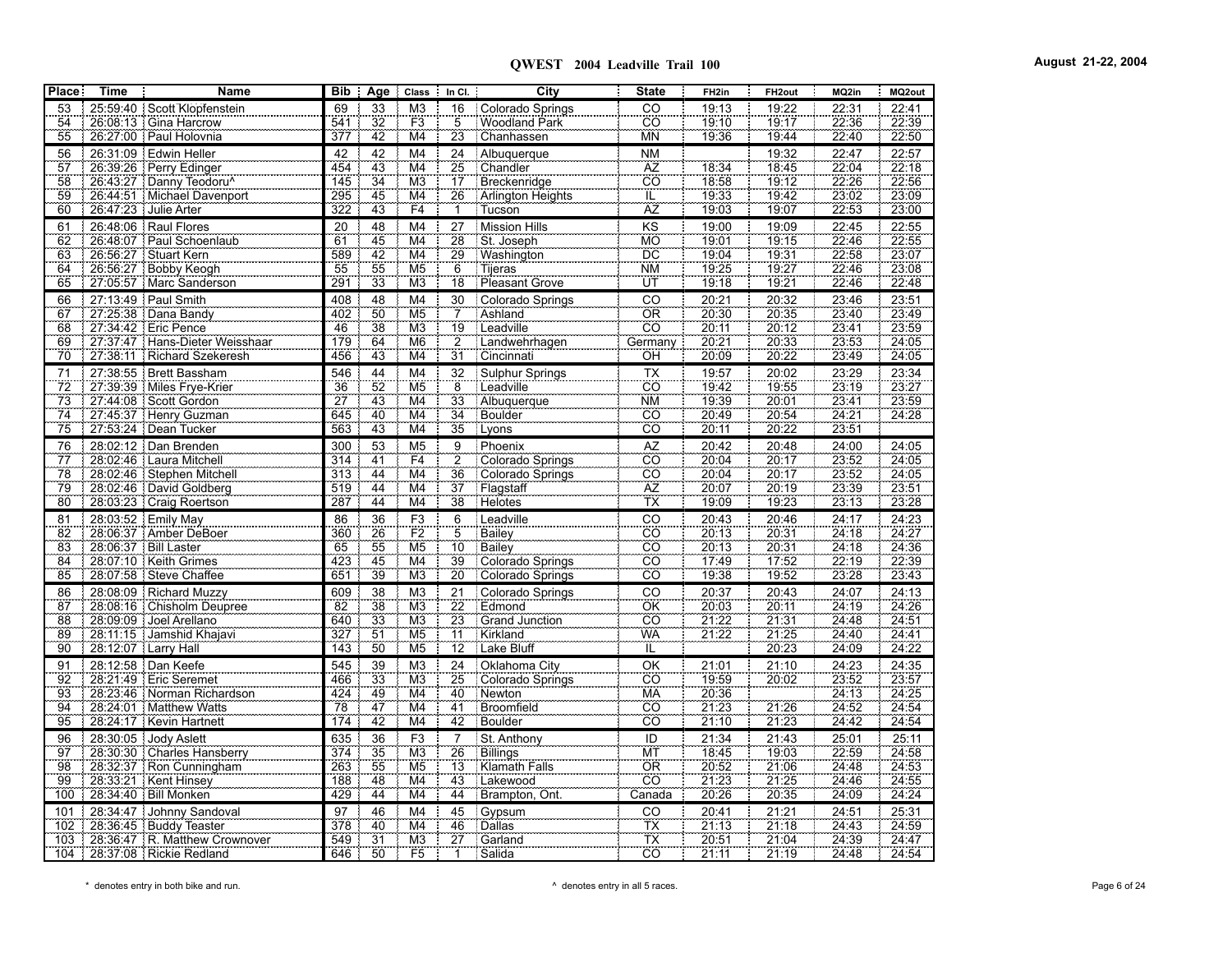**QWEST 2004 Leadville Trail 100 August 21-22, 2004**

| <b>Place:</b> | <b>Time</b> | Name                                                          | <b>Bib</b> | Age Class                                                           | $\ln$ Cl.             | City                      | <b>State</b>                   | MQ1in        | MQ1out FH1in FH2out HM1in HM1out |              |              |              |              | TL1in        | TL1out       | HP1            |
|---------------|-------------|---------------------------------------------------------------|------------|---------------------------------------------------------------------|-----------------------|---------------------------|--------------------------------|--------------|----------------------------------|--------------|--------------|--------------|--------------|--------------|--------------|----------------|
|               |             | 105   28:37:30   Rodger Wrublik                               | 363        | 47<br>M <sub>4</sub>                                                | 47                    | Litchfield Park           | AZ                             | 2:30         | 2:30                             | 4:53         | 4:54         | 6:26         | 6:27         | 8:40         | 8:41         | 10:44          |
| 106           |             | $\frac{1}{28.38.32}$ John McGuire                             | 384        | 49<br>M <sub>4</sub>                                                | 48                    | Denver                    | CO                             | 2:16         | 2:17                             | 4:25         | 4:27         | 5:44         | 5:46         | 7:43         | 7:45         | 9:35           |
| 107           |             | 28:41.07 Dan Steward                                          | 71         | 43<br>M4                                                            | 49                    | Littleton                 | $\overline{CO}$                | 2:16         | 2:16                             | 4:19         | 4:20         | 5:41         | 5:42         | 7:41         | 7:41         | 9:36           |
| 108           |             | 28:42:30   Barb Wagers                                        | 281        | F4<br>46                                                            | $\overline{3}$        | Bennett                   | $\overline{CO}$                | 2:26         | 2:26                             | 4:39         | 4:41         | 6.08         | 6:10         | 8:19         | 8:20         | 10:26          |
| 109           |             | 28:48:27 Scott Snyder                                         | 195        | $\overline{\mathsf{M}}$ 4<br>49                                     | 50                    | Littleton                 | $\overline{CO}$                | 2:29         | 2:29                             | 4.46         | 4:47         | 6:28         | 6:31         | 8:30         | 8:30         | 10:27          |
| 110           |             | 28.48.27   Marshall Ulrich                                    | 168        | 53<br>M <sub>5</sub>                                                |                       | 14 Idaho Springs          | $\overline{CO}$                | 2:36         | 2:37                             | 4:57         | 4.59         | 6:36         | 6:39         | 8:55         | 8:56         | 11:14          |
| 111           |             | 28:49:21 : Dennis Drey                                        | 542        | 52<br>M <sub>5</sub>                                                | 15 <sub>1</sub>       | Albuquerque               | <b>NM</b>                      | 2:26         | 2:28                             | 4:45         | 4:50         | 6:18         | 6:22         | 8:35         | 8:41         | 10:41          |
| 112           |             | 28:51:19 Rockford Cogar                                       | 639        | 49<br>M4<br>57<br>M <sub>5</sub>                                    | 51                    | Colorado Springs          | CO<br>CO <sup>-</sup>          | 2:28         | 2:35                             | 4.54         | 5:02         | 6.27<br>6.08 | 6:31         | 8.24         | 8:43<br>8:25 | 10:34          |
| 113<br>114    |             | 28.51.24 Ron Wright<br>28:52:03   Chris Dobbins               | 150<br>50  | $\overline{37}$<br>M <sub>3</sub>                                   | $\overline{16}$<br>28 | Aurora<br>Boulder         | CÔ                             | 2:24<br>2.19 | 2:24<br>2:20                     | 4:36<br>4:35 | 4:37<br>4:40 | 6:05         | 6:09<br>6.07 | 8:10         | 8:19         | 10:30<br>10:03 |
| 115           |             | 28.52.35 Gary Dodd                                            | 383        | 44<br>$\overline{\mathsf{M4}}$                                      | 52                    | Edgewood                  | <b>NM</b>                      | 2:41         | 2:42                             | 4:56         | 4:59         | 6:27         | 6:29         | 8:36         | 8:39         | 10:34          |
| 116           |             | 28:52:42 Pierre Ostor                                         | 167        | 47<br>M <sub>4</sub>                                                | 53                    | White Bear Lake           | <b>MN</b>                      | 2:18         | 2:19                             | 4:36         | 4:40         | 6:09         | 6:11         | 8:18         | 8:21         | 10:28          |
| 117           |             | 28:52:50   Calvin Hill                                        | 487        | 33<br>M <sub>3</sub>                                                | $\overline{29}$       | Cordova                   | TN                             | 2:20         | 2:21                             | 4:30         | 4:32         | 5:58         | 6:04         | 8:03         | 8:05         | 10:01          |
| 118           |             | 28:53:12   Brenda Geisler^                                    | 108        | F4<br>43                                                            | 4                     | Steamboat Springs         | $\overline{CO}$                | 2:17         | 2:17                             | 4.26         | 4:29         | 5.55         | 5:57         | 8:01         | 8:02         | 9:59           |
| 119           |             | 28:54:37 Lee Burton^                                          | 451        | 43<br>$\overline{\mathsf{M}}$ 4                                     | 54                    | Divide                    | CÖ                             | 2:29         | 2:29                             | 4:52         | 4:55         | 6:23         | 6:25         | 8:34         | 8:36         | 10:36          |
|               |             | 120   28:55:31   Karen Gnass                                  | 442        | 42<br>F4                                                            | $\overline{5}$        | Bend                      | ÖR                             | 2.25         | 2.26                             | 4:35         | 4:37         | 5.58         | 6:00         | 8:08         | 8:11         | 10:10          |
| 121           |             | 28:56:15 Tom Schnitzius                                       | 87         | 51<br>M <sub>5</sub>                                                | 17                    | Niles                     | IL                             | 2:28         | 2:29                             | 4:55         | 4:56         | 6:39         | 6:41         | 8:59         | 8:59         | 11:08          |
| 122           |             | 28:58:07 King Jordan                                          | 382        | 61<br>M <sub>6</sub>                                                | $\overline{3}$        | Washington                | <b>DC</b>                      | 2:37         | 2.37                             | 4:56         | 4:57         | 6:35         | 6:39         | 9:06         | 9:06         | 11:13          |
| 123           |             | 29.00.24   Sean Tiernan                                       | 600        | 36<br>M <sub>3</sub>                                                | 30                    | Reading                   | <b>MA</b>                      | 2.22         | 2:23                             | 4:31         | 4:34         | 5.59         | 6.04         | 8:11         | 8:12         | 10:16          |
| 124           |             | 29:01:15   Mark McKinney                                      | 497        | 36<br>M3                                                            | $\overline{31}$       | Ridgecrest                | CA                             | 2:38         | 2:38                             | 4:47         | 4:48         | 6:19         | 6:22         | 8:47         | 8:51         | 10:53          |
|               |             | 125   29:02:00   Carol Gerber*                                | 616        | 41<br>F4                                                            | 6                     | Lakewood                  | $\overline{\text{CO}}$         | 2:13         | 2:13                             | 4:18         | 4:19         | 5:35         | 5:38         | 7:39         | 741          | 9:34           |
| 126           |             | 29.02.15 Pat Homelvig                                         | 191        | 45<br>M <sub>4</sub>                                                | 55                    | Littleton                 | CO                             | 2:41         | 2:41                             | 5:08         | 5:10         | 6:49         | 6:52         | 9:07         | 9:08         | 11:09          |
| 127           |             | 29:02:40 Paul Sullivan                                        | 621        | $\overline{37}$<br>$\overline{\text{M3}}$                           |                       | 32 Colorado Springs       | CÖ                             | 1:56         | 1:56                             | 3:42         | 3:43         | 4.51         | 4.53         | 6:41         | 6:42         | 8:28           |
| 128<br>129    |             | 29:07:32 Rob Apple                                            | 667<br>290 | $\overline{42}$<br>$\overline{\mathsf{M4}}$<br>55<br>M <sub>5</sub> | 56<br>18              | <b>IMurfreesboro</b>      | ΪÑ                             | 3:00         | 3:02<br>2:29                     | 5:40<br>4:43 | 5:46<br>4:49 | 7:10<br>6:16 | 7:14         | 9:32<br>8:30 | 9:37<br>8:44 | 11:33<br>10:47 |
|               |             | 29:07:33   Dennis Aslett<br>130 29:08:26 Gary Dudney          | 250        | $\overline{51}$<br>M <sub>5</sub>                                   | 19                    | St. Anthony<br>Salinas    | ID<br>CA                       | 2:26<br>2:19 | 2.23                             | 4:38         | 4:41         | 6:10         | 6:22<br>6:16 | 8:23         | 8:26         | 10:33          |
| 131           |             | 29:09:37 : Lonney Voat                                        | 552        | 50<br>M <sub>5</sub>                                                | 20                    | Colorado Springs          | $\overline{co}$                | 2:26         | 2:26                             | 4:39         | 4:40         | 6:06         | 6:06         | 8:10         | 8:10         | 10:15          |
|               |             | 132 29:10:01 Steve Roark                                      | 367        | M <sub>3</sub><br>$\overline{37}$                                   | 33                    | Carson City               | <b>NV</b>                      | 2:47         | 2:47                             | 4:54         | 4.55         | 6:20         | 6:22         | 8:17         | 8:27         | 10:10          |
| 133           |             | 29:10:20   Greg Taylor                                        | 306        | 57<br>M <sub>5</sub>                                                | 21                    | Minneapolis               | MN                             | 2:20         | 2:20                             | 4:42         | 4:44         | 6.17         | 6:20         | 8:26         | 8:26         | 10:23          |
| 134           |             | 29:11:00 Quent Bearden                                        | 437        | $\overline{\text{M2}}$<br>29                                        | $\overline{2}$        | Lubbock                   | TX                             | 1:49         | 1:49                             | 3:24         | 3:25         | 4:27         | 4:32         | 6:22         | 6:23         | 8:02           |
| 135           |             | 29:13:02   David Hersey                                       | 356        | 46<br>M4                                                            | 57                    | Broomfield                | <b>CO</b>                      | 2:13         | 2:13                             | 4:18         | 4.20         | 5.43         | 5:46         | 7.51         | 7.57         | 9:56           |
| 136           |             | $\frac{1}{2}$ 29:15:58 Fred Creamer                           | 593        | M <sub>4</sub><br>42                                                | 58                    | Colorado Springs          | CO                             | 2:18         | 2:19                             | 4:27         | 4:32         | 6:02         | 6:06         | 8:03         | 8:08         | 10:00          |
| 137           |             | 29:18:15 Natalie Karwowski                                    | 353        | 33<br>F3                                                            | $\overline{8}$        | Boulder                   | $\overline{\text{CO}}$         | 2:22         | 2:23                             | 4:30         | 4.31         | 5.53         | 5:54         | 8:07         | 8:09         | 10:09          |
| 138           |             | 29:18:25 Jack Jewell                                          | 293        | 50<br>M <sub>5</sub>                                                | $\overline{22}$       | Boulder                   | $\overline{CO}$                | 2:41         | 2:41                             | 5.01         | 5:03         | 6:29         | 6:34         | 8:44         | 8:47         | 10:44          |
| 139           |             | 29:19:35 John Hobbs                                           | 193        | 59<br>M <sub>5</sub>                                                | 23                    | Evergreen                 | CO                             | 2:30         | 2:30                             | 4:49         | 4:50         | 6:23         | 6:25         | 8:33         | 8:33         | 10:41          |
|               |             | 140 29:19:46 Randall Dunn                                     | 657        | 49<br>M4                                                            | 59                    | Parker                    | $\overline{CO}$                | 2:18         | 2:18                             | 4.24         | 4:27         | 5.55         | 5:58         | 8:11         | 8:23         | 10:50          |
| 141           |             | 29:20:14   Garry Curry<br>29.21.46 Sylvan Addink <sup>x</sup> | 113        | 50<br>M <sub>5</sub><br>62<br>M <sub>6</sub>                        | 24                    | Boulder                   | $\overline{CO}$                | 2:21         | 2:21                             | 4:33<br>4.25 | 4:37         | 5:55<br>5.51 | 5:57         | 7:59         | 8:03<br>8:20 | 9:58           |
| 142<br>143    |             | 29:21:53 Jeff Bostow                                          | 425<br>271 | 48<br>$\overline{\mathsf{M4}}$                                      | $\overline{4}$<br>60  | lowa City<br>Apple Valley | ÏÄ<br><b>MN</b>                | 2:15<br>2:28 | 2:15<br>2.29                     | 4:39         | 4.30<br>4:40 | 6:11         | 5.53<br>6:13 | 8:08<br>8:15 | 8:16         | 10:18<br>10:17 |
| 144           |             | 29:24:01   Liz Walker                                         | 164        | 45                                                                  |                       | Plainville                | GÄ                             | 2:31         | 2:34                             | 4.57         | 4.59         | 6:25         | 6:29         | 8:36         | 8:36         | 10:46          |
| 145           |             | 29:24:30 Cathy Tibbetts                                       | 369        | $\frac{F4}{F4}$<br>49                                               | 8                     | Farmington                | <b>NM</b>                      | 2:21         | 2:21                             | 441          | 4:44         | 6:17         | 6:20         | 8:26         | 8:27         | 10:28          |
| 146           |             | 29:24:35 J.P. Ingebrigtsen                                    | 477        | 43<br>M <sub>4</sub>                                                | 61                    | Golden                    | CO                             | 2:19         | 2:19                             | 4:34         | 4:35         | 6:00         | 6:02         | 8:19         | 8:20         | 10:38          |
| 147           |             | 29:25:10 Joe Constantino                                      | 544        | 35<br>M <sub>3</sub>                                                | 34                    | Houston                   | $\frac{1}{1}$                  | 2.21         | 2.21                             | 4:31         | 4:34         | 5.57         | 5:59         | 7 59         | 8:03         | 10:06          |
| 148           |             | 29:25:10   Pierre Koutani                                     | 603        | 38<br>M <sub>3</sub>                                                | 35                    | Houston                   | $\frac{1}{T}$<br>$\frac{1}{T}$ | 2:20         | 2:20                             | 4:27         | 4:28         | 5.52         | 5:54         | 7:54         | 7.55         | 10:00          |
| 149           |             | 29:26:15 Doug Gimenez                                         | 558        | M <sub>5</sub><br>53                                                | 25                    | Austin                    |                                | 2:38         | 2:38                             | 5:02         | 5:02         | 6:33         | 6:40         | 8:50         | 8:51         | 11:14          |
|               |             | 150 29:27:28 Bret Crock                                       | 30         | 46<br>M4                                                            | 62                    | Parker                    | $\overline{co}$                | 2:06         | 2:08                             | 4:00         | 4:01         | 5:15         | 5:17         | 7:09         | 7.09         | 8:54           |
| 151           |             | 29:29:26   Barb Dutrow                                        | 548        | 48<br>F4                                                            | 9                     | <b>Baton Rouge</b>        | LA                             | 2:30         | 2:30                             | 4:44         | 4:53         | 6:19         | 6:25         | 8:33         | 8:46         | 10:46          |
| 152           |             | 29:30:44   Paul Gross                                         | 501        | M <sub>3</sub><br>39                                                | $\overline{36}$       | Boulder                   | CÔ                             | 2:34         | 2:35                             | 5:02         | 5.02         | 6:42         | 6:45         | 9:07         | 9:08         | 11:30          |
| 153           |             | 29:31:20 Steven Monroney                                      | 266        | 40<br>$\overline{\mathsf{M4}}$                                      | 63                    | Greeley                   | $\overline{co}$                | 2:21         | 2.21                             | 4.29         | 4:31         | 5:54         | 5.58         | 8:01         | 8:03         | 10:08          |
|               |             | 154 29:31:34 Luther Thompson                                  | 581<br>304 | 60<br>M <sub>6</sub><br>$\overline{21}$<br>M2                       | 5<br>3                | <b>Woodbury</b>           | <b>MN</b><br>$\overline{CO}$   | 2:32<br>2:26 | 2:33                             | 4:55<br>4:42 | 4:56<br>4:44 | 6:33<br>6:17 | 6:37<br>6:23 | 8:47         | 8:49<br>8:44 | 10:54<br>10:36 |
|               |             | 155   29:31:41   Hector Martinez                              |            |                                                                     |                       | Northglenn                |                                |              | 2:27                             |              |              |              |              |              |              |                |
|               |             | 156 29:32:00 Thaddeus DuBois                                  | 430        | 31<br>M <sub>3</sub>                                                | 37                    | Anchorage                 | AK                             | 2:22         | 2:24                             | 4:38         | 4:39         | 6:24         | 6:30         | 8:42         | 8:44         | 10:53          |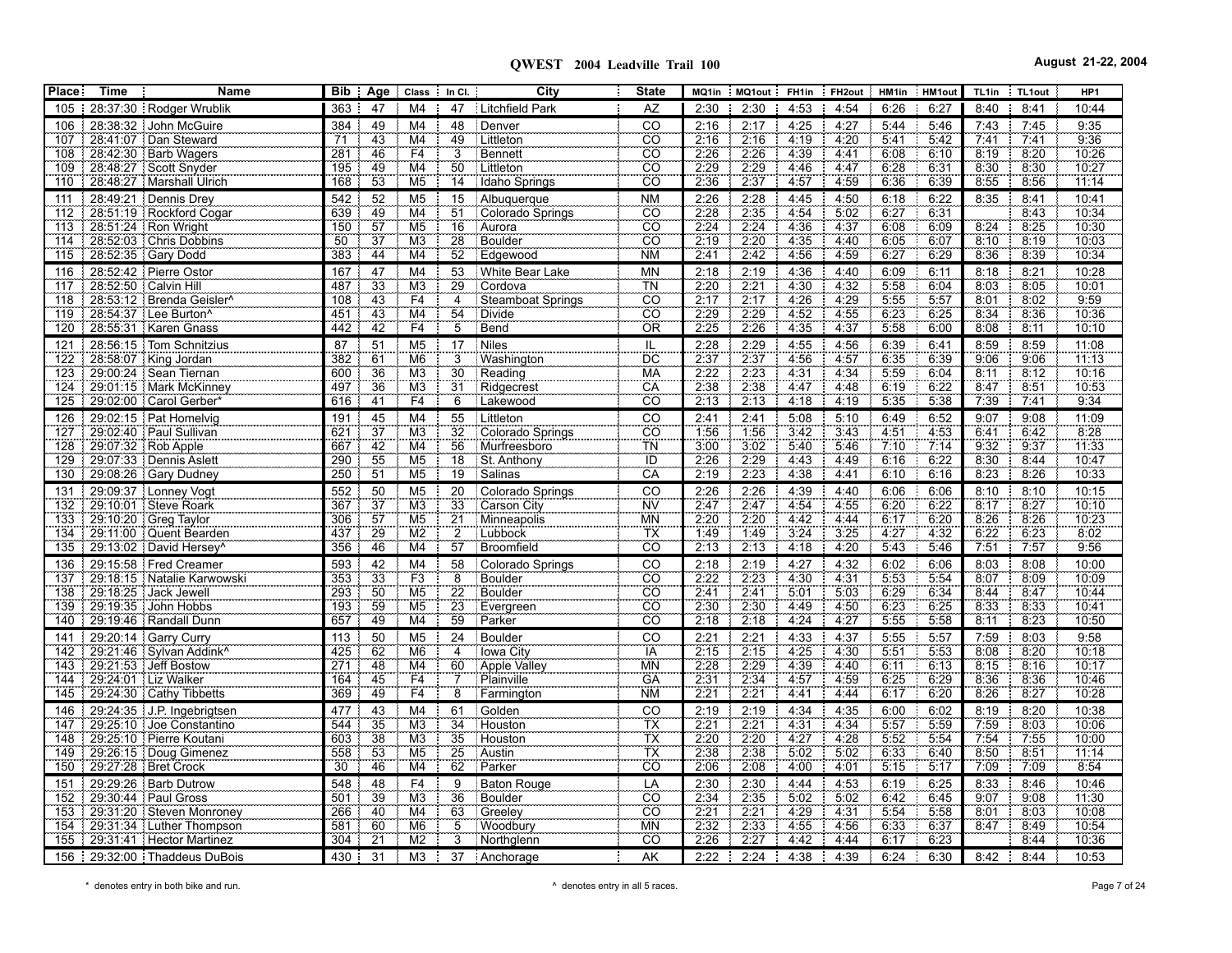**QWEST 2004 Leadville Trail 100 August 21-22, 2004**

| <b>Place:</b> | Time                   | Name                                                            | <b>Bib</b> | Age             | Class                             | In CI.                | City                         | <b>State</b>               | Win In               | Win Out        | HP <sub>2</sub>            | TL2in          | TL <sub>2out</sub>    | HM2in             | HM2out         |
|---------------|------------------------|-----------------------------------------------------------------|------------|-----------------|-----------------------------------|-----------------------|------------------------------|----------------------------|----------------------|----------------|----------------------------|----------------|-----------------------|-------------------|----------------|
| 105           |                        | 28:37:30 Rodger Wrublik                                         | 363        | 47              | M <sub>4</sub>                    | 47                    | Litchfield Park              | <b>AZ</b>                  | 12:37                | 12:51          | 15:10                      | 16:35          | 16:46                 | 19:53             | 20:00          |
| 106           |                        | 28:38:32 John McGuire                                           | 384        | 49              | M <sub>4</sub>                    | 48                    | Denver                       | CO                         | 11:47                | 11:51          | 14:12                      | 15:53          | 15:55                 | 19:02             | 19:06          |
| 107           |                        | 28.41.07 Dan Steward                                            | 71         | 43              | M <sub>4</sub>                    | $\frac{49}{3}$        | Littleton                    | $\overline{c}\overline{o}$ | 11:19                | 11:22          | 14.07                      | 15:40          | 15.41                 | 18:37             | 18:45          |
| 108           |                        | 28:42:30 Barb Wagers                                            | 281        | 46              | F4                                |                       | Bennett                      | $\overline{CO}$            | 12:29                | 12:29          | 14:44                      | 16:04          | 16:06                 | 19:08             | 19:21          |
| 109           |                        | 28.48.27 Scott Snyder                                           | 195        | 49              | M4                                | 50                    | <b>Littleton</b>             | $\overline{co}$            | 12:15                | 12:21          | 14.35                      |                | 16:14                 | 19:03             | 19:06          |
| 110           |                        | 28.48.27 Marshall Ulrich                                        | 168        | 53              | M <sub>5</sub>                    | $\overline{14}$       | Idaho Springs                | CO                         | 13:18                | 13:21          | 15:40                      |                | 17:32                 | 20:23             | 20:25          |
| 111           |                        | 28.49.21   Dennis Drey                                          | 542        | 52              | M <sub>5</sub>                    | 15                    | Albuquerque                  | <b>NM</b>                  | 12:27                | 12:30          | 14:35                      | 15:58          | 16:09                 | 19:03             | 19:08          |
| 112           |                        | 28:51:19 Rockford Cogar                                         | 639        | $\frac{49}{57}$ | $\overline{\mathsf{M4}}$          | $\overline{51}$       | Colorado Springs             | $rac{1}{100}$              | 12:30                | 12:44          | 14:45                      | 15:59          | 16:04                 | 18:59             | 19:11          |
| 113           |                        | 28.51.24 Ron Wright                                             | 150<br>50  | $\overline{37}$ | M <sub>5</sub><br>M <sub>3</sub>  | $\overline{16}$<br>28 | Aurora<br>Boulder            | $\frac{55}{50}$            | 12.20<br>11:49       | 12:23          | 14:34<br>$\frac{1}{14.05}$ | 16:13<br>15.29 | 16:14<br>15.43        | 19.07<br>18.25    | 19:11          |
| 114<br>115    |                        | 28:52:03   Chris Dobbins<br>28.52.35 Gary Dodd                  | 383        | $\overline{44}$ | M4                                | $\overline{52}$       | Edgewood                     | <b>NM</b>                  | 12:31                | 11:56<br>12:53 | 15:11                      | 16:31          | 16:34                 | 19:23             | 18:34<br>19:26 |
|               |                        |                                                                 |            |                 |                                   |                       |                              |                            |                      |                |                            |                |                       |                   |                |
| 116<br>117    | 28:52:50   Calvin Hill | 28:52:42 Pierre Ostor                                           | 167<br>487 | 47<br>33        | M <sub>4</sub><br>M <sub>3</sub>  | 53                    | White Bear Lake              | <b>MN</b><br>TÑ            | 12:32<br>11:49       | 12:41<br>11:58 | 15:01<br>14:09             | 16:33<br>15:25 | 16:46<br>15:38        | 19:51<br>18.37    | 20:02<br>19:01 |
| 118           |                        | 28.53.12 Brenda Geisler                                         | 108        |                 | F4                                | $\overline{29}$<br>4  | Cordova<br>Steamboat Springs | CO                         | 11.47                | 11.56          | 14:06                      | 15:40          |                       | 18.45             | 18.59          |
| 119           |                        | 28.54.37 Lee Burton <sup>^</sup>                                | 451        | $\frac{43}{43}$ | $\overline{M4}$                   |                       | <b>Divide</b>                | cō                         | 12:30                | 12.43          | $\frac{111.68}{14.52}$     | 16:32          | 16:34                 | $\frac{1}{19.19}$ | 19.27          |
|               |                        | 120 28:55:31 Karen Gnass                                        | 442        | 42              | F4                                | $\frac{54}{5}$        | Bend                         | ÖR                         | 12.02                |                | 14:36                      | 16:03          | 16:10                 | 19:08             | 79.11          |
| 121           |                        | 28.56.15 Tom Schnitzius                                         | 87         | 51              | M <sub>5</sub>                    | 17                    | Niles                        | IL.                        | 12:56                | 12:58          | 15:21                      | 16:56          | 16:58                 | 20:08             | 20:09          |
| 122           |                        | 28:58:07 King Jordan                                            | 382        | 61              | M6                                | $\overline{3}$        | Washington                   | $\overline{DC}$            | 13:16                | 13:16          | 15.39                      | 17:18          | 17:18                 | 20:03             | 20:07          |
| 123           |                        | 29:00:24   Sean Tiernan                                         | 600        | 36              | M <sub>3</sub>                    | $\overline{30}$       | Reading                      | <b>MA</b>                  | 12:15                | 12.17          | 14:29                      | 16:02          | 16:03                 | 19:08             | 19:15          |
| 124           |                        | 29:01:15   Mark McKinney                                        | 497        | 36              | M <sub>3</sub>                    | 31                    | Ridgecrest                   | CA                         | $\frac{1}{12.45}$    |                | 15.13                      | 16:58          | 17:01                 | 19:58             | 20:09          |
|               |                        | 125 29:02:00 Carol Gerber*                                      | 616        | $\overline{41}$ | F4                                | $\overline{6}$        | Lakewood                     | $\overline{CO}$            | 11:23                | 11:36          | 13:55                      | 15:24          | 15:27                 | 18:46             | 19:00          |
| 126           |                        | 29:02:15 Pat Homelvig                                           | 191        | 45              | M <sub>4</sub>                    | 55                    | Littleton                    | CO                         | 12:51                | 13:01          | 15:11                      | 16:41          | 16:43                 | 19:25             | 19:29          |
| 127           |                        | 29:02:40   Paul Sullivan                                        | 621        | 37              | M <sub>3</sub>                    | $\overline{32}$       | Colorado Springs             | $rac{CO}{TN}$              | 9.55                 | 10.02          | 12:32<br>15:37             | 14.26          | $\frac{14.29}{17.13}$ | 17:21             | 17:26          |
| 728           |                        | 29.07.32 Rob Apple                                              | 667        | 42              | $\overline{M4}$                   | 56                    | Murfreesboro                 |                            | 13.29                | 13.35          |                            | 17:06          |                       | 20:03             | 20:14          |
| 129           |                        | 29.07.33 Dennis Aslett                                          | 290        | 55              | M <sub>5</sub>                    | 18                    | St. Anthony                  | ÏÖ                         | 12.40                | 12.56          | 15.22                      | 17:03          | 17.16                 | 20:03             | 20:14          |
| 130           |                        | 29.08.26 Gary Dudney                                            | 250        | $\overline{51}$ | M <sub>5</sub>                    | 19                    | Salinas                      | CĂ                         | 12:24                | 12:29          | 14:46                      | 16:21          | 16:25                 | 19:34             | 19:50          |
| 131           |                        | 29:09:37 Lonney Vogt                                            | 552        | 50              | M <sub>5</sub>                    | 20                    | Colorado Springs             | $\overline{c}$             | 12:08                | 12:09          | 14:43                      | 16:13          | 16:13                 | 19:15             | 19:19          |
| 132           |                        | 29:10:01 Steve Roark                                            | 367        | 37<br>57        | M <sub>3</sub><br>M <sub>5</sub>  | $\overline{33}$       | Carson City                  | <b>NV</b><br><b>MN</b>     | 11:57                | 12:16          | 14:19<br>15:09             | 15:44          | 15:56                 | 18:46<br>19.55    | 19:02          |
| 133<br>134    |                        | 29:10:20 Greg Taylor<br>29:11:00 Quent Bearden                  | 306<br>437 |                 | $\overline{M2}$                   | $\frac{21}{2}$        | Minneapolis<br>Lubbock       | <b>TX</b>                  | $\frac{12.21}{8.34}$ | 12:46<br>9.36  | 11.34                      | 16:57<br>12.40 | 16:58<br>12.41        | 14.59             | 20:04<br>15:10 |
| 135           |                        | $\frac{1}{29.13.02}$ David Hersey <sup><math>\land</math></sup> | 356        | $\frac{29}{46}$ | M <sub>4</sub>                    | 57                    | Broomfield                   | $\overline{CO}$            | 11:47                | 11:58          | 14:26                      | 16:04          | 16:25                 | 19:48             | 20:54          |
| 136           |                        | 29:15:58 Fred Creamer                                           | 593        | 42              | M4                                | 58                    | Colorado Springs             | CO                         | 11:49                | 12:07          | 14:33                      | 16:26          | 16:28                 | 19:19             | 19:30          |
| 137           |                        | 29:18:15 Natalie Karwowski                                      | 353        | 33              | F3                                | $\overline{8}$        | Boulder                      | $\overline{CO}$            | 11:58                | 12:09          | 14:17                      |                | 15:27                 | 18:37             | 18:39          |
| 138           |                        | 29:18:25 Jack Jewell                                            | 293        | 50              | M <sub>5</sub>                    | 22                    | Boulder                      | $\overline{CO}$            | 12.34                | 12:43          | 14:48                      | 16:05          | 16:25                 | 19:10             | 19:17          |
| 139           |                        | 29:19:35 John Hobbs                                             | 193        | 59              | M <sub>5</sub>                    | 23                    | Evergreen                    | $\overline{c}\overline{o}$ | 12:33                | 12:35          | 14:54                      |                | 16:37                 | 19:32             | 19:36          |
|               |                        | 140 29:19:46 Randall Dunn                                       | 657        | 49              | M4                                | 59                    | Parker                       | CO                         | 12:43                | 12:54          | 15:26                      | 16:54          | 17:05                 | 19:59             | 20:06          |
| 141           |                        | 29:20:14 Garry Curry                                            | 113        | 50              | M <sub>5</sub>                    | $\overline{24}$       | <b>Boulder</b>               |                            | 11:42                | 11:48          | 14:15                      | 15:48          | 16:10                 | 19:39             | 21:01          |
| 142           |                        | 29.21.46   Sylvan Addink <sup>^</sup>                           | 425        | 62              | M <sub>6</sub>                    | $\overline{4}$        | <b>Towa City</b>             | CO<br>TA<br>MN             | 12:16                | 12:29          | 14:43                      | 16:27          | 16:29                 | 19:25             | 19:40          |
| 143           |                        | 29:21:53 Jeff Bostow                                            | 271        | 48              | M4                                | 60                    | Apple Valley                 |                            | 12.06                | 12.10          | $\frac{14.31}{15.08}$      | 16:01          | 16:03                 | 19:12<br>19:26    | 19:18          |
| 144           |                        | 29:24:01   Liz Walker                                           | 164        | 45              | F4                                | $\frac{1}{7}$         | Plainville                   | GA                         | $\frac{1}{12.30}$    | 12:46          |                            | 16:31          | 16.31                 |                   | 19.27          |
| 145           |                        | 29:24:30 Cathy Tibbetts                                         | 369        | 49              | F4                                | $\overline{8}$        | Farmington                   | <b>NM</b>                  | 12:26                | 12:28          |                            | 16:22          | 16:24                 | 19:16             | 19:26          |
| 146           |                        | 29:24:35 J.P. Ingebrigtsen                                      | 477        | 43              | M4                                | 61                    | Golden                       | CO                         | 12:38                | 12:43          | 14:49                      | 16:20          | 16:22                 | 19:14             | 19:18          |
| 147           |                        | 29.25.10 Joe Constantino                                        | 544        | 35              | M <sub>3</sub>                    | $\overline{34}$       | Houston                      | TX<br>TX<br>TX             | 11.48                | 11.57          | 14:07                      | 15:18          | 15.28                 | 18:36             | 19.27          |
| 148<br>149    |                        | 29:25:10   Pierre Koutani                                       | 603        | 38<br>53        | $\overline{M3}$<br>M <sub>5</sub> | $\overline{35}$<br>25 | Houston<br>Austin            |                            | 11.47<br>13.12       | 11:50          | 14:05<br>15.41             | 75:17<br>17:07 | 15.25<br>17.21        | 18:38<br>20:19    | 18.54          |
| 150           |                        | 29:26:15   Doug Gimenez<br>29:27:28   Bret Crock                | 558<br>30  | 46              | M <sub>4</sub>                    | 62                    | Parker                       | $\overline{CO}$            | 70.25                | 13:27<br>10:31 | 12:25                      | 13:29          | 13:30                 | 15.47             | 20:32<br>15.52 |
| 151           |                        | 29:29:26 Barb Dutrow                                            | 548        | 48              | F <sub>4</sub>                    | 9                     | <b>Baton Rouge</b>           | LA                         |                      | 13:00          | 15:16                      | 16:55          | 17:13                 | 20:03             | 20:07          |
| 152           |                        | 29:30:44   Paul Gross                                           | 501        | 39              | M <sub>3</sub>                    | 36                    | Boulder                      | CO                         | 13:34                | 13:40          | 15:53                      | 17:17          | 17.27                 | 20:13             | 20:13          |
| 153           |                        | 29:31:20 Steven Monroney                                        | 266        | 40              | M4                                |                       | Greeley                      | CO                         | 11:58                | 12:12          | 14:16                      | 15:59          | 16:02                 | 19:03             | 19:06          |
| 154           |                        | 29:31:34 Luther Thompson                                        | 581        | 60              | M <sub>6</sub>                    | $\frac{63}{5}$        | Woodbury                     | <b>MN</b>                  | 12:51                | 12.58          | 15:12                      | 16:41          | 17.01                 | 20:04             | 20:09          |
| 155           |                        | 29:31:41 Hector Martinez                                        | 304        | $\overline{21}$ | M <sub>2</sub>                    | $\overline{3}$        | Northglenn                   | CO                         | 12.33                | 12:49          | 15:17                      | 16:33          | 16:53                 | 19:34             | 19:45          |
|               |                        | 156 29:32:00 Thaddeus DuBois                                    | 430        | 31              | M <sub>3</sub>                    | 37                    | Anchorage                    | AK                         | 12:43                | 13:02          | 15:19                      | 16:35          | 16:45                 | 19:57             | 19:58          |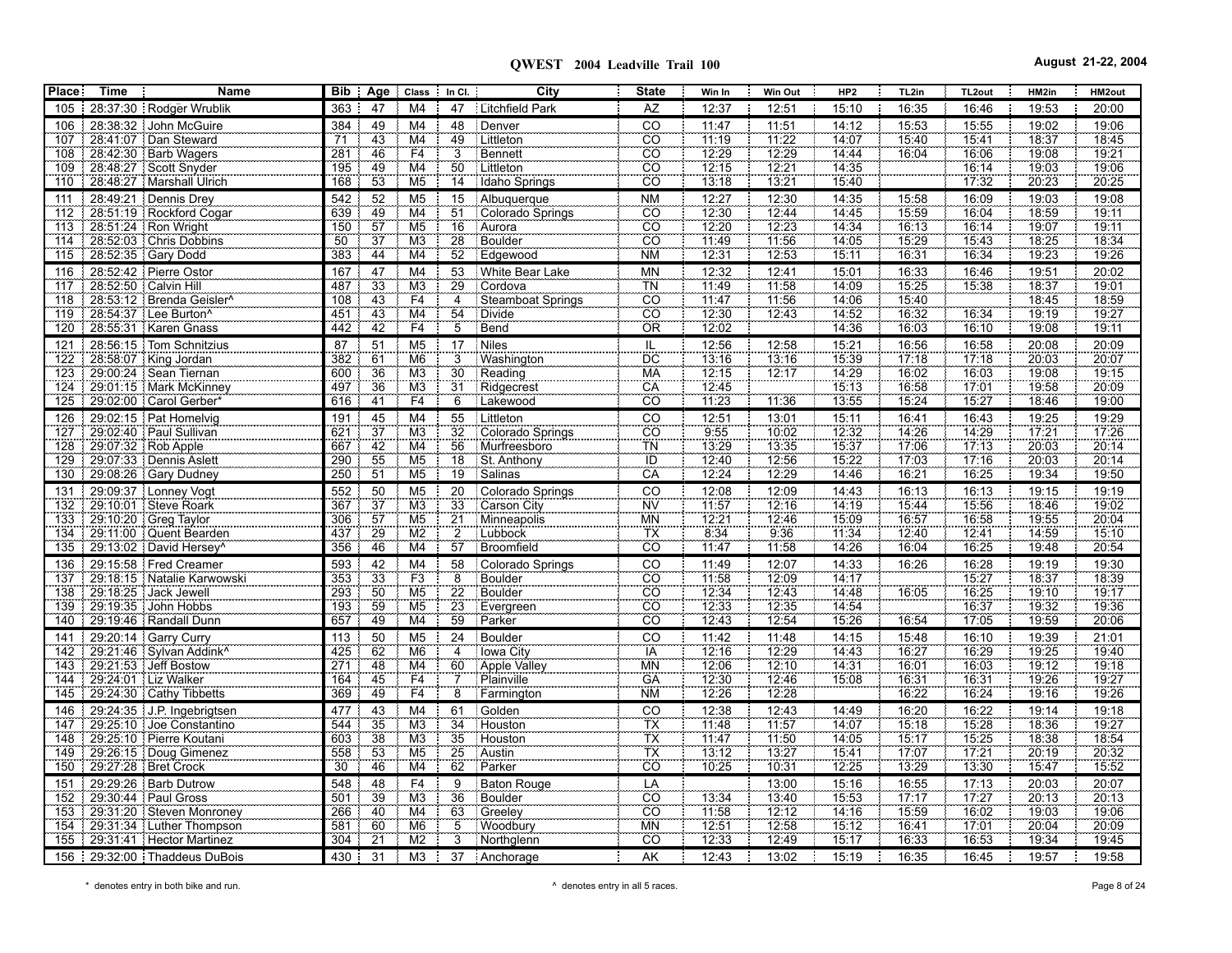**QWEST 2004 Leadville Trail 100 August 21-22, 2004**

| <b>Place</b> | <b>Time</b> | <b>Name</b>                                         |            |                                    | Bib   Age   Class   In Cl.               |                 | City                        | <b>State</b>               | FH <sub>2in</sub>                                                           | FH <sub>2out</sub>                                     | MQ2in                 | MQ2out                |
|--------------|-------------|-----------------------------------------------------|------------|------------------------------------|------------------------------------------|-----------------|-----------------------------|----------------------------|-----------------------------------------------------------------------------|--------------------------------------------------------|-----------------------|-----------------------|
| 105          |             | 28:37:30 Rodger Wrublik                             | 363        | 47                                 | M4                                       | 47              | Litchfield Park             | AZ                         | 21:41                                                                       | 21:50                                                  | 25:04                 | 25:12                 |
| 106          |             | 28:38:32 John McGuire                               | 384        | 49                                 | M <sub>4</sub>                           | 48              | Denver                      | $\overline{c}$             | 20:57                                                                       | 21:04                                                  | 24:45                 | 24:47                 |
| 107          |             | 28:41:07 Dan Steward                                | 71         | 43                                 | $\overline{\mathsf{M4}}$                 | 49              | Littleton                   | $\overline{co}$            | 20:36                                                                       | 20.43                                                  | 24.27                 | 24:32                 |
| 108          |             | 28.42.30 Barb Wagers                                | 281        | $\frac{46}{49}$                    | F4                                       | $\overline{3}$  | Bennett                     | $\overline{CO}$            | $\frac{21.12}{20.55}$                                                       | $\frac{21.13}{20.57}$                                  | 24.55                 | 25.08                 |
| 109          |             | 28:48:27 Scott Snyder                               | 195        |                                    | M <sub>4</sub>                           | 50              | Littleton                   | CO                         |                                                                             |                                                        | 24:37                 | 24:38                 |
| 110          |             | 28.48.27 Marshall Ulrich                            | 168        | 53                                 | M <sub>5</sub>                           | 14              | Idaho Springs               | CO                         |                                                                             |                                                        | 25.25                 | 25:28                 |
| 111          | 28:49:21    | Dennis Drey                                         | 542        | 52                                 | M <sub>5</sub>                           | 15              | Albuquerque                 | <b>NM</b>                  | 20:58                                                                       | 21:09                                                  | 24:48                 | 24:56                 |
| 112          |             | 28.51.19 Rockford Cogar                             | 639        | $\frac{1}{49}$<br>$\frac{57}{37}$  | $\overline{\text{M4}}$                   | $\overline{51}$ | Colorado Springs            | cö                         | 20.52                                                                       | $\frac{1}{21.11}$                                      | $\frac{74.52}{24.37}$ | 25:11                 |
| 113          |             | 28:51:24   Ron Wright                               | 150        |                                    | M <sub>5</sub>                           | 16              | Aurora                      | $rac{1}{100}$              | $\frac{21.00}{20.18}$                                                       | $\frac{21.02}{20.37}$                                  |                       | $\frac{24.41}{24.59}$ |
| 114          |             | 28.52.03 Chris Dobbins                              | 50         |                                    | M <sub>3</sub>                           | 28              | Boulder                     |                            |                                                                             |                                                        |                       |                       |
| 115          |             | 28.52.35 Gary Dodd                                  | 383        | $\overline{44}$                    | $\overline{\mathsf{M4}}$                 | $\overline{52}$ | Edgewood                    | <b>NM</b>                  | 21:12                                                                       | $\frac{1}{21.14}$                                      | 24:37                 | 24 55                 |
| 116          |             | 28:52:42 Pierre Ostor                               | 167        | 47                                 | M <sub>4</sub>                           | 53              | White Bear Lake             | <b>MN</b>                  | 21:44<br>20:53                                                              | 21:54                                                  | 25:12                 | 25:21                 |
| 117          |             | 28:52:50   Calvin Hill                              | 487        | 33                                 | M3                                       | 29              | Cordova                     | TN                         |                                                                             | $\frac{1}{21.05}$                                      | $\frac{1}{24.37}$     | 24.44                 |
| 118          |             | 28:53:12 Brenda Geisler^                            | 108        |                                    | F4                                       | 4               | Steamboat Springs           | CO                         | 20.50                                                                       |                                                        | 24.45                 | 24:56                 |
| 119          |             | 28:54:37   Lee Burton^                              | 451        | $\frac{43}{43}$<br>$\frac{43}{42}$ | $\overline{\mathsf{M4}}$<br>F4           | $\overline{54}$ | Divide                      | CÖ                         | 21.25<br>$\frac{1}{21.03}$                                                  | $\frac{21:14}{21.42}$<br>21.42                         | 25:04                 | $\frac{25.12}{25.10}$ |
| 120          |             | 28:55:31   Karen Gnass                              | 442        |                                    |                                          | $\overline{5}$  | Bend                        | ÖR                         |                                                                             |                                                        | 25:02                 |                       |
| 121          |             | 28:56:15 Tom Schnitzius                             | 87         | 51                                 | M <sub>5</sub>                           | 17              | Niles                       | π                          | 21:52                                                                       | 21:54                                                  | 25:21                 | 25:23                 |
| 122          |             | 28:58:07 King Jordan                                | 382        | 61                                 | M <sub>6</sub>                           | $\frac{3}{30}$  | Washington                  | <b>DC</b>                  | 21.55                                                                       | $\frac{1}{22.01}$                                      | $\frac{1}{25.18}$     | 25:22                 |
| 123          |             | 29:00:24   Sean Tiernan                             | 600<br>497 | 36<br>36                           | $\overline{\text{M3}}$<br>M <sub>3</sub> | 31              | Reading<br>Ridgecrest       | <b>MA</b><br>CA            | 21:06<br>21.47                                                              | 21:12<br>21.57                                         | 25.01                 | 25.08<br>25:19        |
| 124<br>125   |             | 29:01:15   Mark McKinney<br>29.02.00 Carol Gerber*  | 616        | $\overline{41}$                    | F4                                       | 6               | Lakewood                    | $\overline{CO}$            | 20.56                                                                       | $\frac{1}{21.08}$                                      | 24.46                 | 25:04                 |
|              |             |                                                     |            |                                    |                                          |                 |                             |                            |                                                                             |                                                        |                       |                       |
| 126          |             | 29.02.15 Pat Homelvig<br>127 29:02:40 Paul Sullivan | 191        | 45<br>$\overline{37}$              | M4<br>M <sub>3</sub>                     | $\frac{55}{32}$ | Littleton                   | $rac{1}{100}$              | 21:25<br>19.34                                                              | 21:38<br>19.41                                         | 25:21<br>24.01        | 25:29<br>24:11        |
| 128          |             | 29:07:32 Rob Apple                                  | 621<br>667 |                                    | $\overline{\mathsf{M4}}$                 | 56              | Colorado Springs            |                            |                                                                             |                                                        | 25:18                 | 25.21                 |
| 129          |             | 29:07:33 Dennis Aslett                              | 290        |                                    | M <sub>5</sub>                           | $\overline{18}$ | Murfreesboro<br>St. Anthony | TN<br>TD                   | $\frac{21.49}{21.51}$                                                       | $\frac{21.57}{21.59}$                                  | 25.12                 | 25:18                 |
| 130          |             | 29:08:26   Gary Dudney                              | 250        | $\frac{42}{55}$                    | M <sub>5</sub>                           | 19              | Salinas                     | CA                         | 21.41                                                                       | $\frac{1}{21.44}$                                      | $\frac{1}{25.18}$     | 25.20                 |
| 131          |             | 29.09.37 Lonney Vogt                                | 552        | 50                                 | M <sub>5</sub>                           | 20              | Colorado Springs            | CO                         | 21:17                                                                       | 21:21                                                  | 24:58                 | 25:08                 |
| 132          |             | 29.10.01 Steve Roark                                | 367        |                                    | $\overline{M3}$                          | 33              | Carson City                 | <b>NV</b>                  | 20.44                                                                       | $\frac{1}{21.08}$                                      | $\frac{1}{24.39}$     | 24.51                 |
| 133          |             | 29:10:20 Greg Taylor                                | 306        |                                    | $\overline{M5}$                          |                 | Minneapolis                 | <b>MN</b>                  | 22:04                                                                       |                                                        | 25.25                 | 25:36                 |
|              |             | 134 29:11:00 Quent Bearden                          | 437        |                                    | $\overline{\text{M2}}$                   |                 | Lubbock                     |                            |                                                                             |                                                        |                       | 21.50                 |
| 135          |             | 29.13.02 David Hersey <sup>^</sup>                  | 356        | $\frac{37}{57}$<br>$\frac{29}{46}$ | M4                                       | $\frac{21}{2}$  | Broomfield                  | $\frac{1}{100}$            | $\frac{77.64}{16.54}$                                                       | $\begin{array}{r} 22.07 \\ 17.09 \\ 22.30 \end{array}$ | $\frac{21.39}{25.44}$ | 25:47                 |
| 136          |             | $\frac{1}{2}$ 29:15:58 Fred Creamer                 | 593        | 42                                 | M4                                       | 58              | Colorado Springs            | $\overline{CO}$            | 21:30                                                                       | 21:42                                                  | 25:03                 | 25:15                 |
|              |             | 137 29:18:15 Natalie Karwowski                      | 353        | $\overline{33}$                    | F3                                       |                 | Boulder                     | $\overline{c}\overline{o}$ | 20.45                                                                       | $\frac{1}{20.51}$                                      | 24.43                 | 25.20                 |
| 138          |             | 29:18:25 Jack Jewell                                | 293        | 50                                 | M <sub>5</sub>                           | $\frac{8}{22}$  | Boulder                     | $\overline{CO}$            | 21.08                                                                       |                                                        | 25:22                 | 25:36                 |
|              |             | 139 29:19:35 John Hobbs                             | 193        | $\frac{59}{49}$                    | M <sub>5</sub>                           | 23              | Evergreen                   | $\overline{CO}$            | $\frac{21.31}{22.04}$                                                       |                                                        | 25:20                 | $\frac{25.22}{25.41}$ |
| 140          |             | 29:19:46 Randall Dunn                               | 657        |                                    | $\overline{\mathsf{M4}}$                 | 59              | Parker                      | $\overline{co}$            |                                                                             | $\frac{21.46}{21.33}$ $\frac{22.15}{22.15}$            | 25:40                 |                       |
| 141          |             | 29:20:14 Garry Curry                                | 113        | 50                                 | M <sub>5</sub>                           | $\frac{24}{4}$  | Boulder                     | $rac{CO}{IA}$              | 22:49                                                                       | 22:55                                                  | 26:10<br>25:32        | 26:11                 |
| 142          |             | 29.21.46 Sylvan Addink <sup>^</sup>                 | 425        | 62                                 | M <sub>6</sub>                           |                 | Iowa City                   |                            | $\begin{array}{r} 21.35 \\ 21.24 \\ 21.14 \\ 21.14 \\ 21.30 \\ \end{array}$ | $\frac{22:27}{21:26}$                                  |                       | 25:37                 |
| 143          |             | 29.21.53 Jeff Bostow                                | 271        |                                    | $\overline{\mathsf{M4}}$                 | $\frac{1}{60}$  | Apple Valley                | <b>MN</b>                  |                                                                             |                                                        | 25.48                 | 26:00                 |
|              |             | 144   29:24:01   Liz Walker                         | 164        | $\frac{48}{45}$<br>$\frac{45}{49}$ | $rac{F4}{F4}$                            |                 | Plainville                  | GÄ                         |                                                                             |                                                        | $\frac{25.16}{25.17}$ | $\frac{25.17}{25.23}$ |
| 145          |             | 29:24:30 Cathy Tibbetts                             | 369        |                                    |                                          | 8               | Farmington                  | <b>NM</b>                  |                                                                             | $\frac{1}{21.32}$                                      |                       |                       |
| 146          |             | 29.24.35 J.P. Ingebrigtsen                          | 477        | 43                                 | M4                                       | 61              | Golden                      | CO                         | 21:22<br>21:38                                                              | $\frac{21.32}{21.53}$                                  | 25.37<br>25.18        | 25:48<br>25:30        |
| 147          |             | 29.25.10 Joe Constantino                            | 544        | $\overline{35}$                    | $\overline{M3}$                          | $\overline{34}$ | Houston                     | <b>TX</b>                  |                                                                             |                                                        |                       |                       |
| 148          |             | 29.25.10 Pierre Koutani                             | 603        | $\frac{38}{53}$                    | M <sub>3</sub>                           | $\overline{35}$ | Houston                     | $\frac{TX}{TX}$            | 21.08                                                                       | $\frac{21.55}{22.50}$                                  | 25.18                 | 25 28                 |
|              |             | 149 29:26:15 Doug Gimenez                           | 558        |                                    | $\overline{M5}$                          | $\overline{25}$ | Austin                      |                            | $\frac{22.48}{17.28}$                                                       |                                                        | 26.16                 | 26.18                 |
| 150          |             | 29.27.28   Bret Crock                               | 30         | 46                                 | M <sub>4</sub>                           | 62              | Parker                      | CÖ                         |                                                                             |                                                        | 22:34                 | 25:07                 |
| 151          |             | 29:29:26   Barb Dutrow                              | 548        | 48                                 | F4                                       | 9               | <b>Baton Rouge</b>          | LA                         | 22:03                                                                       | 22:19                                                  | $\frac{25.53}{25.45}$ | 26:01                 |
| 152          |             | 29:30:44 Paul Gross                                 | 501        | 39                                 | $\overline{\text{M3}}$                   | $\overline{36}$ | Boulder                     | CO                         | 22.05                                                                       | 22.16                                                  |                       | 25:51                 |
| 153          |             | 29:31:20 Steven Monroney                            | 266        | 40<br>60                           | M4                                       | 63              | Greeley                     | CO                         | 20:49                                                                       | 21.13                                                  | 24.57                 | 25.10                 |
|              |             | 154   29:31:34   Luther Thompson                    | 581<br>304 | $\overline{21}$                    | M <sub>6</sub><br>M2                     | $\frac{5}{3}$   | Woodbury                    | <b>MN</b><br>CÔ            | $\frac{21.55}{21.36}$                                                       | $\frac{22:06}{21.53}$                                  | 25.37<br>25.46        | $\frac{25.43}{25.55}$ |
|              |             | 155   29:31:41   Hector Martinez                    |            |                                    |                                          |                 | Northglenn                  |                            |                                                                             |                                                        |                       |                       |
|              |             | 156 29:32:00 Thaddeus DuBois                        | 430        | 31                                 | M <sub>3</sub>                           | 37              | Anchorage                   | <b>AK</b>                  | 21:47                                                                       | 21:57                                                  | 25:40                 | 25:45                 |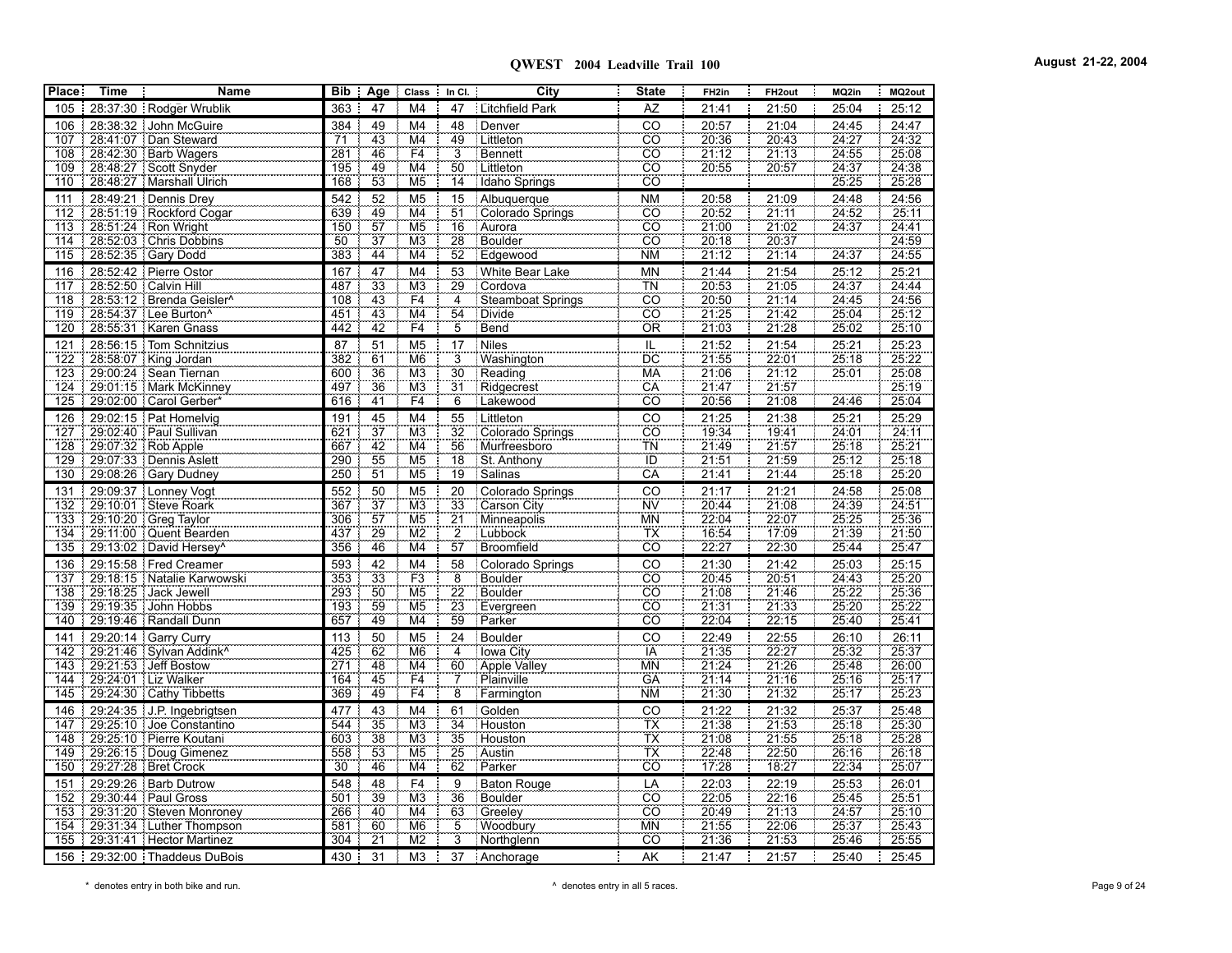| <b>Place:</b> | <b>Time</b>            | Name                                               | <b>Bib</b> | Age<br>Class                                         |                | $\parallel$ In CI.    | City                          | <b>State</b>                       |              | MQ1in MQ1out              | FH1in             | FH2out HM1in HM1out |              |              | TL1in        | TL1out       | HP <sub>1</sub> |
|---------------|------------------------|----------------------------------------------------|------------|------------------------------------------------------|----------------|-----------------------|-------------------------------|------------------------------------|--------------|---------------------------|-------------------|---------------------|--------------|--------------|--------------|--------------|-----------------|
| 157           |                        | 29:32:13   Bob Stavig                              | 379        | 55<br>M <sub>5</sub>                                 |                | 26                    | Bloomington                   | <b>MN</b>                          | 2:13         | 2:13                      | 4:20              | 4:21                | 5:47         | 5:49         | 7:45         | 7:46         | 9:42            |
| 158           |                        | 29:32:59   Marge Hickman                           | 462        | F5<br>54                                             |                | $\overline{2}$        | : Leadville                   | $\overline{CO}$                    | 2:37         | 2:37                      | 5:06              | 5:07                | 6:40         | 6:41         | 8:58         | 8:59         | 11:06           |
| 159           |                        | 29:33:57 Fred Abromowitz                           | 511        | 52<br>$\overline{M5}$                                |                | 27                    | Ft. Collins                   | $\overline{CO}$                    | 2:17         | 2.17                      | 4.25              | 4.27                | 5.47         | 5:49         | 7.47         | 7:48         | 9:44            |
| 160           |                        | 29:34:30 Doug Perry                                | 257        | 44<br>M <sub>4</sub>                                 |                | 64                    | Englewood                     | CO                                 | 2:20         | 2.20                      | 4:30              | 4.32                | 5:56         | 5:59         |              | 8.03         | 10:03           |
| 161           |                        | 29:34:58   Doug Clark*                             | 478        | 52<br>M <sub>5</sub>                                 |                | 28                    | Sherwood Park, Alb.           | Canada                             | 2:33         | 2:33                      | 4:45              | 4:51                | 6:16         | 6:18         | 8:29         | 8:53         | 10:46           |
| 162           |                        | 29:35:17 Renne Gardner                             | 404        | M <sub>4</sub><br>46                                 |                | 65                    | Foothill Ranch                | CA                                 | 2.42         | 2:44                      | 5:11              | 5:15                | 6.50         | 6:55         | 9:17         | 9.18         | 11:22           |
| 163           |                        | 29:35:34 Chris Witt                                | 380        | 42<br>$\overline{\mathsf{M}}$ 4                      |                | 66                    | Colorado Springs              | CÖ                                 | 2:22         | 2.23                      | 4:44              | 4.45                | 6:22         | 6:25         | 8.44         | 8:53         | 10:52           |
| 164<br>165    |                        | 29:35:47   Dave Mahan<br>29.35.47   Al Catalano    | 468<br>362 | 44<br>M <sub>4</sub><br>51<br>M <sub>5</sub>         |                | 67<br>29              | <b>Danvers</b><br>Newburyport | <b>MA</b><br><b>MA</b>             | 2:36<br>2:36 | 2:36<br>2:37              | 4:51<br>4:59      | 4.52<br>5.01        | 6:26<br>6:36 | 6:28<br>6:38 | 8:28<br>8:47 | 8:28<br>8:48 | 10:22<br>10:57  |
|               |                        |                                                    |            |                                                      |                |                       |                               |                                    |              |                           |                   |                     |              |              |              |              |                 |
| 166<br>167    |                        | 29:36:40 Timothy Marchant<br>29:36:59 Hollis Baugh | 594<br>47  | 46<br>M <sub>4</sub><br>35<br>$\overline{\text{M3}}$ |                | 68<br>$\overline{38}$ | St. Ignatius<br>Denver        | MT<br>$\overline{CO}$              | 2:35<br>2:14 | 2:38<br>2:14              | 5:07<br>4.20      | 5:11<br>4.22        | 6:43<br>5.36 | 6:49<br>5:37 | 9:12<br>7.37 | 9:23<br>7:38 | 11:29<br>9:34   |
| 168           |                        | 29.37.34 John Porter                               | 534        | 33<br>M <sub>3</sub>                                 |                | 39                    | Denver                        | CÖ                                 | 2:34         | 2:35                      | 4:50              | 4:53                | 6.25         | 6:31         | 8:47         | 8:55         | 10:42           |
| 169           |                        | 29:37:50 David Wrolstad                            | 60         | M <sub>4</sub><br>45                                 |                | 69                    | Fargo                         | <b>ND</b>                          | 2:16         | 2.19                      | 4.37              | 4:39                | 6.07         | 6:11         | 8:29         | 8.35         | 10:52           |
| 170           |                        | 29:38:29 Bob Findlay                               | 338        | 56<br>M <sub>5</sub>                                 |                | $\overline{30}$       | <b>Littleton</b>              | ĈÖ                                 | 2:37         | 2:37                      | 4.47              | 4:49                | 6:16         | 6:18         | 8:30         | 8:31         | 10:35           |
| 171           |                        | 29:40:05   Dennis Thompson                         | 140        | 57<br>M <sub>5</sub>                                 |                | 31                    | Tyler                         | $\overline{TX}$                    | 2:29         | 2:29                      | 5:03              | 5:03                | 6:37         | 6:38         | 8:39         | 8:39         | 10:44           |
| 172           |                        | 29:40:30 Bob Haugh                                 | 523        | M <sub>5</sub><br>$\overline{53}$                    |                | 32                    | Paducah                       | KŸ                                 | 2:36         | 2.37                      | 4.57              | 4 5 9               | 6.36         | 6.39         | 8.55         | 8.56         | 11:13           |
| 173           |                        | 29:40:38   Stephen Hudgens                         | 292        | 49<br>M4                                             |                | 70                    | Ft. Worth                     | TX                                 | 2.22         | 2.23                      | 4:49              | 4:51                | 6.29         | 6:35         | 8:56         | 8:58         | 11:22           |
| 174           |                        | 29:42:01   Thomi Muriel                            | 412        | $\frac{F4}{M4}$<br>40                                |                | $10^{-}$              | Gattikon, SUI                 | Switzerlan                         | 2:26         | 2:27                      | 4.47              | 4:49                | 6:19         | 6:21         | 8:43         |              | 10.56           |
|               |                        | 175 29:42:21 Mark Fraser                           | 540        | 47                                                   |                | 71                    | Houston                       | ТX                                 | 2.20         | 2:24                      | 4:31              | 4:33                | 5:57         | 5:59         | 8:02         | 8:08         | 10:06           |
| 176           |                        | 29:43:41 Aron Ralston                              | 567        | 28<br>M <sub>2</sub>                                 |                | 4                     | Aspen                         | $\overline{c}$                     | 2:34         | 2:35                      | 4:49              | 4:51                | 6:30         | 6:40         | 8:49         | 8:50         | 10:43           |
| 177           |                        | 29:44:04 Ana Braga-Levaggi                         | 444        | F4<br>44                                             |                | 11                    | Mill Valley                   | <b>CA</b>                          | 2:48         | 2:48                      | 5.21              | 5.23                | 7.02         | 7:05         | 9.31         | 9:32         | 11:58           |
| 178           |                        | 29:44:29 Ray Mount                                 | 326        | 58<br>M <sub>5</sub>                                 |                | $\overline{33}$       | Salem                         | <b>MA</b>                          | 2:42         | 2:42                      | 5:09              | 5:10                | 6:46         | 6:48         | 9:04         | 9:04         | 11:20           |
| 179           |                        | 29.44.50 Tommy Gallagher                           | 643        | $\overline{\mathsf{M}}$ 4<br>47                      |                | 72                    | Reno                          | <b>NV</b>                          | 2:38         | 2:39                      | 4.57              | 5:03                | 6:34         | 6:44         | 8:52         | 8:59         | 10:59           |
|               |                        | 180   29:45:00   Lisa Barbour                      | 269        | 40<br>F4                                             |                | 12                    | Steamboat Springs             | $\overline{co}$                    | 2:53         | 2:56                      | 5:28              | 5:32                | 6:56         | 7:00         | 9:14         | 9:17         | 11:22           |
| 181           |                        | 29:45:01 Chris Twiggs                              | 461        | 33<br>M <sub>3</sub>                                 |                | 40                    | Fernandina Beach              | FL                                 | 2:58         | 2:59                      | 5:23              | 5:25                | 7:03         | 7:05         | 9:21         | 9:23         | 12:07           |
| 182           | 29.45:14 Phil Kahn     |                                                    | 99         | $\overline{51}$<br>M5                                |                | $\overline{34}$       | Denver                        | cō                                 | 2:44         | 2.46                      | $\frac{34}{5.14}$ | 5.16                | 6.48         | 6:50         | 8.59         | 9.05         | 71.02           |
| 183           |                        | 29:45:15   Steve Kreiling                          | 665        | $\overline{52}$<br>M <sub>5</sub>                    |                | 35                    | Montara                       | CA                                 | 2:40         | 2:41                      | 5:00              | 5:42                | 6:36         | 6:41         | 8:45         | 8:52         | 10:53           |
| 184           |                        | 29:45:25   Bill Tankovich                          | 564        | M3<br>$\overline{37}$<br>F3                          |                | $\overline{9}$        | 41 Lafayette                  | $\overline{CO}$<br>$\overline{CO}$ | 2.28         | 2:28                      | 4.44              | 4:46                | 6:19         | 6:23         | 8:35<br>7.49 | 8:35         | 10:46           |
|               |                        | 185   29:45:31   Michelle Schwartz                 | 142        | 36                                                   |                |                       | Ft. Collins                   |                                    | 2:09         | 2:09                      | 4:17              | 4:19                | 5:41         | 5:44         |              | 7:50         | 9:52            |
| 186           |                        | 29.46.29 Ben Benjamin                              | 576        | 57<br>M <sub>5</sub><br>52<br>$\overline{M5}$        |                | 36                    | Ashland<br>West Olive         | <b>OR</b>                          | 2:36         | 2:38                      | 4:58              | 5:01                | 6:35         | 6:40         | 8:59         | 9:02         | 11:16           |
| 187<br>188    |                        | 29.49.22 Fred Walters<br>29:49:36   Brian Wieneke  | 427<br>611 | M4<br>49                                             |                | $\overline{37}$<br>73 | Mesa                          | MI<br>AZ                           | 2:32<br>2:52 | 2:33<br>2:53              | 4:58<br>5:08      | 5.02<br>5:12        | 6:37<br>6.39 | 6:41<br>6:42 | 8:54<br>8.59 | 9.01<br>9:06 | 11:08<br>11:17  |
| 189           |                        | 29.50.44 Joshua Weissman                           | 587        | 33<br>$\overline{\mathsf{M}}3$                       |                | 42                    | Ft. Collins                   | $\overline{c\overline{o}}$         | 2:30         | 2.30                      | 5:00              | 5.02                | 6:43         | 6:44         | 9:12         | 9.13         | 11:04           |
|               |                        | 190 29:51:19 Robert Calabria                       | 201        | 63<br>M <sub>6</sub>                                 |                | 6                     | Cary                          | <b>NC</b>                          | 2:45         | 2:46                      | 5:15              | 5:19                | 6:48         | 6:52         | 9:09         | 9:12         | 11:18           |
| 191           |                        | 29.53.28 Carl Gable                                | 547        | 46<br>M <sub>4</sub>                                 |                | 74                    | : Santa Fe                    | <b>NM</b>                          | 2:29         | 2:30                      | 4:43              | 4:53                | 6:19         | 6:25         | 8:33         |              | 10:46           |
|               | 192 29:54:10 Tom Stahl |                                                    | 303        | 40<br>$\overline{M4}$                                |                | 75                    | Tijeras                       | <b>NM</b>                          | 2:31         | 2:33                      | 4 4 3             | 4:45                | 6:11         | 6:13         | 8:14         | 8:16         | 10:14           |
|               |                        | 193 29:54:48 Dennis Johnson                        | 159        | M <sub>5</sub><br>55                                 |                | 38                    | Des Moines                    | IA                                 | 2:39         | 2:39                      | 5.05              | 5:07                | 6.40         | 6:42         | 9.07         | 9:08         | 11:15           |
|               |                        | Don Adolf                                          | 414        | M <sub>6</sub><br>67                                 |                |                       | Livingston                    | <b>TX</b>                          | 3.31         |                           |                   |                     |              |              |              |              |                 |
|               |                        | Dan Alexander                                      | 514        | 36<br>M3                                             |                |                       | Pennsauken                    | NJ                                 |              | 2:33                      | 5:13              | 5:15                | 7:04         | 7.17         | 9.59         |              |                 |
|               |                        | John Alexander                                     | 599        | 39<br>M <sub>3</sub>                                 |                |                       | Colorado Springs              | CO                                 | 2:36         | 2:37                      | 5:14              | 5:19                | 6:54         | 6:58         | 9:17         | 9:23         | 11:47           |
|               |                        | Douglas Allen                                      | 495        | 40<br>$\overline{\mathsf{M4}}$                       |                |                       | Plover                        | WÏ                                 | 2:59         | 3.01                      | 5.55              | 5.59                | 7.59         | 7.59         | 9.20         |              |                 |
|               |                        | Michael Allen                                      | 647        | 46<br>M <sub>4</sub>                                 |                |                       | Huntsville                    | AL <sup></sup>                     | 1:58         | 1.58                      | 3:47              | 3:48                | 4.54         | 4:55         | 6.33         |              | 8:14            |
|               |                        | Butch Allmon                                       | 144        | M4<br>49                                             |                |                       | Ft. Worth                     | тä                                 | 2:35         | 2:41                      | 5:00              | 5:09                | 6:32         | 6:43         | 8.49         | 9:01         | 10:58           |
|               |                        | Kirk Anderson                                      | 96         | 32<br>M <sub>3</sub>                                 |                |                       | Libertyville                  | ΪĹ                                 | 2:18         | 2:18                      | 4:38              | 4:39                | 6:08         | 6:11         | 8:18         | 8.18         | 10:09           |
|               |                        | <b>Randy Andrews</b>                               | 440        | M4<br>49                                             |                |                       | McCook                        | <b>NE</b>                          | 2:42         | 2:43                      | 5:17              | 5:22                | 7:06         | 7:12         | 9:52         | 9:59         | 12:15           |
|               |                        | Clyde Archuleta                                    | 450        | 49<br>$\overline{\mathsf{M4}}$                       |                |                       | Sanford                       | $\overline{CO}$                    | 2:07         | 2:08                      | 4 2 9             | 4:34                | 6.17         | 6:33         | 8.48         | 8.57         | 12:00           |
|               |                        | Jorge Arias                                        | 578        | 48<br>$\overline{M4}$                                |                |                       | <b>Boulder</b>                | $\overline{CO}$                    | 2:18         | 2:19                      | 4.51              | 4.56                | 6:33         | 6:47         | 9.28         | 9.56         | 12:17           |
|               |                        | <b>Emily Baer</b>                                  | 638        | F2<br>28                                             |                |                       | Silverton                     | cö                                 | 2:16         | 2:16                      | 4:26              | 4:28                | 5.56         | 5:58         | 8:48         | 8:50         | 10:54           |
|               |                        | <b>Skip Bailey</b>                                 | 513        | 52                                                   | M <sub>5</sub> |                       | <b>Highlands Ranch</b>        | CÖ                                 | 2:40         | 2:43                      | 5:10              | 5:13                | 6.52         | 6:55         | 9:37         | 9.42         | 12:26           |
|               |                        | Jim Ballard                                        | 183        | 54<br>M <sub>5</sub><br>F3                           |                |                       | <b>Klamath Falls</b>          | <b>OR</b>                          | 2:44         | 2:46                      | 5:20              | 5:22                | 6:55         | 6:59         | 9:15         | 9:15         | 11:30           |
|               |                        | <b>Molly Barnes</b><br>Don Bartow                  | 623<br>524 | 35<br>M4<br>45                                       |                |                       | Leadville                     | CO <sup>-</sup><br>CÖ              | 2:49         | 2:49<br>2:32<br>-1<br>- 8 | 5:21<br>4:46      | 5:23                | 6:59<br>6:07 | 7:05<br>6:09 | 9:35         | 9:35<br>8:36 | 12:04<br>10:46  |
|               |                        |                                                    |            |                                                      |                |                       | Aurora                        |                                    | 2:32         |                           |                   | 447                 |              |              | 8:35         |              |                 |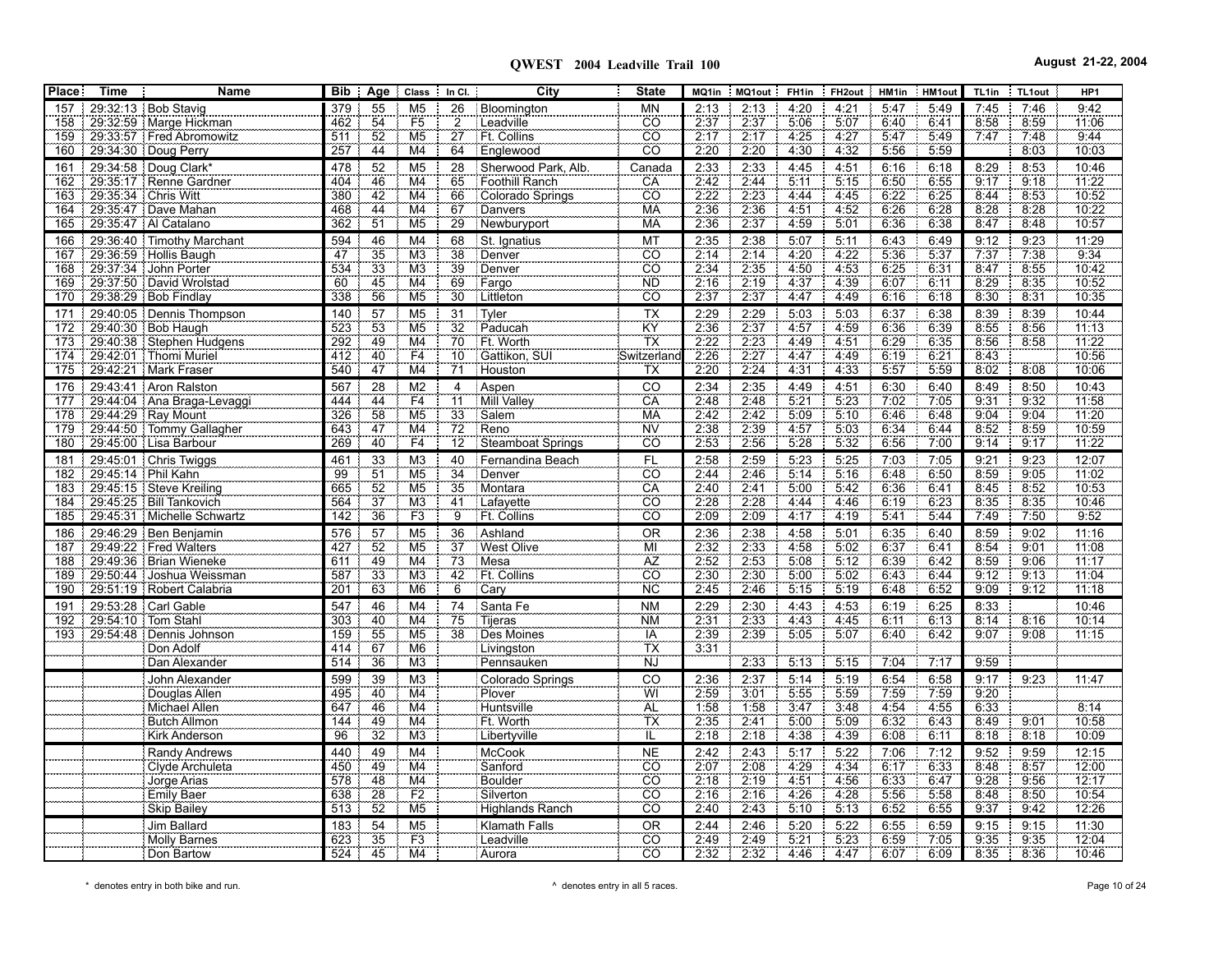| <b>Place</b> | <b>Time</b>          | <b>Name</b>                                         |            |                 | Bib   Age   Class   In Cl. |                 | City                     | <b>State</b>                 | Win In         | Win Out        | HP <sub>2</sub> | TL2in          | TL <sub>2out</sub> | HM2in                 | HM2out         |
|--------------|----------------------|-----------------------------------------------------|------------|-----------------|----------------------------|-----------------|--------------------------|------------------------------|----------------|----------------|-----------------|----------------|--------------------|-----------------------|----------------|
| 157          |                      | 29:32:13   Bob Stavig                               | 379        | 55              | M <sub>5</sub>             | 26              | Bloomington              | <b>MN</b>                    | 12:13          | 12:22          | 15:01           | 16:34          | 17:38              | 20:43                 | 20:45          |
| 158          |                      | 29:32:59   Marge Hickman                            | 462        | 54              | F <sub>5</sub>             | $\overline{2}$  | Leadville                | $rac{1}{100}$                | 13:04          | 13:14          | 15.31           | 17:19          | 17:20              | 20:18                 | 20.21          |
| 159          |                      | 29:33:57 Fred Abromowitz                            | 511        | 52              | M <sub>5</sub>             | 27              | Ft. Collins              |                              | 11:21          | 11:30          | 13:44           | 15:02          | 15:03              | 18:16                 | 18:23          |
| 160          |                      | 29:34:30 Doug Perry                                 | 257        | 44              | M4                         | 64              | Englewood                | $\overline{co}$              | 12:05          | 12:09          | 14:35           | 16:09          | 16:10              | 19:12                 | 19:20          |
| 161          |                      | 29:34:58 Doug Clark*                                | 478        | 52              | M <sub>5</sub>             | 28              | Sherwood Park, Alb.      | Canada                       | 12:40          | 12:49          | 15:02           | 16:20          | 16:42              | 19:32                 | 19:55          |
| 162          |                      | 29:35:17 Renne Gardner                              | 404        | 46              | M4                         | 65              | Foothill Ranch           | CA                           | 13:18          | 13:25          | 15:46           | 17:26          | 17:28              | 20:22                 | 20:26          |
| 163          |                      | 29:35:34   Chris Witt                               | 380        | 42              | $\overline{M4}$            | 66              | Colorado Springs         | $\overline{c}$               | 12.44          | 13:02          | 15:13           | 16:35          | 16:48              | 19.41                 | 19.56          |
| 164          |                      | 29:35:47   Dave Mahan                               | 468        | 44              | M4                         | 67              | Danvers                  | <b>MA</b>                    | 12:27          | 12:37          | 14:47           | 16:02          |                    | 19.13                 | 19.27          |
| 165          |                      | 29:35:47   Al Catalano                              | 362        | 51              | M <sub>5</sub>             | 29              | Newburyport              | <b>MA</b>                    | 12:53          | 12:56          | 15:19           | 17:01          | 17:02              | 20:03                 | 20:08          |
| 166          |                      | 29:36:40 Timothy Marchant                           | 594        | 46              | M <sub>4</sub>             | 68              | St. Ignatius             | MT                           | 13:26          | 13:31          | 15:51           | 17:25          | 17:42              | 20:37                 | 20:46          |
| 167          |                      | 29:36:59 Hollis Baugh                               | 47         | 35              | M3                         | 38              | Denver                   | <b>CO</b>                    | 11.24          | 11.27          | 13.41           | 15:03          | 15:05              | 18.01                 | 18:16          |
| 168          |                      | 29.37.34 John Porter                                | 534        | $\frac{55}{33}$ | M <sub>3</sub>             | 39              | Denver                   | $\overline{CO}$              | 12.26          | 12:39<br>13:17 | 14.51           | 16:37          | 16:44              | 19:32                 | 19:43<br>20:22 |
| 169          |                      | 29.37.50 David Wrolstad                             | 60         | 45              | $\overline{\mathsf{M4}}$   | 69              | Fargo                    | <b>ND</b><br>$\overline{CO}$ | 13:11          |                | 15:35           | 17:08          | 17:16              | 20.19                 |                |
| 170          |                      | $\frac{1}{29.38.29}$ Bob Findlay                    | 338        | 56              | M <sub>5</sub>             | $\overline{30}$ | <b>Littleton</b>         |                              | 12:26          | 12:28          | 14:34           | 16:06          | 16:06              | 19:21                 | 19:28          |
| 171          |                      | 29:40:05 Dennis Thompson                            | 140        | 57              | M <sub>5</sub>             | 31              | Tyler                    | $\frac{TX}{KY}$              | 12:41          | 12:47          | 15:06           | 16:51          | 16:52              | $\frac{19.52}{20.23}$ | 19:54          |
| 172          |                      | 29.40.30 Bob Haugh                                  | 523        | $\frac{53}{49}$ | M <sub>5</sub>             | 32              | Paducah                  |                              | 13.17          | 73:18          | 15:39           | 17.30          | 17.32              |                       | 20:25          |
| 173<br>174   |                      | 29:40:38   Stephen Hudgens<br>29.42.01 Thomi Muriel | 292        | 40              | M4<br>F4                   | 70<br>$10^{-}$  | Ft. Worth                |                              | 13.38<br>12.51 |                | 16:06<br>15.17  | 17.45          | 17:46              | 20:51<br>20.02        | 20:52<br>20:05 |
|              |                      | 175   29.42.21   Mark Fraser                        | 412<br>540 | 47              | M <sub>4</sub>             | 71              | Gattikon, SUI<br>Houston | Switzerland:<br>TX           | 12:10          | 12:55<br>12:14 | 14:43           | 16.55<br>16:15 | 16:58<br>16:29     | 19:38                 | 19:40          |
|              |                      |                                                     |            |                 |                            |                 |                          |                              |                |                |                 |                |                    |                       |                |
| 176          |                      | 29:43:41 Aron Ralston                               | 567        | 28<br>44        | M <sub>2</sub><br>F4       | 4<br>11         | Aspen<br>Mill Valley     | CO<br>CA                     | 12:28<br>13:47 | 12:41<br>13:48 | 14:59<br>16:16  | 16:41<br>17:45 | 16:41<br>17:46     | 19:48<br>20:58        | 20:04<br>20:58 |
| 177<br>178   |                      | 29.44.04 Ana Braga-Levaggi<br>29:44:29 Ray Mount    | 444<br>326 | 58              | M <sub>5</sub>             | 33              | Salem                    | <b>MA</b>                    | 13:12          | 13:14          | 15.47           | 17.34          | 17:35              | 20:37                 | 20:44          |
| 179          |                      | 29.44.50 Tommy Gallagher                            | 643        | 47              | M <sub>4</sub>             | 72              | Reno                     | <b>NV</b>                    | 12:47          | 13:06          | 15:22           | 16:52          | 17:13              | 20:15                 | 20:41          |
| 180          |                      | 29.45.00 Lisa Barbour                               | 269        | 40              | F4                         | 12              | Steamboat Springs        | $\overline{CO}$              | 13:20          | 13:30          | 14:46           | 17:10          | 17:22              | 20:20                 | 20:26          |
| 181          |                      | 29:45:01 Chris Twiggs                               | 461        | 33              | M <sub>3</sub>             | 40              | Fernandina Beach         |                              |                |                | 16:08           | 17:17          | 17:18              |                       | 20:43          |
| 182          | 29:45:14   Phil Kahn |                                                     | 99         | $\frac{5}{51}$  | M <sub>5</sub>             | $\overline{34}$ | Denver                   | $rac{FL}{CO}$                | 12.58          | 13:06          | 15.27           | 17.25          | 17:31              | $\frac{20:33}{20:21}$ | 20:31          |
| 183          |                      | 29:45:15   Steve Kreiling                           | 665        | $\overline{52}$ | M <sub>5</sub>             | 35              | Montara                  | CÄ                           | 12.42          | 12.51          | 15:11           | 16:28          | 16:40              | 19:56                 | 20:06          |
| 184          |                      | 29:45:25   Bill Tankovich                           | 564        | $\overline{37}$ | M <sub>3</sub>             | 41              | Lafayette                | CO                           | 12:37          | 12:51          | 15:00           | 16:38          | 16:40              | 19:38                 | 19:44          |
| 185          |                      | 29:45:31 Michelle Schwartz                          | 142        | 36              | F <sub>3</sub>             | $\overline{9}$  | Ft. Collins              | <b>CO</b>                    | 11:34          | 11:34          | 13:55           | 15:04          | 15:05              | 18:42                 | 18:44          |
| 186          |                      | 29.46.29 Ben Benjamin                               | 576        | 57              | M <sub>5</sub>             | 36              | Ashland                  | <b>OR</b>                    | 13:08          | 13:21          | 15:34           | 17:11          | 17:20              | 20:25                 | 20:38          |
|              |                      | 187   29:49:22   Fred Walters                       | 427        | 52              | M <sub>5</sub>             | 37              | West Olive               | Mİ                           | 13:09          | 13:20          | 15:46           | 17:29          | 17:39              | 20:45                 | 20:54          |
| 188          |                      | 29:49:36   Brian Wieneke                            | 611        | 49              | M4                         | 73              | Mesa                     | AZ                           | 13.20          | 13:26          | 15.52           | 17.25          | 17.34              | 20.43                 | 20:49          |
| 189          |                      | 29:50:44 Joshua Weissman                            | 587        | $\overline{33}$ | M <sub>3</sub>             | 42              | Ft. Collins              | cō                           | 13:07          | 13:20          | 15:26           | 16:58          | 17:17              | 20:13                 | 20:23          |
| 190          |                      | 29:51:19 Robert Calabria                            | 201        | 63              | M <sub>6</sub>             | $\overline{6}$  | Cary                     | <b>NC</b>                    | 13:16          | 13:24          | 15:41           | 17:13          | 17:27              | 20:23                 | 20:27          |
| 191          |                      | 29.53.28 Carl Gable                                 | 547        | 46              | M <sub>4</sub>             | 74              | Santa Fe                 | <b>NM</b>                    | 12:41          | 13:00          | 15:16           | 16:55          | 17:13              | 20:03                 | 20:07          |
| 192          | 29.54.10 Tom Stahl   |                                                     | 303        | 40              | $\overline{M4}$            | 75              | Tijeras                  | <b>NM</b>                    | 12:06          | 12:07          | 14:30           | 16:05          | 16:15              | 19:31                 | 19:40          |
|              |                      | 193 29:54:48 Dennis Johnson                         | 159        | 55              | M <sub>5</sub>             | $\overline{38}$ | Des Moines               | <b>IA</b>                    | 13:12          | 13.16          | 15.37           | 17:16          | 17:22              | 20.21                 | 20:25          |
|              |                      | Don Adolf                                           | 414        | 67              | M <sub>6</sub>             |                 | Livingston               | TX                           |                |                |                 |                |                    |                       |                |
|              |                      | Dan Alexander                                       | 514        | 36              | M3                         |                 | Pennsauken               | <b>NJ</b>                    |                |                |                 |                |                    |                       |                |
|              |                      | John Alexander                                      | 599        | 39              | M <sub>3</sub>             |                 | Colorado Springs         | CO                           | 13:47          | 13:48          | 16:43           | 18:22          |                    |                       |                |
|              |                      | Douglas Allen                                       | 495        | 40              | M4                         |                 | Plover                   | $\frac{W}{AL}$               |                |                |                 |                |                    |                       |                |
|              |                      | Michael Allen                                       | 647        | 46              | $\overline{M4}$            |                 | Huntsville               |                              | 9:49           | 9.55           | 11:59           | 13:22          | 13:33              | 16:06                 | 16:08          |
|              |                      | Butch Allmon                                        | 144        | $\frac{49}{32}$ | M4                         |                 | Ft. Worth                | TX<br>IL                     | 13:09          | 13.51          |                 |                |                    |                       |                |
|              |                      | <b>Kirk Anderson</b>                                | 96         |                 | $\overline{\text{M3}}$     |                 | Libertyville             |                              | 11:59          |                | 14:33           | 15.54          | 15:55              | 18:49                 | 21:08          |
|              |                      | Randy Andrews                                       | 440        | 49              | M4                         |                 | McCook                   | $\overline{NE}$              |                |                | 17:20           |                |                    |                       |                |
|              |                      | Clyde Archuleta                                     | 450        | 49              | M4                         |                 | Sanford                  | $\overline{co}$              |                |                |                 |                |                    |                       |                |
|              |                      | Jorge Arias                                         | 578        | 48              | M4                         |                 | Boulder                  | cŏ                           | 14:00          |                |                 |                |                    |                       |                |
|              |                      | <b>Emily Baer</b>                                   | 638        | $\overline{28}$ | F2                         |                 | Silverton                | <b>CO</b>                    | 12:53          | 12:53          | 15:01           | 16:49          | 16:53              | 20:28                 | 20:37          |
|              |                      | <b>Skip Bailey</b>                                  | 513        | 52              | M <sub>5</sub>             |                 | Highlands Ranch          | cö                           | 14:00          |                |                 |                |                    |                       |                |
|              |                      | Jim Ballard                                         | 183        | 54              | M <sub>5</sub>             |                 | <b>Klamath Falls</b>     | <b>OR</b>                    | 13:26          | 13:32          | 15:57           | 17:38          | 17:39              | 20:33                 | 20:44          |
|              |                      | Molly Barnes                                        | 623        | $\overline{35}$ | F3                         |                 | Leadville                | $\overline{c}\overline{o}$   | 14:00          |                |                 |                |                    |                       |                |
|              |                      | Don Bartow                                          | 524        | 45              | M4                         |                 | Aurora                   | CO                           | 13:10          | 13:16          | 15:48           | 18:19          |                    |                       |                |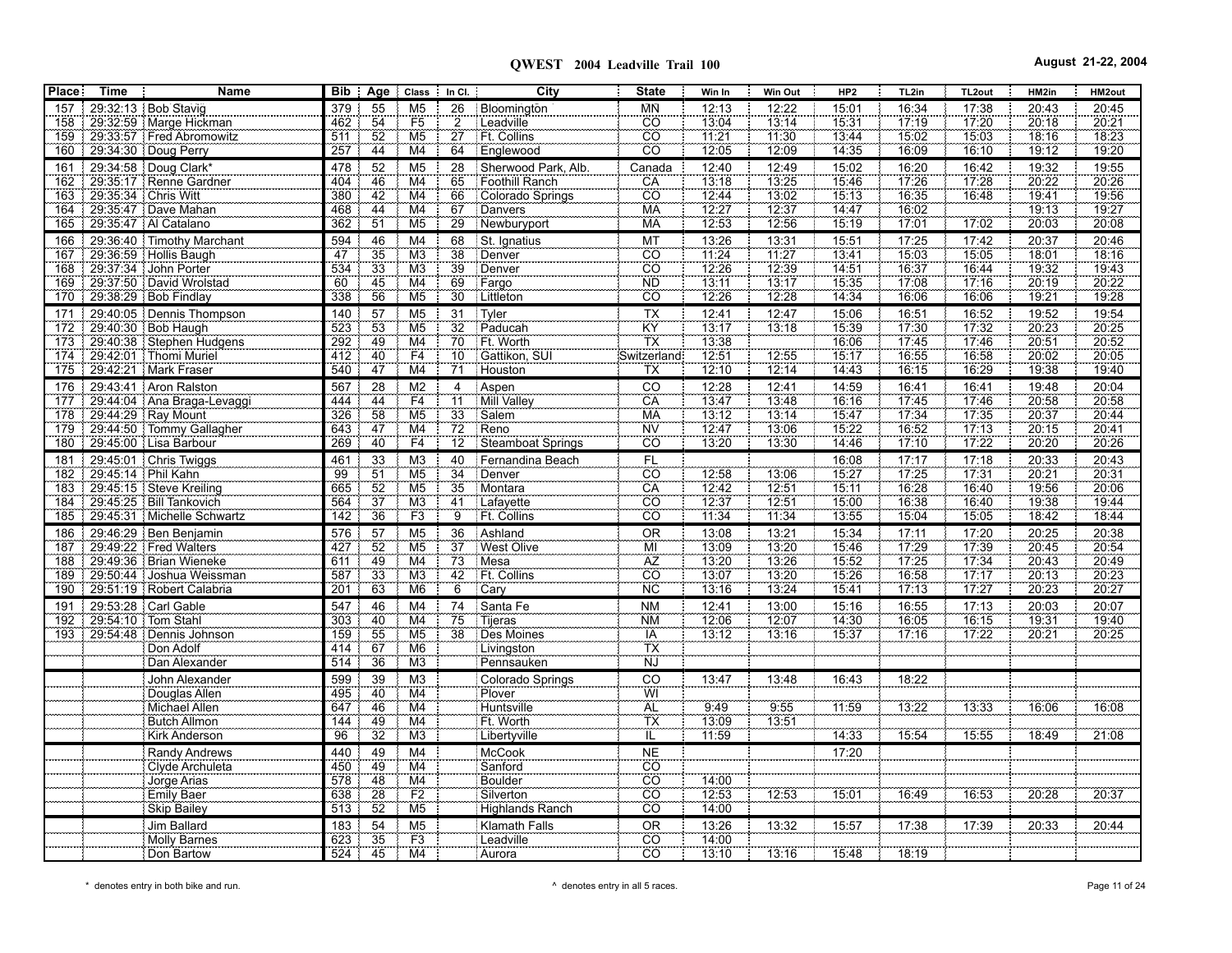**QWEST 2004 Leadville Trail 100 August 21-22, 2004**

| <b>Place</b> | <b>Time</b>    | <b>Name</b>                        |     |                                    | Bib   Age   Class        | $In Cl.$        | City                     | <b>State</b>               | FH <sub>2in</sub>     | FH <sub>2out</sub>             | MQ2in                 | MQ2out |
|--------------|----------------|------------------------------------|-----|------------------------------------|--------------------------|-----------------|--------------------------|----------------------------|-----------------------|--------------------------------|-----------------------|--------|
| 157          |                | 29:32:13 Bob Stavig                | 379 | 55                                 | M <sub>5</sub>           | 26              | Bloomington              | МŃ                         | 22:33                 | 22:37                          | 25:52                 | 25:53  |
|              |                | 158 29:32:59 Marge Hickman         | 462 | 54                                 | F <sub>5</sub>           | $\overline{2}$  | Leadville                | $\overline{CO}$            | 22.10                 | 22.20                          | 25.48                 | 25:48  |
|              |                | 159   29:33:57   Fred Abromowitz   | 511 | 52                                 | M <sub>5</sub>           | $\overline{27}$ | Ft. Collins              | $\overline{CO}$            | 20:13                 | 20.31                          | 24.55                 | 25:05  |
| 160          |                | 29:34:30 Doug Perry                | 257 | 44                                 | M4                       | 64              | Englewood                | CÔ                         | 21:24                 | 21:43                          | 25:35                 | 25:41  |
| 161          |                | 29:34:58 Doug Clark*               | 478 | 52                                 | M <sub>5</sub>           | 28              | Sherwood Park, Alb.      | Canada                     | 21:37                 | 21:45                          |                       | 25:37  |
|              |                | 162 29:35:17 Renne Gardner         | 404 | 46                                 | M4                       | 65              | Foothill Ranch           | CA                         | 22.05                 | 22.14                          | 25.52                 | 25.52  |
|              |                | 163 29:35:34 Chris Witt            | 380 | 42                                 | M4                       | 66              | Colorado Springs         | CO                         | 21:46                 |                                | 25.26                 | 25.29  |
|              |                | 164 29:35:47 Dave Mahan            | 468 | $\frac{44}{51}$                    | M4                       | 67              | Danvers                  | <b>MA</b>                  | 21:19                 | $\frac{21.52}{21.25}$<br>21.25 | 25:39                 | 25.41  |
|              |                | 165 29:35:47   Al Catalano         | 362 |                                    | M <sub>5</sub>           | 29              | Newburyport              | <b>MA</b>                  | 21.56                 |                                | 25:37                 | 25:41  |
| 166          |                | 29:36:40 Timothy Marchant          | 594 | 46                                 | M4                       | 68              | St. Ignatius             | MT                         | 22:40                 | 22:50                          | 26:08                 | 26:11  |
|              |                | 167 29:36:59 Hollis Baugh          | 47  | $\overline{35}$                    | $\overline{M3}$          | $\overline{38}$ | Denver                   | $\overline{CO}$            | 20:25                 | $\frac{1}{20.35}$              | 24.28                 | 24.45  |
|              |                | 168 29:37:34 John Porter           | 534 | $\overline{33}$                    | M <sub>3</sub>           | 39              | Denver                   | <u>co</u>                  | 21:39                 | $\frac{21:44}{22:28}$          | $\frac{25.37}{26.08}$ | 25:40  |
|              |                | 169   29:37:50   David Wrolstad    | 60  | 45                                 | $\overline{\mathsf{M4}}$ | 69              | Fargo                    | <b>ND</b>                  | 22:19                 |                                |                       | 26:12  |
|              |                | 170 29:38:29 Bob Findlay           | 338 | 56                                 | M <sub>5</sub>           | $\overline{30}$ | Littleton                | CÔ                         | 21:09                 |                                | 25:08                 | 25:10  |
| 171          |                | 29:40:05 Dennis Thompson           | 140 | $\frac{57}{49}$                    | M <sub>5</sub>           | 31              | Tyler                    | $\frac{TX}{KY}$            | 21:51                 | $\frac{21:53}{22:18}$          | 25:46<br>25:51        | 25:51  |
|              |                | 172 29:40:30 Bob Haugh             | 523 |                                    | M <sub>5</sub>           | $\overline{32}$ | Paducah                  |                            | $\frac{1}{22}.13$     |                                |                       | 25.52  |
|              |                | 173 29:40:38 Stephen Hudgens       | 292 |                                    | M4                       | 70              | Ft. Worth                | TX                         | 22:39                 | $\frac{1}{22.42}$              | 26:11                 | 26:17  |
|              |                | 174 29:42:01 Thomi Muriel          | 412 | 40                                 | $\frac{F4}{M4}$          | 10              | Gattikon, SUI            | Switzerland                | 22:02                 | $\frac{22:03}{21:42}$          | 26:10                 | 26:14  |
|              |                | 175   29.42.21   Mark Fraser       | 540 | $\overline{47}$                    |                          | 71              | Houston                  | TX                         | 21:38                 |                                | 25:40                 | 25.42  |
|              |                | 176 29:43:41 Aron Ralston          | 567 | 28                                 | M <sub>2</sub>           | 4               | Aspen                    | CO                         | 22:04                 | $\frac{22:12}{22:48}$          | 25:37                 | 25:52  |
|              |                | 177   29:44:04   Ana Braga-Levaggi | 444 | $\frac{1}{44}$                     | F4                       | $\overline{11}$ | Mill Valley              | CA                         | 22:46                 |                                | 26:22                 | 26:23  |
|              |                | 178 29:44:29 Ray Mount             | 326 | 58                                 | M <sub>5</sub>           | 33              | Salem                    | <b>MA</b>                  | 22:37                 | 22:46                          | 26:07                 | 26:10  |
| 179          |                | 29:44:50 Tommy Gallagher           | 643 | 47                                 | M4                       | 72              | Reno                     | <b>NV</b>                  | $\frac{22.47}{22.27}$ | $\frac{22.55}{22.40}$          | 26:13                 | 26.18  |
| 180          |                | 29.45.00 Lisa Barbour              | 269 | 40                                 | F4                       | $\overline{12}$ | <b>Steamboat Springs</b> | $\overline{co}$            |                       |                                | 26:01                 | 26:05  |
| 181          |                | 29:45:01 Chris Twiggs              | 461 | 33                                 | M <sub>3</sub>           | 40              | Fernandina Beach         | FL                         | 22:37<br>22:33        | 22:52<br>22:42                 | 26:14                 | 26:18  |
|              |                | 182 29:45:14 Phil Kahn             | 99  | $\frac{1}{51}$                     | M <sub>5</sub>           | $\overline{34}$ | Denver                   | $\overline{c}\overline{o}$ |                       |                                | 26:07                 | 26:17  |
| 183          |                | 29.45.15 Steve Kreiling            | 665 | $\overline{52}$                    | M <sub>5</sub>           | $\overline{35}$ | Montara                  | CA                         | 22:01                 | 22.13                          | 26:06                 | 26:09  |
|              |                | 184   29:45:25   Bill Tankovich    | 564 | $\frac{1}{37}$                     | M <sub>3</sub>           | 41              | Lafayette                | $\overline{CO}$            | 21.40                 | $\frac{77.156}{21.28}$         | 25.50                 | 25.57  |
| 185          |                | 29:45:31 Michelle Schwartz         | 142 | 36                                 | F3                       | $\overline{9}$  | Ft. Collins              | $\overline{CO}$            | 21.26                 |                                | 26:06                 | 26:07  |
| 186          |                | 29.46.29 Ben Benjamin              | 576 | 57                                 | M <sub>5</sub>           | 36              | Ashland                  | <b>OR</b>                  | 22:29                 | 23:09                          | 26:17                 | 26:27  |
|              |                | 187 29:49:22 Fred Walters          | 427 | 52                                 | M <sub>5</sub>           | $\overline{37}$ | West Olive               | MÏ                         | 22:49                 | 23.03                          | 26:22                 | 26:28  |
| 188          |                | 29.49.36 Brian Wieneke             | 611 | 49                                 | M4                       | 73              | Mesa                     | AZ                         | 22.40                 | 22.51                          | 26:14                 | 26:18  |
|              |                | 189   29:50:44   Joshua Weissman   | 587 | $\overline{33}$                    | M <sub>3</sub>           | 42              | Ft. Collins              | CO                         | 22:29                 | 22.52                          | 26.19                 | 26:22  |
|              |                | 190 29:51:19   Robert Calabria     | 201 | 63                                 | M <sub>6</sub>           | $\overline{6}$  | Cary                     | <b>NC</b>                  | 22.27                 | 22.31                          | 26:14                 | 26:16  |
| 191          |                | 29:53:28 Carl Gable                | 547 | 46                                 | M4                       | 74              | Santa Fe                 | <b>NM</b>                  | 22:05                 | 22:19                          | 25:53                 | 26:01  |
|              |                | 192 29:54:10 Tom Stahl             | 303 | 40                                 | $\overline{M4}$          | 75              | <b>Tijeras</b>           | <b>NM</b>                  | 21:36                 | 21:47                          | 26:20                 | 26.23  |
|              | 193   29.54.48 | : Dennis Johnson                   | 159 | 55                                 | M <sub>5</sub>           | 38              | Des Moines               | <b>IA</b>                  | 22.17                 | 22.25                          | 26:19                 | 26.22  |
|              |                | Don Adolf                          | 414 | 67                                 | M <sub>6</sub>           |                 | Livingston               | ΤΧ                         |                       |                                |                       |        |
|              |                | Dan Alexander                      | 514 | 36                                 | M3                       |                 | Pennsauken               | <b>NJ</b>                  |                       |                                |                       |        |
|              |                | John Alexander                     | 599 | 39                                 | M <sub>3</sub>           |                 | Colorado Springs         | CO                         |                       |                                |                       |        |
|              |                | Douglas Allen                      | 495 | 40                                 | $\overline{M4}$          |                 | Plover                   | WÏ                         |                       |                                |                       |        |
|              |                | Michael Allen                      | 647 | 46                                 | $\overline{\text{M4}}$   |                 | Huntsville               |                            | 18:00                 |                                |                       |        |
|              |                | Butch Allmon                       | 144 | $\frac{49}{32}$                    | M4                       |                 | Ft. Worth                | $\frac{AL}{IL}$            |                       |                                |                       |        |
|              |                | Kirk Anderson                      | 96  |                                    | M <sub>3</sub>           |                 | Libertyville             |                            | 22.46                 |                                |                       |        |
|              |                | Randy Andrews                      | 440 | $\frac{49}{49}$<br>$\frac{49}{48}$ | M <sub>4</sub>           |                 | <b>McCook</b>            | <b>NE</b>                  |                       |                                |                       |        |
|              |                | Clyde Archuleta                    | 450 |                                    | M <sub>4</sub>           |                 | Sanford                  | co                         |                       |                                |                       |        |
|              |                | Jorge Arias                        | 578 |                                    | M4                       |                 | <b>Boulder</b>           | $\overline{co}$            |                       |                                |                       |        |
|              |                | Emily Baer                         | 638 | 28                                 | F2                       |                 | Silverton                | co                         |                       |                                |                       |        |
|              |                | <b>Skip Bailey</b>                 | 513 | 52                                 | M5                       |                 | <b>Highlands Ranch</b>   | CO                         |                       |                                |                       |        |
|              |                | Jim Ballard                        | 183 | 54                                 | M <sub>5</sub>           |                 | <b>Klamath Falls</b>     | <b>OR</b>                  | 22:38                 | 22:49                          | 26:30                 | 26:30  |
|              |                | <b>Molly Barnes</b>                | 623 | $\overline{35}$                    | F3                       |                 | Leadville                | $\overline{CO}$            |                       |                                |                       |        |
|              |                | Don Bartow                         | 524 | 45                                 | M4                       |                 | Aurora                   | CO                         |                       |                                |                       |        |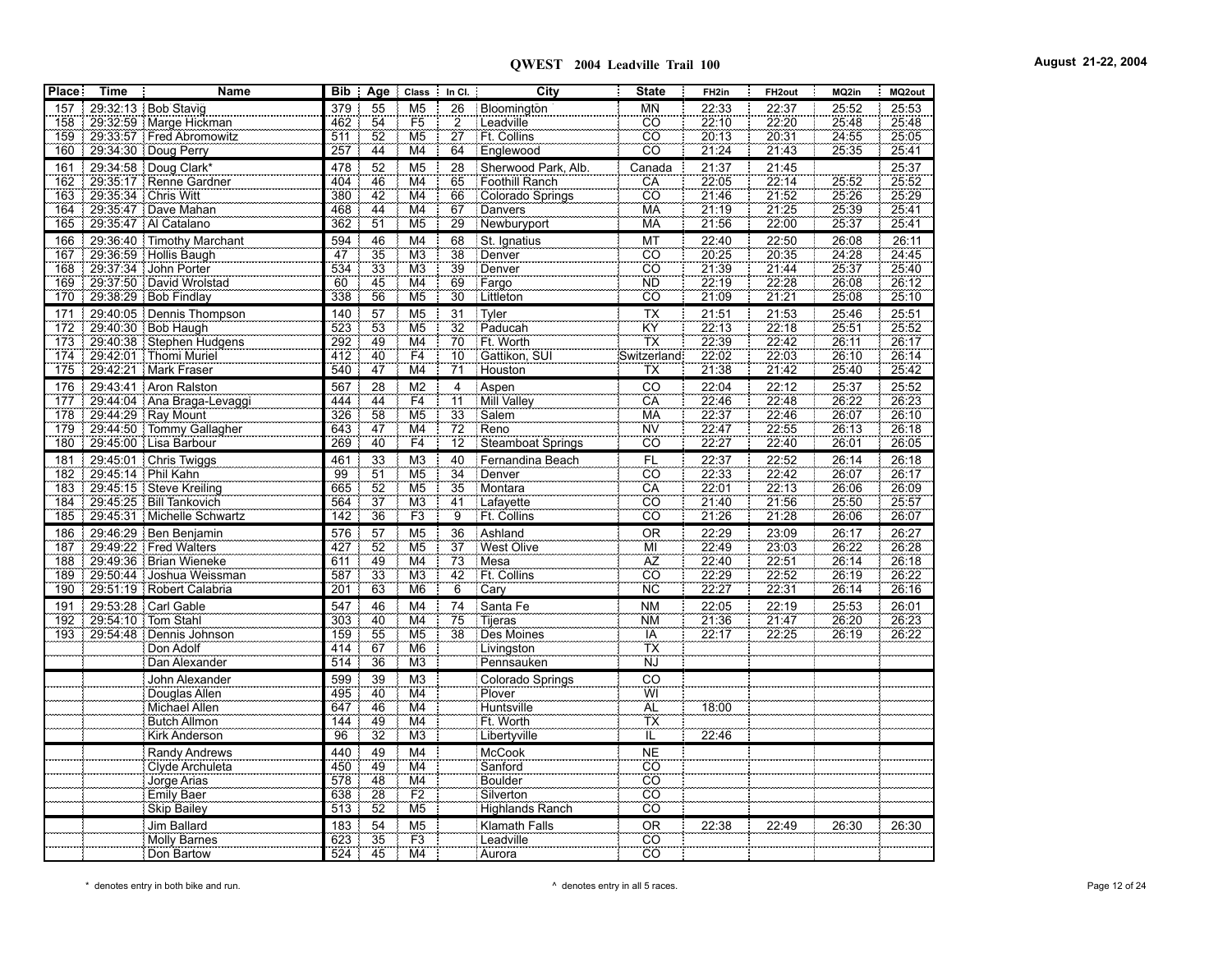| <b>Place:</b> | Time | Name                      | Bib i           | Age Class In Cl.                  | City                     | <b>State</b>    | MQ1in               | MQ1out | FH1in | FH2out HM1in |       | HM1out | TL1in      | TL1out | HP1   |
|---------------|------|---------------------------|-----------------|-----------------------------------|--------------------------|-----------------|---------------------|--------|-------|--------------|-------|--------|------------|--------|-------|
|               |      | Cheri Bashor              | 615             | 50<br>F <sub>5</sub>              | Peublo West              | CO              | 2:26                | 2:28   | 4:35  | 4:39         | 6:04  | 6:07   | 8:15       | 8:30   | 10:23 |
|               |      | <b>Brent Beal</b>         | 275             | M <sub>6</sub><br>63              | Silverthorne             | CO              | 2:25                | 2:32   | 4.51  | 5.03         | 6:37  | 6:49   | 9:13       | 9:35   | 12:07 |
|               |      | Matt Beck                 | 613             | 35<br>M <sub>3</sub>              | Plainvield               | IL              | 2:29                | 2:30   | 4:49  | 4:58         | 6:29  | 6:32   | 8:56       | 9:09   | 11:38 |
|               |      | <b>Phillip Berghauser</b> | 351             | 39<br>M <sub>3</sub>              | Eckert                   | $\overline{CO}$ | 3:04                | 3:04   | 5.29  | 6:29         |       |        |            |        |       |
|               |      | Jeff Berino               | 272             | 46<br>M4                          | Frisco                   | $\overline{CO}$ | 2.24                | 2:25   | 4:44  | 4:46         | 6:16  |        | 8:24       | 8:26   | 10:31 |
|               |      | Jeffrey Beuche            | 586             | M <sub>2</sub><br>29              | Denver                   | $\overline{CO}$ | 2.05                | 2:05   | 4:10  | 4:11         | 5:28  | 5.30   | 7:33       | 7:33   | 9:32  |
|               |      | Jim Bieg                  | 268             | 56<br>M <sub>5</sub>              | Santa Fe                 | ΝM              | 2:30                | 2:30   | 4:48  | 4:49         | 6:31  | 6:33   | 8:52       | 8:53   | 11:15 |
|               |      | Al Binder                 | 403             | 59<br>M <sub>5</sub>              | Evergreen                |                 |                     | 2:47   | 5:35  | 5:41         | 7:20  | 7:21   | 9:54       | 10:08  | 12:31 |
|               |      | Mark Blenden              | 32 <sup>7</sup> | 55<br>M <sub>5</sub>              | Bedford                  | CO<br>TX<br>CO  | $\frac{2.46}{2.32}$ | 2:32   | 4.45  | 4.46         | 6:12  | 6:14   | 8:15       | 8.17   | 10:08 |
|               |      | Kristi Bloodworth         | 608             | $\overline{35}$<br>F <sub>3</sub> | Minturn                  |                 | 2:52                | 2:53   | 5.49  | 5.52         | 7:33  | 7:40   | 9:20       |        |       |
|               |      | Roger Boak                | $\overline{91}$ | M <sub>5</sub><br>55              | Houston                  | ТX              | 2:39                | 2:40   | 5:10  | 5:13         | 6:50  | 6:52   | 9:01       | 9:05   | 11:04 |
|               |      | Elizabeth Boquet          | 656             | $\overline{53}$<br>F5             | Evergreen                | $\overline{CO}$ | 2.32                | 2:35   | 4:54  | 5:02         | 6:37  | 6:40   | 8:59       | 9:07   | 11:25 |
|               |      | Steve Bremner             | 308             | M <sub>4</sub><br>49              | Colorado Springs         | CO              | 1:48                | 1:48   | 3:29  | 3:31         | 4:35  | 4:35   | 6:32       | 6:40   | 8:33  |
|               |      | J.B. Bridgeo              | 653             | 45<br>M4                          | Honolulu                 | ΉÏ              | 2.28                | 2:30   | 4.38  | 4.42         | 6:15  | 6:24   | 8:34       | 8:46   | 10:45 |
|               |      | Mark Bright               | 467             | 40<br>M4                          | Oklahoma City            | ÖK              | 2:39                | 2:42   | 5:10  |              | 6:51  | 6:58   | 9:29       | 9:43   | 11:58 |
|               |      | Roger Cain                | 553             | M4<br>42                          | Pueblo                   | CÖ              | 2.46                | 2:49   | 5:17  | 5:21         | 6:57  | 7.01   | 9:19       | 9:20   | 11:46 |
|               |      | Valerie Caldwell          | 14              | 40<br>F4                          | Sandia Park              | NM              | 2:06                | 2:06   | 3:59  | 4.00         | 5:09  | 5:10   | 7:12       | 7:14   |       |
|               |      | Dick Canterbury           | 458             | 56<br>M <sub>5</sub>              | Chesterton               | IN              | 2:51                | 2:56   | 5:30  | 5:32         | 7:09  | 7:12   | 9:49       | 9:56   | 12:30 |
|               |      | Shiela Carmody            | 579             | $\overline{37}$<br>F <sub>3</sub> | The Woodlands            | TX              | 2:49                | 2:53   | 5:18  | 5:28         | 6:54  | 7.01   | 9:30       | 9.39   | 12:07 |
|               |      | Jill Case                 | 348             | F4<br>45                          | Colorado Springs         | CO              | 2:21                | 2:21   | 4:22  | 4:24         | 5.40  | 5:42   | 7.28       | 7.28   | 9:01  |
|               |      | Maria Centeno             | 641             | F3<br>34                          | <b>Dallas</b>            | <b>TX</b>       | 2:17                | 2:17   | 4:39  | 4.45         | 6:12  | 6:23   | 8:44       |        | 10:57 |
|               |      | Ken Chlouber              | 650             | 65<br>M <sub>6</sub>              | Leadville                | $\overline{CO}$ |                     |        | 5:38  |              | 7:30  | 7:32   | 9:54       | 9:54   | 12:40 |
|               |      | Rick Cleary               | 573             | 42<br>M <sub>4</sub>              | <b>River Falls</b>       | WI              | 2:12                | 2:12   | 4:12  | 4:13         | 5:23  | 5:25   | 7:19       | 7:23   | 9:14  |
|               |      | Tom Coe                   | 411             | $\overline{51}$<br>M <sub>5</sub> | Albuguerque              | <b>NM</b>       | 2.26                | 2.27   | 4.52  | 4 5 5        |       |        |            |        |       |
|               |      | Chuck Cofer               | 67              | 53<br>M <sub>5</sub>              |                          | ТX              | 2:04                | 2:04   | 4.04  | 4:06         | 5:22  | 5:24   | 7:12       | 7:13   | 8:58  |
|               |      | Alan Cohn                 | 196             | 49<br>$\overline{M4}$             | Houston<br>Leadville     | <u>CO</u>       | 2.29                | 2.29   | 4:51  | 4:52         | 6.26  | 6:32   | 8:51       | 8:52   | 11:09 |
|               |      | Franklin Coles            | 298             | 56<br>M <sub>5</sub>              | Bozeman                  | МT              | 2:40                | 2:44   | 5:17  | 5:23         | 7:04  | 7:14   | 9:25       | 9:32   | 11:46 |
|               |      | Steve Conrad              | 329             | 44<br>M <sub>4</sub>              | Rollinsville             | CO              | 2:28                | 2:28   | 4:43  | 4:44         | 6:25  | 6:27   | 8:36       | 8:36   | 10:46 |
|               |      | John Coover               | 480             | 70<br>M <sub>7</sub>              | Madison                  | WI              | 2:56                | 2:59   | 5.54  | 6:02         | 7.53  | 7:59   | 9.20       |        |       |
|               |      | Kathryn Cotton            | 655             | 38<br>F3                          | Cheyenne                 | WY              | 2.37                | 2:37   | 5:02  | 5:04         | 6.44  | 6:47   | 9:05       | 9:05   | 11:16 |
|               |      | David Cox                 | 525             | 45<br>M4                          | East Dundee              | IL              | 2.37                | 2:37   | 5:14  | 5:15         | 6:58  | 7:00   | 9.40       | 9:40   | 12:20 |
|               |      | Brent Craven              | 205             | 54<br>M <sub>5</sub>              | Deweyville               | ÜT              | 2.47                | 2:49   | 5:34  | 5.45         | 7:34  | 7:43   | 10:40      |        |       |
|               |      | Norm Creel                | 252             | 55<br>M <sub>5</sub>              | Denver                   | CO              | 2:39                | 2:42   | 5:09  | 5:14         | 6:48  | 6:55   | 9:17       | 9:35   |       |
|               |      | Christopher Croft         | 532             | 42<br>M <sub>4</sub>              | <b>New York</b>          | <b>NY</b>       | 2:40                | 2:44   | 5:13  | 5.23         | 7:05  | 7:22   | 9:58       |        | 12:45 |
|               |      | Dave Cunningham           | 180             | 40<br>M4                          | Superior                 | $\overline{CO}$ | 2.13                | 2:13   | 4:26  | 4.27         | 6:16  | 6.25   | 8.48       | 8:49   |       |
|               |      | <b>Walt Czapran</b>       | 253             | $\overline{51}$<br>M <sub>5</sub> | Longmont                 | ĈÖ              | 3:38                |        |       |              |       |        |            |        |       |
|               |      | Jean-Jacques d'Aquin      | 592             | 65<br>M <sub>6</sub>              | <b>Montrose</b>          | CÖ.             | 2:27                | 2:34   | 4:56  | 4:59         | 6:33  | 6:40   | 8:51       | 8:55   | 11:11 |
|               |      | Theresa Daus-Weber        | 273             | F4<br>49                          | Littleton                | CO              | 2:38                | 2:38   | 5:03  | 5:04         | 6:44  | 6:45   | 9:05       | 9:06   | 11:16 |
|               |      | Bruce Dean                | 560             | $\overline{51}$<br>M <sub>5</sub> | Fallbrook                | CÄ              | 2:53                | 2:53   |       |              |       |        |            |        |       |
|               |      | Reid Delman               | 597             | $\overline{36}$<br>M <sub>3</sub> |                          | CO              | 2:30                | 2:30   | 4:58  | 4:59         | 6:44  | 6.52   |            | 9:13   | 11:14 |
|               |      | Camilo DenBrok            | 628             | 36<br>M <sub>3</sub>              | Niwot<br>Norcross        | GÄ              | 3:00                | 3:07   | 5.49  | 5:57         | 7.47  | 7.57   | 9:20       |        |       |
|               |      | <b>Bill Dickey</b>        | 659             | 64<br>M <sub>6</sub>              | Arcadia                  | CA              | 3.14                | 3:18   | 6:12  | 6:15         | 7.57  | 7:59   | 9:20       |        |       |
|               |      | John Douglas              | 490             | 50<br>M <sub>5</sub>              | Plano                    | $\overline{TX}$ | 3:00                | 3:01   | 5:38  | 5:40         | 7:27  | 7:32   | 10:07      |        | 12:32 |
|               |      | Ron Dunlap                | 324             | 65<br>M <sub>6</sub>              | Redding                  | CA              | 2.45                | 2:45   | 5:16  | 5:17         | 7.05  | 7:07   | 9:21       | 9.21   | 11:45 |
|               |      | <b>Michael DuPriest</b>   | 475             | 48<br>M4                          | Little Rock              | AR              | 2:28                | 2.28   | 4:50  | 4:52         | 6:24  | 6:32   | 8:54       | 9:05   | 11:16 |
|               |      | Mike Ehredt               | 531             | 43<br>M4                          | Boulder                  | $\overline{CO}$ | 2:13                | 2:14   | 4:17  | 4:20         | 5.39  | 5:43   | 7:43       | 7:48   | 9:43  |
|               |      | Mike Ehrlich              | 297             | $\overline{41}$<br>M4             | <b>Steamboat Springs</b> | CÖ <sup>"</sup> | 2:09                | 2:10   | 4:22  | 4.24         | 5:45  | 5:47   | 7:51       | 7:52   |       |
|               |      | <b>Chrissy Ferguson</b>   | 325             | 43<br>F4                          | Conway                   | AR              | 2:27                | 2:28   | 4:50  | 4:51         | 6:20  | 6:22   | 8:42       | 8:42   | 10:55 |
|               |      | Alex Fernandez            | 491             | 45<br>M4                          | Colorado Springs         | $\overline{CO}$ | 2:51                | 2:51   | 5.58  | 5:59         | 8:09  | 8:10   |            |        |       |
|               |      | Andrea Feucht             | 455             | F <sub>3</sub><br>30              | Cedar Crest              | <b>NM</b>       | 2:45                | 2:47   | 5.08  | 5:15         | 6 5 5 | 6:58   | 9:13       | 9:25   | 11:20 |
|               |      | Tom Ford                  | 310             | 64<br>M <sub>6</sub>              | Mesa                     | AZ              | 2:28                | 2:30   | 4:57  | 5:03         | 6:57  | 7:04   | 9:41       | 9:50   | 12:16 |
|               |      | Ronald Fox                | 574             | M4<br>44                          | Denver                   | $\overline{CO}$ | 2:44                | 2:50   | 5:07  | 5:10         | 6.45  | 6:49   | 9:00<br>-8 | 9:04   | 11:30 |

\* denotes entry in both bike and run. ^ denotes entry in all 5 races. Page 13 of 24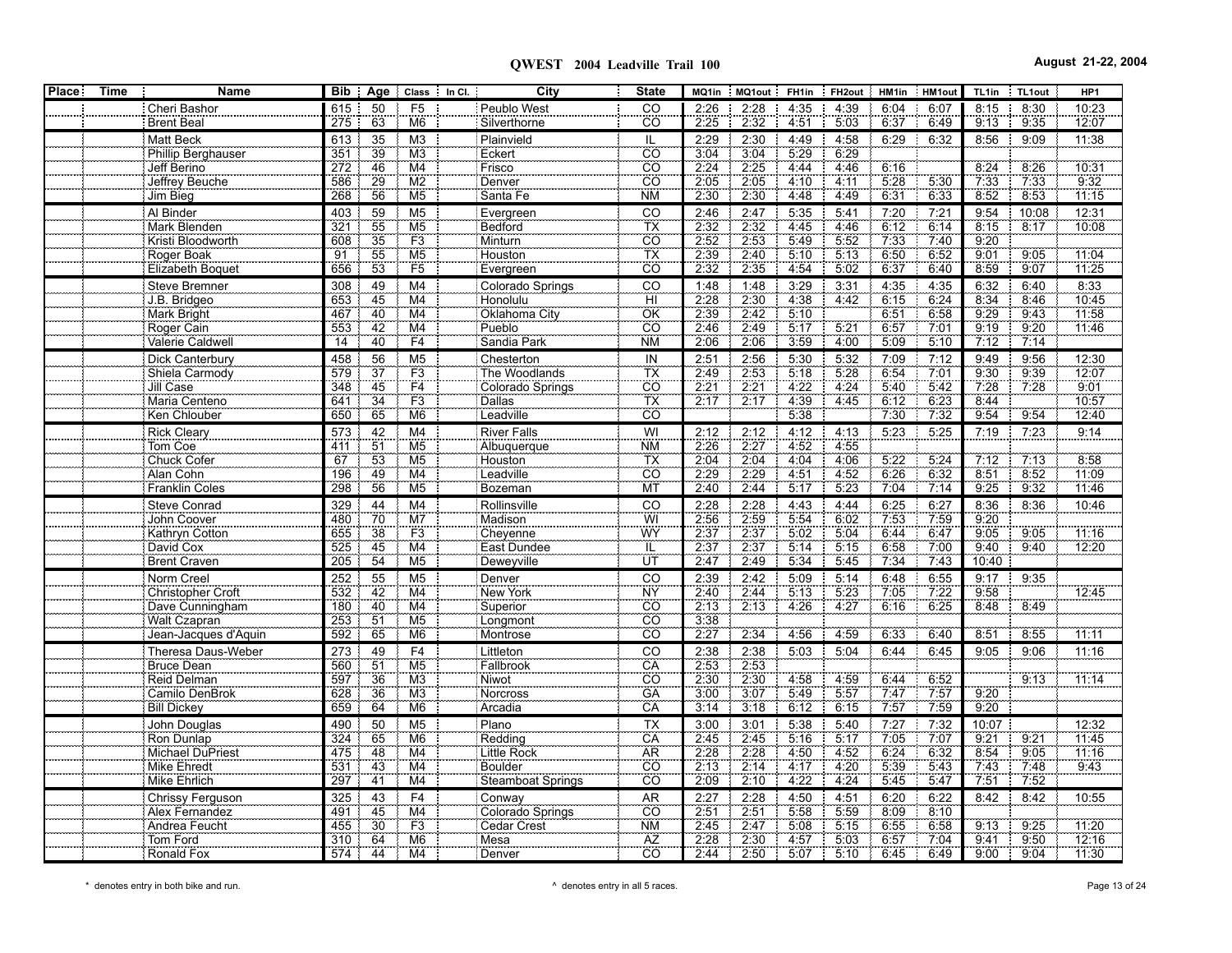| <b>Place</b> | <b>Time</b> | Name                             |                 |                       | Bib   Age   Class   In Cl. | City                      | <b>State</b>               | Win In                | Win Out               | HP2   | TL2in                 | TL <sub>2out</sub> | HM2in | HM2out |
|--------------|-------------|----------------------------------|-----------------|-----------------------|----------------------------|---------------------------|----------------------------|-----------------------|-----------------------|-------|-----------------------|--------------------|-------|--------|
|              |             | Cheri Bashor                     | 615             | 50                    | F <sub>5</sub>             | Peublo West               | CO                         | 12:17                 | 12:32                 | 14:45 | 16:20                 | 16:40              | 19:55 | 20:05  |
|              |             | <b>Brent Beal</b>                | 275             | 63                    | M <sub>6</sub>             | Silverthorne              | cō                         | 14:00                 |                       |       |                       |                    |       |        |
|              |             | Matt Beck                        | 613             | 35                    | M <sub>3</sub>             | Plainvield                | IL                         | 14:00                 |                       |       |                       |                    |       |        |
|              |             | Phillip Berghauser               | 351             | 39                    | M3                         | Eckert                    | CO                         |                       |                       |       |                       |                    |       |        |
|              |             | Jeff Berino                      | 272             | 46                    | M4                         | Frisco                    | $\overline{c}\overline{o}$ |                       |                       |       |                       |                    |       |        |
|              |             | Jeffrey Beuche                   | 586             | 29                    | $\overline{\mathsf{M2}}$   | Denver                    | $\overline{co}$            | 11:10                 | 11:30                 | 13:34 | 15:14                 | 15:14              | 18:25 | 18:44  |
|              |             | Jim Bieg                         | 268             | 56                    | M <sub>5</sub>             | Santa Fe                  | <b>NM</b>                  | 14:00                 |                       |       |                       |                    |       |        |
|              |             | Al Binder                        | 403             | 59                    | M <sub>5</sub>             | Evergreen                 | CO<br>TX<br>CO             | 14:00                 |                       |       |                       |                    |       |        |
|              |             | Mark Blenden                     | 321             | 55                    | $\frac{M5}{F3}$            | Bedford                   |                            | 12.05                 | 12:13                 | 14:39 | 16:28                 | 16:31              | 19:41 |        |
|              |             | Kristi Bloodworth                | 608             | 35                    |                            | Minturn                   |                            |                       |                       |       |                       |                    |       |        |
|              |             | Roger Boak                       | $\overline{91}$ | 55                    | M <sub>5</sub>             | Houston                   | TX                         | 13:03                 | 13:06                 | 15.17 | 17:02                 | 17:03              |       |        |
|              |             | Elizabeth Boquet                 | 656             | 53                    | F5                         | Evergreen                 | CÖ                         | 13:27                 | 13:37                 | 15:51 | 17:24                 | 17:37              | 20:37 |        |
|              |             | Steve Bremner                    | 308             | 49                    | M4                         | Colorado Springs          | CO                         | 9:59                  | 10:07                 | 12:00 | 13:11                 | 13:13              | 15:22 | 15:30  |
|              |             | J.B. Bridgeo                     | 653             | 45                    | M4                         | Honolulu                  | ΪĤ                         | 12.54                 | 12:58                 | 15.41 | 17:45                 | 17.45              |       |        |
|              |             | Mark Bright                      | 467             | 40                    | M4                         | Oklahoma City             | OK                         | 14.00                 |                       |       |                       |                    |       |        |
|              |             | Roger Cain                       | 553             | 42                    | M4                         | Pueblo                    | $\overline{c}\overline{o}$ | 13.39                 | 13:52                 | 17.04 |                       |                    |       |        |
|              |             | Valerie Caldwell                 | 14              | $40^{\circ}$          | F4                         | Sandia Park               | NM                         |                       |                       |       |                       |                    |       |        |
|              |             | Dick Canterbury                  | 458             | 56                    | M <sub>5</sub>             | Chesterton                | IN                         | 14:00                 |                       |       |                       |                    |       |        |
|              |             | Shiela Carmody                   | 579             | 37                    | F3                         | The Woodlands             | $\overline{\mathsf{TX}}$   | 14:00                 |                       |       |                       |                    |       |        |
|              |             | Jill Case                        | 348             | 45                    | $\frac{F4}{F3}$            | Colorado Springs          | $\overline{co}$            | 10:26                 | 10:31                 | 12:28 | 13:44                 | 13:45              | 16:15 | 16:17  |
|              |             | Maria Centeno                    | 641             | 34                    |                            | <b>Dallas</b>             | $\overline{TX}$            | 13:34                 | 13:47                 |       |                       |                    |       |        |
|              |             | Ken Chlouber                     | 650             | 65                    | M <sub>6</sub>             | Leadville                 | CO                         | 14:00                 |                       |       |                       |                    |       |        |
|              |             | <b>Rick Cleary</b>               | 573             | 42                    | M <sub>4</sub>             | <b>River Falls</b>        | WI                         | 10:49                 | 11:02                 | 13:10 | 14:43                 | 14:57              | 18:39 |        |
|              |             | Tom Coe<br>Chuck Cofer           | 411             | $\overline{51}$       | M <sub>5</sub>             | Albuquerque               | <b>NM</b>                  |                       |                       |       |                       |                    |       |        |
|              |             |                                  | 67              | 53<br>$\frac{1}{49}$  | M <sub>5</sub>             | Houston                   | TX<br>CO                   | 10:35                 | $\frac{10.39}{13.10}$ | 12.40 | $\frac{14.23}{17.42}$ | 14.23              | 16.57 | 17:00  |
|              |             | Alan Cohn                        | 196             | 56                    | $\overline{M4}$            | Leadville <sup>1</sup>    | MT                         | 13:07                 |                       | 15:44 |                       | 17.44              | 20.15 |        |
|              |             | Franklin Coles                   | 298             |                       | M <sub>5</sub>             | Bozeman                   |                            | 14:00                 |                       |       |                       |                    |       |        |
|              |             | Steve Conrad                     | 329             | 44                    | M <sub>4</sub>             | Rollinsville              | $\overline{C}$             | 12:41                 | 12:50                 | 15:11 | 16:38                 | 16:42              | 19:42 | 19:55  |
|              |             | <b>John Coover</b>               | 480             | 70                    | M7                         | Madison                   | WI<br>WY                   |                       |                       |       |                       |                    |       |        |
|              |             | Kathryn Cotton                   | 655             | $\frac{38}{36}$       | F3                         | Cheyenne                  |                            | 13:15                 | 13.21                 |       |                       |                    |       |        |
|              |             | David Cox<br>Brent Craven        | 525<br>205      | 45<br>54              | M4<br>M <sub>5</sub>       | East Dundee<br>Deweyville | IL<br>ΰī                   | 14:00                 |                       |       |                       |                    |       |        |
|              |             |                                  |                 |                       |                            |                           |                            |                       |                       |       |                       |                    |       |        |
|              |             | Norm Creel                       | 252             | 55                    | M <sub>5</sub>             | Denver                    | CO                         |                       |                       |       |                       |                    |       |        |
|              |             | Christopher Croft                | 532<br>180      | 42                    | M4<br>M4                   | New York                  | <b>NY</b>                  |                       |                       |       |                       |                    |       |        |
|              |             | Dave Cunningham<br>Walt Czapran  | 253             | 40<br>51              | M <sub>5</sub>             | Superior<br>Longmont      | $\overline{CO}$<br>CO      |                       |                       |       |                       |                    |       |        |
|              |             | Jean-Jacques d'Aquin             | 592             | 65                    | M <sub>6</sub>             | Montrose                  | $\overline{co}$            | 13:13                 | 13:29                 | 16:19 | 18:37                 |                    |       |        |
|              |             |                                  |                 |                       |                            |                           |                            |                       |                       |       |                       |                    |       |        |
|              |             | Theresa Daus-Weber<br>Bruce Dean | 273<br>560      | 49<br>$\overline{51}$ | F4<br>M <sub>5</sub>       | Littleton<br>Fallbrook    | CO<br>CA<br>CO             | 13:15                 | 13:16                 | 15:42 | 17:34                 | 17:36              | 20:15 |        |
|              |             | Reid Delman                      | 597             | $\overline{36}$       | M <sub>3</sub>             | Niwot                     |                            | 13:07                 | 13:20                 | 15.56 | 17.39                 | 17:40              |       |        |
|              |             | Camilo DenBrok                   | 628             | 36                    | M3                         | Norcross                  | GÄ                         |                       |                       |       |                       |                    |       |        |
|              |             | Bill Dickey                      | 659             | 64                    | M <sub>6</sub>             | Arcadia                   | CÄ                         |                       |                       |       |                       |                    |       |        |
|              |             |                                  |                 | 50                    | M <sub>5</sub>             | Plano                     |                            |                       |                       |       |                       |                    |       |        |
|              |             | John Douglas<br>Ron Dunlap       | 490<br>324      | 65                    | M <sub>6</sub>             | Redding                   | $\frac{TX}{C A}$           | 14:00                 |                       | 17.10 |                       |                    |       |        |
|              |             | Michael DuPriest                 | 475             | 48                    | M4                         | Little Rock               |                            |                       | 13:35                 |       |                       |                    |       |        |
|              |             | Mike Ehredt                      | 531             | 43                    | $\overline{M4}$            | <b>Boulder</b>            | $\overline{CO}$            | $\frac{13:17}{11:34}$ | 11.48                 | 13:58 | 75:10                 | 15:23              | 18:52 |        |
|              |             | Mike Ehrlich                     | 297             | 41                    | M4                         | Steamboat Springs         | <b>CO</b>                  |                       |                       |       |                       |                    |       |        |
|              |             | Chrissy Ferguson                 | 325             | 43                    | F <sub>4</sub>             | Conway                    | AR                         | 12:58                 | 13:01                 | 15:35 | 17:14                 | 17:15              | 20:51 |        |
|              |             | Alex Fernandez                   | 491             | 45                    | M4                         | Colorado Springs          | CO                         |                       |                       |       |                       |                    |       |        |
|              |             | Andrea Feucht                    | 455             | 30                    | F3                         | Cedar Crest               | <b>NM</b>                  | 13:07                 | 13:22                 | 15:39 | 17:15                 | 17.26              |       |        |
|              |             | Tom Ford                         | 310             | 64                    | M <sub>6</sub>             | Mesa                      | AZ                         | 14:00                 |                       |       |                       |                    |       |        |
|              |             | Ronald Fox                       | 574             | 44                    | M4                         | Denver                    | CO                         | 13:39                 | 13:45                 | 16:06 | 18:24                 |                    |       |        |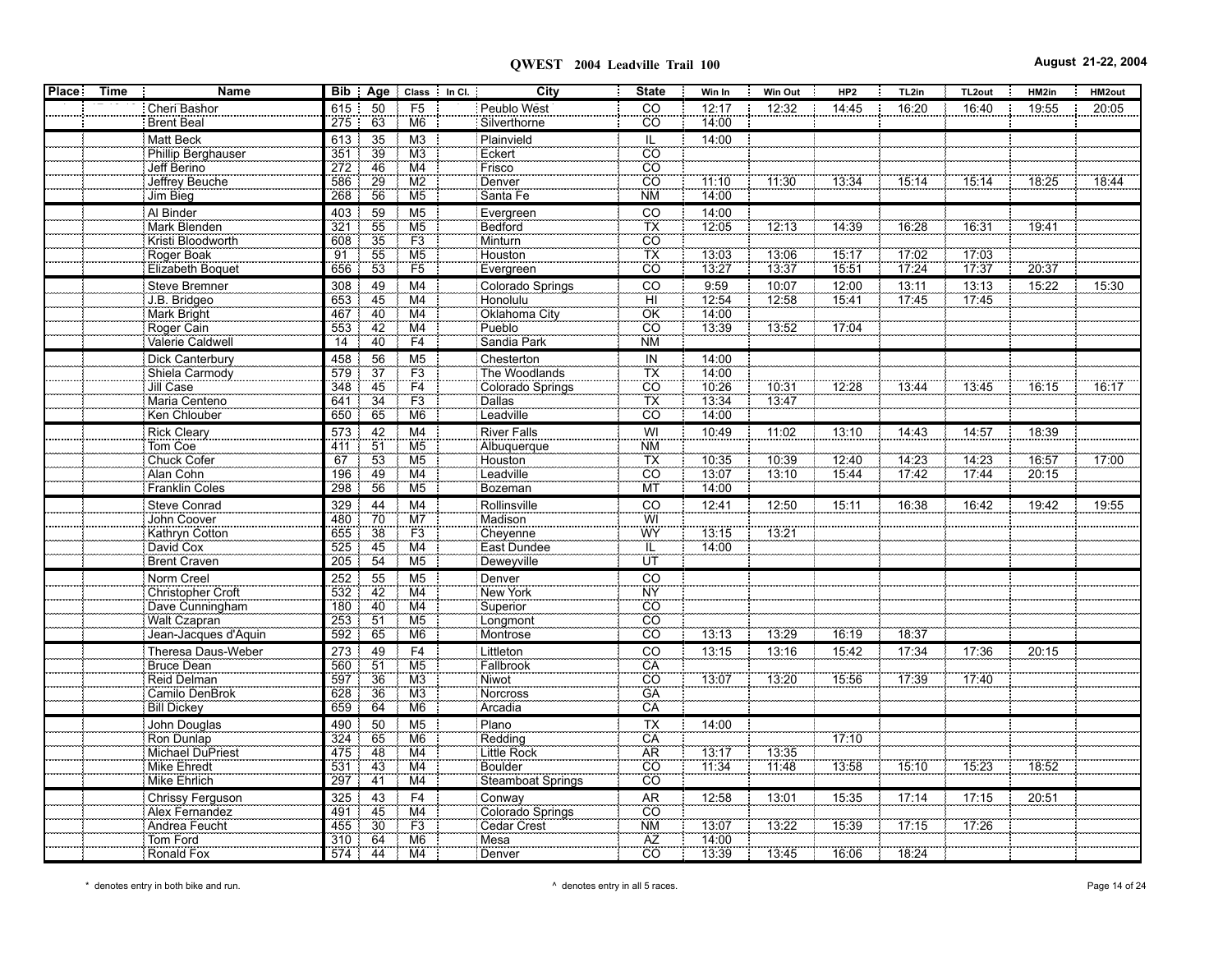| <b>Place</b> | <b>Time</b> | Name                     |     |                 | Bib   Age   Class   In Cl. | City                       | <b>State</b>          | FH <sub>2in</sub> | FH <sub>2out</sub> | MQ2in<br>х. | MQ2out |
|--------------|-------------|--------------------------|-----|-----------------|----------------------------|----------------------------|-----------------------|-------------------|--------------------|-------------|--------|
|              |             | Cheri Bashor             | 615 | 50              | F <sub>5</sub>             | Peublo West                | CO                    | 22:09             |                    |             |        |
|              |             | <b>Brent Beal</b>        | 275 | 63              | M <sub>6</sub>             | Silverthorne               | CO                    |                   |                    |             |        |
|              |             | <b>Matt Beck</b>         | 613 | 35              | M <sub>3</sub>             | Plainvield                 | IL                    |                   |                    |             |        |
|              |             | Phillip Berghauser       | 351 | 39              | M3                         | Eckert                     | $\overline{CO}$       |                   |                    |             |        |
|              |             | Jeff Berino              | 272 | 46              | M4                         | Frisco                     | $\overline{CO}$       |                   |                    |             |        |
|              |             | Jeffrey Beuche           | 586 | 29              | M2                         | Denver                     | $\overline{CO}$       |                   |                    |             |        |
|              |             | Jim Bieg                 | 268 | 56              | M <sub>5</sub>             | Santa Fe                   | <b>NM</b>             |                   |                    |             |        |
|              |             | Al Binder                | 403 | 59              | M <sub>5</sub>             | Evergreen                  | $\overline{c}$        |                   |                    |             |        |
|              |             | Mark Blenden             | 321 | 55              | M <sub>5</sub>             | Bedford                    | $\overline{TX}$       |                   |                    |             |        |
|              |             | Kristi Bloodworth        | 608 | 35              | F3                         | Minturn                    | <u>co</u>             |                   |                    |             |        |
|              |             | Roger Boak               | 91  | 55              | M <sub>5</sub>             | Houston                    | TX                    |                   |                    |             |        |
|              |             | Elizabeth Boquet         | 656 | 53              | F <sub>5</sub>             | Evergreen                  | CO                    |                   |                    |             |        |
|              |             | Steve Bremner            | 308 | 49              | M <sub>4</sub>             | Colorado Springs           | CO                    | 17:06             | 17:11              | 21:12       | 21:45  |
|              |             | J.B. Bridgeo             | 653 | 45              | M4                         | Honolulu                   |                       |                   |                    |             |        |
|              |             | Mark Bright              | 467 |                 | M4                         | Oklahoma City              | $\frac{H}{CK}$        |                   |                    |             |        |
|              |             | Roger Cain               | 553 | $\frac{40}{42}$ | $\overline{M4}$            | Pueblo                     | <b>CO</b>             |                   |                    |             |        |
|              |             | Valerie Caldwell         | 14  | 40              | F4                         | Sandia Park                | <b>NM</b>             |                   |                    |             |        |
|              |             |                          |     |                 |                            |                            |                       |                   |                    |             |        |
|              |             | Dick Canterbury          | 458 | 56              | M <sub>5</sub>             | Chesterton                 | IN                    |                   |                    |             |        |
|              |             | Shiela Carmody           | 579 | 37<br>45        | F3                         | The Woodlands              | TX<br>$\overline{co}$ |                   |                    |             |        |
|              |             | Jill Case                | 348 | $\overline{34}$ | $\frac{F4}{F3}$            | Colorado Springs<br>Dallas | TX                    | 17:22             |                    |             |        |
|              |             | Maria Centeno            | 641 |                 |                            | Leadville                  | CO                    |                   |                    |             |        |
|              |             | Ken Chlouber             | 650 | 65              | M <sub>6</sub>             |                            |                       |                   |                    |             |        |
|              |             | <b>Rick Cleary</b>       | 573 | 42              | M <sub>4</sub>             | <b>River Falls</b>         | WI                    |                   |                    |             |        |
|              |             | Tom Coe                  | 411 | 51              | M <sub>5</sub>             | Albuquerque                | <b>NM</b>             |                   |                    |             |        |
|              |             | Chuck Cofer              | 67  | 53              | M <sub>5</sub>             | Houston                    | $rac{TX}{C}$          | 18:11             |                    |             |        |
|              |             | Alan Cohn                | 196 | $\frac{1}{49}$  | $\overline{\mathsf{M4}}$   | Leadville                  |                       |                   |                    |             |        |
|              |             | <b>Franklin Coles</b>    | 298 | 56              | M <sub>5</sub>             | Bozeman                    | MT                    |                   |                    |             |        |
|              |             | <b>Steve Conrad</b>      | 329 | 44              | M <sub>4</sub>             | Rollinsville               | CO                    | 21:57             |                    |             |        |
|              |             | John Coover              | 480 | 70              | M7                         | Madison                    | WI<br>WY              |                   |                    |             |        |
|              |             | Kathryn Cotton           | 655 | $\overline{38}$ | F3                         | Cheyenne                   |                       |                   |                    |             |        |
|              |             | David Cox                | 525 | 45              | M4                         | East Dundee                | IL                    |                   |                    |             |        |
|              |             | Brent Craven             | 205 | 54              | M <sub>5</sub>             | Deweyville                 | ΪÜΤ                   |                   |                    |             |        |
|              |             | Norm Creel               | 252 | 55              | M <sub>5</sub>             | Denver                     | CO                    |                   |                    |             |        |
|              |             | <b>Christopher Croft</b> | 532 | 42              | M4                         | New York                   | <b>NY</b>             |                   |                    |             |        |
|              |             | Dave Cunningham          | 180 | 40              | M4                         | Superior                   | CO                    |                   |                    |             |        |
|              |             | <b>Walt Czapran</b>      | 253 | 51              | M <sub>5</sub>             | Longmont                   | $\overline{CO}$       |                   |                    |             |        |
|              |             | Jean-Jacques d'Aquin     | 592 | 65              | M <sub>6</sub>             | Montrose                   | <b>CO</b>             |                   |                    |             |        |
|              |             | Theresa Daus-Weber       | 273 | 49              | F <sub>4</sub>             | Littleton                  | CO                    |                   |                    |             |        |
|              |             | Bruce Dean               | 560 | $\overline{51}$ | M <sub>5</sub>             | Fallbrook                  | CÄ                    |                   |                    |             |        |
|              |             | Reid Delman              | 597 | 36              | M3                         | <b>Niwot</b>               | $\overline{CO}$       |                   |                    |             |        |
|              |             | Camilo DenBrok           | 628 | 36              | M3                         | Norcross                   | GÄ                    |                   |                    |             |        |
|              |             | Bill Dickey              | 659 | 64              | M <sub>6</sub>             | Arcadia                    | CA                    |                   |                    |             |        |
|              |             | John Douglas             | 490 | 50              | M <sub>5</sub>             | Plano                      | $\overline{TX}$       |                   |                    |             |        |
|              |             | Ron Dunlap               | 324 | 65              | M <sub>6</sub>             | Redding                    | $\overline{CA}$       |                   |                    |             |        |
|              |             | Michael DuPriest         | 475 | 48              | M4                         | <b>Little Rock</b>         | <b>AR</b>             |                   |                    |             |        |
|              |             | <b>Mike Ehredt</b>       | 531 | 43              | M4                         | <b>Boulder</b>             | $\overline{CO}$       |                   |                    |             |        |
|              |             | Mike Ehrlich             | 297 | 41              | M4                         | Steamboat Springs          | CÖ                    |                   |                    |             |        |
|              |             | <b>Chrissy Ferguson</b>  | 325 | 43              | F <sub>4</sub>             | Conway                     | <b>AR</b>             |                   |                    |             |        |
|              |             | Alex Fernandez           | 491 | 45              | M4                         | Colorado Springs           | CO                    |                   |                    |             |        |
|              |             | Andrea Feucht            | 455 | 30              | F3                         | Cedar Crest                | <b>NM</b>             |                   |                    |             |        |
|              |             | Tom Ford                 | 310 | 64              | M <sub>6</sub>             | Mesa                       | AZ                    |                   |                    |             |        |
|              |             | Ronald Fox               | 574 | 44              | M <sub>4</sub>             | Denver                     | $\overline{CO}$       |                   |                    |             |        |
|              |             |                          |     |                 |                            |                            |                       |                   |                    |             |        |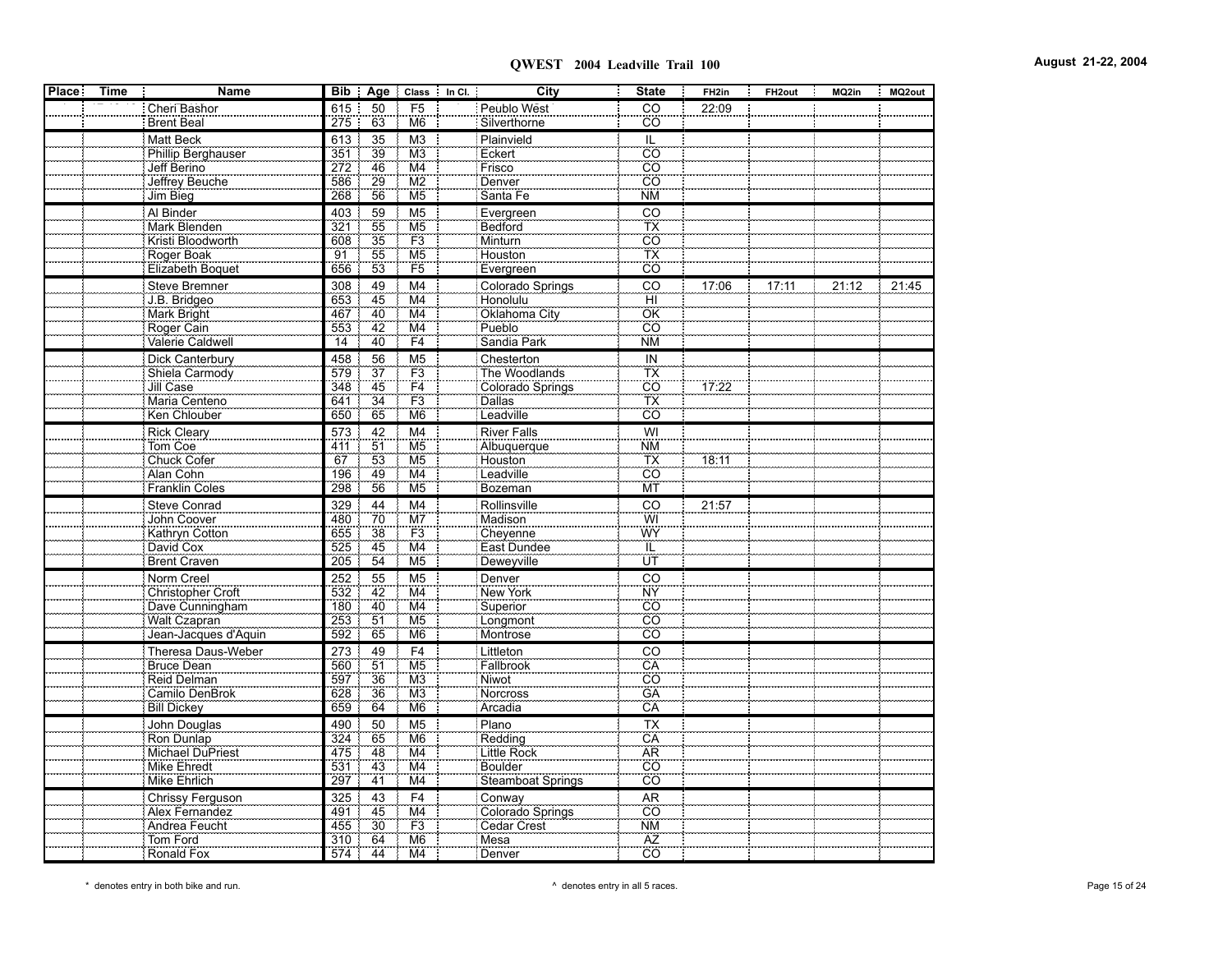| <b>Place</b> | <b>Time</b> | <b>Name</b>                         | Bib :          | Age             | Class In Cl.                       | City                             | <b>State</b>                 |                     | MQ1in   MQ1out   FH1in |              | FH2out HM1in HM1out |              |              | TL1in         | TL1out       | HP <sub>1</sub> |
|--------------|-------------|-------------------------------------|----------------|-----------------|------------------------------------|----------------------------------|------------------------------|---------------------|------------------------|--------------|---------------------|--------------|--------------|---------------|--------------|-----------------|
|              |             | Jeffrey Franz                       | 278            | 53              | M <sub>5</sub>                     | Sierra Vista                     | AZ                           | 2:13                | 2:13                   | 4:26         | 4:27                | 5:57         | 6:00         | 8:40          | 8:51         | 11:14           |
|              |             | <b>Russ Garrity</b>                 | 319            | 44              | M4                                 | Oak Creek                        | <br>CO                       | 2.27                | 2:30                   | 4.37         | 4:40                | 6:04         | 6:08         | 8:20          | 8:28         | 10:28           |
|              |             | <b>Bill Gebbie</b>                  | 556            | 61              | M <sub>6</sub>                     | Norco                            | CA                           | 2:50                | 2:51                   | 5:42         | 5.44                | 7:38         | 7.43         | 9:20          |              |                 |
|              |             | William Gengler                     | 389            | 50              | M <sub>5</sub>                     | St. Paul                         | MN                           | $\frac{2.29}{2.29}$ | 2:35                   | 4.51         | 4:55                | 5.42         | 6.41         | 8:46          | 9.02         | 10:46           |
|              |             | George Getty                        | 469            | 53              | M5                                 | Greenville                       | SC                           | 2:34                | 2:34                   | 5:13         | 5:21                |              |              |               |              |                 |
|              |             | <b>Christine Gibbons</b>            | 431            | 42              | F4                                 | Hackensack                       | <b>NJ</b>                    | 2:21                | 2:27                   | 4:43         | 4:44                | 5:48         | 5:51         | 7:33          | 7:34         | 9:14            |
|              |             | Wayne Gibbons                       | 626            | 45              | M4                                 | Hackensack                       | <b>NJ</b>                    | 2.26                | 2.26                   | 4.52         | 4:58                |              |              |               |              |                 |
|              |             | Scott Giffin*                       | 445            | 42              | M4                                 | Irvine                           | CA                           | 2.29                | 2:29                   | 4:38         |                     | 6:04         | 6:08         | 8:21          | 8:21         | 10:35           |
|              |             | Jon Gnass                           | 443            | 49              | M4                                 | Bend                             | ÖR                           | $\frac{2.28}{2.22}$ | 2:26                   | 4:35         | 4:38                | 5.58         | 6:00         | 8:18          | 8:28         | 10:30           |
|              |             | Ed Godoy                            | 406            | 57              | M <sub>5</sub>                     | Nederland                        | CO <sup>T</sup>              | 2:16                | 2:17                   | 4:25         | 4:28                | 5:56         | 5:58         | 8:08          | 8:15         |                 |
|              |             | Sara Goodrich                       | 661            | 28              | F2                                 | Golden                           | CO                           | 2:43                | 2:45                   | 5:13         | 5:15                | 6:46         | 6:49         | 8:55          |              | 11:15           |
|              |             | Ernesto Grane                       | 660            | 38              | M3                                 | Vail                             | <b>CO</b>                    | 2:04                | 2:13                   | 4:24         | 4:35                | 6.09         | 6:20         | 8:33          | 8:49         | 10:54           |
|              |             | Sean Greenhill                      | 340            | 26              | M2                                 | Winmalee, NSW                    | Australia                    | 2:28                | 2:30                   | 4:37         | 4:49                | 6:22         | 6:25         | 8:31          | 8:40         | 10:36           |
|              |             | Steven Griffith                     | 421            | $\overline{37}$ | M3                                 | Louisville                       | CO                           | 2:48                | 2:48                   | 5:13         | 5:15                | 6:58         | 7.02         | 9.24          | 9.26         | 11:44           |
|              |             | Jim Grindley                        | 494            | 69              | M <sub>6</sub>                     | Clarkdale                        | AZ                           | 2:47                | 2:48                   | 5:25         | 5:28                | 7:05         | 7:10         | 9:38          | 9:42         | 11:54           |
|              |             | Patty Groth                         | 359            | 48              | F <sub>4</sub>                     | Cabot                            | AR                           | 2:51                | 2:52                   | 5:26         | 5:32                | 7:10         | 7:13         | 9:49          | 9:56         | 11:58           |
|              |             | Ben Guerard                         | 529            | 28              | $\overline{\text{M2}}$             | Calgary, Alb.                    | Canada                       | 2:17                | 2:17                   | 4:35         | 4:36                | 6:12         | 6:17         | 8:35          | 8.36         | 10:50           |
|              |             | Nancy Halpin                        | 562            | 43              | F4                                 | Albuquerque                      | <b>NM</b>                    | $\frac{2.41}{2.43}$ | 2.43                   | 5:10         | 5:12                | 6.49         | 6.51         | 9:02          | 9:04         | 11:28           |
|              |             | Tom Hamilton                        | 459            | 56              | M <sub>5</sub>                     | Colorado Springs                 | CÖ                           |                     | 2:44                   | 5:37         | 5 3 9               |              |              |               |              |                 |
|              |             | James Harper                        | 612            | 41              | M4                                 | Clermont                         | FL                           | 2:44                | 2:46                   | 5:12         | 5:14                | 6:47         | 6:49         | 9:02          | 9:03         | 11:13           |
|              |             | Jeff Heasley                        | 274            | 37              | M3                                 | Gunnison                         | $\overline{C}$               | 2:17                | 2:18                   | 4:29         | 4:30                | 6:02         | 6:07         | 8:05          | 8:06         | 10:15           |
|              |             | Benjamin Heath                      | 516            | 26              | $\overline{M2}$                    | <b>Wilson</b>                    | WY                           | 2:22                | 2:23                   | 4:38         | 4:43                | 6:10         | 6:14         | 8.25          | 8:27         | 10:29           |
|              |             | Phil Hesser                         | 352            | 53              | M <sub>5</sub>                     | Rockville                        | <b>MD</b>                    | $\frac{2.51}{2.16}$ | 2.52                   | 5:26         | 5.29                | 7:10         | 7.13         | 9:49          | 9:56         | 12:06           |
|              |             | Frederick Hindman, Jr.              | 559            | 43              | M4                                 | Marietta                         | OН                           |                     | 2:18                   | 4:34         | 4:38                | 6.08         | 6:11         | 8.26          | 8.46         | 10:56           |
|              |             | <b>Bruce Huber</b>                  | 433            | 53              | M <sub>5</sub>                     | Colorado Springs                 | CÖ                           | 2.41                | 2:43                   | 5.08         | 5:11                |              |              |               |              |                 |
|              |             | David Hughes                        | 320            | 58              | M <sub>5</sub>                     | Kokomo                           | IN                           | 3:31                |                        |              |                     |              |              |               |              |                 |
|              |             | Jeffrey Hulett                      | 471            | 44              | M4                                 | Golden                           | CO                           | 2:32                | 2.32                   | 4:55         | 4:56                | 6:35         | 6:39         | 8:49          | 9.02         | 10:57           |
|              |             | <b>Jack Humphrey</b>                | 517            | 47              | M4                                 | Boulder                          | CO                           | 2:31                | 2:33                   | 4:42         | 4:44                | 6:23         | 6:27         | 8:30          | 8:33         | 10:53           |
|              |             | Wayne Hunter III                    | 284            | 42<br>59        | M <sub>4</sub>                     | Ft. Collins                      | ĈÖ<br>MÏ                     | 3:00<br>2:32        | 3:00                   | 6:34         | 6:34                |              |              |               |              |                 |
|              |             | Jim Ingalls                         | 479            |                 | M <sub>5</sub>                     | Muskegon                         |                              |                     | 2:32                   | 5:05         | 5:05                | 6:50         | 6.51         | 9:17          | 9:17         | 11.34           |
|              |             | Scott Jacaway                       | 652            | 46              | M4                                 | <b>Downers Grove</b>             | IL                           | 2:44                | 2:45                   | 5:07         | 5:09                | 6:40         | 6:41         | 9:16          | 9:38         | 11:57           |
|              |             | Michael James                       | 502            | 33              | $\overline{M3}$<br>$\overline{M4}$ | Denver                           | $\overline{co}$<br>ÖK        | 2:38                | 2:39                   | 4:59         | 4.59                | 6:20         | 6:21         | 8.29<br>8.56  | 8.29         | 11:05           |
|              |             | David Jensen                        | 192<br>317     | 42<br>56        | M <sub>5</sub>                     | El Reno<br>Peyton                | CÖ                           | $\frac{2.34}{2.29}$ | 2:35<br>2:30           | 5:00<br>4:57 | 5:02<br>5:01        | 6:37<br>6:48 | 6.47<br>6:54 | 9:15          | 8.57<br>9:38 | 11.12<br>12:04  |
|              |             | Alan Johnson<br>Fred Johnson        | 572            | $\overline{41}$ | $\overline{M4}$                    | River Falls                      | WÏ                           | 2:12                | 2:13                   | 4:28         | 4:30                | 5:52         | 5:58         | 7:52          | 7.57         | 9:41            |
|              |             |                                     |                |                 |                                    |                                  |                              |                     |                        |              |                     |              |              |               |              |                 |
|              |             | Louis Joline                        | 476<br>332     | $\overline{72}$ | M <sub>7</sub>                     | Lake Tapawingo                   | <b>MO</b><br>$\overline{CO}$ | 2:59<br>2:26        | 3:00                   | 5:39         | 5:42<br>4.54        | 7:21<br>6.30 | 7:24         | 10:01         | 10:02        | 12:14           |
|              |             | Jim Kelleher<br><b>Bob Klapthor</b> | 568            | 46<br>53        | M4<br>M <sub>5</sub>               | Colorado Springs<br>Santa Teresa | <b>NM</b>                    | 2.51                | 2:30<br>2:53           | 4:53<br>5:37 | 5.41                | 7:33         | 6:41<br>7:37 | 9:09<br>10:34 | 9:16         | 11:47           |
|              |             | Russ Kline                          | 364            | 40              | M4                                 | Tempe                            | AZ                           | 2.06                | 2:06                   | 4:13         | 4:14                | 5:33         | 5.35         | 7:32          | 7:33         | 9.38            |
|              |             | <b>Hal Koerner</b>                  | $\overline{2}$ | $\overline{28}$ | m2                                 | Parker                           | co.                          | 1:40                | 1:40                   | 3:11         | 3:12                | 4:16         | 4:17         | 6:22          | 6.22         | 8:13            |
|              |             | <b>Willie Lambert</b>               | 388            | 42              | M4                                 | Topeka                           | KS                           | 2:21                | 2:21                   | 4:48         | 4:49                | 6:26         | 6:29         | 8:49          | 8:49         | 11:22           |
|              |             | Vicente Ledesna                     | 135            | 53              | M <sub>5</sub>                     | El Campo                         | $\overline{\mathsf{TX}}$     | 2:29                | 2:29                   | 4.40         | 4.44                | 6:13         | 6:18         | 8:34          | 8:38         | 10:55           |
|              |             | John Lefever                        | 277            | 34              | M3                                 | Lincoln                          | <b>NE</b>                    | 1:48                | 1.48                   |              |                     |              |              |               |              |                 |
|              |             | William Leitch                      | 346            | 60              | M <sub>6</sub>                     | Coquitlam, BC                    | Canada                       | 2:53                | 2:56                   | 5:30         | 5:35                | 7:13         | 7.22         | 9:43          | 9:48         | 12:05           |
|              |             | <b>Frank Lewis</b>                  | 583            | 39              | M3                                 | Aspen                            | $\overline{CO}$              | 2:43                | 2:50                   | 5:22         | 5:29                | 7.05         | 7:10         | 9:34          | 9:43         | 11.42           |
|              |             | Chris Lloyd <sup>^</sup>            | 355            | 42              | M4                                 | Denver                           | CO                           | 2:41                | 2:41                   | 5:15         | 5:17                | 7:01         | 7:03         | 9:37          | 9:44         | 12:25           |
|              |             | Andrew Lopuchowycz                  | 334            | $\overline{34}$ | M <sub>3</sub>                     | Danielson                        | CT                           | 2:51                | 2:55                   | 5:40         | 5:44                | 7:29         | 7:38         | 10:23         |              | 13:52           |
|              |             | James Lovejoy                       | 493            | 28              | M2                                 | Colorado Springs                 | CÖ <sub>.</sub>              |                     | 2:51                   | 5:55         | 5:55                | 7.49         | 7.55         | 10.23         |              | 14:05           |
|              |             | Joe Lugiano                         | 453            | 61              | M <sub>6</sub>                     | Cary                             | <b>NC</b>                    | $\frac{2.51}{2.49}$ | 2:49                   | 5:51         | 5:52                | 7:44         | 7.45         | 10:33         |              |                 |
|              |             | Geoff MacDonald                     | 528            | $\overline{29}$ | $\overline{\text{M2}}$             | Calgary, Alb.                    | Canada                       | 2:17                | 2:17                   | 4:35         | 4:36                | 6:12         | 6:17         | 8.35          | 8:36         | 10:50           |
|              |             | Glenn Mackie                        | 637            | 42              | M4                                 | <b>Highland Village</b>          | <b>TX</b>                    | 2:06                | 2:07                   | 4:06         | 4:09                | 5.26         | 5:27         | 7:27          | 7:30         | 9:06            |
|              |             | Mike Mahon                          | 372            | 33              | M <sub>3</sub>                     | Oregon                           | WI                           | 2:40                | 2:40                   | 5:16         | 5:17                | 6:53         | 6:57         | 9:08          | 9:09         | 11:38           |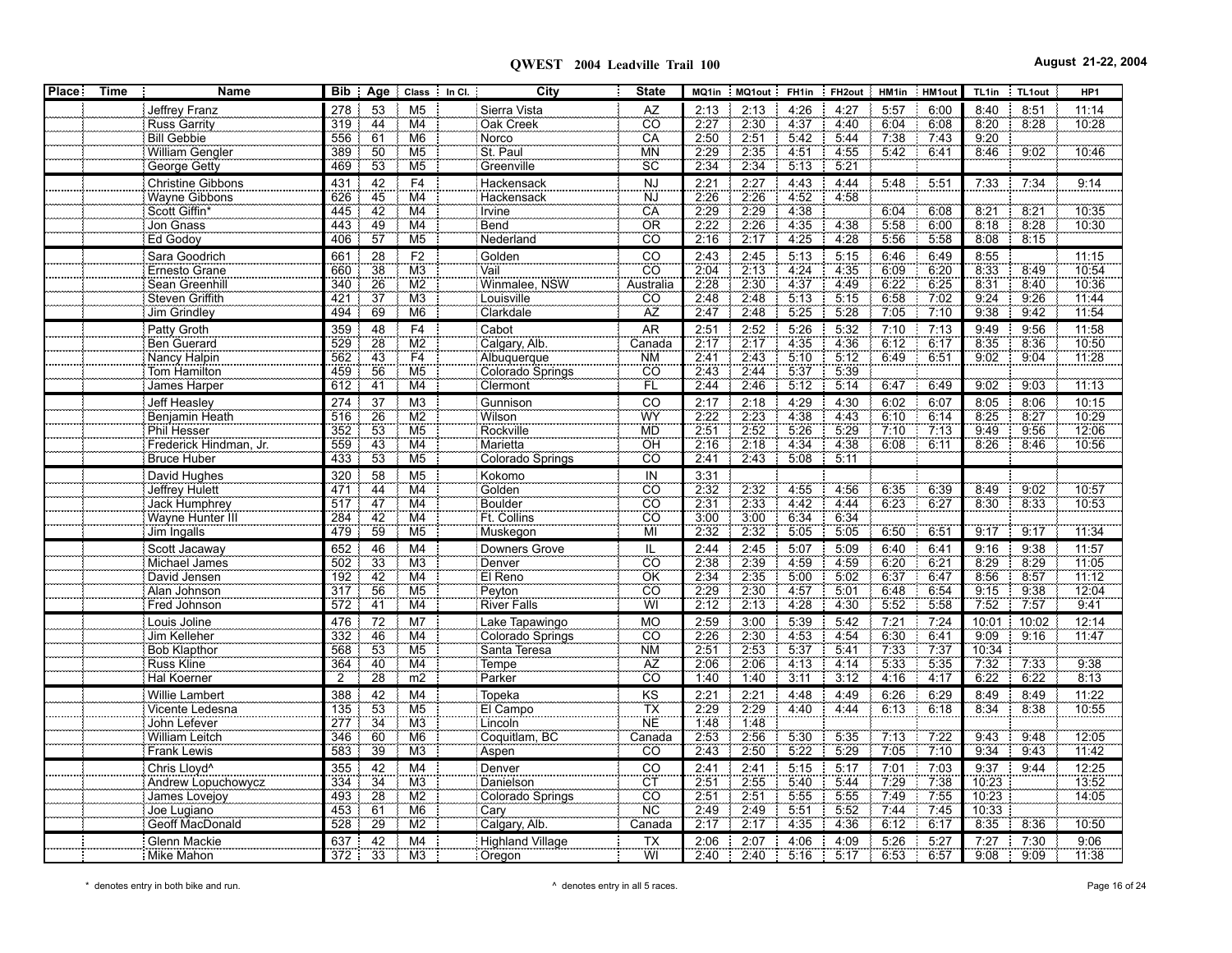| Place | Time | <b>Name</b>                         |                |                 | Bib   Age   Class   In Cl.       | City                             | <b>State</b>                 | Win In         | Win Out | HP <sub>2</sub>   | TL2in | TL2out | HM2in | HM2out |
|-------|------|-------------------------------------|----------------|-----------------|----------------------------------|----------------------------------|------------------------------|----------------|---------|-------------------|-------|--------|-------|--------|
|       |      | Jeffrey Franz                       | 278            | 53              | M <sub>5</sub>                   | Sierra Vista                     |                              | 13:17          | 13:20   | 15:37             | 17:53 | 17:53  | 22:21 |        |
|       |      | <b>Russ Garrity</b>                 | 319            | 44              | M4                               | Oak Creek                        | AZ<br>CO                     | 12:22          | 12:29   | 14:40             | 16:31 | 16:34  | 19:38 | 19:51  |
|       |      | <b>Bill Gebbie</b>                  | 556            | 61              | M <sub>6</sub>                   | Norco                            | CA                           |                |         |                   |       |        |       |        |
|       |      | William Gengler                     | 389            | 50              | M <sub>5</sub>                   | St. Paul                         | <b>MN</b>                    | 12.45          | 13:01   | 15:13             | 16:42 | 16:43  | 20.24 |        |
|       |      | <b>George Getty</b>                 | 469            | 53              | M <sub>5</sub>                   | Greenville                       | <b>SC</b>                    |                |         |                   |       |        |       |        |
|       |      | <b>Christine Gibbons</b>            | 431            | 42              | F4                               | Hackensack                       | <b>NJ</b>                    | 10:45          | 10.47   |                   |       |        |       |        |
|       |      | <b>Wayne Gibbons</b>                | 626            | 45              | M4                               | Hackensack                       | <u>NJ</u>                    |                |         |                   |       |        |       |        |
|       |      | Scott Giffin*                       | 445            | 42              | M <sub>4</sub>                   | Irvine                           | CA                           | 12:40          |         | 15:16             | 17:09 |        |       |        |
|       |      | Jon Gnass                           | 443            | 49              | M <sub>4</sub>                   | Bend                             | OR                           | 12.54          | 12:58   |                   |       |        |       |        |
|       |      | Ed Godoy                            | 406            | 57              | M5                               | Nederland                        | ĈÖ                           |                |         |                   |       |        |       |        |
|       |      | Sara Goodrich                       | 661            | 28              | F <sub>2</sub>                   | Golden                           | CO                           | 13:18          | 13:34   | 16:01             | 17:27 | 17:36  | 22:21 |        |
|       |      | Ernesto Grane                       | 660            | $\overline{38}$ | M <sub>3</sub>                   | Vail                             | $\overline{c}$ o             | 12:54          | 13.26   | 15:55             | 18:40 |        |       |        |
|       |      | Sean Greenhill                      | 340            | 26<br>37        | M2<br>$\overline{M}3$            | Winmalee, NSW                    | Australia                    | 12:51          |         |                   |       |        |       |        |
|       |      | Steven Griffith                     | 421<br>494     | 69              | M <sub>6</sub>                   | Louisville                       | $\overline{\text{CO}}$<br>AZ | 13:50<br>14:00 | 13:56   |                   |       |        |       |        |
|       |      | <b>Jim Grindley</b>                 |                |                 |                                  | Clarkdale                        |                              |                |         |                   |       |        |       |        |
|       |      | Patty Groth                         | 359<br>529     | 48<br>28        | F4<br>$\overline{\text{M2}}$     | Cabot<br>Calgary, Alb.           | <b>AR</b><br>Canada          | 12.54          | 13:10   | 16:40             | 18:33 |        |       |        |
|       |      | Ben Guerard<br>Nancy Halpin         | 562            | 43              |                                  | Albuquerque                      | <b>NM</b>                    | 13.45          |         |                   |       |        |       |        |
|       |      | Tom Hamilton                        | 459            | 56              | $\frac{F4}{M5}$                  | Colorado Springs                 | CO                           |                |         |                   |       |        |       |        |
|       |      | James Harper                        | 612            | 41              | M4                               | Clermont                         | ΪË                           | 13:11          | 13:16   | 15:58             | 17:53 | 17:54  |       |        |
|       |      | Jeff Heasley                        | 274            | 37              | M <sub>3</sub>                   | Gunnison                         | CO                           | 12:06          | 12:08   |                   |       |        |       |        |
|       |      | Benjamin Heath                      | 516            | 26              | M2                               | Wilson                           | WY                           | 12:28          | 12:37   | $\frac{1}{15.14}$ | 17:05 | 17:08  |       |        |
|       |      | Phil Hesser                         |                | 53              | M <sub>5</sub>                   | Rockville                        | <b>MD</b>                    | 14.00          |         |                   |       |        |       |        |
|       |      | Frederick Hindman, Jr.              | 559            | 43              | M4                               | Marietta                         | <b>OH</b>                    | 13.02          | 13:32   | $\frac{1}{16.16}$ | 18:30 |        |       |        |
|       |      | <b>Bruce Huber</b>                  | 433            | 53              | M <sub>5</sub>                   | <b>Colorado Springs</b>          | <b>CO</b>                    |                |         |                   |       |        |       |        |
|       |      | David Hughes                        | 320            | 58              | M <sub>5</sub>                   | Kokomo                           | IN                           |                |         |                   |       |        |       |        |
|       |      | Jeffrey Hulett                      | 471            | 44              | M4                               | Golden                           | $\overline{co}$              | 12:45          | 12:59   | 15:52             | 17:21 | 17:32  | 20:38 | 20:44  |
|       |      | <b>Jack Humphrey</b>                | 517            | 47              | M <sub>4</sub>                   | Boulder                          | CO                           | 12.42          | 12.47   | 15.22             | 17:19 | 17:25  |       |        |
|       |      | Wayne Hunter III                    | 284            | 42              | $\overline{M4}$                  | Ft. Collins                      | CO                           |                |         |                   |       |        |       |        |
|       |      | Jim Ingalls                         | 479            | 59              | M5                               | Muskegon                         | MI                           | 13:32          | 13:35   | 16:08             | 17.35 | 17:36  | 20:15 |        |
|       |      | Scott Jacaway                       | 652            | 46              | M <sub>4</sub>                   | Downers Grove                    | $\overline{CO}$              | 14:00          |         |                   |       |        |       |        |
|       |      | Michael James                       | 502            | 33              | M3                               | Denver                           |                              | 12:58          |         | 16:01             | 17:34 | 17.47  | 20:47 | 21:05  |
|       |      | David Jensen                        | 192            | 42<br>56        | M <sub>4</sub><br>M <sub>5</sub> | El Reno                          | ÖK<br>CÖ                     | 13:16          | 13:16   |                   |       |        |       |        |
|       |      | Alan Johnson                        | 317<br>572     | 41              | M4                               | Peyton                           | WÏ                           | 14:00<br>11.41 | 11:57   | 14:53             | 16:40 |        |       |        |
|       |      | Fred Johnson                        |                |                 |                                  | <b>River Falls</b>               |                              |                |         |                   |       |        |       |        |
|       |      | Louis Joline                        | 476            | 72              | M <sub>7</sub>                   | Lake Tapawingo                   | <b>MO</b>                    |                |         | 17:00             | 18:40 |        |       |        |
|       |      | Jim Kelleher<br><b>Bob Klapthor</b> | 332<br>568     | 46<br>53        | M4<br>M <sub>5</sub>             | Colorado Springs<br>Santa Teresa | CO<br><b>NM</b>              |                |         | 16:41             | 18:40 |        |       |        |
|       |      | Russ Kline                          | 364            | 40              | M <sub>4</sub>                   | Tempe                            | AZ                           | 11.39          | 11:42   | 14.08             | 15.58 | 16:00  | 19:14 | 19.22  |
|       |      | Hal Koerner                         | $\overline{2}$ | 28              | m2                               | Parker                           | cö                           | 9.23           | 9:24    | 10:57             | 12:00 | 12:02  | 14:06 | 14:11  |
|       |      | Willie Lambert                      | 388            | 42              | M <sub>4</sub>                   | Topeka                           |                              | 13:41          | 13:42   | 16:09             | 17:49 | 18:03  | 22:21 |        |
|       |      | Vicente Ledesna                     | 135            | 53              | M <sub>5</sub>                   | El Campo                         | $rac{KS}{TX}$                | 12:55          | 12:59   | 15:42             | 17:22 | 17:38  | 20:47 | 20:52  |
|       |      | John Lefever                        | 277            | 34              | M <sub>3</sub>                   | Lincoln                          | <b>NE</b>                    |                |         |                   |       |        |       |        |
|       |      | William Leitch                      | 346            | 60              | M <sub>6</sub>                   | Coquitlam, BC                    | Canada                       | 14:00          |         |                   |       |        |       |        |
|       |      | <b>Frank Lewis</b>                  | 583            | 39              | M3                               | Aspen                            | CO                           | 13:44          | 13:59   | 16:20             |       |        |       |        |
|       |      | Chris Lloyd <sup>^</sup>            | 355            | 42              | M <sub>4</sub>                   | Denver                           | CO                           | 14:00          |         |                   |       |        |       |        |
|       |      | Andrew Lopuchowycz                  | 334            | $\overline{34}$ | M3                               | Danielson                        | $\frac{CT}{CO}$              |                |         |                   |       |        |       |        |
|       |      | James Lovejoy                       | 493            | 28              | M2                               | Colorado Springs                 |                              | 17:09          |         |                   |       |        |       |        |
|       |      | Joe Lugiano                         | 453            | 61              | M <sub>6</sub>                   | Cary                             | $\overline{\text{NC}}$       |                |         |                   |       |        |       |        |
|       |      | Geoff MacDonald                     | 528            | 29              | $\overline{\text{M2}}$           | Calgary, Alb.                    | Canada                       | 12:42          | 13:06   | 15:25             | 17:33 | 17:34  | 20:47 | 20:56  |
|       |      | Glenn Mackie                        | 637            | 42              | M <sub>4</sub>                   | Highland Village                 | $\overline{TX}$              | 10:50          | 11:48   |                   |       |        |       |        |
|       |      | Mike Mahon                          | 372            | 33              | M3                               | Oregon                           | WI                           | 13:46          | 13:48   | 16:26             | 18:40 |        |       |        |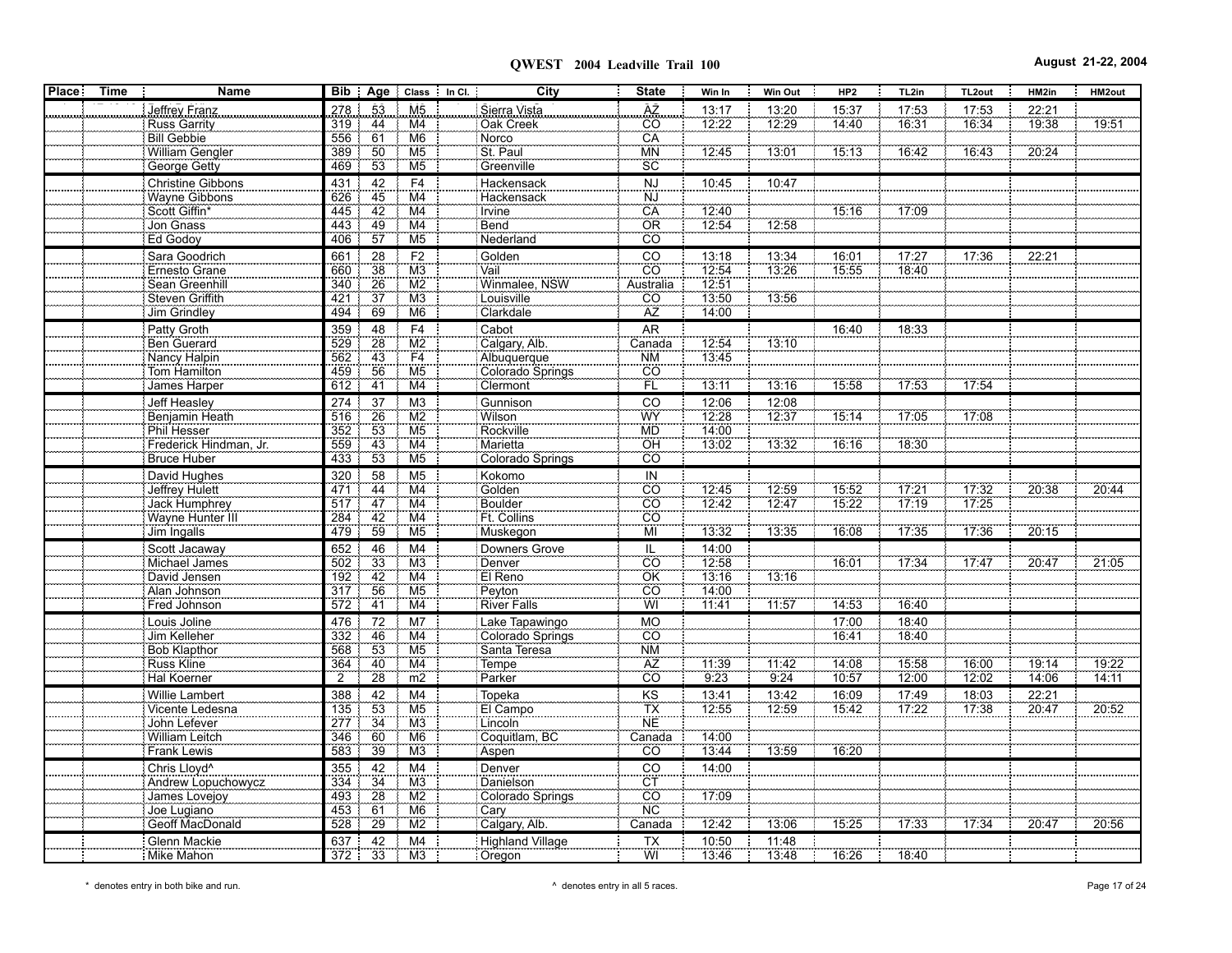| 278<br>AZ.<br>Jeffrey Franz<br>53<br>M <sub>5</sub><br>Sierra Vista<br>21:37<br>21:46<br>26:13<br>Russ Garrity<br>44<br>ĈÖ<br>26.22<br>319<br>M4<br>Oak Creek<br>$\overline{61}$<br>CA<br>M <sub>6</sub><br>Bill Gebbie<br>556<br>Norco<br>St. Paul<br>50<br>389<br>M <sub>5</sub><br><b>MN</b><br>William Gengler<br>53<br>SC<br>469<br>Greenville<br>George Getty<br>M <sub>5</sub><br>F <sub>4</sub><br><b>Christine Gibbons</b><br>42<br>Hackensack<br><b>NJ</b><br>431<br>45<br><br>NJ<br>M <sub>4</sub><br><b>Wayne Gibbons</b><br>626<br>Hackensack<br>CÃ<br>42<br>Scott Giffin*<br>M4<br><b>Irvine</b><br>445<br>$\frac{49}{57}$<br>OR<br>M <sub>4</sub><br>Jon Gnass<br>Bend<br>443<br>$\overline{M5}$<br>cö<br>Ed Godoy<br>Nederland<br>406<br>F2<br>$\overline{CO}$<br>Sara Goodrich<br>661<br>28<br>Golden<br>38<br>$\overline{CO}$<br>660<br>M3<br>Ernesto Grane<br>Vail<br>26<br>Winmalee, NSW<br>Australia<br>Sean Greenhill<br>M <sub>2</sub><br>340<br>37<br>M3<br>$\overline{CO}$<br>Steven Griffith<br>421<br>Louisville<br>AZ<br>69<br>Clarkdale<br>Jim Grindley<br>494<br>M <sub>6</sub><br>F <sub>4</sub><br><b>AR</b><br>Patty Groth<br>48<br>Cabot<br>359<br>$\overline{\text{M2}}$<br>28<br>Ben Guerard<br>Calgary, Alb.<br>529<br>Canada<br>$\overline{43}$<br>F4<br>Nancy Halpin<br>Albuquerque<br>562<br><b>NM</b><br>56<br>M <sub>5</sub><br>cö<br><b>Tom Hamilton</b><br>459<br>Colorado Springs<br>ΈÜ<br>M4<br>James Harper<br>612<br>41<br>Clermont<br>CO<br><b>Jeff Heasley</b><br>274<br>37<br>M <sub>3</sub><br>Gunnison<br>26<br>$\overline{\text{M2}}$<br>WY<br>Benjamin Heath<br>516<br>Wilson<br>$\frac{1}{53}$<br>M <sub>5</sub><br>Rockville<br><b>MD</b><br>Phil Hesser<br>352<br>$\frac{43}{53}$<br>OH<br>Frederick Hindman, Jr.<br>559<br>M4<br>Marietta<br>Bruce Huber<br>M <sub>5</sub><br>Colorado Springs<br>CÔ<br>433<br>M <sub>5</sub><br>IN<br>David Hughes<br>58<br>Kokomo<br>320<br>M4<br>Golden<br>CO<br>23:10<br>Jeffrey Hulett<br>44<br>471<br>47<br><b>Boulder</b><br>CO<br>Jack Humphrey<br>517<br>M4<br>42<br>$\overline{co}$<br>M4<br>Ft. Collins<br>Wayne Hunter III<br>284<br>59<br>MÏ<br>Jim Ingalls<br>479<br>M <sub>5</sub><br>Muskegon<br>Scott Jacaway<br>M4<br>IL<br>652<br>46<br>Downers Grove<br>33<br>CO<br>$\overline{\text{M3}}$<br>22.57<br>Michael James<br>502<br>Denver<br>$\overline{OK}$<br>$\overline{42}$<br>El Reno<br>David Jensen<br>$\overline{\mathsf{M4}}$<br>192<br>56<br>$\overline{CO}$<br>Peyton<br>M <sub>5</sub><br>Alan Johnson<br>317<br>WI<br>41<br>River Falls<br>Fred Johnson<br>572<br>M4<br>72<br>M7<br>Lake Tapawingo<br><b>MO</b><br>Louis Joline<br>476<br>CO<br>M4<br>Jim Kelleher<br>332<br>46<br>Colorado Springs<br>$\frac{1}{N}$<br>$\overline{53}$<br>M <sub>5</sub><br><b>Bob Klapthor</b><br>Santa Teresa<br>568<br>ÄZ<br>M <sub>4</sub><br>21:49<br><b>Russ Kline</b><br>364<br>40<br>Tempe<br>28<br>cö<br>$\overline{2}$<br>$\overline{m2}$<br>Parker<br>15.49<br>15:52<br>Hal Koerner<br>M4<br>Topeka<br>KS<br><b>Willie Lambert</b><br>388<br>42<br>TX<br>53<br>22.41<br>M <sub>5</sub><br>22:54<br>El Campo<br>Vicente Ledesna<br>135<br>$\overline{\text{NE}}$<br>34<br>M <sub>3</sub><br>John Lefever<br>Lincoln<br>277<br>Coquitlam, BC<br><b>William Leitch</b><br>60<br>M <sub>6</sub><br>Canada<br>346<br>39<br><b>Frank Lewis</b><br>583<br>M <sub>3</sub><br>Aspen<br>CO<br>Chris Lloyd <sup>^</sup><br>42<br>M4<br>Denver<br>CO<br>355<br>CT<br>CO<br>$\frac{34}{28}$<br>M <sub>3</sub><br>Andrew Lopuchowycz<br>334<br>Danielson<br>M2<br>James Lovejoy<br>Colorado Springs<br>493<br>NC.<br>61<br>M <sub>6</sub><br>Joe Lugiano<br>453<br>Cary<br>Geoff MacDonald<br>29<br>$\overline{M2}$<br>Calgary, Alb.<br>Canada<br>23:20<br>528<br>23:11<br>42<br>Glenn Mackie<br>637<br>M4<br>Highland Village<br><b>TX</b><br>WI<br>Mike Mahon<br>372<br>33<br>M <sub>3</sub><br>Oregon | <b>Place</b> | <b>Time</b> | <b>Name</b> |  | Bib   Age   Class   In Cl. | City | <b>State</b> | FH <sub>2in</sub> | FH <sub>2out</sub> | MQ2in | MQ2out |
|----------------------------------------------------------------------------------------------------------------------------------------------------------------------------------------------------------------------------------------------------------------------------------------------------------------------------------------------------------------------------------------------------------------------------------------------------------------------------------------------------------------------------------------------------------------------------------------------------------------------------------------------------------------------------------------------------------------------------------------------------------------------------------------------------------------------------------------------------------------------------------------------------------------------------------------------------------------------------------------------------------------------------------------------------------------------------------------------------------------------------------------------------------------------------------------------------------------------------------------------------------------------------------------------------------------------------------------------------------------------------------------------------------------------------------------------------------------------------------------------------------------------------------------------------------------------------------------------------------------------------------------------------------------------------------------------------------------------------------------------------------------------------------------------------------------------------------------------------------------------------------------------------------------------------------------------------------------------------------------------------------------------------------------------------------------------------------------------------------------------------------------------------------------------------------------------------------------------------------------------------------------------------------------------------------------------------------------------------------------------------------------------------------------------------------------------------------------------------------------------------------------------------------------------------------------------------------------------------------------------------------------------------------------------------------------------------------------------------------------------------------------------------------------------------------------------------------------------------------------------------------------------------------------------------------------------------------------------------------------------------------------------------------------------------------------------------------------------------------------------------------------------------------------------------------------------------------------------------------------------------------------------------------------------------------------------------------------------------------------------------------------------------------------------------------------------------------------------------------------------------------------------------------------------------------------------------------------------------------------------------------------------------------------------------------------------------------------------------------------------------------------------------------------------------------------------------------------------------------------------------------------------------------------|--------------|-------------|-------------|--|----------------------------|------|--------------|-------------------|--------------------|-------|--------|
|                                                                                                                                                                                                                                                                                                                                                                                                                                                                                                                                                                                                                                                                                                                                                                                                                                                                                                                                                                                                                                                                                                                                                                                                                                                                                                                                                                                                                                                                                                                                                                                                                                                                                                                                                                                                                                                                                                                                                                                                                                                                                                                                                                                                                                                                                                                                                                                                                                                                                                                                                                                                                                                                                                                                                                                                                                                                                                                                                                                                                                                                                                                                                                                                                                                                                                                                                                                                                                                                                                                                                                                                                                                                                                                                                                                                                                                                                                                |              |             |             |  |                            |      |              |                   |                    |       |        |
|                                                                                                                                                                                                                                                                                                                                                                                                                                                                                                                                                                                                                                                                                                                                                                                                                                                                                                                                                                                                                                                                                                                                                                                                                                                                                                                                                                                                                                                                                                                                                                                                                                                                                                                                                                                                                                                                                                                                                                                                                                                                                                                                                                                                                                                                                                                                                                                                                                                                                                                                                                                                                                                                                                                                                                                                                                                                                                                                                                                                                                                                                                                                                                                                                                                                                                                                                                                                                                                                                                                                                                                                                                                                                                                                                                                                                                                                                                                |              |             |             |  |                            |      |              |                   |                    |       |        |
|                                                                                                                                                                                                                                                                                                                                                                                                                                                                                                                                                                                                                                                                                                                                                                                                                                                                                                                                                                                                                                                                                                                                                                                                                                                                                                                                                                                                                                                                                                                                                                                                                                                                                                                                                                                                                                                                                                                                                                                                                                                                                                                                                                                                                                                                                                                                                                                                                                                                                                                                                                                                                                                                                                                                                                                                                                                                                                                                                                                                                                                                                                                                                                                                                                                                                                                                                                                                                                                                                                                                                                                                                                                                                                                                                                                                                                                                                                                |              |             |             |  |                            |      |              |                   |                    |       |        |
|                                                                                                                                                                                                                                                                                                                                                                                                                                                                                                                                                                                                                                                                                                                                                                                                                                                                                                                                                                                                                                                                                                                                                                                                                                                                                                                                                                                                                                                                                                                                                                                                                                                                                                                                                                                                                                                                                                                                                                                                                                                                                                                                                                                                                                                                                                                                                                                                                                                                                                                                                                                                                                                                                                                                                                                                                                                                                                                                                                                                                                                                                                                                                                                                                                                                                                                                                                                                                                                                                                                                                                                                                                                                                                                                                                                                                                                                                                                |              |             |             |  |                            |      |              |                   |                    |       |        |
|                                                                                                                                                                                                                                                                                                                                                                                                                                                                                                                                                                                                                                                                                                                                                                                                                                                                                                                                                                                                                                                                                                                                                                                                                                                                                                                                                                                                                                                                                                                                                                                                                                                                                                                                                                                                                                                                                                                                                                                                                                                                                                                                                                                                                                                                                                                                                                                                                                                                                                                                                                                                                                                                                                                                                                                                                                                                                                                                                                                                                                                                                                                                                                                                                                                                                                                                                                                                                                                                                                                                                                                                                                                                                                                                                                                                                                                                                                                |              |             |             |  |                            |      |              |                   |                    |       |        |
|                                                                                                                                                                                                                                                                                                                                                                                                                                                                                                                                                                                                                                                                                                                                                                                                                                                                                                                                                                                                                                                                                                                                                                                                                                                                                                                                                                                                                                                                                                                                                                                                                                                                                                                                                                                                                                                                                                                                                                                                                                                                                                                                                                                                                                                                                                                                                                                                                                                                                                                                                                                                                                                                                                                                                                                                                                                                                                                                                                                                                                                                                                                                                                                                                                                                                                                                                                                                                                                                                                                                                                                                                                                                                                                                                                                                                                                                                                                |              |             |             |  |                            |      |              |                   |                    |       |        |
|                                                                                                                                                                                                                                                                                                                                                                                                                                                                                                                                                                                                                                                                                                                                                                                                                                                                                                                                                                                                                                                                                                                                                                                                                                                                                                                                                                                                                                                                                                                                                                                                                                                                                                                                                                                                                                                                                                                                                                                                                                                                                                                                                                                                                                                                                                                                                                                                                                                                                                                                                                                                                                                                                                                                                                                                                                                                                                                                                                                                                                                                                                                                                                                                                                                                                                                                                                                                                                                                                                                                                                                                                                                                                                                                                                                                                                                                                                                |              |             |             |  |                            |      |              |                   |                    |       |        |
|                                                                                                                                                                                                                                                                                                                                                                                                                                                                                                                                                                                                                                                                                                                                                                                                                                                                                                                                                                                                                                                                                                                                                                                                                                                                                                                                                                                                                                                                                                                                                                                                                                                                                                                                                                                                                                                                                                                                                                                                                                                                                                                                                                                                                                                                                                                                                                                                                                                                                                                                                                                                                                                                                                                                                                                                                                                                                                                                                                                                                                                                                                                                                                                                                                                                                                                                                                                                                                                                                                                                                                                                                                                                                                                                                                                                                                                                                                                |              |             |             |  |                            |      |              |                   |                    |       |        |
|                                                                                                                                                                                                                                                                                                                                                                                                                                                                                                                                                                                                                                                                                                                                                                                                                                                                                                                                                                                                                                                                                                                                                                                                                                                                                                                                                                                                                                                                                                                                                                                                                                                                                                                                                                                                                                                                                                                                                                                                                                                                                                                                                                                                                                                                                                                                                                                                                                                                                                                                                                                                                                                                                                                                                                                                                                                                                                                                                                                                                                                                                                                                                                                                                                                                                                                                                                                                                                                                                                                                                                                                                                                                                                                                                                                                                                                                                                                |              |             |             |  |                            |      |              |                   |                    |       |        |
|                                                                                                                                                                                                                                                                                                                                                                                                                                                                                                                                                                                                                                                                                                                                                                                                                                                                                                                                                                                                                                                                                                                                                                                                                                                                                                                                                                                                                                                                                                                                                                                                                                                                                                                                                                                                                                                                                                                                                                                                                                                                                                                                                                                                                                                                                                                                                                                                                                                                                                                                                                                                                                                                                                                                                                                                                                                                                                                                                                                                                                                                                                                                                                                                                                                                                                                                                                                                                                                                                                                                                                                                                                                                                                                                                                                                                                                                                                                |              |             |             |  |                            |      |              |                   |                    |       |        |
|                                                                                                                                                                                                                                                                                                                                                                                                                                                                                                                                                                                                                                                                                                                                                                                                                                                                                                                                                                                                                                                                                                                                                                                                                                                                                                                                                                                                                                                                                                                                                                                                                                                                                                                                                                                                                                                                                                                                                                                                                                                                                                                                                                                                                                                                                                                                                                                                                                                                                                                                                                                                                                                                                                                                                                                                                                                                                                                                                                                                                                                                                                                                                                                                                                                                                                                                                                                                                                                                                                                                                                                                                                                                                                                                                                                                                                                                                                                |              |             |             |  |                            |      |              |                   |                    |       |        |
|                                                                                                                                                                                                                                                                                                                                                                                                                                                                                                                                                                                                                                                                                                                                                                                                                                                                                                                                                                                                                                                                                                                                                                                                                                                                                                                                                                                                                                                                                                                                                                                                                                                                                                                                                                                                                                                                                                                                                                                                                                                                                                                                                                                                                                                                                                                                                                                                                                                                                                                                                                                                                                                                                                                                                                                                                                                                                                                                                                                                                                                                                                                                                                                                                                                                                                                                                                                                                                                                                                                                                                                                                                                                                                                                                                                                                                                                                                                |              |             |             |  |                            |      |              |                   |                    |       |        |
|                                                                                                                                                                                                                                                                                                                                                                                                                                                                                                                                                                                                                                                                                                                                                                                                                                                                                                                                                                                                                                                                                                                                                                                                                                                                                                                                                                                                                                                                                                                                                                                                                                                                                                                                                                                                                                                                                                                                                                                                                                                                                                                                                                                                                                                                                                                                                                                                                                                                                                                                                                                                                                                                                                                                                                                                                                                                                                                                                                                                                                                                                                                                                                                                                                                                                                                                                                                                                                                                                                                                                                                                                                                                                                                                                                                                                                                                                                                |              |             |             |  |                            |      |              |                   |                    |       |        |
|                                                                                                                                                                                                                                                                                                                                                                                                                                                                                                                                                                                                                                                                                                                                                                                                                                                                                                                                                                                                                                                                                                                                                                                                                                                                                                                                                                                                                                                                                                                                                                                                                                                                                                                                                                                                                                                                                                                                                                                                                                                                                                                                                                                                                                                                                                                                                                                                                                                                                                                                                                                                                                                                                                                                                                                                                                                                                                                                                                                                                                                                                                                                                                                                                                                                                                                                                                                                                                                                                                                                                                                                                                                                                                                                                                                                                                                                                                                |              |             |             |  |                            |      |              |                   |                    |       |        |
|                                                                                                                                                                                                                                                                                                                                                                                                                                                                                                                                                                                                                                                                                                                                                                                                                                                                                                                                                                                                                                                                                                                                                                                                                                                                                                                                                                                                                                                                                                                                                                                                                                                                                                                                                                                                                                                                                                                                                                                                                                                                                                                                                                                                                                                                                                                                                                                                                                                                                                                                                                                                                                                                                                                                                                                                                                                                                                                                                                                                                                                                                                                                                                                                                                                                                                                                                                                                                                                                                                                                                                                                                                                                                                                                                                                                                                                                                                                |              |             |             |  |                            |      |              |                   |                    |       |        |
|                                                                                                                                                                                                                                                                                                                                                                                                                                                                                                                                                                                                                                                                                                                                                                                                                                                                                                                                                                                                                                                                                                                                                                                                                                                                                                                                                                                                                                                                                                                                                                                                                                                                                                                                                                                                                                                                                                                                                                                                                                                                                                                                                                                                                                                                                                                                                                                                                                                                                                                                                                                                                                                                                                                                                                                                                                                                                                                                                                                                                                                                                                                                                                                                                                                                                                                                                                                                                                                                                                                                                                                                                                                                                                                                                                                                                                                                                                                |              |             |             |  |                            |      |              |                   |                    |       |        |
|                                                                                                                                                                                                                                                                                                                                                                                                                                                                                                                                                                                                                                                                                                                                                                                                                                                                                                                                                                                                                                                                                                                                                                                                                                                                                                                                                                                                                                                                                                                                                                                                                                                                                                                                                                                                                                                                                                                                                                                                                                                                                                                                                                                                                                                                                                                                                                                                                                                                                                                                                                                                                                                                                                                                                                                                                                                                                                                                                                                                                                                                                                                                                                                                                                                                                                                                                                                                                                                                                                                                                                                                                                                                                                                                                                                                                                                                                                                |              |             |             |  |                            |      |              |                   |                    |       |        |
|                                                                                                                                                                                                                                                                                                                                                                                                                                                                                                                                                                                                                                                                                                                                                                                                                                                                                                                                                                                                                                                                                                                                                                                                                                                                                                                                                                                                                                                                                                                                                                                                                                                                                                                                                                                                                                                                                                                                                                                                                                                                                                                                                                                                                                                                                                                                                                                                                                                                                                                                                                                                                                                                                                                                                                                                                                                                                                                                                                                                                                                                                                                                                                                                                                                                                                                                                                                                                                                                                                                                                                                                                                                                                                                                                                                                                                                                                                                |              |             |             |  |                            |      |              |                   |                    |       |        |
|                                                                                                                                                                                                                                                                                                                                                                                                                                                                                                                                                                                                                                                                                                                                                                                                                                                                                                                                                                                                                                                                                                                                                                                                                                                                                                                                                                                                                                                                                                                                                                                                                                                                                                                                                                                                                                                                                                                                                                                                                                                                                                                                                                                                                                                                                                                                                                                                                                                                                                                                                                                                                                                                                                                                                                                                                                                                                                                                                                                                                                                                                                                                                                                                                                                                                                                                                                                                                                                                                                                                                                                                                                                                                                                                                                                                                                                                                                                |              |             |             |  |                            |      |              |                   |                    |       |        |
|                                                                                                                                                                                                                                                                                                                                                                                                                                                                                                                                                                                                                                                                                                                                                                                                                                                                                                                                                                                                                                                                                                                                                                                                                                                                                                                                                                                                                                                                                                                                                                                                                                                                                                                                                                                                                                                                                                                                                                                                                                                                                                                                                                                                                                                                                                                                                                                                                                                                                                                                                                                                                                                                                                                                                                                                                                                                                                                                                                                                                                                                                                                                                                                                                                                                                                                                                                                                                                                                                                                                                                                                                                                                                                                                                                                                                                                                                                                |              |             |             |  |                            |      |              |                   |                    |       |        |
|                                                                                                                                                                                                                                                                                                                                                                                                                                                                                                                                                                                                                                                                                                                                                                                                                                                                                                                                                                                                                                                                                                                                                                                                                                                                                                                                                                                                                                                                                                                                                                                                                                                                                                                                                                                                                                                                                                                                                                                                                                                                                                                                                                                                                                                                                                                                                                                                                                                                                                                                                                                                                                                                                                                                                                                                                                                                                                                                                                                                                                                                                                                                                                                                                                                                                                                                                                                                                                                                                                                                                                                                                                                                                                                                                                                                                                                                                                                |              |             |             |  |                            |      |              |                   |                    |       |        |
|                                                                                                                                                                                                                                                                                                                                                                                                                                                                                                                                                                                                                                                                                                                                                                                                                                                                                                                                                                                                                                                                                                                                                                                                                                                                                                                                                                                                                                                                                                                                                                                                                                                                                                                                                                                                                                                                                                                                                                                                                                                                                                                                                                                                                                                                                                                                                                                                                                                                                                                                                                                                                                                                                                                                                                                                                                                                                                                                                                                                                                                                                                                                                                                                                                                                                                                                                                                                                                                                                                                                                                                                                                                                                                                                                                                                                                                                                                                |              |             |             |  |                            |      |              |                   |                    |       |        |
|                                                                                                                                                                                                                                                                                                                                                                                                                                                                                                                                                                                                                                                                                                                                                                                                                                                                                                                                                                                                                                                                                                                                                                                                                                                                                                                                                                                                                                                                                                                                                                                                                                                                                                                                                                                                                                                                                                                                                                                                                                                                                                                                                                                                                                                                                                                                                                                                                                                                                                                                                                                                                                                                                                                                                                                                                                                                                                                                                                                                                                                                                                                                                                                                                                                                                                                                                                                                                                                                                                                                                                                                                                                                                                                                                                                                                                                                                                                |              |             |             |  |                            |      |              |                   |                    |       |        |
|                                                                                                                                                                                                                                                                                                                                                                                                                                                                                                                                                                                                                                                                                                                                                                                                                                                                                                                                                                                                                                                                                                                                                                                                                                                                                                                                                                                                                                                                                                                                                                                                                                                                                                                                                                                                                                                                                                                                                                                                                                                                                                                                                                                                                                                                                                                                                                                                                                                                                                                                                                                                                                                                                                                                                                                                                                                                                                                                                                                                                                                                                                                                                                                                                                                                                                                                                                                                                                                                                                                                                                                                                                                                                                                                                                                                                                                                                                                |              |             |             |  |                            |      |              |                   |                    |       |        |
|                                                                                                                                                                                                                                                                                                                                                                                                                                                                                                                                                                                                                                                                                                                                                                                                                                                                                                                                                                                                                                                                                                                                                                                                                                                                                                                                                                                                                                                                                                                                                                                                                                                                                                                                                                                                                                                                                                                                                                                                                                                                                                                                                                                                                                                                                                                                                                                                                                                                                                                                                                                                                                                                                                                                                                                                                                                                                                                                                                                                                                                                                                                                                                                                                                                                                                                                                                                                                                                                                                                                                                                                                                                                                                                                                                                                                                                                                                                |              |             |             |  |                            |      |              |                   |                    |       |        |
|                                                                                                                                                                                                                                                                                                                                                                                                                                                                                                                                                                                                                                                                                                                                                                                                                                                                                                                                                                                                                                                                                                                                                                                                                                                                                                                                                                                                                                                                                                                                                                                                                                                                                                                                                                                                                                                                                                                                                                                                                                                                                                                                                                                                                                                                                                                                                                                                                                                                                                                                                                                                                                                                                                                                                                                                                                                                                                                                                                                                                                                                                                                                                                                                                                                                                                                                                                                                                                                                                                                                                                                                                                                                                                                                                                                                                                                                                                                |              |             |             |  |                            |      |              |                   |                    |       |        |
|                                                                                                                                                                                                                                                                                                                                                                                                                                                                                                                                                                                                                                                                                                                                                                                                                                                                                                                                                                                                                                                                                                                                                                                                                                                                                                                                                                                                                                                                                                                                                                                                                                                                                                                                                                                                                                                                                                                                                                                                                                                                                                                                                                                                                                                                                                                                                                                                                                                                                                                                                                                                                                                                                                                                                                                                                                                                                                                                                                                                                                                                                                                                                                                                                                                                                                                                                                                                                                                                                                                                                                                                                                                                                                                                                                                                                                                                                                                |              |             |             |  |                            |      |              |                   |                    |       |        |
|                                                                                                                                                                                                                                                                                                                                                                                                                                                                                                                                                                                                                                                                                                                                                                                                                                                                                                                                                                                                                                                                                                                                                                                                                                                                                                                                                                                                                                                                                                                                                                                                                                                                                                                                                                                                                                                                                                                                                                                                                                                                                                                                                                                                                                                                                                                                                                                                                                                                                                                                                                                                                                                                                                                                                                                                                                                                                                                                                                                                                                                                                                                                                                                                                                                                                                                                                                                                                                                                                                                                                                                                                                                                                                                                                                                                                                                                                                                |              |             |             |  |                            |      |              |                   |                    |       |        |
|                                                                                                                                                                                                                                                                                                                                                                                                                                                                                                                                                                                                                                                                                                                                                                                                                                                                                                                                                                                                                                                                                                                                                                                                                                                                                                                                                                                                                                                                                                                                                                                                                                                                                                                                                                                                                                                                                                                                                                                                                                                                                                                                                                                                                                                                                                                                                                                                                                                                                                                                                                                                                                                                                                                                                                                                                                                                                                                                                                                                                                                                                                                                                                                                                                                                                                                                                                                                                                                                                                                                                                                                                                                                                                                                                                                                                                                                                                                |              |             |             |  |                            |      |              |                   |                    |       |        |
|                                                                                                                                                                                                                                                                                                                                                                                                                                                                                                                                                                                                                                                                                                                                                                                                                                                                                                                                                                                                                                                                                                                                                                                                                                                                                                                                                                                                                                                                                                                                                                                                                                                                                                                                                                                                                                                                                                                                                                                                                                                                                                                                                                                                                                                                                                                                                                                                                                                                                                                                                                                                                                                                                                                                                                                                                                                                                                                                                                                                                                                                                                                                                                                                                                                                                                                                                                                                                                                                                                                                                                                                                                                                                                                                                                                                                                                                                                                |              |             |             |  |                            |      |              |                   |                    |       |        |
|                                                                                                                                                                                                                                                                                                                                                                                                                                                                                                                                                                                                                                                                                                                                                                                                                                                                                                                                                                                                                                                                                                                                                                                                                                                                                                                                                                                                                                                                                                                                                                                                                                                                                                                                                                                                                                                                                                                                                                                                                                                                                                                                                                                                                                                                                                                                                                                                                                                                                                                                                                                                                                                                                                                                                                                                                                                                                                                                                                                                                                                                                                                                                                                                                                                                                                                                                                                                                                                                                                                                                                                                                                                                                                                                                                                                                                                                                                                |              |             |             |  |                            |      |              |                   |                    |       |        |
|                                                                                                                                                                                                                                                                                                                                                                                                                                                                                                                                                                                                                                                                                                                                                                                                                                                                                                                                                                                                                                                                                                                                                                                                                                                                                                                                                                                                                                                                                                                                                                                                                                                                                                                                                                                                                                                                                                                                                                                                                                                                                                                                                                                                                                                                                                                                                                                                                                                                                                                                                                                                                                                                                                                                                                                                                                                                                                                                                                                                                                                                                                                                                                                                                                                                                                                                                                                                                                                                                                                                                                                                                                                                                                                                                                                                                                                                                                                |              |             |             |  |                            |      |              |                   |                    |       |        |
|                                                                                                                                                                                                                                                                                                                                                                                                                                                                                                                                                                                                                                                                                                                                                                                                                                                                                                                                                                                                                                                                                                                                                                                                                                                                                                                                                                                                                                                                                                                                                                                                                                                                                                                                                                                                                                                                                                                                                                                                                                                                                                                                                                                                                                                                                                                                                                                                                                                                                                                                                                                                                                                                                                                                                                                                                                                                                                                                                                                                                                                                                                                                                                                                                                                                                                                                                                                                                                                                                                                                                                                                                                                                                                                                                                                                                                                                                                                |              |             |             |  |                            |      |              |                   |                    |       |        |
|                                                                                                                                                                                                                                                                                                                                                                                                                                                                                                                                                                                                                                                                                                                                                                                                                                                                                                                                                                                                                                                                                                                                                                                                                                                                                                                                                                                                                                                                                                                                                                                                                                                                                                                                                                                                                                                                                                                                                                                                                                                                                                                                                                                                                                                                                                                                                                                                                                                                                                                                                                                                                                                                                                                                                                                                                                                                                                                                                                                                                                                                                                                                                                                                                                                                                                                                                                                                                                                                                                                                                                                                                                                                                                                                                                                                                                                                                                                |              |             |             |  |                            |      |              |                   |                    |       |        |
|                                                                                                                                                                                                                                                                                                                                                                                                                                                                                                                                                                                                                                                                                                                                                                                                                                                                                                                                                                                                                                                                                                                                                                                                                                                                                                                                                                                                                                                                                                                                                                                                                                                                                                                                                                                                                                                                                                                                                                                                                                                                                                                                                                                                                                                                                                                                                                                                                                                                                                                                                                                                                                                                                                                                                                                                                                                                                                                                                                                                                                                                                                                                                                                                                                                                                                                                                                                                                                                                                                                                                                                                                                                                                                                                                                                                                                                                                                                |              |             |             |  |                            |      |              |                   |                    |       |        |
|                                                                                                                                                                                                                                                                                                                                                                                                                                                                                                                                                                                                                                                                                                                                                                                                                                                                                                                                                                                                                                                                                                                                                                                                                                                                                                                                                                                                                                                                                                                                                                                                                                                                                                                                                                                                                                                                                                                                                                                                                                                                                                                                                                                                                                                                                                                                                                                                                                                                                                                                                                                                                                                                                                                                                                                                                                                                                                                                                                                                                                                                                                                                                                                                                                                                                                                                                                                                                                                                                                                                                                                                                                                                                                                                                                                                                                                                                                                |              |             |             |  |                            |      |              |                   |                    |       |        |
|                                                                                                                                                                                                                                                                                                                                                                                                                                                                                                                                                                                                                                                                                                                                                                                                                                                                                                                                                                                                                                                                                                                                                                                                                                                                                                                                                                                                                                                                                                                                                                                                                                                                                                                                                                                                                                                                                                                                                                                                                                                                                                                                                                                                                                                                                                                                                                                                                                                                                                                                                                                                                                                                                                                                                                                                                                                                                                                                                                                                                                                                                                                                                                                                                                                                                                                                                                                                                                                                                                                                                                                                                                                                                                                                                                                                                                                                                                                |              |             |             |  |                            |      |              |                   |                    |       |        |
|                                                                                                                                                                                                                                                                                                                                                                                                                                                                                                                                                                                                                                                                                                                                                                                                                                                                                                                                                                                                                                                                                                                                                                                                                                                                                                                                                                                                                                                                                                                                                                                                                                                                                                                                                                                                                                                                                                                                                                                                                                                                                                                                                                                                                                                                                                                                                                                                                                                                                                                                                                                                                                                                                                                                                                                                                                                                                                                                                                                                                                                                                                                                                                                                                                                                                                                                                                                                                                                                                                                                                                                                                                                                                                                                                                                                                                                                                                                |              |             |             |  |                            |      |              |                   |                    |       |        |
|                                                                                                                                                                                                                                                                                                                                                                                                                                                                                                                                                                                                                                                                                                                                                                                                                                                                                                                                                                                                                                                                                                                                                                                                                                                                                                                                                                                                                                                                                                                                                                                                                                                                                                                                                                                                                                                                                                                                                                                                                                                                                                                                                                                                                                                                                                                                                                                                                                                                                                                                                                                                                                                                                                                                                                                                                                                                                                                                                                                                                                                                                                                                                                                                                                                                                                                                                                                                                                                                                                                                                                                                                                                                                                                                                                                                                                                                                                                |              |             |             |  |                            |      |              |                   |                    |       |        |
|                                                                                                                                                                                                                                                                                                                                                                                                                                                                                                                                                                                                                                                                                                                                                                                                                                                                                                                                                                                                                                                                                                                                                                                                                                                                                                                                                                                                                                                                                                                                                                                                                                                                                                                                                                                                                                                                                                                                                                                                                                                                                                                                                                                                                                                                                                                                                                                                                                                                                                                                                                                                                                                                                                                                                                                                                                                                                                                                                                                                                                                                                                                                                                                                                                                                                                                                                                                                                                                                                                                                                                                                                                                                                                                                                                                                                                                                                                                |              |             |             |  |                            |      |              |                   |                    |       |        |
|                                                                                                                                                                                                                                                                                                                                                                                                                                                                                                                                                                                                                                                                                                                                                                                                                                                                                                                                                                                                                                                                                                                                                                                                                                                                                                                                                                                                                                                                                                                                                                                                                                                                                                                                                                                                                                                                                                                                                                                                                                                                                                                                                                                                                                                                                                                                                                                                                                                                                                                                                                                                                                                                                                                                                                                                                                                                                                                                                                                                                                                                                                                                                                                                                                                                                                                                                                                                                                                                                                                                                                                                                                                                                                                                                                                                                                                                                                                |              |             |             |  |                            |      |              |                   |                    |       |        |
|                                                                                                                                                                                                                                                                                                                                                                                                                                                                                                                                                                                                                                                                                                                                                                                                                                                                                                                                                                                                                                                                                                                                                                                                                                                                                                                                                                                                                                                                                                                                                                                                                                                                                                                                                                                                                                                                                                                                                                                                                                                                                                                                                                                                                                                                                                                                                                                                                                                                                                                                                                                                                                                                                                                                                                                                                                                                                                                                                                                                                                                                                                                                                                                                                                                                                                                                                                                                                                                                                                                                                                                                                                                                                                                                                                                                                                                                                                                |              |             |             |  |                            |      |              |                   |                    |       |        |
|                                                                                                                                                                                                                                                                                                                                                                                                                                                                                                                                                                                                                                                                                                                                                                                                                                                                                                                                                                                                                                                                                                                                                                                                                                                                                                                                                                                                                                                                                                                                                                                                                                                                                                                                                                                                                                                                                                                                                                                                                                                                                                                                                                                                                                                                                                                                                                                                                                                                                                                                                                                                                                                                                                                                                                                                                                                                                                                                                                                                                                                                                                                                                                                                                                                                                                                                                                                                                                                                                                                                                                                                                                                                                                                                                                                                                                                                                                                |              |             |             |  |                            |      |              |                   |                    |       |        |
|                                                                                                                                                                                                                                                                                                                                                                                                                                                                                                                                                                                                                                                                                                                                                                                                                                                                                                                                                                                                                                                                                                                                                                                                                                                                                                                                                                                                                                                                                                                                                                                                                                                                                                                                                                                                                                                                                                                                                                                                                                                                                                                                                                                                                                                                                                                                                                                                                                                                                                                                                                                                                                                                                                                                                                                                                                                                                                                                                                                                                                                                                                                                                                                                                                                                                                                                                                                                                                                                                                                                                                                                                                                                                                                                                                                                                                                                                                                |              |             |             |  |                            |      |              |                   |                    |       |        |
|                                                                                                                                                                                                                                                                                                                                                                                                                                                                                                                                                                                                                                                                                                                                                                                                                                                                                                                                                                                                                                                                                                                                                                                                                                                                                                                                                                                                                                                                                                                                                                                                                                                                                                                                                                                                                                                                                                                                                                                                                                                                                                                                                                                                                                                                                                                                                                                                                                                                                                                                                                                                                                                                                                                                                                                                                                                                                                                                                                                                                                                                                                                                                                                                                                                                                                                                                                                                                                                                                                                                                                                                                                                                                                                                                                                                                                                                                                                |              |             |             |  |                            |      |              |                   |                    |       |        |
|                                                                                                                                                                                                                                                                                                                                                                                                                                                                                                                                                                                                                                                                                                                                                                                                                                                                                                                                                                                                                                                                                                                                                                                                                                                                                                                                                                                                                                                                                                                                                                                                                                                                                                                                                                                                                                                                                                                                                                                                                                                                                                                                                                                                                                                                                                                                                                                                                                                                                                                                                                                                                                                                                                                                                                                                                                                                                                                                                                                                                                                                                                                                                                                                                                                                                                                                                                                                                                                                                                                                                                                                                                                                                                                                                                                                                                                                                                                |              |             |             |  |                            |      |              |                   |                    |       |        |
|                                                                                                                                                                                                                                                                                                                                                                                                                                                                                                                                                                                                                                                                                                                                                                                                                                                                                                                                                                                                                                                                                                                                                                                                                                                                                                                                                                                                                                                                                                                                                                                                                                                                                                                                                                                                                                                                                                                                                                                                                                                                                                                                                                                                                                                                                                                                                                                                                                                                                                                                                                                                                                                                                                                                                                                                                                                                                                                                                                                                                                                                                                                                                                                                                                                                                                                                                                                                                                                                                                                                                                                                                                                                                                                                                                                                                                                                                                                |              |             |             |  |                            |      |              |                   |                    |       |        |
|                                                                                                                                                                                                                                                                                                                                                                                                                                                                                                                                                                                                                                                                                                                                                                                                                                                                                                                                                                                                                                                                                                                                                                                                                                                                                                                                                                                                                                                                                                                                                                                                                                                                                                                                                                                                                                                                                                                                                                                                                                                                                                                                                                                                                                                                                                                                                                                                                                                                                                                                                                                                                                                                                                                                                                                                                                                                                                                                                                                                                                                                                                                                                                                                                                                                                                                                                                                                                                                                                                                                                                                                                                                                                                                                                                                                                                                                                                                |              |             |             |  |                            |      |              |                   |                    |       |        |
|                                                                                                                                                                                                                                                                                                                                                                                                                                                                                                                                                                                                                                                                                                                                                                                                                                                                                                                                                                                                                                                                                                                                                                                                                                                                                                                                                                                                                                                                                                                                                                                                                                                                                                                                                                                                                                                                                                                                                                                                                                                                                                                                                                                                                                                                                                                                                                                                                                                                                                                                                                                                                                                                                                                                                                                                                                                                                                                                                                                                                                                                                                                                                                                                                                                                                                                                                                                                                                                                                                                                                                                                                                                                                                                                                                                                                                                                                                                |              |             |             |  |                            |      |              |                   |                    |       |        |
|                                                                                                                                                                                                                                                                                                                                                                                                                                                                                                                                                                                                                                                                                                                                                                                                                                                                                                                                                                                                                                                                                                                                                                                                                                                                                                                                                                                                                                                                                                                                                                                                                                                                                                                                                                                                                                                                                                                                                                                                                                                                                                                                                                                                                                                                                                                                                                                                                                                                                                                                                                                                                                                                                                                                                                                                                                                                                                                                                                                                                                                                                                                                                                                                                                                                                                                                                                                                                                                                                                                                                                                                                                                                                                                                                                                                                                                                                                                |              |             |             |  |                            |      |              |                   |                    |       |        |
|                                                                                                                                                                                                                                                                                                                                                                                                                                                                                                                                                                                                                                                                                                                                                                                                                                                                                                                                                                                                                                                                                                                                                                                                                                                                                                                                                                                                                                                                                                                                                                                                                                                                                                                                                                                                                                                                                                                                                                                                                                                                                                                                                                                                                                                                                                                                                                                                                                                                                                                                                                                                                                                                                                                                                                                                                                                                                                                                                                                                                                                                                                                                                                                                                                                                                                                                                                                                                                                                                                                                                                                                                                                                                                                                                                                                                                                                                                                |              |             |             |  |                            |      |              |                   |                    |       |        |
|                                                                                                                                                                                                                                                                                                                                                                                                                                                                                                                                                                                                                                                                                                                                                                                                                                                                                                                                                                                                                                                                                                                                                                                                                                                                                                                                                                                                                                                                                                                                                                                                                                                                                                                                                                                                                                                                                                                                                                                                                                                                                                                                                                                                                                                                                                                                                                                                                                                                                                                                                                                                                                                                                                                                                                                                                                                                                                                                                                                                                                                                                                                                                                                                                                                                                                                                                                                                                                                                                                                                                                                                                                                                                                                                                                                                                                                                                                                |              |             |             |  |                            |      |              |                   |                    |       |        |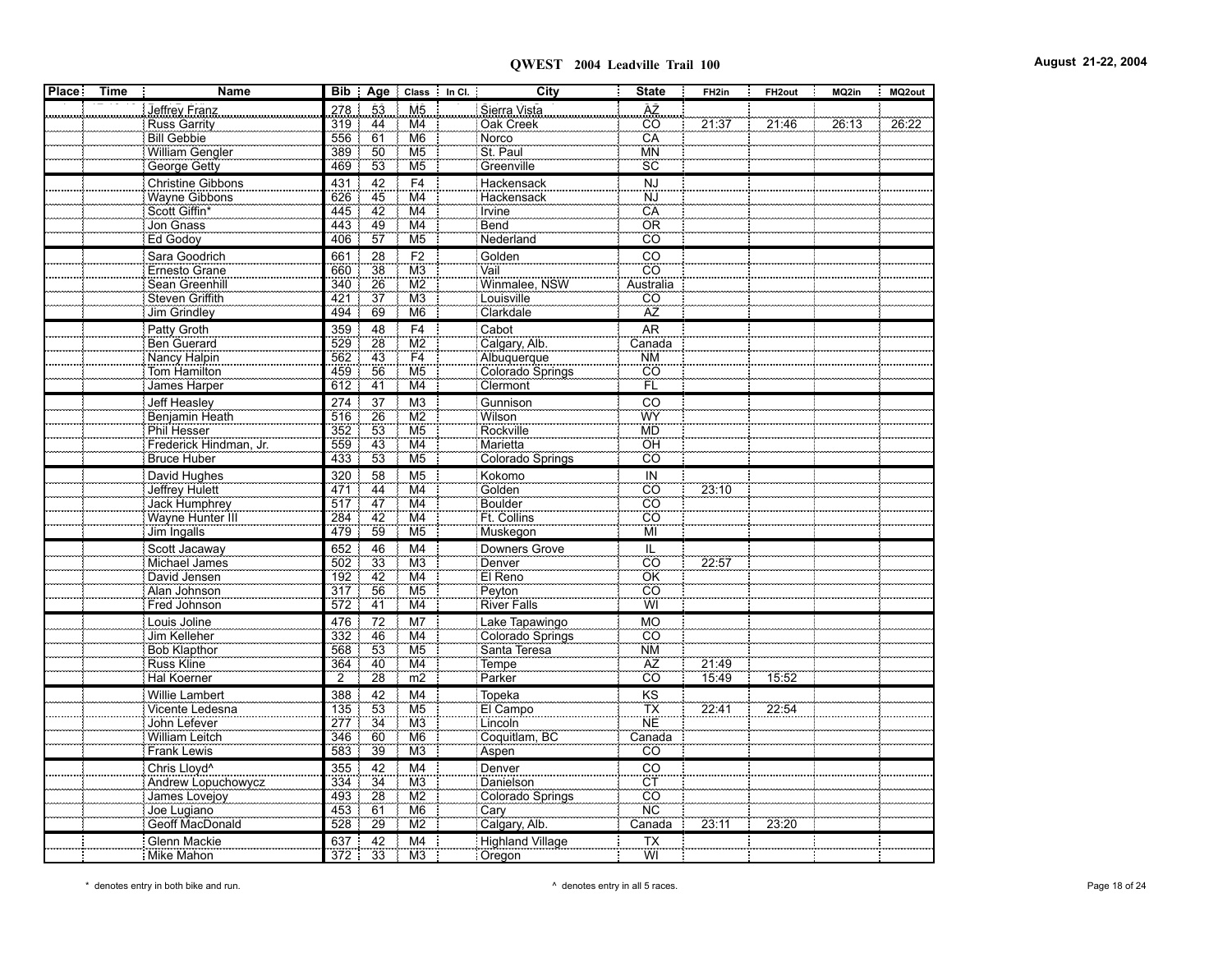| <b>Place:</b> | <b>Time</b> | Name                       | Bib | Age             |                                   | Class In Cl. | City               | <b>State</b>                 | MQ1in               | MQ1out | FH <sub>1in</sub> | FH <sub>2</sub> out | HM1in        | HM1out | TL1in | TL1out      | HP1   |
|---------------|-------------|----------------------------|-----|-----------------|-----------------------------------|--------------|--------------------|------------------------------|---------------------|--------|-------------------|---------------------|--------------|--------|-------|-------------|-------|
|               |             | Les Martisko               | 422 | 60              | M <sub>6</sub>                    |              | Lakeville          | <b>MN</b>                    | 2:41                | 2:42   | 5:21              | 5:22                | 7:06         | 7:10   | 9:49  | 9:50        | 12:23 |
|               |             | Jeffrey Matthews           | 533 | 39              | M <sub>3</sub>                    |              | Lewiston           | ÏĎ                           | 2.40                | 2:40   | 5.23              | 5.27                | 7.18         | 7.29   | 9.45  | 9:48        | 12:22 |
|               |             | Jim Mayo                   | 625 | 54              | M <sub>5</sub>                    |              | Coppell            | TX                           | 2.29                | 2:30   | 4:37              | 4:40                | 6:06         | 6:16   | 8:26  | 8:40        | 10:40 |
|               |             | John McCarthy              | 280 | 45              | M4                                |              | <b>Tinley Park</b> | IL                           | 2:53                | 2:56   | 5:25              | 5:27                | 6:59         | 7:05   | 9:29  | 9:42        | 12:02 |
|               |             | Tom Mckibben               | 668 | $\overline{41}$ | M4                                |              | Denver             | $\overline{CO}$              | 2.47                | 2:49   | 5:16              | 5.20                | 7.02         | 7.07   | 10:09 |             |       |
|               |             | Paul McMillan              | 401 | 46              | M4                                |              | Shawnee            | KS                           | 3:01                | 3:07   | 5:47              | 5:58                | 7 3 3        | 7:41   | 10:17 |             | 12:58 |
|               |             | Jack Menard                | 441 | 54              | M <sub>5</sub>                    |              | Denver             | CO                           | 2:44                | 2:45   | 5:15              | 5:19                | 6:57         | 7:01   | 9:30  | 9:36        | 12:15 |
|               |             | Lawrence Meredith          | 536 | 46              | M4                                |              | Glen Haven         | $\overline{CO}$              | 2:43                | 2:44   | 5:28              | 5:32                | 7:20         | 7:25   | 8:22  |             | 12:25 |
|               |             | Josh Mietz                 | 575 | 25              | M <sub>2</sub>                    |              | Creede             | CO                           | 2:10                | 2:10   | 4:04              | 4:05                | 5:19         | 5:22   | 7:25  | 7:26        | 9:17  |
|               |             | Coy Miller                 | 590 | $\overline{34}$ | F3                                |              | Denver             | $\overline{c}\overline{o}$   | 2:42                | 2:42   | 5:03              | 5.04                | 6:39         | 6:41   | 8.55  | 8.56        | 11:04 |
|               |             | Ultra Al Miller, Jr.       | 335 | 50              | M <sub>5</sub>                    |              | Deer Island        | OR                           |                     | 3:03   | 6:34              | 6:34                |              |        |       |             |       |
|               |             | Mary Moore                 | 509 | $\frac{1}{34}$  | F3                                |              | Leadville          | $\overline{CO}$              | $\frac{3.02}{2.17}$ | 2:17   | 4:25              | 4:26                | 5:52         | 5:53   | 7.56  | 7:57        | 9.51  |
|               |             | <b>Tom Morin</b>           | 294 | 49              | M4                                |              | Alamosa            | CO <sup>-</sup>              | 2.49                | 2:51   | 5:13              | 5:16                | 6:52         | 7.00   | 9:17  | 9:28        | 11:37 |
|               |             | Matt Moscoso               | 634 | 21              | M <sub>2</sub>                    |              | <b>Grand Lake</b>  | CO                           | 2:22                | 2:23   | 4:39              | 4:42                | 6:17         | 6:21   | 8:29  | 8:41        | 10:44 |
|               |             | <b>Bill Moyer</b>          | 420 | 55              | M <sub>5</sub>                    |              | Berkley            | MÏ                           | 2:37                | 2:37   | 5.05              | 5:05                | 6:40         | 6:41   | 8:58  | 8.59        | 11:06 |
|               |             | Bonnelle Murphy            | 330 | 57              | F <sub>5</sub>                    |              | Solvang            | CA                           | 2.51                | 2:54   | 5:34              | 5:38                | 7:19         | 7.23   | 10:05 | 10:08       | 12:38 |
|               |             | Terrence Murphy            | 543 | 49              | M4                                |              | Atlanta            | GÄ                           | 2:31                | 2:35   | 4:53              | 4.58                | 6:26         | 6:40   | 9:09  | 9:20        | 11:21 |
|               |             | <b>Laurel Myers</b>        | 527 | 49              | F4                                |              | Centennial         | CÖ.                          | 3:21                |        |                   |                     |              |        |       |             |       |
|               |             |                            | 371 | 40              | M <sub>4</sub>                    |              | Edwards            | CO                           | 2:24                | 2:24   | 4:51              | 4:54                | 6:50         | 6:52   | 8:55  | 8:56        | 11:47 |
|               |             | Dale Nelson<br>Jeff Nelson | 465 | 38              | M3                                |              | Sania Park         | <b>NM</b>                    | 2:04                | 2:08   | 4:13              | 4:17                | 5:38         | 5:40   | 7:46  | 7.53        | 9:44  |
|               |             | <b>Richard Neslund</b>     | 658 | 56              | M <sub>5</sub>                    |              | Louisville         | CO <sup>-</sup>              | 2:44                | 2:50   | 5:27              | 5.36                | 7.19         | 7.27   | 9:20  |             |       |
|               |             | <b>Byron Nuthall</b>       | 557 | 56              | M <sub>5</sub>                    |              | Hesperia           | CA                           | 3:14                | 3:14   | 6:12              | 6:16                | 7.54         | 7:58   | 9:20  |             |       |
|               |             | Carol O'Hear               | 339 | 29              | F2                                |              | Seattle            | WA                           | 2:08                | 2:08   | 4:17              | 4:19                | 5:38         | 5:39   | 7:41  | 7:42<br>-8  | 9:51  |
|               |             |                            |     |                 |                                   |              |                    |                              |                     |        |                   |                     |              |        |       |             |       |
|               |             | Jim O'Neil                 | 432 | 56              | M <sub>5</sub>                    |              | Goodview           | VA                           | 2:40                | 2:42   | 5:05              | 5:06                | 6:47         | 6:56   | 9:17  |             | 11:46 |
|               |             | Malcolm Orton              | 627 | 54<br>47        | M <sub>5</sub><br>$\overline{M4}$ |              | Boulder            | CÖ <sup>-</sup>              | 2:59<br>2.06        | 2:59   | 5.28<br>4.02      | 5:33                | 7:16         | 7.19   | 10:01 | 10:01<br>÷. |       |
|               |             | Kevin Osborn               | 315 |                 |                                   |              | Little Canada      | <b>MN</b>                    |                     | 2:08   |                   | 4.04                | 5.21         | 5.23   | 7.35  | 7.42        | 9:32  |
|               |             | Jason Ostrom               | 631 | 28              | M2                                |              | Ft. Collins        | $\overline{CO}$<br><b>NE</b> | 1:58<br>2:30        | 1:59   | 3:42              | 3:44                | 4:51<br>7.01 | 4:53   | 6:32  | 6:33        | 8:13  |
|               |             | Jerome Otto                | 301 | $\overline{41}$ | M4                                |              | Scottsbluff        |                              |                     | 2:33   | 5:17              | 5:22                |              | 7:04   | 9:28  | 9:34        | 12:04 |
|               |             | J.P. Patrick               | 510 | 38              | M3                                |              | <b>Boulder</b>     | CO                           | 2:04                | 2:04   | 4:13              | 4:15                | 5:40         | 5:43   | 7:53  | 7:55        | 9:52  |
|               |             | Okkar Pe                   | 618 | $\frac{21}{2}$  | $\overline{M2}$                   |              | Boulder            | $\overline{CO}$              | $\frac{3.39}{2.37}$ | 3.48   |                   |                     |              |        |       |             |       |
|               |             | Rick Pearcy <sup>^</sup>   | 203 | $\overline{51}$ | M <sub>5</sub>                    |              | Colorado Springs   | $\overline{\text{co}}$       |                     | 2:37   | 4:55              | 4:56                | 6.30         | 6:31   | 8:52  | 8.53        | 11:01 |
|               |             | Larry Pederson             | 598 | 50              | M <sub>5</sub>                    |              | Zumbro Falls       | <b>MN</b>                    | 2:49                | 2:49   | 5:17              | 5.20                | 6:59         | 7:02   | 9:23  | 9:26        | 11:45 |
|               |             | Gregory Peters             | 343 | 43              | M4                                |              | Colorado Springs   | CÖ.                          | 2:27                | 2:30   | 4.53              | 5:00                | 6.36         | 6:45   | 9:32  | 9:46        | 12:00 |
|               |             | Larry Preston              | 354 | 52              | M <sub>5</sub>                    |              | Arvada             | CO                           | 2:30                | 2:30   | 4:48              | 4:49                | 6:20         | 6:24   | 8:40  | 8:41        | 11:03 |
|               |             | <b>Phillip Purdy</b>       | 299 | 36              | M3                                |              | Ft. Collins        | $\overline{CO}$              | 2:35                | 2:35   | 4.57              | 4.58                | 6:29         | 6:40   | 9:20  | 9:21        | 11:26 |
|               |             | Mel Quecan                 | 289 | 65              | M <sub>6</sub>                    |              | Columbia           | <b>MD</b>                    | 2.22                | 2:24   | 4:44              | 4:45                | 6:18         | 6:20   | 8:49  | 8:51        | 11:15 |
|               |             | John Rainey                | 129 | 55              | M5                                |              | Leadville          | $\overline{CO}$              | 2:24                | 2:27   | 4:41              | 4:44                | 6:16         | 6:22   | 8:41  | 8:49        |       |
|               |             | <b>Bill Ransom</b>         | 457 | 48              | M4                                |              | Colorado Springs   | $\overline{CO}$              | 2.29                | 2:30   | 4:45              | 4.52                | 6:25         | 6:30   | 8:51  | 9:05        | 11:05 |
|               |             | David Reily                | 591 | 52              | M <sub>5</sub>                    |              | Colorado Springs   | CO                           | 2:35                | 2:38   | 5.11              | 5:13                | 6:53         | 7:00   | 8:59  | 9:06        | 10:57 |
|               |             | Nathan Reiner              | 662 | $\overline{23}$ | $\overline{M2}$                   |              | Snowmass Village   | CÖ                           | $\frac{2.09}{2.45}$ | 2:13   | 4.27              | 4.37                | 6:30         | 6.40   | 9:24  | 10:08       | 13:03 |
|               |             | Jennifer Rhodes            | 522 | 25              | F2                                |              | Reno               | <b>NV</b>                    |                     | 2.45   | 5:10              | 5:18                | 6:54         | 6.58   | 9:19  | 9.21        | 11:47 |
|               |             | John Rhodes                | 520 | $\overline{57}$ | M <sub>5</sub>                    |              | Reno               | <b>NV</b>                    | 2:45                | 2:45   | 5:10              | 5:19                | 6.54         | 6:57   | 9:19  | 9:22        | 11:47 |
|               |             | Terry Rhodes               | 521 | 48              | F4                                |              | Reno               | ÑŸ                           | 2:45                | 2:46   | 5:10              | 5.19                | 6.54         | 6:57   | 9:19  | 9:22<br>-8  | 11:48 |
|               |             | Debra Richmeier            | 636 | 44              | F <sub>4</sub>                    |              | Wheatridge         | CO                           | 2:51                | 2:52   |                   |                     |              |        |       |             |       |
|               |             | <b>Thomas Ricks</b>        | 286 | 45              | M4                                |              | <b>Divide</b>      | <b>CO</b>                    | $\frac{2.17}{2.58}$ | 2:19   | 4:22              |                     | 5:46         | 5.50   | 7:50  | 7:55        |       |
|               |             | <b>Christian Robbins</b>   | 373 | 33              | M <sub>3</sub>                    |              | Denver             | $\overline{CO}$              |                     | 3:00   | 5:35              | 5:44                | 7.13         | 7.19   | 9.35  | 9:42        | 11:44 |
|               |             | Dale Roberts               | 582 | 43              | M4                                |              | Loveland           | CÖ.                          | $\frac{115}{2.53}$  | 2:54   | 5:24              | 5:27                | 7:10         | 7.15   | 9:55  | 10:00       | 12:18 |
|               |             | Sean Roberts               | 508 | 32              | M <sub>3</sub>                    |              | Leadville          | CÖ.                          | 2:17                | 2:17   | 4:32              | 4:32                | 6:12         | 6:21   | 8:29  | 8:38        | 10:33 |
|               |             | Wendell Robison            | 409 | 52              | M <sub>5</sub>                    |              | Sheridan           | <b>WY</b>                    | 2:37                | 2:41   | 5:04              | 5:07                | 6:37         | 6:42   | 9:05  | 9:14        |       |
|               |             | Dana Roueche               | 336 | 47              | M4                                |              | Niwot              | $\overline{CO}$              | 2:25                | 2:26   | 4:35              | 4:44                | 6:10         | 6:18   | 8:21  | 8:33        | 10:31 |
|               |             | Max Roycroft               | 606 | 40              | M4                                |              | Rowlett            | TX                           | 2:34                | 2:41   | 5:00              | 5.09                | 6:32         | 6:40   | 8:49  | 9:01        | 10:53 |
|               |             | Keith Rudolph              | 323 | 52              | M5                                |              | Eagan              | <b>MN</b>                    | 2:16                | 2:16   | 4:30              | 4:33                | 5:54         | 5:58   | 8:08  | 8:10<br>- 8 | 10:13 |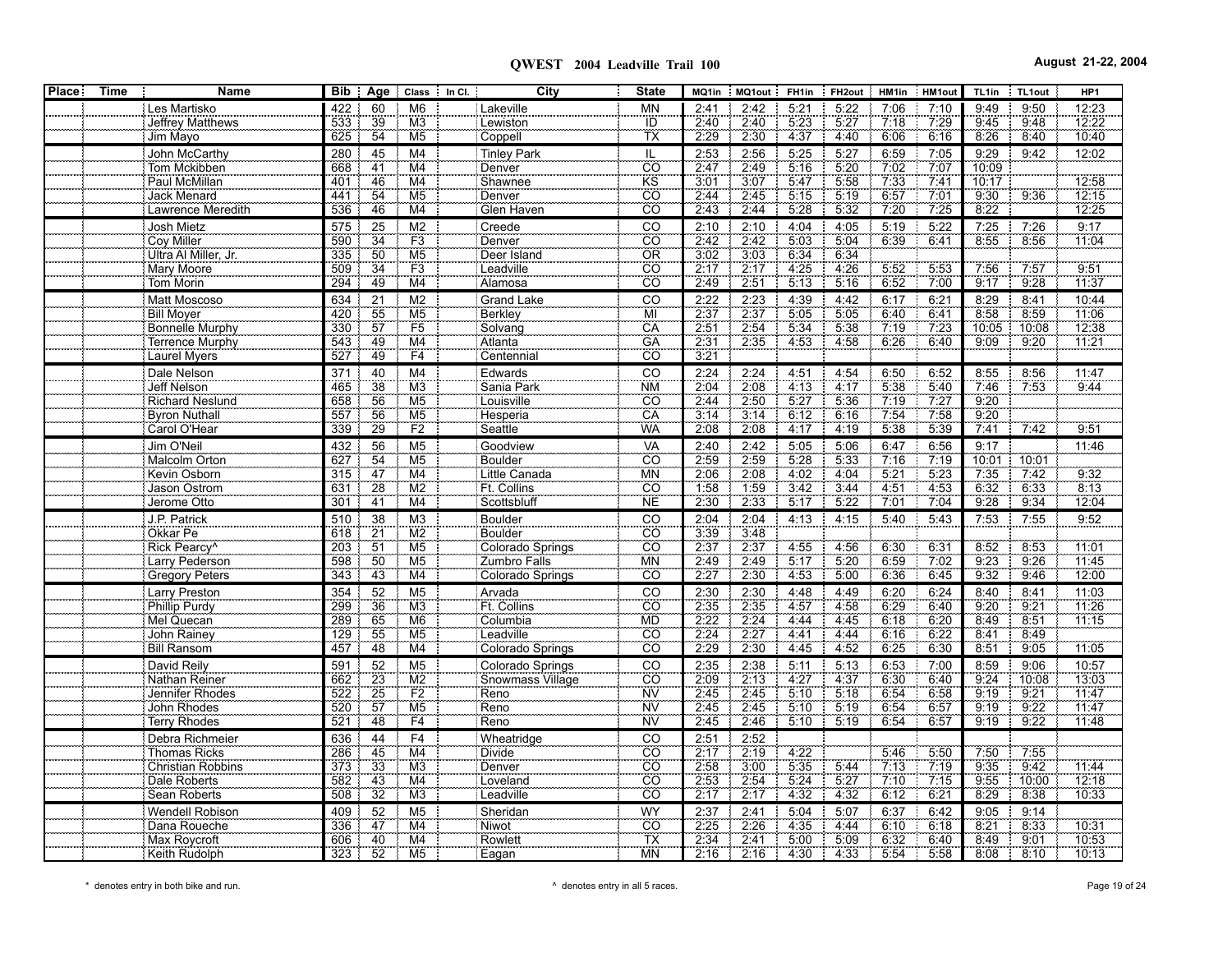| <b>Place</b> | <b>Time</b> | Name                            |            |                 | Bib   Age   Class   In Cl.   | City                    | <b>State</b>                 | Win In         | <b>Win Out</b> | HP <sub>2</sub> | TL2in | TL2out | HM2in | HM2out |
|--------------|-------------|---------------------------------|------------|-----------------|------------------------------|-------------------------|------------------------------|----------------|----------------|-----------------|-------|--------|-------|--------|
|              |             | Les Martisko                    | 422        | 60              | M <sub>6</sub>               | Lakeville               | МŃ                           | 14:00          |                |                 |       |        |       |        |
|              |             | Jeffrey Matthews                | 533        | 39              | M <sub>3</sub>               | Lewiston                | $\frac{1}{10}$<br>TX         |                |                | 17.34           |       |        |       |        |
|              |             | Jim Mayo                        | 625        | 54              | M <sub>5</sub>               | Coppell                 |                              | 12:49          | 13:16          |                 |       |        |       |        |
|              |             | John McCarthy                   | 280        | 45              | M <sub>4</sub>               | Tinley Park             | IL                           | 14:00          |                |                 |       |        |       |        |
|              |             | Tom Mckibben                    | 668        | 41              | M4                           | Denver                  | $\overline{co}$              |                |                |                 |       |        |       |        |
|              |             | Paul McMillan                   | 401        | 46              | M4                           | Shawnee                 | $\overline{\text{KS}}$       |                |                |                 |       |        |       |        |
|              |             | Jack Menard                     | 441        | 54              | M5                           | Denver                  | $rac{1}{100}$                |                |                |                 |       |        |       |        |
|              |             | Lawrence Meredith               | 536        | 46              | M4                           | Glen Haven              |                              | 14:00          |                |                 |       |        |       |        |
|              |             | Josh Mietz                      | 575        | 25              | M <sub>2</sub>               | Creede                  |                              | 11:23          | 11:14          |                 |       |        |       |        |
|              |             | Coy Miller                      | 590        | $\overline{34}$ | $\frac{F3}{M5}$              | Denver                  | $\frac{1}{100}$              | 12:42          | 12:46          | 15:02           | 16:39 | 16:40  | 20:24 | 20:33  |
|              |             | Ultra Al Miller, Jr.            | 335        | 50              |                              | Deer Island             | OR                           |                |                |                 |       |        |       |        |
|              |             | Mary Moore                      | 509        | $\overline{34}$ | $\frac{100}{100}$            | Leadville               | cö                           | 11.35          | 11:39          | 13:48           | 15:20 | 15:26  | 18.42 | 18:43  |
|              |             | Tom Morin                       | 294        | 49              |                              | Alamosa                 | $\overline{CO}$              | 13:27          | 13:38          | 17:14           | 19:38 |        |       |        |
|              |             | Matt Moscoso                    | 634        | $\overline{21}$ | M <sub>2</sub>               | <b>Grand Lake</b>       | $\overline{C}$               | 12:41          | 13:01          | 15:39           | 17:28 | 17:43  | 22:21 |        |
|              |             | Bill Moyer                      | 420        | 55              | M <sub>5</sub>               | Berkley                 | MÏ                           | 13:07          | 13:09          | 16:04           | 18:00 |        |       |        |
|              |             | Bonnelle Murphy                 | 330        | 57              | F5                           | Solvang                 | CA                           |                |                |                 |       |        |       |        |
|              |             | Terrence Murphy                 | 543        | 49              | M4                           | Atlanta                 | GA                           |                | 13:59          | 16:43           | 18:38 |        |       |        |
|              |             | Laurel Myers                    | 527        | 49              | F4                           | Centennial              | $\overline{co}$              |                |                |                 |       |        |       |        |
|              |             | Dale Nelson                     | 371        | 40              | M <sub>4</sub>               | Edwards                 | $\overline{c}$               | 13:46          | 13:50          |                 |       |        |       |        |
|              |             | Jeff Nelson                     | 465        | 38              | $\overline{\text{M3}}$       | Sania Park              | <b>NM</b>                    | 11:39          | 11.45          | 13:54           | 15:18 | 15:38  | 18:39 | 18:53  |
|              |             | Richard Neslund                 | 658        | 56              | M <sub>5</sub>               | Louisville              | CO                           |                |                |                 |       |        |       |        |
|              |             | Byron Nuthall                   | 557        | 56              | M <sub>5</sub>               | Hesperia                | CA                           |                |                |                 |       |        |       |        |
|              |             | Carol O'Hear                    | 339        | 29              | F2                           | Seattle                 | <b>WA</b>                    | 11:53          | 12:09          | 14:52           | 16:02 | 16:03  | 20:36 | 20:55  |
|              |             | Jim O'Neil                      | 432        | $\frac{56}{54}$ | M <sub>5</sub>               | Goodview                | VA<br>CO                     | 14:00          |                |                 |       |        |       |        |
|              |             | Malcolm Orton                   | 627        |                 | M <sub>5</sub>               | Boulder                 |                              |                |                |                 |       |        |       |        |
|              |             | Kevin Osborn                    | 315        | $\overline{47}$ | $\overline{\text{M4}}$       | Little Canada           | <b>MN</b>                    | 11.28          |                |                 |       |        |       |        |
|              |             | Jason Ostrom                    | 631        | 28              | M <sub>2</sub>               | Ft. Collins             | CO                           | 9:38           | 9:47           | 12:01           | 13:13 | 13:16  | 76:15 |        |
|              |             | Jerome Otto                     | 301        | 41              | M4                           | Scottsbluff             | N <sub>E</sub>               | 14:00          |                |                 |       |        |       |        |
|              |             | J.P. Patrick                    | 510        | 38              | M <sub>3</sub>               | Boulder                 | $rac{CO}{CO}$                | 11:43          | 11:46          | 14:04           | 16:09 |        |       |        |
|              |             | Okkar Pe                        | 618        | $\overline{21}$ | M2                           | Boulder                 |                              |                |                |                 |       |        |       |        |
|              |             | Rick Pearcy <sup>^</sup>        | 203        | 51              | M <sub>5</sub>               | Colorado Springs        | $\frac{55}{50}$              | 13:03          | 13:04          | 15:38           | 17.22 | 17:23  | 20.34 | 20:36  |
|              |             | Larry Pederson                  | 598        | 50              | M <sub>5</sub>               | Zumbro Falls            | <b>MN</b>                    | 13:45          | 13:48          | 16.25           | 18:30 |        |       |        |
|              |             | Gregory Peters                  | 343        | 43              | M4                           | <b>Colorado Springs</b> | $\overline{CO}$              | 14:00          |                |                 |       |        |       |        |
|              |             | Larry Preston                   | 354        | 52              | M <sub>5</sub>               | Arvada                  | $rac{1}{100}$                | 13:05          | 13:13          | 16:06           | 18:23 |        |       |        |
|              |             | Phillip Purdy                   | 299        | 36              | M3                           | Ft. Collins             |                              | 13:45          | 13:46          |                 |       |        |       |        |
|              |             | Mel Quecan                      | 289        | 65              | M <sub>6</sub>               | Columbia                | <b>MD</b><br>$\overline{CO}$ | 13:35          | 13:49          |                 |       |        |       |        |
|              |             | John Rainey                     | 129        | 55<br>48        | M <sub>5</sub>               | Leadville               | $\overline{co}$              |                |                |                 |       |        |       |        |
|              |             | <b>Bill Ransom</b>              | 457        |                 | M4                           | Colorado Springs        |                              | 13:20          | 13:55          |                 |       |        |       |        |
|              |             | David Reily                     | 591        | 52              | M <sub>5</sub>               | Colorado Springs        | $rac{CO}{CO}$                | 12:44          | 12:51          | 15:05           | 16:28 | 16:33  | 20:01 | 20:07  |
|              |             | Nathan Reiner                   | 662<br>522 | $\frac{23}{25}$ | $\overline{\text{M2}}$<br>F2 | Snowmass Village        | <b>NV</b>                    | 14:00          |                |                 |       |        |       |        |
|              |             | Jennifer Rhodes<br>John Rhodes  | 520        | $\overline{57}$ | M <sub>5</sub>               | Reno<br>Reno            | <b>NV</b>                    | 14:00          |                |                 |       |        |       |        |
|              |             | Terry Rhodes                    | 521        | 48              | F4                           | Reno                    | <b>NV</b>                    | 13:48          | 13:49          | 16:26           | 18:05 |        |       |        |
|              |             |                                 |            |                 |                              |                         |                              |                |                |                 |       |        |       |        |
|              |             | Debra Richmeier<br>Thomas Ricks | 636        | 44              | F <sub>4</sub>               | Wheatridge              | CO                           |                |                |                 |       |        |       |        |
|              |             | Christian Robbins               | 286<br>373 | 45              | M <sub>4</sub><br>M3         | Divide<br>Denver        | $\overline{CO}$              |                | 13:48          | 16:04           | 17.56 | 17.57  | 20:15 |        |
|              |             | Dale Roberts                    | 582        | $\frac{33}{43}$ | M4                           | Loveland                | $rac{100}{C0}$               | 13.46<br>14:00 |                |                 |       |        |       |        |
|              |             | Sean Roberts                    | 508        | 32              | M <sub>3</sub>               | <b>Leadville</b>        | co                           | 12:32          | 12:50          | 15.22           | 17:25 |        |       |        |
|              |             |                                 |            |                 |                              |                         |                              |                |                |                 |       |        |       |        |
|              |             | Wendell Robison<br>Dana Roueche | 409<br>336 | 52<br>47        | M <sub>5</sub><br>M4         | Sheridan<br>Niwot       | WY<br>CO                     | 12:36          | 12.57          | 15:11           | 16.43 |        |       |        |
|              |             | Max Roycroft                    | 606        | 40              | M4                           | Rowlett                 | TX                           | 13:11          | 13:51          |                 |       |        |       |        |
|              |             | Keith Rudolph                   | 323 : 52   |                 | M <sub>5</sub>               | Eagan                   | <b>MN</b>                    | 12:11          | 12:27          | 15:05           | 17:21 |        |       |        |
|              |             |                                 |            |                 |                              |                         |                              |                |                |                 |       |        |       |        |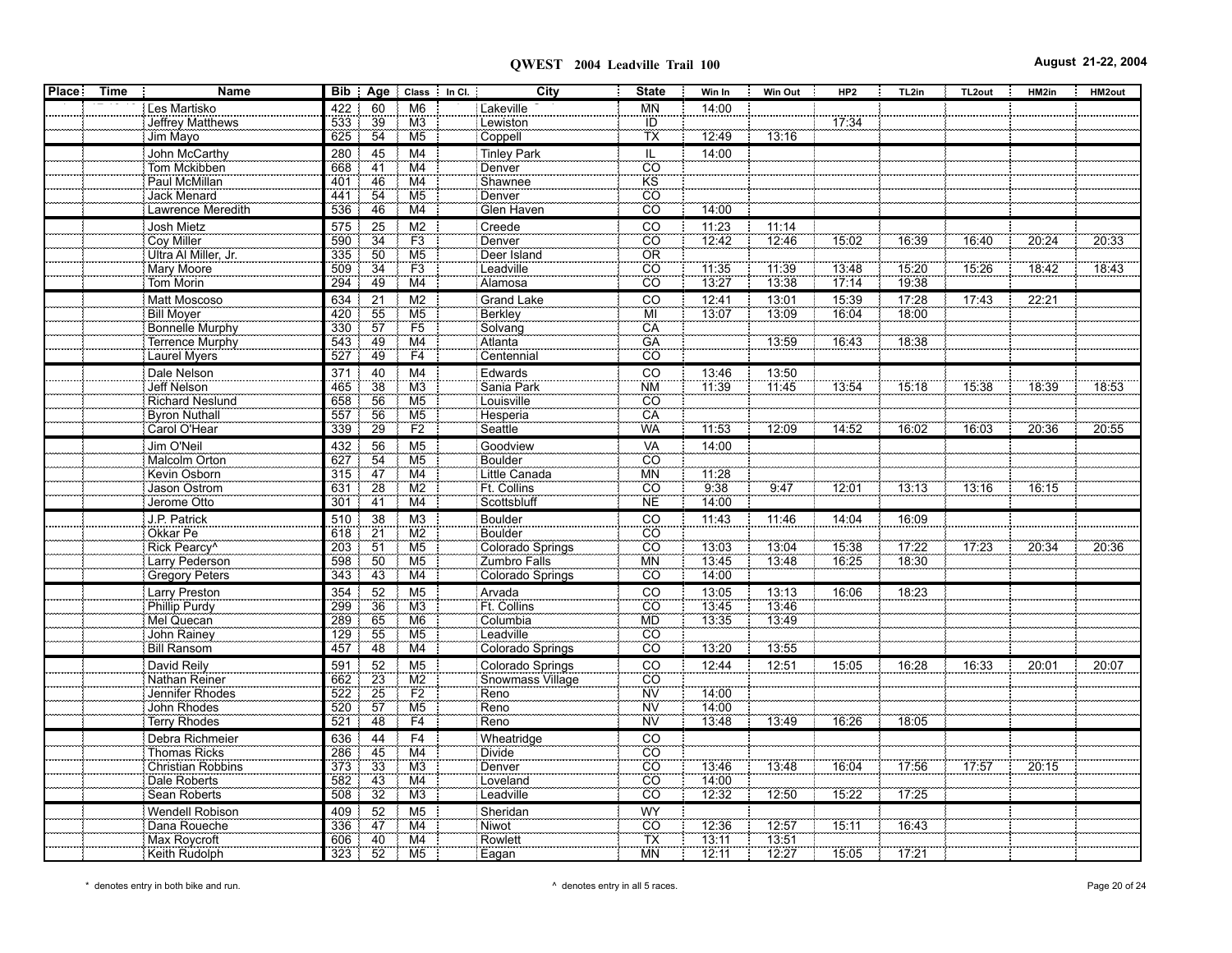| 422<br>Les Martisko<br>60<br>M <sub>6</sub><br>Lakeville<br><b>MN</b><br>533<br>39<br>Jeffrey Matthews<br>M3<br>Lewiston<br>ID<br>TX<br>54<br>Jim Mayo<br>Coppell<br>625<br>M <sub>5</sub><br><b>Tinley Park</b><br>John McCarthy<br>280<br>45<br>M4<br>IL<br>$\overline{c}$<br>41<br>Tom Mckibben<br>M4<br>Denver<br>668<br>KS<br>Paul McMillan<br>M4<br>Shawnee<br>401<br>46<br>$\overline{co}$<br>54<br>M <sub>5</sub><br>Jack Menard<br>441<br>Denver<br>$\overline{CO}$<br>Lawrence Meredith<br>46<br>Glen Haven<br>536<br>M4<br>Josh Mietz<br>M <sub>2</sub><br>Creede<br>CO<br>575<br>25<br>$\overline{c}\overline{o}$<br>F3<br>23:04<br>Coy Miller<br>$\overline{34}$<br>590<br>Denver<br>Ultra Al Miller, Jr.<br>M <sub>5</sub><br>Deer Island<br>OR<br>335<br>50<br>$\overline{34}$<br><b>CO</b><br>F <sub>3</sub><br>Mary Moore<br>509<br>Leadville<br>CO<br>49<br><b>Tom Morin</b><br>294<br>M4<br>Alamosa<br>Matt Moscoso<br>21<br>M <sub>2</sub><br>CO<br>634<br><b>Grand Lake</b><br><b>Bill Moyer</b><br>55<br>Berkley<br>MI<br>420<br>M <sub>5</sub><br>57<br>F <sub>5</sub><br>CA<br>330<br>Solvang<br><b>Bonnelle Murphy</b><br>GA<br>Terrence Murphy<br>543<br>49<br>Atlanta<br>M4<br>49<br>527<br>Centennial<br>CO<br><b>Laurel Myers</b><br>F4<br>Dale Nelson<br>CO<br>371<br>40<br>M4<br>Edwards<br>38<br>20:58<br>Jeff Nelson<br>Sania Park<br><b>NM</b><br>465<br>M <sub>3</sub><br>56<br>M <sub>5</sub><br>$\overline{CO}$<br><b>Richard Neslund</b><br>658<br>Louisville<br><b>Byron Nuthall</b><br>557<br>Hesperia<br>CA<br>56<br>M <sub>5</sub><br>29<br>F2<br>WA<br>Carol O'Hear<br>Seattle<br>339<br>22:49<br>23:04<br>26:45<br>26:46<br>Jim O'Neil<br>VA<br>432<br>56<br>M <sub>5</sub><br>Goodview<br>CÖ<br>Malcolm Orton<br>$\frac{54}{47}$<br>Boulder<br>627<br>M <sub>5</sub><br>$\overline{M4}$<br>Kevin Osborn<br>315<br>Little Canada<br><b>MN</b><br>Jason Ostrom<br>28<br><b>Ft.</b> Collins<br>$\overline{CO}$<br>631<br>M <sub>2</sub><br>$\overline{41}$<br>Scottsbluff<br><b>NE</b><br>Jerome Otto<br>301<br>M4<br>J.P. Patrick<br>510<br>Boulder<br>CO<br>38<br>M <sub>3</sub><br><b>CO</b><br>Okkar Pe<br>$\frac{21}{2}$<br>$\overline{\text{M2}}$<br><b>Boulder</b><br>618<br>$\overline{CO}$<br>51<br>22:43<br>22:45<br>Rick Pearcy <sup>^</sup><br>203<br>M <sub>5</sub><br>Colorado Springs<br>50<br>Larry Pederson<br>598<br>M <sub>5</sub><br>Zumbro Falls<br><b>MN</b><br>Gregory Peters<br>343<br>43<br>CÖ<br>M4<br>Colorado Springs<br>354<br>Arvada<br>$\overline{c}$<br><b>Larry Preston</b><br>52<br>M5<br>Ft. Collins<br>$\overline{CO}$<br><b>Phillip Purdy</b><br>299<br>36<br>M3<br>65<br>289<br>M <sub>6</sub><br>Columbia<br><b>MD</b><br>Mel Quecan<br>$\overline{CO}$<br>John Rainey<br>129<br>55<br>M <sub>5</sub><br>Leadville<br>$\overline{CO}$<br>48<br><b>Bill Ransom</b><br>457<br>M4<br>Colorado Springs<br>David Reily<br>591<br>Colorado Springs<br>CO<br>22:06<br>52<br>M <sub>5</sub><br>22:42<br>CÖ<br>Nathan Reiner<br>$\overline{23}$<br>$\overline{M2}$<br>662<br>Snowmass Village<br>25<br>F2<br><b>NV</b><br>Jennifer Rhodes<br>522<br>Reno<br>57<br>ΪŴ<br>Reno<br>John Rhodes<br>520<br>M <sub>5</sub><br><b>NV</b><br>Terry Rhodes<br>48<br>521<br>F <sub>4</sub><br>Reno<br>Debra Richmeier<br>636<br>Wheatridge<br>44<br>F <sub>4</sub><br>CO<br>$\overline{co}$<br><b>Thomas Ricks</b><br>286<br>45<br>M4<br>Divide<br>373<br>33<br>$\overline{CO}$<br>M <sub>3</sub><br>Christian Robbins<br>Denver<br>43<br>$\overline{\text{co}}$<br>582<br>Loveland<br>Dale Roberts<br>M4<br>32<br>Sean Roberts<br>508<br>Leadville<br>CO<br>M3<br>Wendell Robison<br>409<br>52<br><b>WY</b><br>M <sub>5</sub><br>Sheridan<br>Dana Roueche<br>336<br>47<br>M4<br>Niwot<br>$\overline{CO}$<br>TX<br>40<br>Max Roycroft<br>M4<br>Rowlett<br>606<br>52<br><b>MN</b><br>Keith Rudolph<br>M <sub>5</sub><br>323<br>Eagan | Place  <br><b>Time</b> | Name | Bib   Age | Class In Cl. | City | <b>State</b> | FH <sub>2in</sub> | FH <sub>2out</sub> | MQ2in | MQ2out |
|---------------------------------------------------------------------------------------------------------------------------------------------------------------------------------------------------------------------------------------------------------------------------------------------------------------------------------------------------------------------------------------------------------------------------------------------------------------------------------------------------------------------------------------------------------------------------------------------------------------------------------------------------------------------------------------------------------------------------------------------------------------------------------------------------------------------------------------------------------------------------------------------------------------------------------------------------------------------------------------------------------------------------------------------------------------------------------------------------------------------------------------------------------------------------------------------------------------------------------------------------------------------------------------------------------------------------------------------------------------------------------------------------------------------------------------------------------------------------------------------------------------------------------------------------------------------------------------------------------------------------------------------------------------------------------------------------------------------------------------------------------------------------------------------------------------------------------------------------------------------------------------------------------------------------------------------------------------------------------------------------------------------------------------------------------------------------------------------------------------------------------------------------------------------------------------------------------------------------------------------------------------------------------------------------------------------------------------------------------------------------------------------------------------------------------------------------------------------------------------------------------------------------------------------------------------------------------------------------------------------------------------------------------------------------------------------------------------------------------------------------------------------------------------------------------------------------------------------------------------------------------------------------------------------------------------------------------------------------------------------------------------------------------------------------------------------------------------------------------------------------------------------------------------------------------------------------------------------------------------------------------------------------------------------------------------------------------------------------------------------------------------------------------------------------------------------------------------------------------------------------------------------------------------------------------------------------------------------------------------------------------------------------------------------------------------------------------------------------------------------------------------------------------------------------------------------------------------------------------------------------------------------------|------------------------|------|-----------|--------------|------|--------------|-------------------|--------------------|-------|--------|
|                                                                                                                                                                                                                                                                                                                                                                                                                                                                                                                                                                                                                                                                                                                                                                                                                                                                                                                                                                                                                                                                                                                                                                                                                                                                                                                                                                                                                                                                                                                                                                                                                                                                                                                                                                                                                                                                                                                                                                                                                                                                                                                                                                                                                                                                                                                                                                                                                                                                                                                                                                                                                                                                                                                                                                                                                                                                                                                                                                                                                                                                                                                                                                                                                                                                                                                                                                                                                                                                                                                                                                                                                                                                                                                                                                                                                                                                                                   |                        |      |           |              |      |              |                   |                    |       |        |
|                                                                                                                                                                                                                                                                                                                                                                                                                                                                                                                                                                                                                                                                                                                                                                                                                                                                                                                                                                                                                                                                                                                                                                                                                                                                                                                                                                                                                                                                                                                                                                                                                                                                                                                                                                                                                                                                                                                                                                                                                                                                                                                                                                                                                                                                                                                                                                                                                                                                                                                                                                                                                                                                                                                                                                                                                                                                                                                                                                                                                                                                                                                                                                                                                                                                                                                                                                                                                                                                                                                                                                                                                                                                                                                                                                                                                                                                                                   |                        |      |           |              |      |              |                   |                    |       |        |
|                                                                                                                                                                                                                                                                                                                                                                                                                                                                                                                                                                                                                                                                                                                                                                                                                                                                                                                                                                                                                                                                                                                                                                                                                                                                                                                                                                                                                                                                                                                                                                                                                                                                                                                                                                                                                                                                                                                                                                                                                                                                                                                                                                                                                                                                                                                                                                                                                                                                                                                                                                                                                                                                                                                                                                                                                                                                                                                                                                                                                                                                                                                                                                                                                                                                                                                                                                                                                                                                                                                                                                                                                                                                                                                                                                                                                                                                                                   |                        |      |           |              |      |              |                   |                    |       |        |
|                                                                                                                                                                                                                                                                                                                                                                                                                                                                                                                                                                                                                                                                                                                                                                                                                                                                                                                                                                                                                                                                                                                                                                                                                                                                                                                                                                                                                                                                                                                                                                                                                                                                                                                                                                                                                                                                                                                                                                                                                                                                                                                                                                                                                                                                                                                                                                                                                                                                                                                                                                                                                                                                                                                                                                                                                                                                                                                                                                                                                                                                                                                                                                                                                                                                                                                                                                                                                                                                                                                                                                                                                                                                                                                                                                                                                                                                                                   |                        |      |           |              |      |              |                   |                    |       |        |
|                                                                                                                                                                                                                                                                                                                                                                                                                                                                                                                                                                                                                                                                                                                                                                                                                                                                                                                                                                                                                                                                                                                                                                                                                                                                                                                                                                                                                                                                                                                                                                                                                                                                                                                                                                                                                                                                                                                                                                                                                                                                                                                                                                                                                                                                                                                                                                                                                                                                                                                                                                                                                                                                                                                                                                                                                                                                                                                                                                                                                                                                                                                                                                                                                                                                                                                                                                                                                                                                                                                                                                                                                                                                                                                                                                                                                                                                                                   |                        |      |           |              |      |              |                   |                    |       |        |
|                                                                                                                                                                                                                                                                                                                                                                                                                                                                                                                                                                                                                                                                                                                                                                                                                                                                                                                                                                                                                                                                                                                                                                                                                                                                                                                                                                                                                                                                                                                                                                                                                                                                                                                                                                                                                                                                                                                                                                                                                                                                                                                                                                                                                                                                                                                                                                                                                                                                                                                                                                                                                                                                                                                                                                                                                                                                                                                                                                                                                                                                                                                                                                                                                                                                                                                                                                                                                                                                                                                                                                                                                                                                                                                                                                                                                                                                                                   |                        |      |           |              |      |              |                   |                    |       |        |
|                                                                                                                                                                                                                                                                                                                                                                                                                                                                                                                                                                                                                                                                                                                                                                                                                                                                                                                                                                                                                                                                                                                                                                                                                                                                                                                                                                                                                                                                                                                                                                                                                                                                                                                                                                                                                                                                                                                                                                                                                                                                                                                                                                                                                                                                                                                                                                                                                                                                                                                                                                                                                                                                                                                                                                                                                                                                                                                                                                                                                                                                                                                                                                                                                                                                                                                                                                                                                                                                                                                                                                                                                                                                                                                                                                                                                                                                                                   |                        |      |           |              |      |              |                   |                    |       |        |
|                                                                                                                                                                                                                                                                                                                                                                                                                                                                                                                                                                                                                                                                                                                                                                                                                                                                                                                                                                                                                                                                                                                                                                                                                                                                                                                                                                                                                                                                                                                                                                                                                                                                                                                                                                                                                                                                                                                                                                                                                                                                                                                                                                                                                                                                                                                                                                                                                                                                                                                                                                                                                                                                                                                                                                                                                                                                                                                                                                                                                                                                                                                                                                                                                                                                                                                                                                                                                                                                                                                                                                                                                                                                                                                                                                                                                                                                                                   |                        |      |           |              |      |              |                   |                    |       |        |
|                                                                                                                                                                                                                                                                                                                                                                                                                                                                                                                                                                                                                                                                                                                                                                                                                                                                                                                                                                                                                                                                                                                                                                                                                                                                                                                                                                                                                                                                                                                                                                                                                                                                                                                                                                                                                                                                                                                                                                                                                                                                                                                                                                                                                                                                                                                                                                                                                                                                                                                                                                                                                                                                                                                                                                                                                                                                                                                                                                                                                                                                                                                                                                                                                                                                                                                                                                                                                                                                                                                                                                                                                                                                                                                                                                                                                                                                                                   |                        |      |           |              |      |              |                   |                    |       |        |
|                                                                                                                                                                                                                                                                                                                                                                                                                                                                                                                                                                                                                                                                                                                                                                                                                                                                                                                                                                                                                                                                                                                                                                                                                                                                                                                                                                                                                                                                                                                                                                                                                                                                                                                                                                                                                                                                                                                                                                                                                                                                                                                                                                                                                                                                                                                                                                                                                                                                                                                                                                                                                                                                                                                                                                                                                                                                                                                                                                                                                                                                                                                                                                                                                                                                                                                                                                                                                                                                                                                                                                                                                                                                                                                                                                                                                                                                                                   |                        |      |           |              |      |              |                   |                    |       |        |
|                                                                                                                                                                                                                                                                                                                                                                                                                                                                                                                                                                                                                                                                                                                                                                                                                                                                                                                                                                                                                                                                                                                                                                                                                                                                                                                                                                                                                                                                                                                                                                                                                                                                                                                                                                                                                                                                                                                                                                                                                                                                                                                                                                                                                                                                                                                                                                                                                                                                                                                                                                                                                                                                                                                                                                                                                                                                                                                                                                                                                                                                                                                                                                                                                                                                                                                                                                                                                                                                                                                                                                                                                                                                                                                                                                                                                                                                                                   |                        |      |           |              |      |              |                   |                    |       |        |
|                                                                                                                                                                                                                                                                                                                                                                                                                                                                                                                                                                                                                                                                                                                                                                                                                                                                                                                                                                                                                                                                                                                                                                                                                                                                                                                                                                                                                                                                                                                                                                                                                                                                                                                                                                                                                                                                                                                                                                                                                                                                                                                                                                                                                                                                                                                                                                                                                                                                                                                                                                                                                                                                                                                                                                                                                                                                                                                                                                                                                                                                                                                                                                                                                                                                                                                                                                                                                                                                                                                                                                                                                                                                                                                                                                                                                                                                                                   |                        |      |           |              |      |              |                   |                    |       |        |
|                                                                                                                                                                                                                                                                                                                                                                                                                                                                                                                                                                                                                                                                                                                                                                                                                                                                                                                                                                                                                                                                                                                                                                                                                                                                                                                                                                                                                                                                                                                                                                                                                                                                                                                                                                                                                                                                                                                                                                                                                                                                                                                                                                                                                                                                                                                                                                                                                                                                                                                                                                                                                                                                                                                                                                                                                                                                                                                                                                                                                                                                                                                                                                                                                                                                                                                                                                                                                                                                                                                                                                                                                                                                                                                                                                                                                                                                                                   |                        |      |           |              |      |              |                   |                    |       |        |
|                                                                                                                                                                                                                                                                                                                                                                                                                                                                                                                                                                                                                                                                                                                                                                                                                                                                                                                                                                                                                                                                                                                                                                                                                                                                                                                                                                                                                                                                                                                                                                                                                                                                                                                                                                                                                                                                                                                                                                                                                                                                                                                                                                                                                                                                                                                                                                                                                                                                                                                                                                                                                                                                                                                                                                                                                                                                                                                                                                                                                                                                                                                                                                                                                                                                                                                                                                                                                                                                                                                                                                                                                                                                                                                                                                                                                                                                                                   |                        |      |           |              |      |              |                   |                    |       |        |
|                                                                                                                                                                                                                                                                                                                                                                                                                                                                                                                                                                                                                                                                                                                                                                                                                                                                                                                                                                                                                                                                                                                                                                                                                                                                                                                                                                                                                                                                                                                                                                                                                                                                                                                                                                                                                                                                                                                                                                                                                                                                                                                                                                                                                                                                                                                                                                                                                                                                                                                                                                                                                                                                                                                                                                                                                                                                                                                                                                                                                                                                                                                                                                                                                                                                                                                                                                                                                                                                                                                                                                                                                                                                                                                                                                                                                                                                                                   |                        |      |           |              |      |              |                   |                    |       |        |
|                                                                                                                                                                                                                                                                                                                                                                                                                                                                                                                                                                                                                                                                                                                                                                                                                                                                                                                                                                                                                                                                                                                                                                                                                                                                                                                                                                                                                                                                                                                                                                                                                                                                                                                                                                                                                                                                                                                                                                                                                                                                                                                                                                                                                                                                                                                                                                                                                                                                                                                                                                                                                                                                                                                                                                                                                                                                                                                                                                                                                                                                                                                                                                                                                                                                                                                                                                                                                                                                                                                                                                                                                                                                                                                                                                                                                                                                                                   |                        |      |           |              |      |              |                   |                    |       |        |
|                                                                                                                                                                                                                                                                                                                                                                                                                                                                                                                                                                                                                                                                                                                                                                                                                                                                                                                                                                                                                                                                                                                                                                                                                                                                                                                                                                                                                                                                                                                                                                                                                                                                                                                                                                                                                                                                                                                                                                                                                                                                                                                                                                                                                                                                                                                                                                                                                                                                                                                                                                                                                                                                                                                                                                                                                                                                                                                                                                                                                                                                                                                                                                                                                                                                                                                                                                                                                                                                                                                                                                                                                                                                                                                                                                                                                                                                                                   |                        |      |           |              |      |              |                   |                    |       |        |
|                                                                                                                                                                                                                                                                                                                                                                                                                                                                                                                                                                                                                                                                                                                                                                                                                                                                                                                                                                                                                                                                                                                                                                                                                                                                                                                                                                                                                                                                                                                                                                                                                                                                                                                                                                                                                                                                                                                                                                                                                                                                                                                                                                                                                                                                                                                                                                                                                                                                                                                                                                                                                                                                                                                                                                                                                                                                                                                                                                                                                                                                                                                                                                                                                                                                                                                                                                                                                                                                                                                                                                                                                                                                                                                                                                                                                                                                                                   |                        |      |           |              |      |              |                   |                    |       |        |
|                                                                                                                                                                                                                                                                                                                                                                                                                                                                                                                                                                                                                                                                                                                                                                                                                                                                                                                                                                                                                                                                                                                                                                                                                                                                                                                                                                                                                                                                                                                                                                                                                                                                                                                                                                                                                                                                                                                                                                                                                                                                                                                                                                                                                                                                                                                                                                                                                                                                                                                                                                                                                                                                                                                                                                                                                                                                                                                                                                                                                                                                                                                                                                                                                                                                                                                                                                                                                                                                                                                                                                                                                                                                                                                                                                                                                                                                                                   |                        |      |           |              |      |              |                   |                    |       |        |
|                                                                                                                                                                                                                                                                                                                                                                                                                                                                                                                                                                                                                                                                                                                                                                                                                                                                                                                                                                                                                                                                                                                                                                                                                                                                                                                                                                                                                                                                                                                                                                                                                                                                                                                                                                                                                                                                                                                                                                                                                                                                                                                                                                                                                                                                                                                                                                                                                                                                                                                                                                                                                                                                                                                                                                                                                                                                                                                                                                                                                                                                                                                                                                                                                                                                                                                                                                                                                                                                                                                                                                                                                                                                                                                                                                                                                                                                                                   |                        |      |           |              |      |              |                   |                    |       |        |
|                                                                                                                                                                                                                                                                                                                                                                                                                                                                                                                                                                                                                                                                                                                                                                                                                                                                                                                                                                                                                                                                                                                                                                                                                                                                                                                                                                                                                                                                                                                                                                                                                                                                                                                                                                                                                                                                                                                                                                                                                                                                                                                                                                                                                                                                                                                                                                                                                                                                                                                                                                                                                                                                                                                                                                                                                                                                                                                                                                                                                                                                                                                                                                                                                                                                                                                                                                                                                                                                                                                                                                                                                                                                                                                                                                                                                                                                                                   |                        |      |           |              |      |              |                   |                    |       |        |
|                                                                                                                                                                                                                                                                                                                                                                                                                                                                                                                                                                                                                                                                                                                                                                                                                                                                                                                                                                                                                                                                                                                                                                                                                                                                                                                                                                                                                                                                                                                                                                                                                                                                                                                                                                                                                                                                                                                                                                                                                                                                                                                                                                                                                                                                                                                                                                                                                                                                                                                                                                                                                                                                                                                                                                                                                                                                                                                                                                                                                                                                                                                                                                                                                                                                                                                                                                                                                                                                                                                                                                                                                                                                                                                                                                                                                                                                                                   |                        |      |           |              |      |              |                   |                    |       |        |
|                                                                                                                                                                                                                                                                                                                                                                                                                                                                                                                                                                                                                                                                                                                                                                                                                                                                                                                                                                                                                                                                                                                                                                                                                                                                                                                                                                                                                                                                                                                                                                                                                                                                                                                                                                                                                                                                                                                                                                                                                                                                                                                                                                                                                                                                                                                                                                                                                                                                                                                                                                                                                                                                                                                                                                                                                                                                                                                                                                                                                                                                                                                                                                                                                                                                                                                                                                                                                                                                                                                                                                                                                                                                                                                                                                                                                                                                                                   |                        |      |           |              |      |              |                   |                    |       |        |
|                                                                                                                                                                                                                                                                                                                                                                                                                                                                                                                                                                                                                                                                                                                                                                                                                                                                                                                                                                                                                                                                                                                                                                                                                                                                                                                                                                                                                                                                                                                                                                                                                                                                                                                                                                                                                                                                                                                                                                                                                                                                                                                                                                                                                                                                                                                                                                                                                                                                                                                                                                                                                                                                                                                                                                                                                                                                                                                                                                                                                                                                                                                                                                                                                                                                                                                                                                                                                                                                                                                                                                                                                                                                                                                                                                                                                                                                                                   |                        |      |           |              |      |              |                   |                    |       |        |
|                                                                                                                                                                                                                                                                                                                                                                                                                                                                                                                                                                                                                                                                                                                                                                                                                                                                                                                                                                                                                                                                                                                                                                                                                                                                                                                                                                                                                                                                                                                                                                                                                                                                                                                                                                                                                                                                                                                                                                                                                                                                                                                                                                                                                                                                                                                                                                                                                                                                                                                                                                                                                                                                                                                                                                                                                                                                                                                                                                                                                                                                                                                                                                                                                                                                                                                                                                                                                                                                                                                                                                                                                                                                                                                                                                                                                                                                                                   |                        |      |           |              |      |              |                   |                    |       |        |
|                                                                                                                                                                                                                                                                                                                                                                                                                                                                                                                                                                                                                                                                                                                                                                                                                                                                                                                                                                                                                                                                                                                                                                                                                                                                                                                                                                                                                                                                                                                                                                                                                                                                                                                                                                                                                                                                                                                                                                                                                                                                                                                                                                                                                                                                                                                                                                                                                                                                                                                                                                                                                                                                                                                                                                                                                                                                                                                                                                                                                                                                                                                                                                                                                                                                                                                                                                                                                                                                                                                                                                                                                                                                                                                                                                                                                                                                                                   |                        |      |           |              |      |              |                   |                    |       |        |
|                                                                                                                                                                                                                                                                                                                                                                                                                                                                                                                                                                                                                                                                                                                                                                                                                                                                                                                                                                                                                                                                                                                                                                                                                                                                                                                                                                                                                                                                                                                                                                                                                                                                                                                                                                                                                                                                                                                                                                                                                                                                                                                                                                                                                                                                                                                                                                                                                                                                                                                                                                                                                                                                                                                                                                                                                                                                                                                                                                                                                                                                                                                                                                                                                                                                                                                                                                                                                                                                                                                                                                                                                                                                                                                                                                                                                                                                                                   |                        |      |           |              |      |              |                   |                    |       |        |
|                                                                                                                                                                                                                                                                                                                                                                                                                                                                                                                                                                                                                                                                                                                                                                                                                                                                                                                                                                                                                                                                                                                                                                                                                                                                                                                                                                                                                                                                                                                                                                                                                                                                                                                                                                                                                                                                                                                                                                                                                                                                                                                                                                                                                                                                                                                                                                                                                                                                                                                                                                                                                                                                                                                                                                                                                                                                                                                                                                                                                                                                                                                                                                                                                                                                                                                                                                                                                                                                                                                                                                                                                                                                                                                                                                                                                                                                                                   |                        |      |           |              |      |              |                   |                    |       |        |
|                                                                                                                                                                                                                                                                                                                                                                                                                                                                                                                                                                                                                                                                                                                                                                                                                                                                                                                                                                                                                                                                                                                                                                                                                                                                                                                                                                                                                                                                                                                                                                                                                                                                                                                                                                                                                                                                                                                                                                                                                                                                                                                                                                                                                                                                                                                                                                                                                                                                                                                                                                                                                                                                                                                                                                                                                                                                                                                                                                                                                                                                                                                                                                                                                                                                                                                                                                                                                                                                                                                                                                                                                                                                                                                                                                                                                                                                                                   |                        |      |           |              |      |              |                   |                    |       |        |
|                                                                                                                                                                                                                                                                                                                                                                                                                                                                                                                                                                                                                                                                                                                                                                                                                                                                                                                                                                                                                                                                                                                                                                                                                                                                                                                                                                                                                                                                                                                                                                                                                                                                                                                                                                                                                                                                                                                                                                                                                                                                                                                                                                                                                                                                                                                                                                                                                                                                                                                                                                                                                                                                                                                                                                                                                                                                                                                                                                                                                                                                                                                                                                                                                                                                                                                                                                                                                                                                                                                                                                                                                                                                                                                                                                                                                                                                                                   |                        |      |           |              |      |              |                   |                    |       |        |
|                                                                                                                                                                                                                                                                                                                                                                                                                                                                                                                                                                                                                                                                                                                                                                                                                                                                                                                                                                                                                                                                                                                                                                                                                                                                                                                                                                                                                                                                                                                                                                                                                                                                                                                                                                                                                                                                                                                                                                                                                                                                                                                                                                                                                                                                                                                                                                                                                                                                                                                                                                                                                                                                                                                                                                                                                                                                                                                                                                                                                                                                                                                                                                                                                                                                                                                                                                                                                                                                                                                                                                                                                                                                                                                                                                                                                                                                                                   |                        |      |           |              |      |              |                   |                    |       |        |
|                                                                                                                                                                                                                                                                                                                                                                                                                                                                                                                                                                                                                                                                                                                                                                                                                                                                                                                                                                                                                                                                                                                                                                                                                                                                                                                                                                                                                                                                                                                                                                                                                                                                                                                                                                                                                                                                                                                                                                                                                                                                                                                                                                                                                                                                                                                                                                                                                                                                                                                                                                                                                                                                                                                                                                                                                                                                                                                                                                                                                                                                                                                                                                                                                                                                                                                                                                                                                                                                                                                                                                                                                                                                                                                                                                                                                                                                                                   |                        |      |           |              |      |              |                   |                    |       |        |
|                                                                                                                                                                                                                                                                                                                                                                                                                                                                                                                                                                                                                                                                                                                                                                                                                                                                                                                                                                                                                                                                                                                                                                                                                                                                                                                                                                                                                                                                                                                                                                                                                                                                                                                                                                                                                                                                                                                                                                                                                                                                                                                                                                                                                                                                                                                                                                                                                                                                                                                                                                                                                                                                                                                                                                                                                                                                                                                                                                                                                                                                                                                                                                                                                                                                                                                                                                                                                                                                                                                                                                                                                                                                                                                                                                                                                                                                                                   |                        |      |           |              |      |              |                   |                    |       |        |
|                                                                                                                                                                                                                                                                                                                                                                                                                                                                                                                                                                                                                                                                                                                                                                                                                                                                                                                                                                                                                                                                                                                                                                                                                                                                                                                                                                                                                                                                                                                                                                                                                                                                                                                                                                                                                                                                                                                                                                                                                                                                                                                                                                                                                                                                                                                                                                                                                                                                                                                                                                                                                                                                                                                                                                                                                                                                                                                                                                                                                                                                                                                                                                                                                                                                                                                                                                                                                                                                                                                                                                                                                                                                                                                                                                                                                                                                                                   |                        |      |           |              |      |              |                   |                    |       |        |
|                                                                                                                                                                                                                                                                                                                                                                                                                                                                                                                                                                                                                                                                                                                                                                                                                                                                                                                                                                                                                                                                                                                                                                                                                                                                                                                                                                                                                                                                                                                                                                                                                                                                                                                                                                                                                                                                                                                                                                                                                                                                                                                                                                                                                                                                                                                                                                                                                                                                                                                                                                                                                                                                                                                                                                                                                                                                                                                                                                                                                                                                                                                                                                                                                                                                                                                                                                                                                                                                                                                                                                                                                                                                                                                                                                                                                                                                                                   |                        |      |           |              |      |              |                   |                    |       |        |
|                                                                                                                                                                                                                                                                                                                                                                                                                                                                                                                                                                                                                                                                                                                                                                                                                                                                                                                                                                                                                                                                                                                                                                                                                                                                                                                                                                                                                                                                                                                                                                                                                                                                                                                                                                                                                                                                                                                                                                                                                                                                                                                                                                                                                                                                                                                                                                                                                                                                                                                                                                                                                                                                                                                                                                                                                                                                                                                                                                                                                                                                                                                                                                                                                                                                                                                                                                                                                                                                                                                                                                                                                                                                                                                                                                                                                                                                                                   |                        |      |           |              |      |              |                   |                    |       |        |
|                                                                                                                                                                                                                                                                                                                                                                                                                                                                                                                                                                                                                                                                                                                                                                                                                                                                                                                                                                                                                                                                                                                                                                                                                                                                                                                                                                                                                                                                                                                                                                                                                                                                                                                                                                                                                                                                                                                                                                                                                                                                                                                                                                                                                                                                                                                                                                                                                                                                                                                                                                                                                                                                                                                                                                                                                                                                                                                                                                                                                                                                                                                                                                                                                                                                                                                                                                                                                                                                                                                                                                                                                                                                                                                                                                                                                                                                                                   |                        |      |           |              |      |              |                   |                    |       |        |
|                                                                                                                                                                                                                                                                                                                                                                                                                                                                                                                                                                                                                                                                                                                                                                                                                                                                                                                                                                                                                                                                                                                                                                                                                                                                                                                                                                                                                                                                                                                                                                                                                                                                                                                                                                                                                                                                                                                                                                                                                                                                                                                                                                                                                                                                                                                                                                                                                                                                                                                                                                                                                                                                                                                                                                                                                                                                                                                                                                                                                                                                                                                                                                                                                                                                                                                                                                                                                                                                                                                                                                                                                                                                                                                                                                                                                                                                                                   |                        |      |           |              |      |              |                   |                    |       |        |
|                                                                                                                                                                                                                                                                                                                                                                                                                                                                                                                                                                                                                                                                                                                                                                                                                                                                                                                                                                                                                                                                                                                                                                                                                                                                                                                                                                                                                                                                                                                                                                                                                                                                                                                                                                                                                                                                                                                                                                                                                                                                                                                                                                                                                                                                                                                                                                                                                                                                                                                                                                                                                                                                                                                                                                                                                                                                                                                                                                                                                                                                                                                                                                                                                                                                                                                                                                                                                                                                                                                                                                                                                                                                                                                                                                                                                                                                                                   |                        |      |           |              |      |              |                   |                    |       |        |
|                                                                                                                                                                                                                                                                                                                                                                                                                                                                                                                                                                                                                                                                                                                                                                                                                                                                                                                                                                                                                                                                                                                                                                                                                                                                                                                                                                                                                                                                                                                                                                                                                                                                                                                                                                                                                                                                                                                                                                                                                                                                                                                                                                                                                                                                                                                                                                                                                                                                                                                                                                                                                                                                                                                                                                                                                                                                                                                                                                                                                                                                                                                                                                                                                                                                                                                                                                                                                                                                                                                                                                                                                                                                                                                                                                                                                                                                                                   |                        |      |           |              |      |              |                   |                    |       |        |
|                                                                                                                                                                                                                                                                                                                                                                                                                                                                                                                                                                                                                                                                                                                                                                                                                                                                                                                                                                                                                                                                                                                                                                                                                                                                                                                                                                                                                                                                                                                                                                                                                                                                                                                                                                                                                                                                                                                                                                                                                                                                                                                                                                                                                                                                                                                                                                                                                                                                                                                                                                                                                                                                                                                                                                                                                                                                                                                                                                                                                                                                                                                                                                                                                                                                                                                                                                                                                                                                                                                                                                                                                                                                                                                                                                                                                                                                                                   |                        |      |           |              |      |              |                   |                    |       |        |
|                                                                                                                                                                                                                                                                                                                                                                                                                                                                                                                                                                                                                                                                                                                                                                                                                                                                                                                                                                                                                                                                                                                                                                                                                                                                                                                                                                                                                                                                                                                                                                                                                                                                                                                                                                                                                                                                                                                                                                                                                                                                                                                                                                                                                                                                                                                                                                                                                                                                                                                                                                                                                                                                                                                                                                                                                                                                                                                                                                                                                                                                                                                                                                                                                                                                                                                                                                                                                                                                                                                                                                                                                                                                                                                                                                                                                                                                                                   |                        |      |           |              |      |              |                   |                    |       |        |
|                                                                                                                                                                                                                                                                                                                                                                                                                                                                                                                                                                                                                                                                                                                                                                                                                                                                                                                                                                                                                                                                                                                                                                                                                                                                                                                                                                                                                                                                                                                                                                                                                                                                                                                                                                                                                                                                                                                                                                                                                                                                                                                                                                                                                                                                                                                                                                                                                                                                                                                                                                                                                                                                                                                                                                                                                                                                                                                                                                                                                                                                                                                                                                                                                                                                                                                                                                                                                                                                                                                                                                                                                                                                                                                                                                                                                                                                                                   |                        |      |           |              |      |              |                   |                    |       |        |
|                                                                                                                                                                                                                                                                                                                                                                                                                                                                                                                                                                                                                                                                                                                                                                                                                                                                                                                                                                                                                                                                                                                                                                                                                                                                                                                                                                                                                                                                                                                                                                                                                                                                                                                                                                                                                                                                                                                                                                                                                                                                                                                                                                                                                                                                                                                                                                                                                                                                                                                                                                                                                                                                                                                                                                                                                                                                                                                                                                                                                                                                                                                                                                                                                                                                                                                                                                                                                                                                                                                                                                                                                                                                                                                                                                                                                                                                                                   |                        |      |           |              |      |              |                   |                    |       |        |
|                                                                                                                                                                                                                                                                                                                                                                                                                                                                                                                                                                                                                                                                                                                                                                                                                                                                                                                                                                                                                                                                                                                                                                                                                                                                                                                                                                                                                                                                                                                                                                                                                                                                                                                                                                                                                                                                                                                                                                                                                                                                                                                                                                                                                                                                                                                                                                                                                                                                                                                                                                                                                                                                                                                                                                                                                                                                                                                                                                                                                                                                                                                                                                                                                                                                                                                                                                                                                                                                                                                                                                                                                                                                                                                                                                                                                                                                                                   |                        |      |           |              |      |              |                   |                    |       |        |
|                                                                                                                                                                                                                                                                                                                                                                                                                                                                                                                                                                                                                                                                                                                                                                                                                                                                                                                                                                                                                                                                                                                                                                                                                                                                                                                                                                                                                                                                                                                                                                                                                                                                                                                                                                                                                                                                                                                                                                                                                                                                                                                                                                                                                                                                                                                                                                                                                                                                                                                                                                                                                                                                                                                                                                                                                                                                                                                                                                                                                                                                                                                                                                                                                                                                                                                                                                                                                                                                                                                                                                                                                                                                                                                                                                                                                                                                                                   |                        |      |           |              |      |              |                   |                    |       |        |
|                                                                                                                                                                                                                                                                                                                                                                                                                                                                                                                                                                                                                                                                                                                                                                                                                                                                                                                                                                                                                                                                                                                                                                                                                                                                                                                                                                                                                                                                                                                                                                                                                                                                                                                                                                                                                                                                                                                                                                                                                                                                                                                                                                                                                                                                                                                                                                                                                                                                                                                                                                                                                                                                                                                                                                                                                                                                                                                                                                                                                                                                                                                                                                                                                                                                                                                                                                                                                                                                                                                                                                                                                                                                                                                                                                                                                                                                                                   |                        |      |           |              |      |              |                   |                    |       |        |
|                                                                                                                                                                                                                                                                                                                                                                                                                                                                                                                                                                                                                                                                                                                                                                                                                                                                                                                                                                                                                                                                                                                                                                                                                                                                                                                                                                                                                                                                                                                                                                                                                                                                                                                                                                                                                                                                                                                                                                                                                                                                                                                                                                                                                                                                                                                                                                                                                                                                                                                                                                                                                                                                                                                                                                                                                                                                                                                                                                                                                                                                                                                                                                                                                                                                                                                                                                                                                                                                                                                                                                                                                                                                                                                                                                                                                                                                                                   |                        |      |           |              |      |              |                   |                    |       |        |
|                                                                                                                                                                                                                                                                                                                                                                                                                                                                                                                                                                                                                                                                                                                                                                                                                                                                                                                                                                                                                                                                                                                                                                                                                                                                                                                                                                                                                                                                                                                                                                                                                                                                                                                                                                                                                                                                                                                                                                                                                                                                                                                                                                                                                                                                                                                                                                                                                                                                                                                                                                                                                                                                                                                                                                                                                                                                                                                                                                                                                                                                                                                                                                                                                                                                                                                                                                                                                                                                                                                                                                                                                                                                                                                                                                                                                                                                                                   |                        |      |           |              |      |              |                   |                    |       |        |
|                                                                                                                                                                                                                                                                                                                                                                                                                                                                                                                                                                                                                                                                                                                                                                                                                                                                                                                                                                                                                                                                                                                                                                                                                                                                                                                                                                                                                                                                                                                                                                                                                                                                                                                                                                                                                                                                                                                                                                                                                                                                                                                                                                                                                                                                                                                                                                                                                                                                                                                                                                                                                                                                                                                                                                                                                                                                                                                                                                                                                                                                                                                                                                                                                                                                                                                                                                                                                                                                                                                                                                                                                                                                                                                                                                                                                                                                                                   |                        |      |           |              |      |              |                   |                    |       |        |
|                                                                                                                                                                                                                                                                                                                                                                                                                                                                                                                                                                                                                                                                                                                                                                                                                                                                                                                                                                                                                                                                                                                                                                                                                                                                                                                                                                                                                                                                                                                                                                                                                                                                                                                                                                                                                                                                                                                                                                                                                                                                                                                                                                                                                                                                                                                                                                                                                                                                                                                                                                                                                                                                                                                                                                                                                                                                                                                                                                                                                                                                                                                                                                                                                                                                                                                                                                                                                                                                                                                                                                                                                                                                                                                                                                                                                                                                                                   |                        |      |           |              |      |              |                   |                    |       |        |
|                                                                                                                                                                                                                                                                                                                                                                                                                                                                                                                                                                                                                                                                                                                                                                                                                                                                                                                                                                                                                                                                                                                                                                                                                                                                                                                                                                                                                                                                                                                                                                                                                                                                                                                                                                                                                                                                                                                                                                                                                                                                                                                                                                                                                                                                                                                                                                                                                                                                                                                                                                                                                                                                                                                                                                                                                                                                                                                                                                                                                                                                                                                                                                                                                                                                                                                                                                                                                                                                                                                                                                                                                                                                                                                                                                                                                                                                                                   |                        |      |           |              |      |              |                   |                    |       |        |
|                                                                                                                                                                                                                                                                                                                                                                                                                                                                                                                                                                                                                                                                                                                                                                                                                                                                                                                                                                                                                                                                                                                                                                                                                                                                                                                                                                                                                                                                                                                                                                                                                                                                                                                                                                                                                                                                                                                                                                                                                                                                                                                                                                                                                                                                                                                                                                                                                                                                                                                                                                                                                                                                                                                                                                                                                                                                                                                                                                                                                                                                                                                                                                                                                                                                                                                                                                                                                                                                                                                                                                                                                                                                                                                                                                                                                                                                                                   |                        |      |           |              |      |              |                   |                    |       |        |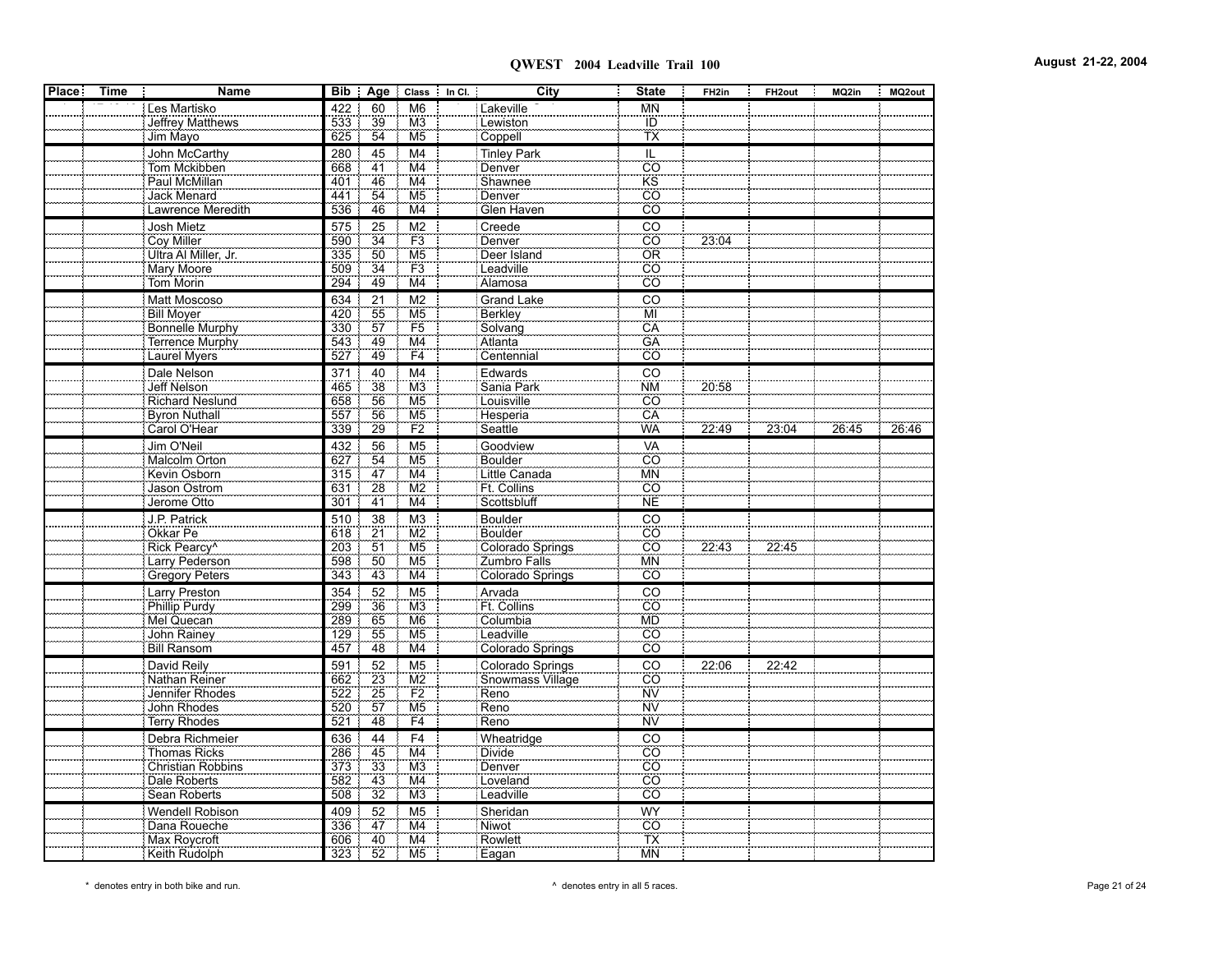**QWEST 2004 Leadville Trail 100 August 21-22, 2004**

| <b>Place</b> | <b>Time</b><br><b>Name</b>   |     | Bib   Age   Class   In Cl.         |                 | City                   | <b>State</b>               |                     | MQ1in   MQ1out   FH1in   FH2out   HM1in   HM1out |       |      |       |      | TL1in | TL1out      | HP1               |
|--------------|------------------------------|-----|------------------------------------|-----------------|------------------------|----------------------------|---------------------|--------------------------------------------------|-------|------|-------|------|-------|-------------|-------------------|
|              | Steven Ruff                  | 368 | 38                                 | M <sub>3</sub>  | Monument               | CO                         | 2:37                | 2:38                                             | 5:02  | 5:08 | 6:48  | 6:57 | 9:20  | 9:54        | 12:02             |
|              | Darryl Sandberg <sup>^</sup> | 506 | 35                                 | M <sub>3</sub>  | Leadville              | CO                         | 2:30                | 2:30                                             | 5:13  | 5:14 | 7:03  | 7:17 | 9:59  | 10:00<br>-8 |                   |
|              | Carol Sauceda                | 276 | 49                                 | F4              | Monument               | $\overline{CO}$            | 3:52                | 3:52                                             | 4:30  | 4:30 |       |      |       |             |                   |
|              | Lee "El Burro" Schmidt       | 666 | 64                                 | M <sub>6</sub>  | American Canyon        | CA                         | 3:01                | 3.04                                             | 5:39  | 5:16 | 7.23  | 7.27 | 9:51  | 9.53        | 12:09             |
|              | Michael Schmit <sup>^</sup>  | 449 | 39                                 | M <sub>3</sub>  | Norman                 | OK                         | 2:41                | 2.43                                             | 5:08  | 5:12 | 6:19  |      |       |             |                   |
|              | Steve Schuder                | 485 | 40                                 | M4              | Duluth                 | <b>MN</b>                  | 2:03                | 2:03                                             | 3:53  | 3:55 | 5:02  | 5:04 | 6:55  | 6:57        | 8:40              |
|              | Jay Silcox                   | 282 | 26                                 | M <sub>2</sub>  | Lakewood               | CO                         | 2:36                | 2:37                                             | 5:17  |      | 7:07  | 7:11 | 9:51  | 9:52        | 12:17             |
|              | Bob Snyder                   | 498 | 46                                 | M4              | Leadville              | <b>CO</b>                  | 1.58                | 1.59                                             | 3.45  |      | 4 5 4 | 4.56 | 6.53  | 7.07        | 8:52              |
|              | Patricia Spencer             | 285 | $\frac{1}{45}$                     | F4              | Ft. Collins            | CO <sub>.</sub>            | 3:00                | 3:00                                             | 6:34  | 6:34 |       |      |       |             |                   |
|              | Terri Spencer                | 530 | $\overline{38}$                    | F3              | Boulder                | <b>CO</b>                  | 2:35                | 2:35                                             | 5.03  | 5.05 | 6:47  | 6:49 | 9:15  | 9:20        | 11:45             |
|              | <b>Michael Stabler</b>       | 663 | 45                                 | M4              | Boulder                | $\overline{CO}$            | 2:26                | 2:28                                             | 4:41  | 4:43 | 6:16  | 6:17 | 8:24  | 8:26        | 10:33             |
|              | David Staneart               | 588 | 33                                 | M <sub>3</sub>  | Dallas                 | <b>TX</b>                  | 2:47                | 2:47                                             | 5:31  | 5:36 | 7:29  | 7:47 | 9:20  |             |                   |
|              | Travis Stevens               | 436 | $\overline{28}$                    | M <sub>2</sub>  | Frisco                 | CO <sub>1</sub>            | 2.48                | 2.50                                             | 5:19  | 5.20 | 6.57  | 7:02 | 9:30  | 9:31        | 11.58             |
|              | Jeff Stevenson               | 331 | 58                                 | M <sub>5</sub>  | Solvang                | CA                         | 2:38                | 2:40                                             | 4:51  | 4:56 | 6:19  | 6:22 | 8:36  | 8:41        | 10:29             |
|              | Pete Stringer                | 571 | 63                                 | M <sub>6</sub>  | Osterville             | <b>MA</b>                  | 2.45                | 2.45                                             | 5:12  | 5:14 | 6:46  | 6.49 | 9:05  | 9:09        | 11:13             |
|              | David Strong                 | 481 | 59                                 | M <sub>5</sub>  | Tucson                 | ÄZ                         | 2.29                | 2:29                                             | 4:58  | 4:59 | 6:35  | 6:38 | 9:01  | 9:01        | 11:16             |
|              | Jennifer Stuht               | 644 | 31                                 | F <sub>3</sub>  | Denver                 | $\overline{c}$             | 2:05                | 2:05                                             | 4:10  | 4:11 | 5:28  | 5:30 | 7:33  | 7:34        | 9:32              |
|              | Larry Swanson                | 418 | 53                                 | M <sub>5</sub>  | Loves Park             | ΪĽ                         | 2.32                | 2:35                                             | 4.39  | 4:49 | 6:18  | 6:24 | 8:34  | 8:40        | 10:48             |
|              | <b>Brett Titus</b>           | 620 | $\overline{34}$                    | M <sub>3</sub>  | Parker                 | $\overline{CO}$            | 2:47                | 2:48                                             | 5:16  | 5.19 | 6.54  | 6:59 | 9:32  | 9.35        | 11:55             |
|              | Pat Tomada                   | 347 | 51                                 | M <sub>5</sub>  | Denver                 | $\overline{co}$            | 2:38                | 2:39                                             | 5.22  | 5.26 | 7.16  | 7.17 | 9.47  | 9.52        | 12:18             |
|              | Jane Toyne                   | 345 | 58                                 | F <sub>5</sub>  | Port Moody, BC         | Canada                     | 2:54                | 2:58                                             | 5:30  | 5:35 | 7:13  | 7:23 | 10:05 |             |                   |
|              | Gregory Trapp                | 539 | 41                                 | M4              | Reynoldsburg           | OH                         | 2:51                | 2:58                                             | 5:27  |      | 7:12  | 7:18 | 9:37  | 9:45        | 11:55             |
|              | <b>Bill Travis</b>           | 580 | 39                                 | $\overline{M3}$ | The Woodlands          | ТX                         | 2:49                | 2:53                                             | 5.18  | 5:27 | 6.54  | 7.01 | 9.28  | 9:39        | 12:07             |
|              | David Treece                 | 426 | $\frac{49}{60}$                    | $\overline{M4}$ | Zeeland                | $\overline{\mathsf{MI}}$   | $\frac{2.47}{2.42}$ | 2.47                                             | 5.22  | 5.23 | 7:24  | 7:26 | 9.52  | 9:52        | 12:36             |
|              | Margrit Trenker              | 488 |                                    | F <sub>6</sub>  | Manitou Springs        | CÖ.                        |                     | 2.42                                             | 5.09  | 5:10 | 6.58  | 7.02 | 9:21  | 9.25        | 11.46             |
|              | <b>Eric Truhe</b>            | 496 | 29                                 | M2              | denver                 | $\overline{c}\overline{o}$ | 1:53                | 1:58                                             | 3:45  | 3:47 | 4:54  | 4:57 | 6:45  | 6:46        | 8:47              |
|              | Joy Turner                   | 85  | 46                                 | F <sub>4</sub>  | Eldorado Springs       | CO                         | 2:28                | 2:28                                             | 4:46  | 4:47 | 6:20  | 6:21 | 8:40  | 8:45        |                   |
|              | Mike Valenta                 | 472 | 50                                 | M <sub>5</sub>  | Aurora                 | $rac{CO}{NY}$              | $\frac{1}{2.30}$    | 2:31                                             | 5.02  | 5.04 | 6.42  | 6.46 | 9:16  | 9:23        | $\frac{1}{11.37}$ |
|              | Ruben Valle                  | 632 | 34                                 | $\overline{M3}$ | Airmont                |                            | 2.30                | 2:31                                             | 4:57  | 5:10 | 6:43  | 6:52 | 9:25  | 10:08       | 13:03             |
|              | Mike Vandevelde*             | 499 | 46                                 | M4              | Lethbridge, Alb.       | Canada                     | 2.35                | 2:35                                             | 5:00  | 5:05 | 6:37  | 6:40 | 9:06  | 9:19        | 11:46             |
|              | Sam Voltaggio                | 550 | 53                                 | M <sub>5</sub>  | Austin                 | TX                         | 2:29                | 2:32                                             | 4:47  | 4:55 | 6:19  | 6:27 | 8:45  | 8:58        | 11:10             |
|              | Scott Wagner                 | 370 | 38                                 | M3              | <b>White Bear Lake</b> | <b>MN</b>                  | 2:50                | 2:50                                             | 5:17  | 5:18 | 6:58  | 6:59 | 9:15  | 9:15        | 11:27             |
|              | Jonathan Walker              | 381 | 39                                 | M3              | Plainville             | <b>GA</b>                  | 2.39                | 2:47                                             | 4:59  | 5.07 | 6.34  | 6:44 | 8.55  | 8:58        | 11:27             |
|              | Tim Walsh                    | 464 | 57                                 | M <sub>5</sub>  | Albuquerque            | <b>NM</b>                  | 2.35                | 2:35                                             | 4:57  | 5:05 | 6:36  | 6:39 | 8:55  | 9:01        |                   |
|              | Kathy Weix                   | 435 | 55                                 | F5              | <b>Duluth</b>          | <b>MN</b><br>CO            | 2:36                | 2:36                                             | 4:57  | 4.58 | 6:30  | 6:42 | 8:53  | 8.54        | 11:13             |
|              | Dennis Werth                 | 642 | 62                                 | M <sub>6</sub>  | Aurora                 |                            | 2.26                | 2.28                                             | 4.42  | 4.44 | 6:13  | 6:17 | 8:25  | 8.26        |                   |
|              | Roger Wiegand                | 438 | 61                                 | M <sub>6</sub>  | Lincoln                | <b>NE</b>                  | 3:00                | 3:05                                             | 5:52  | 5:55 | 7:43  | 7:46 | 9:20  |             |                   |
|              | Douglas Wielgat              | 410 | 48                                 | M <sub>4</sub>  | Racine                 | WÏ                         | 2:28                | 2.28                                             | 4 3 4 | 4:35 | 5.48  | 5.52 | 7.52  | 7:53        | 9:39              |
|              | Jason Wilker                 | 312 | $\overline{30}$<br>$\overline{41}$ | $\overline{M3}$ | Owatonna               | ΜÑ<br>ΚŸ                   | 2:14                | 2:18                                             | 4.28  | 4.32 | 5:50  | 5.56 | 8:02  | 8:12        | 10:28             |
|              | Jose Wilkie                  | 482 | 52                                 | M4              | Louisville             |                            | 2:27                | 2.28                                             | 4:49  | 4.52 | 6:21  | 6:25 | 8.54  | 9:00        | 11:10             |
|              | Len Wise                     | 337 |                                    | M <sub>5</sub>  | Leadville              | $\overline{CO}$            | 2:39                | 2:40                                             | 5:15  | 5:19 | 7:02  | 7:06 | 9:44  | 9:53        | 12:14             |
|              | Allen Wrinkle                | 584 | $\frac{39}{47}$                    | M3              | Magnolia               | $rac{TX}{CO}$              | 2:35                | 2:39                                             | 5:10  | 5:13 | 6:49  | 6:58 | 9:36  | 9:42        | 11:54             |
|              | Jeffrey Young                | 305 |                                    | M4              | Denver                 |                            | 2:26                | 2.26                                             | 4:42  | 4:44 | 6:17  | 6:23 | 8:34  | 8:44        | 10:44             |
|              | Matt Young                   | 654 | 39                                 | M <sub>3</sub>  | Grand Junction         | $\overline{CO}$            | 2:37                | 2:37                                             | 5.22  | 5:24 | 7:30  | 7:32 | 10:21 |             | 13:03             |
|              | Stanley Zychowski            | 601 | 56                                 | M <sub>5</sub>  | Ft. Collins            | <b>CO</b>                  | 2:33                | 2:41                                             | 5:24  | 5:37 | 7:28  | 7.41 | 10:24 |             | 13:27             |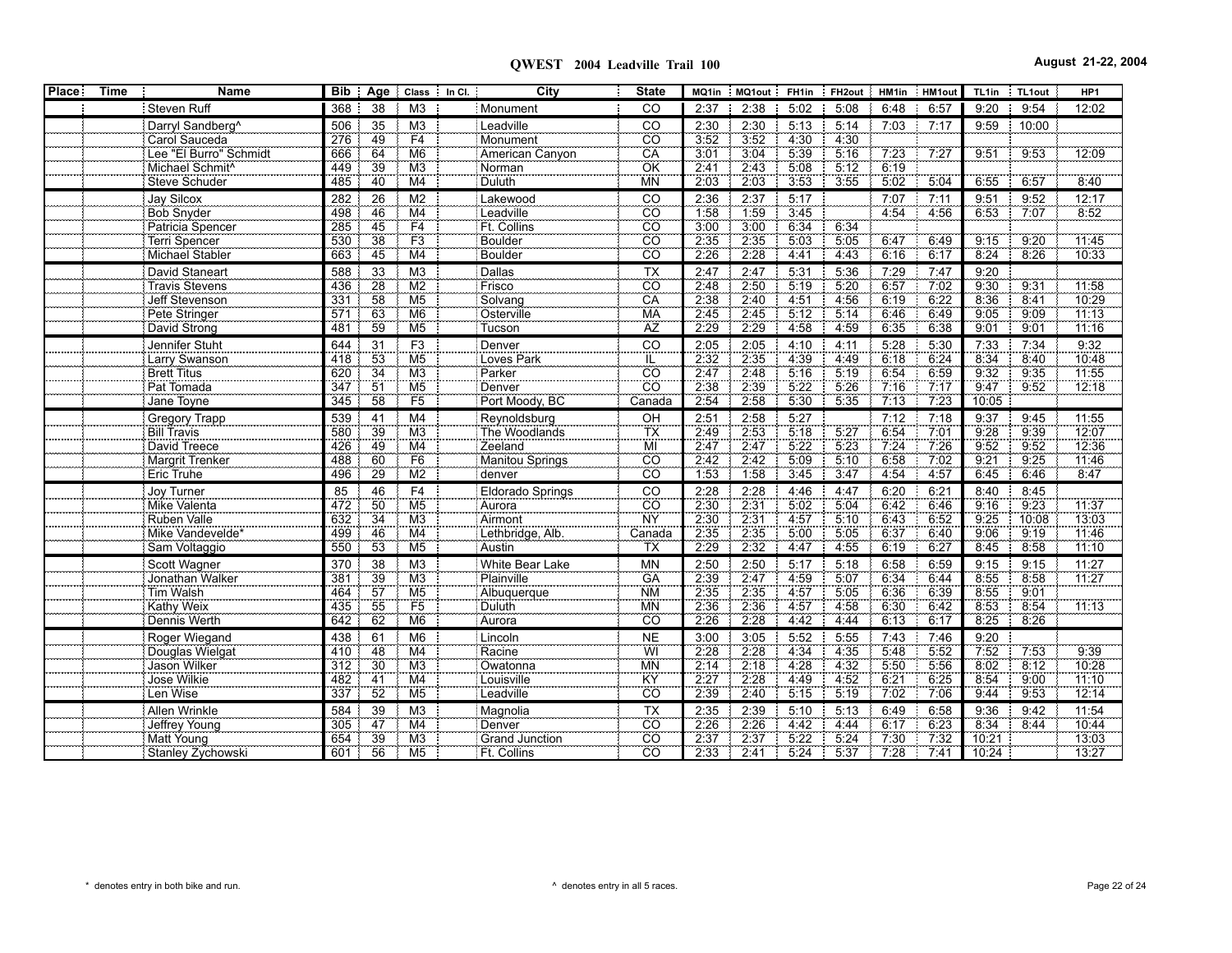| Place : | Time | Name                         |            |                      |                                       | City<br>Bib   Age   Class   In Cl. | <b>State</b>                 | Win In         | <b>Win Out</b> | HP2   | TL2in | TL2out | HM2in | HM2out |
|---------|------|------------------------------|------------|----------------------|---------------------------------------|------------------------------------|------------------------------|----------------|----------------|-------|-------|--------|-------|--------|
|         |      | Steven Ruff                  | 368        | 38                   | M <sub>3</sub>                        | Monument                           | CO                           | 13:47          | 13:48          | 16:50 | 18:40 |        |       |        |
|         |      | Darryl Sandberg <sup>^</sup> | 506        | 35                   | M3                                    | Leadville                          | CO                           |                |                |       |       |        |       |        |
|         |      | Carol Sauceda                | 276        | 49                   | F4                                    | Monument                           | $\overline{CO}$              |                |                |       |       |        |       |        |
|         |      | Lee "El Burro" Schmidt       | 666        | 64                   | M6                                    | American Canyon                    | $\overline{CA}$              |                |                |       |       |        |       |        |
|         |      | Michael Schmit <sup>^</sup>  | 449        | 39                   | M3                                    | Norman                             |                              |                |                |       |       |        |       |        |
|         |      | Steve Schuder                | 485        | 40                   | M4                                    | Duluth                             | OK<br>MN                     | 10:19          | 10:32          | 13:00 | 14:46 | 14:57  | 18:39 |        |
|         |      | Jay Silcox                   | 282        | $\overline{26}$      | M <sub>2</sub>                        | Lakewood                           | CO                           | 14:00          |                |       |       |        |       |        |
|         |      | Bob Snyder                   | 498        | 46                   | $\frac{\overline{M4}}{\overline{F4}}$ | Leadville                          | $\overline{c}\overline{o}$   | 10:48          |                |       |       |        |       |        |
|         |      | Patricia Spencer             | 285        | $\frac{45}{38}$      |                                       | Ft. Collins                        | $rac{100}{00}$               |                |                |       |       |        |       |        |
|         |      | <b>Terri Spencer</b>         | 530        |                      | F3                                    | Boulder                            |                              | 13:53          | 13:54          | 16:50 | 18:40 |        |       |        |
|         |      | Michael Stabler              | 663        | 45                   | M4                                    | Boulder                            | <b>CO</b>                    | 12:25          | 12:37          | 15:22 | 17:05 | 17:06  | 20:24 | 20:25  |
|         |      | David Staneart               | 588        | 33                   | M3                                    |                                    | $\overline{TX}$              |                |                |       |       |        |       |        |
|         |      | Travis Stevens               | 436        | $\frac{15}{28}$      | M2                                    | Dallas<br>Frisco                   |                              |                |                | 17.17 | 19:38 |        |       |        |
|         |      | Jeff Stevenson               | 331        | $-58$                | M <sub>5</sub>                        | Solvang                            | $\frac{1}{100}$              | 12:32          | 12:42          | 15:01 | 16:35 | 16:50  | 20:22 | 20:45  |
|         |      | Pete Stringer                | 571        | $-63$                | M <sub>6</sub>                        | Osterville                         | <b>MA</b>                    | 13.27          | 13:29          |       |       |        |       |        |
|         |      | David Strong                 | 481        | $-59$                | M <sub>5</sub>                        | Tucson                             | ÄZ                           | 13:16          | 13:19          | 15:41 | 17:26 | 17:27  | 20:40 | 20:42  |
|         |      | Jennifer Stuht               | 644 31     |                      | F <sub>3</sub>                        | Denver                             | $\overline{c}$               | 11:10          | 11:30          | 13:34 | 15:13 | 15:15  | 18:26 | 18:44  |
|         |      | Larry Swanson                | 418        | $-53$                | M <sub>5</sub>                        | Loves Park                         |                              | 73:17          | 13:19          |       |       |        |       |        |
|         |      | <b>Brett Titus</b>           | 620        | $\overline{34}$      | M3                                    | Parker                             | $rac{1}{100}$                |                | 13:58          | 16:44 | 18:12 |        |       |        |
|         |      | Pat Tomada                   | 347        | $-51$                | M <sub>5</sub>                        | Denver                             | $\overline{co}$              | 14:00          |                |       |       |        |       |        |
|         |      | Jane Toyne                   | 345        | 58                   | F <sub>5</sub>                        | Port Moody, BC                     | Canada                       |                |                |       |       |        |       |        |
|         |      | Gregory Trapp                | 539        | 41                   | M4                                    | Reynoldsburg                       | $rac{}{P}{P}$                | 13:51          | 13:58          | 16:16 | 17:40 | 17:42  |       |        |
|         |      | <b>Bill Travis</b>           | 580        | $\overline{39}$      | M3                                    | The Woodlands                      | TX                           | 14:00          |                |       |       |        |       |        |
|         |      | David Treece                 | 426        | 49                   |                                       | Zeeland                            |                              |                |                |       |       |        |       |        |
|         |      | Margrit Trenker              | 488        | 60                   | $\frac{M4}{F6}$                       | Manitou Springs                    | $\frac{1}{100}$              | 13.58          |                |       |       |        |       |        |
|         |      | <b>Eric Truhe</b>            | 496        | $\overline{29}$      | M2                                    | denver                             | $\overline{c}\overline{o}$   | 10:28          | 10:48          | 12:49 | 13:44 | 13:45  | 16:16 | 16:28  |
|         |      |                              | 85         |                      | F <sub>4</sub>                        |                                    |                              | 13:32          |                |       |       |        |       |        |
|         |      | Joy Turner<br>Mike Valenta   | 472        | 46<br>50             | M5                                    | <b>Eldorado Springs</b><br>Aurora  | $rac{1}{100}$                | 13:55          | 13:43<br>13:59 | 17:19 |       |        |       |        |
|         |      | Ruben Valle                  |            |                      | M3                                    | Airmont                            | <b>NY</b>                    |                |                |       |       |        |       |        |
|         |      | Mike Vandevelde*             | 632<br>499 | $\frac{34}{ }$<br>46 | M4                                    | Lethbridge, Alb.                   | Canada                       | 13.51          |                |       |       |        |       |        |
|         |      | Sam Voltaggio                | 550        | $-53$                | M <sub>5</sub>                        | : Austin                           | TX                           | 13:33          | 13:35          |       |       |        |       |        |
|         |      |                              |            |                      |                                       |                                    |                              |                |                |       |       |        |       |        |
|         |      | Scott Wagner                 | 370        | 38                   | M3                                    | White Bear Lake                    | <b>MN</b>                    | 13:21          | 13:28          | 15:53 | 17:30 | 17:34  | 22:21 |        |
|         |      | Jonathan Walker              | 381        | 39                   | M3                                    | Plainville                         | GA                           | 13:59          | 13:59          |       |       |        |       |        |
|         |      | Tim Walsh                    | 464        | 57                   | M <sub>5</sub><br>F <sub>5</sub>      | Albuquerque                        | <b>NM</b>                    | 13:36          | 13:37<br>13:53 |       |       |        |       |        |
|         |      | Kathy Weix                   | 435        | 55<br>62             |                                       | Duluth                             | <b>MN</b><br>$\overline{CO}$ | 13:17          |                |       |       |        |       |        |
|         |      | Dennis Werth                 | 642        |                      | M <sub>6</sub>                        | Aurora                             |                              |                |                |       |       |        |       |        |
|         |      | Roger Wiegand                | 438        | 61                   | M6                                    | Lincoln                            | <b>NE</b>                    |                |                |       |       |        |       |        |
|         |      | Douglas Wielgat              | 410        | 48                   | M4                                    | Racine                             | Wİ                           | 11:26<br>12:45 | 11:29          | 13.47 | 15:15 | 15.16  | 18:10 | 18.22  |
|         |      | Jason Wilker                 | 312        | $\frac{30}{41}$      | M <sub>3</sub>                        | Owatonna                           | MN<br>KY                     |                | 13:13<br>13:46 | 15:40 |       |        |       |        |
|         |      | Jose Wilkie                  | 482        |                      | $\overline{\text{M4}}$                | Louisville                         |                              | 13.39          |                |       |       |        |       |        |
|         |      | Len Wise                     | 337        | 52                   | M <sub>5</sub>                        | Leadville                          | cö                           | 14.00          |                |       |       |        |       |        |
|         |      | Allen Wrinkle                | 584        | 39                   | M3                                    | Magnolia                           | $\frac{1}{100}$              | 14:00          |                |       |       |        |       |        |
|         |      | Jeffrey Young                | 305        | 47                   | M4                                    | Denver                             |                              | 12.56          | 13:16          |       |       |        |       |        |
|         |      | Matt Young                   | 654        | 39                   | M3                                    | Grand Junction                     |                              | 14.00          |                |       |       |        |       |        |
|         |      | Stanley Zychowski            | 601 56     |                      | M5                                    | Ft. Collins                        | CO <sup>-</sup>              | 14:00          |                |       |       |        |       |        |